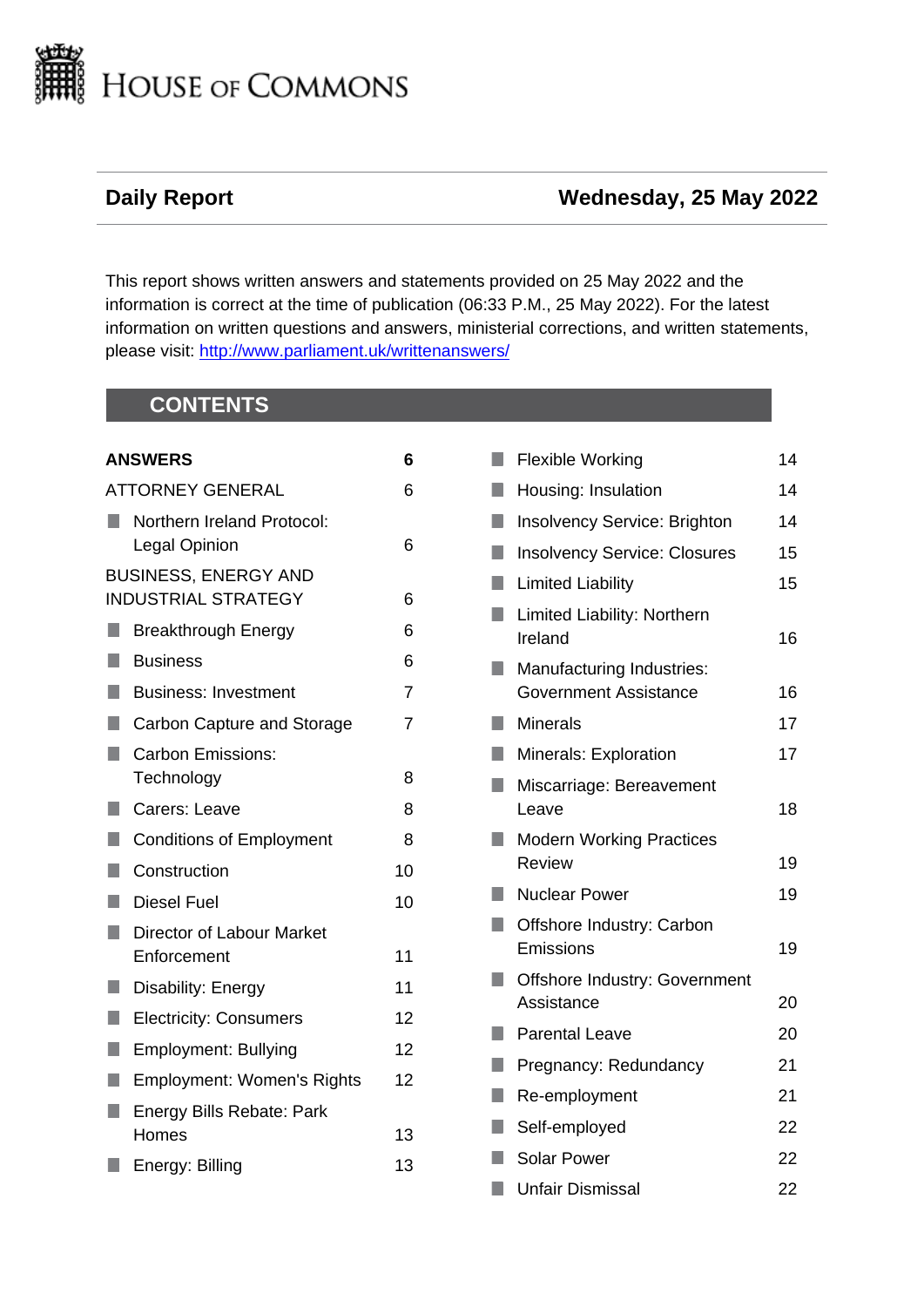| П  | Unfair Dismissal: Pregnancy             |    |  |  |  |
|----|-----------------------------------------|----|--|--|--|
| ٠  | Vacancies: Advertising                  |    |  |  |  |
| L. | Wind Power: Seas and                    |    |  |  |  |
|    | Oceans                                  | 23 |  |  |  |
|    | <b>CABINET OFFICE</b>                   |    |  |  |  |
|    | <b>Cabinet Office: Staff</b>            | 24 |  |  |  |
| п  | <b>Cabinet: Public Opinion</b>          | 24 |  |  |  |
| a. | Death                                   | 25 |  |  |  |
|    | COP <sub>26</sub>                       | 25 |  |  |  |
| u  | <b>Cabinet Office: Staff</b>            | 25 |  |  |  |
| q  | Climate Change: Finance                 | 25 |  |  |  |
|    | <b>DEFENCE</b>                          | 26 |  |  |  |
| п  | <b>Armed Forces: Coronavirus</b>        | 26 |  |  |  |
| ш  | <b>Armed Forces: Discharges</b>         | 26 |  |  |  |
| u  | <b>Armed Forces: Employment</b>         | 27 |  |  |  |
| ш  | <b>Armed Forces: Recruitment</b>        |    |  |  |  |
|    | Defence Equipment                       |    |  |  |  |
| L. | <b>EU Defence Policy</b>                |    |  |  |  |
| ш  | <b>Gulf War Syndrome</b>                | 29 |  |  |  |
| ٠  | Ministry of Defence: Data<br>Protection |    |  |  |  |
|    | DIGITAL, CULTURE, MEDIA AND             |    |  |  |  |
|    | <b>SPORT</b>                            | 31 |  |  |  |
|    | <b>I</b> ICT: Older People              | 31 |  |  |  |
|    | Internet: Self-harm and                 |    |  |  |  |
|    | Suicide                                 | 33 |  |  |  |
|    | Mobile Phones: Data<br>Protection       | 33 |  |  |  |
|    | <b>EDUCATION</b>                        | 34 |  |  |  |
|    | Academies                               | 34 |  |  |  |
|    | <b>Children: Social Services</b>        | 34 |  |  |  |
|    | <b>Educational Institutions:</b>        |    |  |  |  |
|    | Coronavirus                             | 37 |  |  |  |
|    | <b>Faith Schools: Admissions</b>        |    |  |  |  |
|    | Food Technology                         | 38 |  |  |  |

| п  | <b>Foster Care: Babies</b>                                 | 39 |  |  |
|----|------------------------------------------------------------|----|--|--|
|    | Free School Meals: Asylum                                  |    |  |  |
|    | Housing: Insulation                                        |    |  |  |
| H. | Mother and Baby Units                                      | 40 |  |  |
|    | <b>Primary Education:</b>                                  |    |  |  |
|    | Inspections                                                | 41 |  |  |
|    | Schools: Bullying                                          | 41 |  |  |
| Q  | Schools: Energy                                            | 42 |  |  |
|    | <b>Special Educational Needs:</b><br>Finance               | 43 |  |  |
|    | <b>Special Educational Needs:</b><br><b>Greater London</b> | 43 |  |  |
| ٠  | <b>Teachers: Training</b>                                  | 44 |  |  |
|    | Youth Custody: Mental Illness                              | 45 |  |  |
|    | ENVIRONMENT, FOOD AND                                      |    |  |  |
|    | <b>RURAL AFFAIRS</b>                                       | 46 |  |  |
| u. | <b>Air Pollution</b>                                       | 46 |  |  |
|    | <b>Animal Products: Imports</b>                            | 47 |  |  |
|    | Avian Influenza: Disease<br>Control                        | 47 |  |  |
|    | <b>Chesterfield Canal: Tunnels</b>                         | 49 |  |  |
|    | Dogs: Electronic Training Aids                             | 49 |  |  |
|    | Dredging: Waste Disposal                                   | 50 |  |  |
| r. | Livestock: Dogs                                            | 50 |  |  |
|    | Nitrogen Dioxide                                           | 51 |  |  |
|    | Packaging: Recycling                                       | 51 |  |  |
|    | <b>Pollution Control</b>                                   | 52 |  |  |
|    | <b>Water Charges: Arrears</b>                              | 52 |  |  |
|    | FOREIGN, COMMONWEALTH<br>AND DEVELOPMENT OFFICE            | 52 |  |  |
| ш  | Argentina: BRICS Summit                                    | 52 |  |  |
|    | <b>British International Investment</b>                    | 53 |  |  |
|    | China: Human Rights                                        | 53 |  |  |
| ٠  | <b>Embassies: Flags</b>                                    | 54 |  |  |
|    | Horn of Africa: Food Aid                                   | 55 |  |  |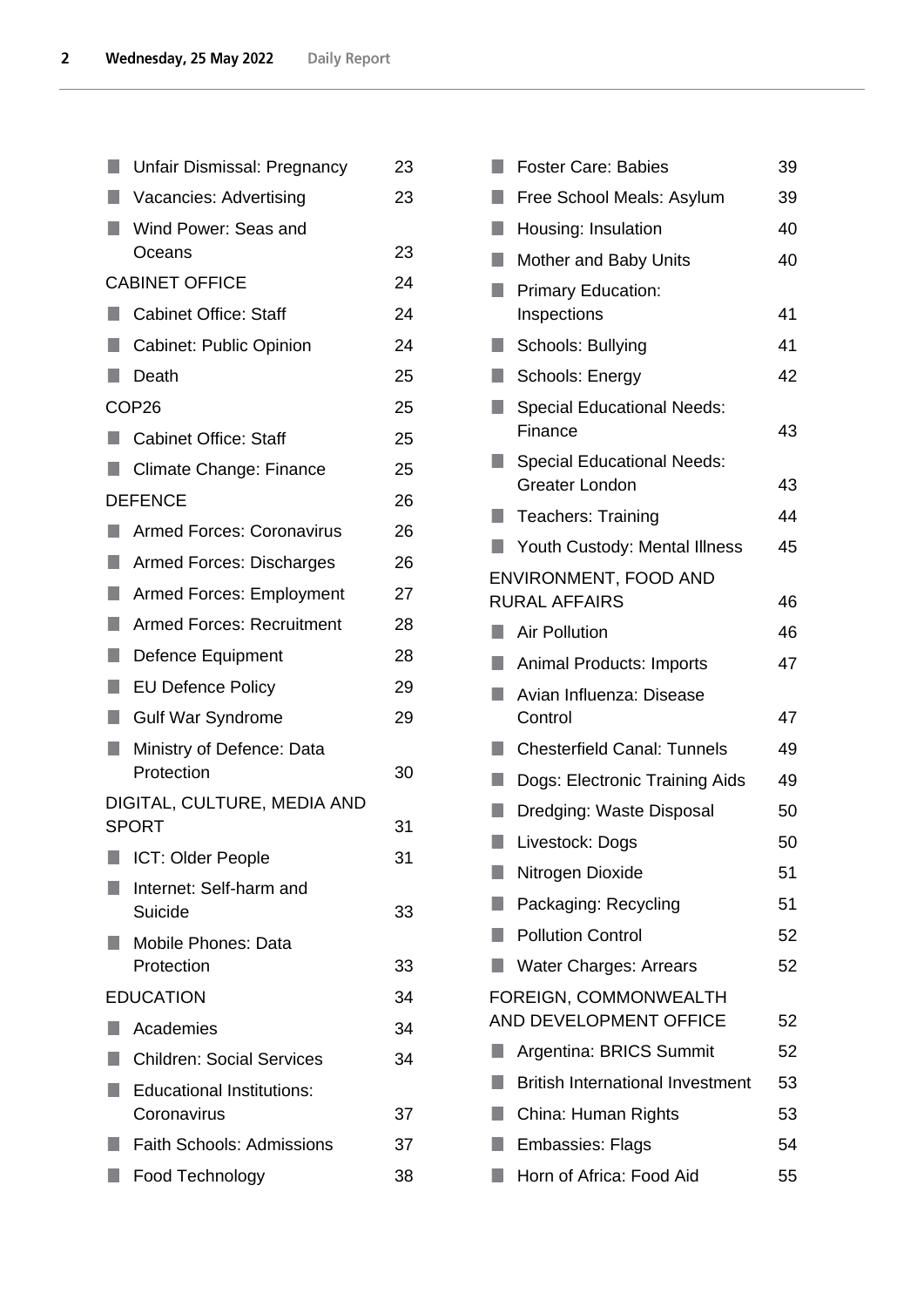| п  | Humanitarian Aid                                        | 56 |  |  |
|----|---------------------------------------------------------|----|--|--|
| ٠  | <b>Israel: Embassies</b>                                | 56 |  |  |
| ٠  | Jimmy Lai                                               |    |  |  |
| ш  | Joseph Zen                                              |    |  |  |
|    | Lake Chad Basin: Armed<br>Conflict                      | 57 |  |  |
| ٠  | Latin America and USA:<br><b>Diplomatic Relations</b>   | 58 |  |  |
| H  | Mali: Military Coups                                    |    |  |  |
| ×. | <b>MI6: Environment Protection</b>                      | 59 |  |  |
| ٠  | Rwanda: Press Freedom                                   | 59 |  |  |
| ٠  | Rwanda: Refugees                                        | 59 |  |  |
| u  | Sri Lanka: Economic Situation                           | 60 |  |  |
| ٠  | <b>West Africa: Sanctions</b>                           | 60 |  |  |
|    | Zimbabwe: Arms Trade                                    | 61 |  |  |
|    | <b>HEALTH AND SOCIAL CARE</b>                           | 61 |  |  |
| ×. | Alcoholic Drinks: Children and<br>Young People          | 61 |  |  |
|    | <b>Babies and Mothers: Death</b>                        | 62 |  |  |
| ٠  | <b>Caesarean Sections: Maternity</b><br><b>Services</b> | 63 |  |  |
|    | Care Homes: Disease Control                             |    |  |  |
| ٠  | <b>Cervical Cancer: Screening</b>                       | 63 |  |  |
|    | Coeliac Disease: Screening                              | 63 |  |  |
|    | Coronavirus:<br>Immunosuppression                       | 64 |  |  |
|    | Coronavirus: Research                                   | 64 |  |  |
|    | Coronavirus: Screening                                  | 64 |  |  |
|    | Dementia: Community<br><b>Diagnostic Centres</b>        | 65 |  |  |
|    | Dementia: Diagnosis                                     | 65 |  |  |
|    | Dementia: Screening                                     | 66 |  |  |
|    | Members: Correspondence                                 | 67 |  |  |
|    | <b>Pain: Health Services</b>                            | 67 |  |  |
|    | Pain: Medical Treatments                                | 68 |  |  |

|    | St George's Hospital Tooting                           |    |  |
|----|--------------------------------------------------------|----|--|
|    | Use of Health Data for<br><b>Research and Analysis</b> |    |  |
|    | <b>Review</b>                                          | 69 |  |
|    | <b>HOME OFFICE</b>                                     | 70 |  |
| M. | <b>Animal Experiments:</b><br>Innovation               | 70 |  |
| ш  | Asylum: Rwanda                                         | 70 |  |
| П  | <b>Cannabis: Medical Treatments</b>                    | 71 |  |
| П  | <b>Catalytic Converters: Theft</b>                     | 72 |  |
| n  | Firearms: Licensing                                    | 73 |  |
| П  | <b>Home Office: Social Clubs</b>                       | 75 |  |
| ٦  | Intelligence Services:                                 |    |  |
|    | Registration                                           | 75 |  |
|    | <b>INTERNATIONAL TRADE</b>                             | 75 |  |
| ш  | <b>Ceramics: Import Duties</b>                         | 75 |  |
| H. | Imports: Russia                                        | 76 |  |
| H  | Trade Agreements: USA                                  | 76 |  |
|    | <b>JUSTICE</b>                                         | 76 |  |
|    | Aiding and Abetting:<br>Miscarriages of Justice        | 76 |  |
|    | Camp Hill Prison                                       | 77 |  |
| n  | Courts                                                 | 77 |  |
| ۰  | <b>Courts: Appeals</b>                                 | 78 |  |
|    | Criminal Proceedings: Legal                            |    |  |
|    | Aid Scheme                                             | 78 |  |
|    | <b>Debt Collection</b>                                 | 79 |  |
|    | Debts: Civil Proceedings                               | 79 |  |
|    | Prison Accommodation:<br>Females                       | 80 |  |
|    | Prisoners on Remand:<br>Females                        | 80 |  |
|    | <b>Prisoners: Gender Recognition</b>                   | 81 |  |
|    | <b>Prisons: Education</b>                              | 81 |  |
|    | <b>Rape Crisis Centres</b>                             | 82 |  |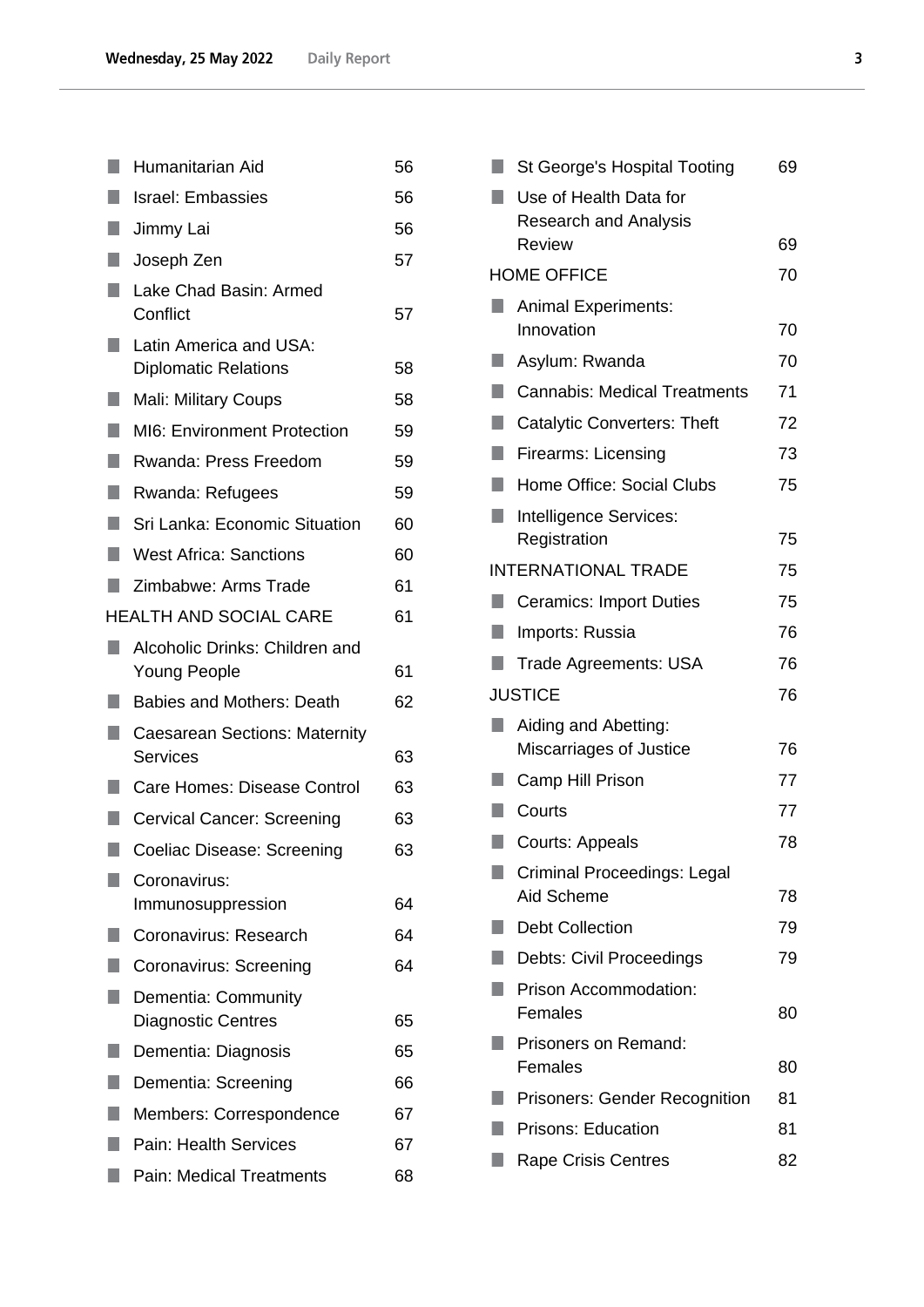# [LEVELLING UP, HOUSING AND](#page-81-1)  [COMMUNITIES](#page-81-1) 82

|    | <b>Building Safety Fund: Tooting</b>                 | 82 |
|----|------------------------------------------------------|----|
|    | <b>CCTV: Romford</b>                                 | 83 |
|    | <b>Council Tax: Debts</b>                            | 83 |
| ٠  | <b>Council Tax: Government</b>                       |    |
|    | Assistance                                           | 84 |
| n  | <b>Homes for Ukraine Scheme</b>                      | 84 |
| п  | Housing: Havering                                    | 84 |
| H  | Housing: Romford                                     | 85 |
| п  | Housing: York                                        | 85 |
| H. | Islamophobia                                         | 86 |
| H  | Local Plans: Tameside                                | 86 |
| п  | Oxford-Cambridge Arc                                 | 87 |
|    | Police: Havering                                     | 88 |
| H  | <b>Political Parties: Finance</b>                    | 88 |
| ×. | <b>Private Rented Housing:</b><br>Evictions          | 89 |
|    | Refugees: English Language                           | 89 |
| H  | Regional Planning and<br>Development: Civil Servants | 89 |
|    | Urban Areas: Romford                                 | 90 |
|    | <b>MEMBERS ESTIMATE</b>                              |    |
|    | <b>COMMITTEE</b>                                     | 90 |
|    | <b>Representative Money</b>                          | 90 |
|    | <b>NORTHERN IRELAND</b>                              | 92 |
|    | Abortion: Northern Ireland                           | 92 |
|    | <b>SCOTLAND</b>                                      | 93 |
|    | <b>Veterans: Mental Health</b>                       | 93 |
|    | <b>TRANSPORT</b>                                     | 93 |
|    | <b>Aviation: Carbon Emissions</b>                    | 93 |
|    | <b>Electric Scooters: Pilot</b><br>Schemes           | 94 |
|    | <b>Ferries: Crew</b>                                 | 94 |
|    | Ferries: Minimum Wage                                | 94 |
|    |                                                      |    |

| <b>Ferries: Registration</b>                               | 94  |  |  |
|------------------------------------------------------------|-----|--|--|
| Local Transport Plans: Carbon<br>Emissions                 | 95  |  |  |
| Parking: Pedestrian Areas                                  | 96  |  |  |
| <b>Rivers: York</b>                                        | 96  |  |  |
| Shipping: Conditions of<br>Employment                      | 96  |  |  |
| Shipping: Minimum Wage                                     |     |  |  |
| Tree Planting: Cambridgeshire                              |     |  |  |
| <b>TREASURY</b>                                            | 97  |  |  |
| Cost of Living: Coventry                                   | 97  |  |  |
| Travel: Insurance                                          | 98  |  |  |
| <b>WALES</b>                                               | 98  |  |  |
| [Subject Heading to be<br>Assigned]                        | 98  |  |  |
| <b>Nuclear Power: Wales</b>                                | 99  |  |  |
| <b>WORK AND PENSIONS</b>                                   | 99  |  |  |
| Department for Work and<br><b>Pensions: Powers</b><br>99   |     |  |  |
| Disability Living Allowance:<br>Children                   |     |  |  |
| Employment                                                 | 100 |  |  |
| <b>Local Housing Allowance:</b><br>Rhondda Cynon Taf       | 100 |  |  |
| Mental Health: Poverty                                     | 101 |  |  |
| Personal Independence<br><b>Payment: Chronic Illnesses</b> | 101 |  |  |
| Personal Independence<br>Payment: Standards                | 102 |  |  |
| <b>Social Security Benefits</b>                            | 102 |  |  |
| <b>Social Security Benefits: Bank</b><br><b>Services</b>   | 102 |  |  |
| <b>Social Security Benefits:</b><br><b>Deductions</b>      | 103 |  |  |
| <b>Social Security Benefits:</b><br>Overpayments           | 103 |  |  |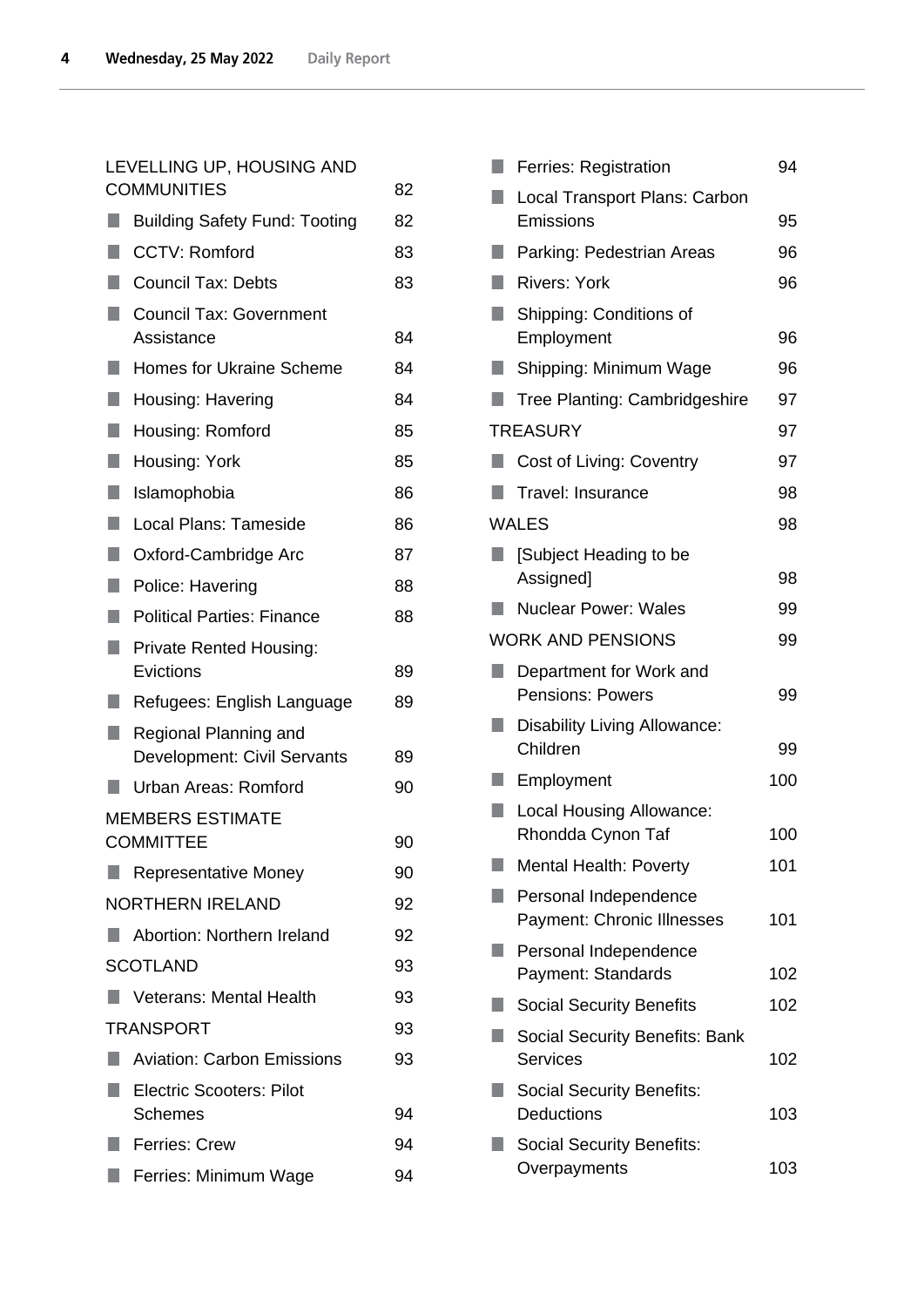|                                | <b>Universal Credit</b>    | 104 | <b>Unit for Future Skills Update</b> | 107 |
|--------------------------------|----------------------------|-----|--------------------------------------|-----|
|                                | Universal Credit: Havering | 104 | <b>JUSTICE</b>                       | 108 |
|                                | Universal Credit: Romford  | 104 | Delivering justice for victims       | 108 |
|                                | Way to Work Scheme         | 105 | <b>NORTHERN IRELAND</b>              | 110 |
|                                | <b>WRITTEN STATEMENTS</b>  | 106 | Recognition of Ulster Scots as       |     |
| <b>EDUCATION</b>               |                            | 106 | a national minority and funding      |     |
| Higher Education and Skills in |                            |     | for An Ciste Infheistíochta          |     |
|                                |                            | 106 | Gaeilge, the Irish Language          |     |
|                                | <b>Local Communities</b>   |     | Investment Fund                      | 110 |

### **Notes:**

Questions marked thus **[R]** indicate that a relevant interest has been declared.

Questions with identification numbers of **900000 or greater** indicate that the question was originally tabled as an oral question and has since been unstarred.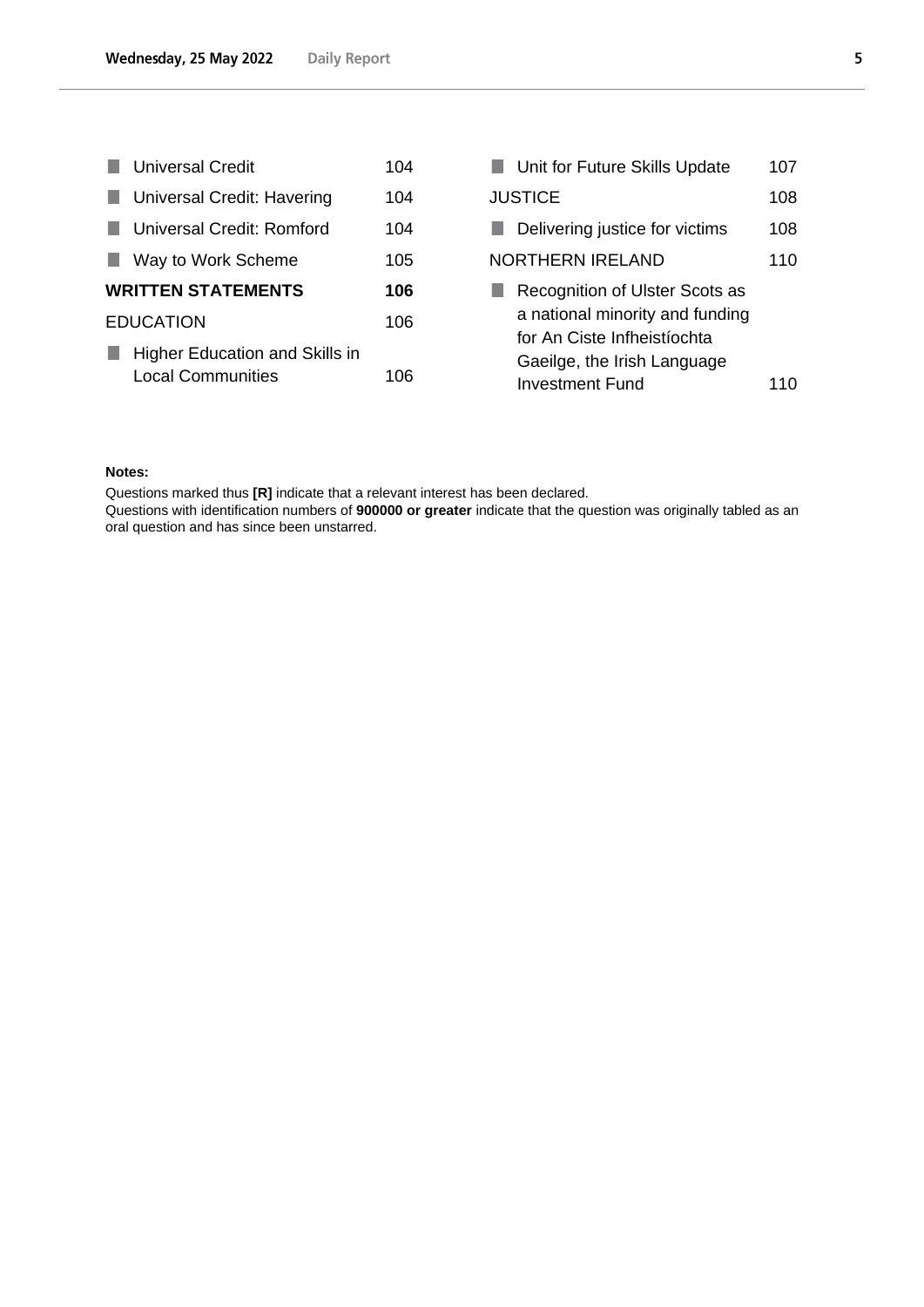# <span id="page-5-0"></span>**ANSWERS**

#### <span id="page-5-1"></span>**ATTORNEY GENERAL**

#### <span id="page-5-2"></span>**Northern Ireland Protocol: Legal Opinion**

#### **Emily Thornberry: [\[5629\]](http://www.parliament.uk/business/publications/written-questions-answers-statements/written-question/Commons/2022-05-20/5629)**

To ask the Attorney General, pursuant to the Answer of 20 May 2022 to Question 2413, on Northern Ireland Protocol: Legal Opinion, whether she has asked the Prime Minister to initiate an investigation into how the fact and content of her advice on the Northern Ireland Protocol came to be reported in the media on 11 May 2022; and whether that reporting constituted a breach of paragraph 2.13 of the Ministerial Code.

#### **Alex Chalk:**

It would not be appropriate to comment on this media speculation. It is a longstanding convention, accepted by governments of all parties, not to disclose whether the Law Officers have given legal advice or the contents of any advice. This convention protects the Law Officers' ability to give full and frank legal advice on some of the most contentious and difficult issues the Government will be considering.

#### <span id="page-5-3"></span>**BUSINESS, ENERGY AND INDUSTRIAL STRATEGY**

#### <span id="page-5-4"></span>. **Breakthrough Energy**

#### **Dr Matthew Offord: [\[3571\]](http://www.parliament.uk/business/publications/written-questions-answers-statements/written-question/Commons/2022-05-17/3571)**

To ask the Secretary of State for Business, Energy and Industrial Strategy, what progress he has made on the £400m partnership between his Department and the Breakthrough Energy Catalyst that was announced in October 2021.

#### **Greg Hands:**

Since my rt. hon. Friend the Prime Minister announced the partnership with Breakthrough Energy Catalyst (BEC), progress has been made in formalising the relationship and driving value by sharing information on funding opportunities and signposting project opportunities. The Government has launched a number of funding and market development programmes in the four technology areas covered by the partnership. BEC has launched a UK request for proposals for emerging climate technology projects and is now undertaking its first round of evaluations.

#### <span id="page-5-5"></span>T. **Business**

#### **Matt Vickers: [\[3775\]](http://www.parliament.uk/business/publications/written-questions-answers-statements/written-question/Commons/2022-05-17/3775)**

To ask the Secretary of State for Business, Energy and Industrial Strategy, what steps he is taking to ensure that UK businesses benefit from the UK leaving the EU.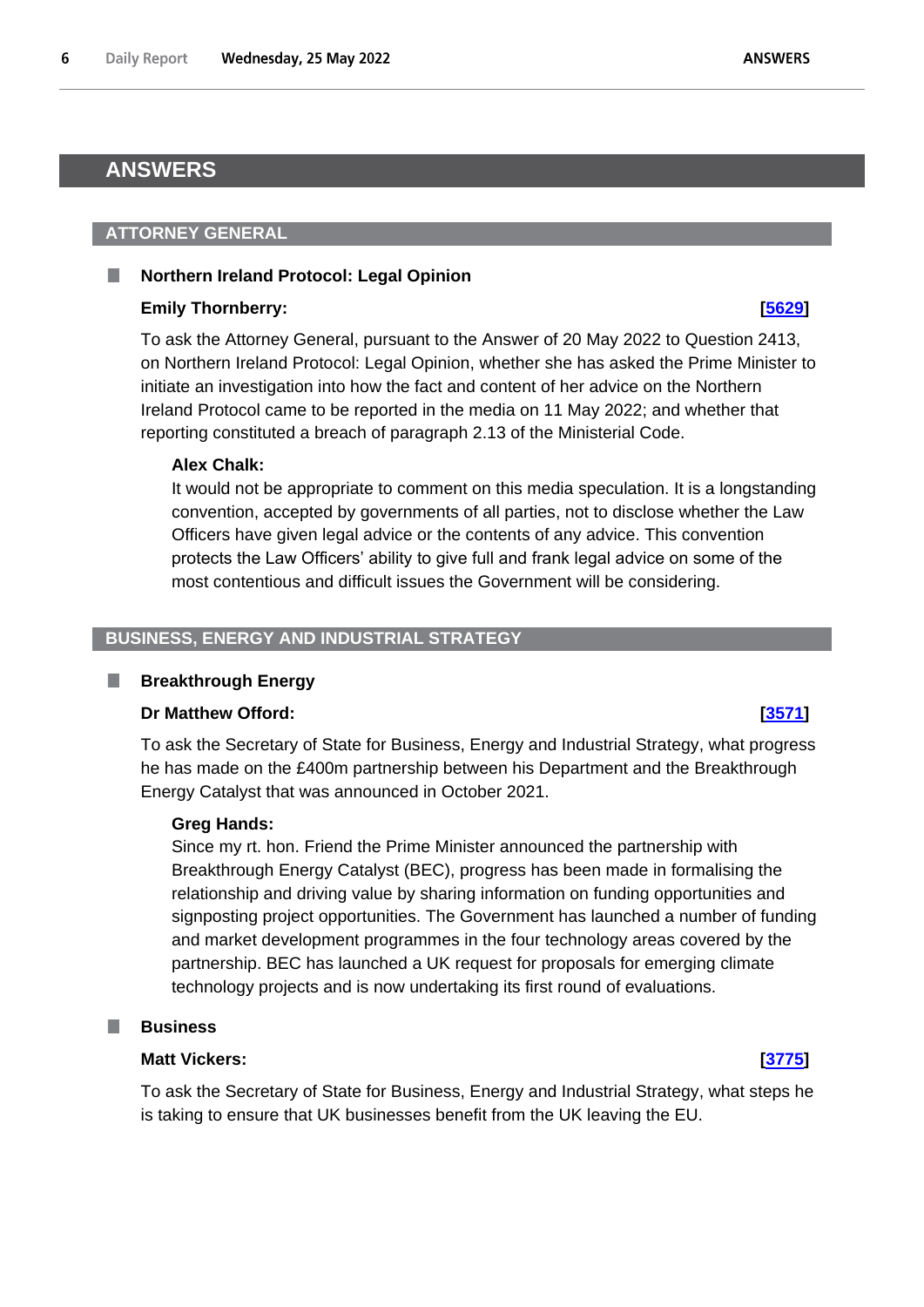## **Paul Scully:**

This Government is committed to growing the UK's economy by making the most of our Brexit freedoms and lightening the regulatory burden to boost UK businesses. The Brexit Freedoms Bill will enable law inherited from the EU to be changed more easily to suit the UK and the Government intends to prioritise areas where reform can deliver the greatest economic gain, aiming to cut £1 billion of business costs from retained EU red tape.

The Department for Business, Energy and Industrial Strategy will reform our public procurement regime so that more small and medium-sized businesses benefit and is committed to delivering regulatory reforms proposed by Taskforce on Innovation, Growth and Regulatory Reform within this parliament.

## <span id="page-6-0"></span>**Business: Investment**

## **Matt Vickers: [\[3774\]](http://www.parliament.uk/business/publications/written-questions-answers-statements/written-question/Commons/2022-05-17/3774)**

To ask the Secretary of State for Business, Energy and Industrial Strategy, what recent progress his Department has made on securing business investment in the UK.

## **Paul Scully:**

In April, we launched the £1.4bn Global Britain Investment Fund, which provides grant support to encourage internationally mobile companies to invest in the UK. This will ensure highly productive firms providing high skilled, high paying jobs invest in the UK bringing prosperity and economic growth.

#### <span id="page-6-1"></span>n. **Carbon Capture and Storage**

## **Richard Thomson: [\[3752\]](http://www.parliament.uk/business/publications/written-questions-answers-statements/written-question/Commons/2022-05-17/3752)**

To ask the Secretary of State for Business, Energy and Industrial Strategy, what progress his Department has made on providing clarity and certainty on the Phase-2 carbon capture, usage and storage (CCUS) sequencing timeline for the (a) Scottish and (b) other clusters to support the UK's ambition to deliver its target of four CCUS clusters within the 2030s.

## **Greg Hands:**

The Government remains committed to supporting four CCUS clusters to deployment by 2030. On 1 November 2021 the Government published a Track-2 update which highlights the increased ambition of capturing and storing 20-30 Mtpa by 2030, including 10 Mtpa assigned for Track-2 clusters:

[https://www.gov.uk/government/publications/cluster-sequencing-for-carbon-capture](https://www.gov.uk/government/publications/cluster-sequencing-for-carbon-capture-usage-and-storage-ccus-deployment-phase-1-expressions-of-interest/1-november-2021-update-carbon-capture-usage-and-storage-ccus-track-2)[usage-and-storage-ccus-deployment-phase-1-expressions-of-interest/1-november-](https://www.gov.uk/government/publications/cluster-sequencing-for-carbon-capture-usage-and-storage-ccus-deployment-phase-1-expressions-of-interest/1-november-2021-update-carbon-capture-usage-and-storage-ccus-track-2)[2021-update-carbon-capture-usage-and-storage-ccus-track-2](https://www.gov.uk/government/publications/cluster-sequencing-for-carbon-capture-usage-and-storage-ccus-deployment-phase-1-expressions-of-interest/1-november-2021-update-carbon-capture-usage-and-storage-ccus-track-2)

The Government regularly engages with the Acorn Cluster in their position as Track-1 reserve cluster, and will continue to engage with industry and other clusters during the development of the Track-2 process.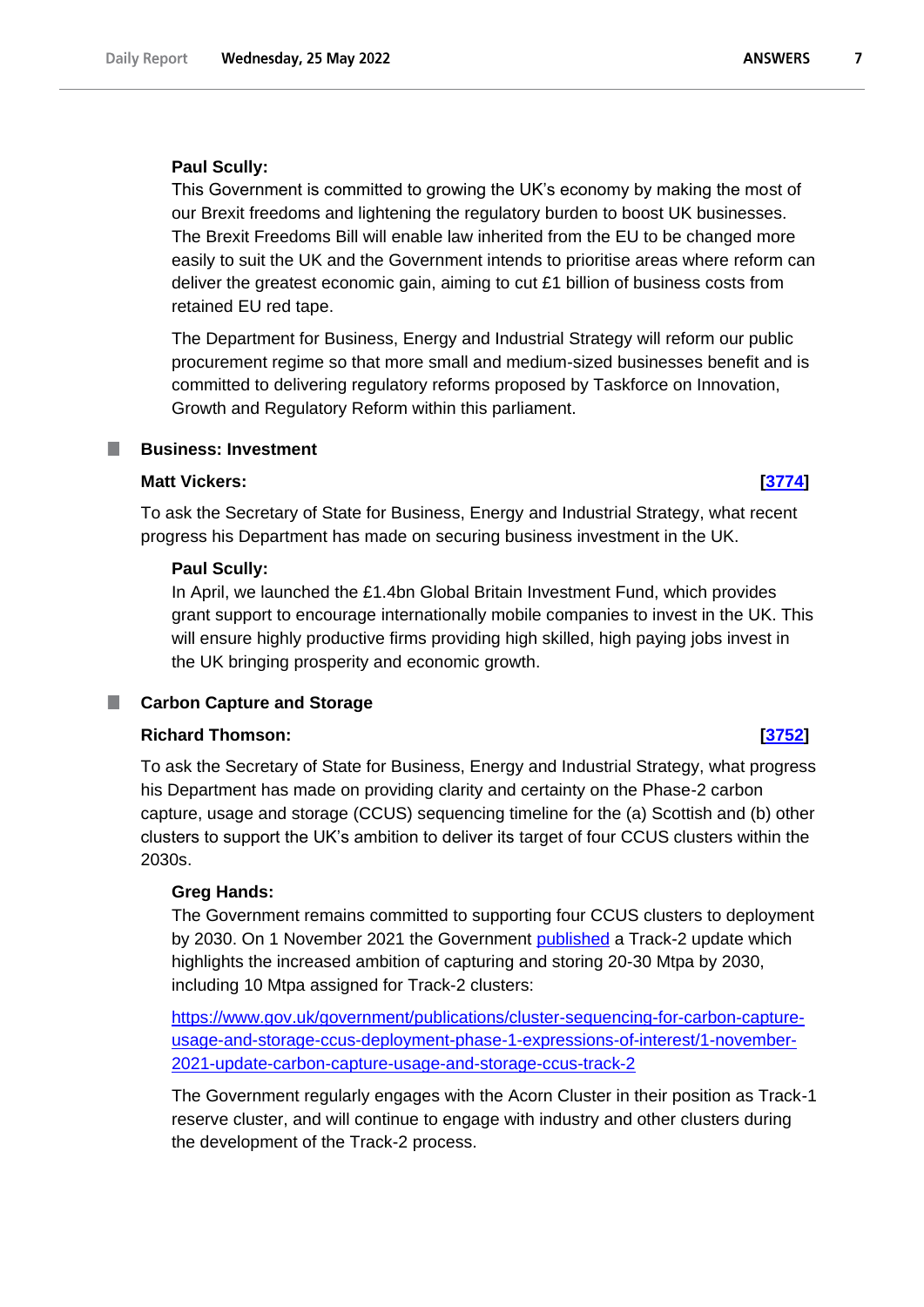# <span id="page-7-0"></span>**Carbon Emissions: Technology**

### **Matt Vickers: [\[3766\]](http://www.parliament.uk/business/publications/written-questions-answers-statements/written-question/Commons/2022-05-17/3766)**

To ask the Secretary of State for Business, Energy and Industrial Strategy, what steps he is taking to support new low carbon technologies.

## **Greg Hands:**

The Government articulated its plans for increasing low carbon power generation in the British Energy Security Strategy. The Strategy spans renewables, nuclear and hydrogen and will help drive up to £100 billion of investment by 2030. The Strategy set an ambition for new nuclear power of up to 24GW by 2050, with a 'Great British Nuclear Vehicle' established to develop a pipeline of projects. On renewables, the Government is accelerating annual Contracts for Difference auctions from 2023 to support deployment. For offshore wind, the Strategy sets a new 50GW by 2030 ambition, alongside plans to reduce consent time for projects.

## <span id="page-7-1"></span>**Carers: Leave**

## **Justin Madders: [\[3649\]](http://www.parliament.uk/business/publications/written-questions-answers-statements/written-question/Commons/2022-05-17/3649)**

To ask the Secretary of State for Business, Energy and Industrial Strategy, what plans he has to bring forward legislative proposals to introduce carer's leave.

### **Paul Scully:**

The Government remains committed to supporting unpaid carers in work. Legislation to deliver our commitment to introduce one week of leave for unpaid carers will be brought forward when Parliamentary time allows.

#### <span id="page-7-2"></span>**Conditions of Employment** ш

## **Justin Madders: [\[3630\]](http://www.parliament.uk/business/publications/written-questions-answers-statements/written-question/Commons/2022-05-17/3630)**

To ask the Secretary of State for Business, Energy and Industrial Strategy, whether he has plans to bring forward an employment bill in the 2022-23 parliamentary Session.

## **Paul Scully:**

The Queen's Speech set out a packed and ambitious legislative programme that includes a comprehensive set of bills which will enable us to deliver on priorities like growing the economy, which will in turn help address living costs and get people into good jobs.

## **Justin Madders: [\[3631\]](http://www.parliament.uk/business/publications/written-questions-answers-statements/written-question/Commons/2022-05-17/3631)**

To ask the Secretary of State for Business, Energy and Industrial Strategy, with reference to the Answer of 25 January 2022 to Question 108541 on Conditions of Employment, which Government departments he has been in regular dialogue with regarding reforms to the employment framework.

## **Paul Scully:**

The Government is committed to bringing forward reforms to our employment framework as we build a high skilled, high productivity, high wage economy that

# **ANSWERS**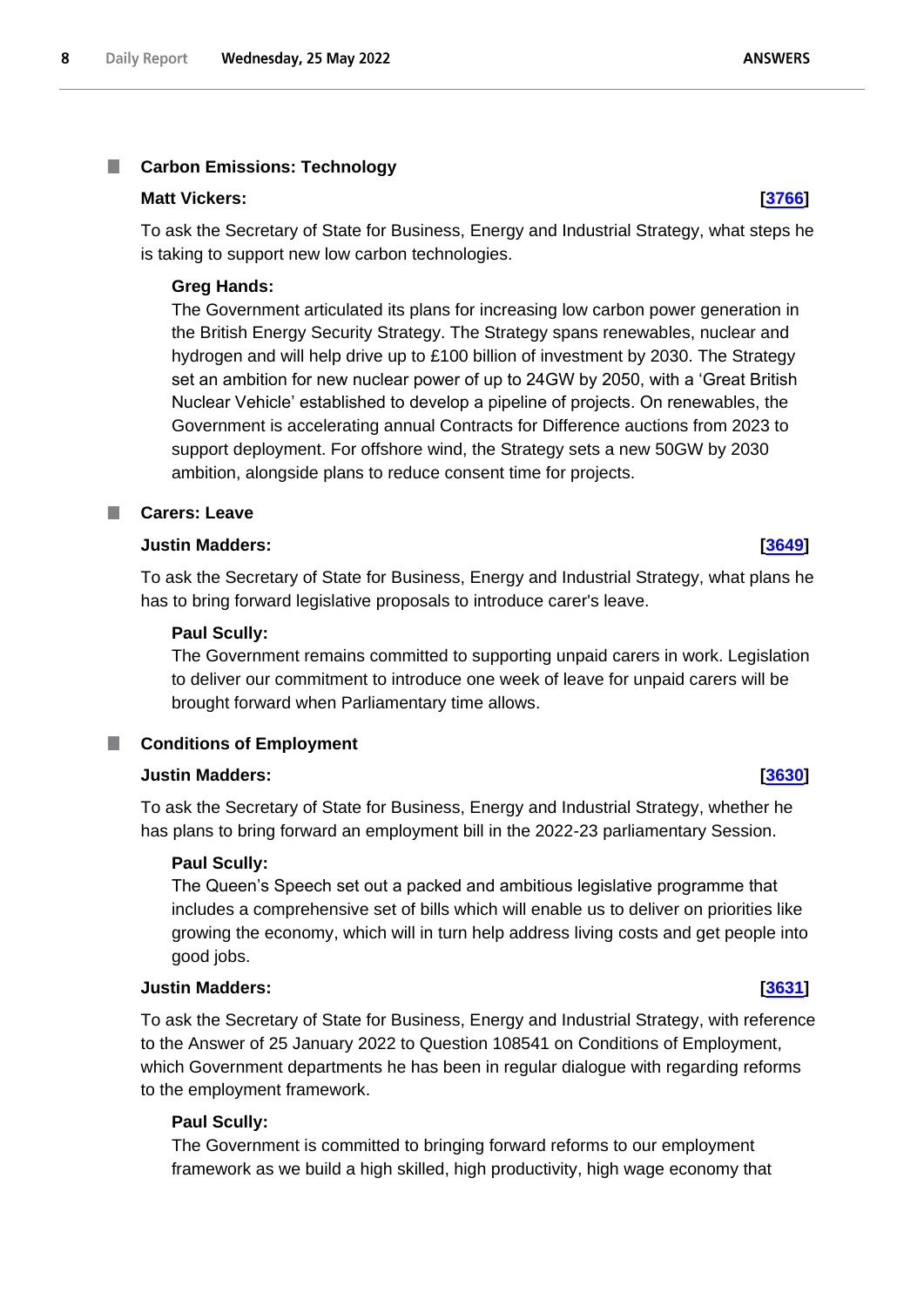$\mathbf{9}$ 

delivers on its ambition to make the UK the best place in the world to work and grow a business.

It is important we consult widely on proposals for change and ensure stakeholders have the opportunity to share their views.

For example, we recently published a Government response to a consultation regarding reforms to the use of exclusivity clauses in employment contracts:

[https://www.gov.uk/government/consultations/measures-to-extend-the-ban-on](https://www.gov.uk/government/consultations/measures-to-extend-the-ban-on-exclusivity-clauses-in-contracts-of-employment)[exclusivity-clauses-in-contracts-of-employment.](https://www.gov.uk/government/consultations/measures-to-extend-the-ban-on-exclusivity-clauses-in-contracts-of-employment)

We carefully consider all consultation responses, which help inform decisions around how we take forward measures.

As reform of the employment framework is a complex cross-cutting topic, the Department for Business, Energy and Industrial Strategy has regular dialogue with other Government Departments with an interest.

## **Justin Madders: [\[3632\]](http://www.parliament.uk/business/publications/written-questions-answers-statements/written-question/Commons/2022-05-17/3632)**

To ask the Secretary of State for Business, Energy and Industrial Strategy, what recent steps he has taken to ensure that workers' rights are protected.

## **Paul Scully:**

Protecting and enhancing workers' rights remains a priority for this government. Over the past year, we have proven our commitment to supporting workers across the UK, including raising the national living wage in April 2022 to its highest rate yet, to help with the cost of living.

We are proud there are now more employees on the payroll than ever before, and we will continue to build a high skilled, high productivity, high wage economy that delivers on our ambition to make the UK the best place in the world to work.

We remain committed to making progress and on 9 May we announced our intention to bring forward legislation which will widen the ban on exclusivity clauses, which restrict staff from working for multiple employers, to contracts where the guaranteed weekly income is equivalent to or below the Lower Earnings Limit of £123 a week.

We also announced our commitment to publishing employment status guidance to help clarify the existing status boundaries, making it easier for individuals and businesses to understand which employment rights apply to them, enhancing worker protections whilst maintaining flexibility and ensuring a level playing field within the labour market.

## **Justin Madders: [\[3648\]](http://www.parliament.uk/business/publications/written-questions-answers-statements/written-question/Commons/2022-05-17/3648)**

To ask the Secretary of State for Business, Energy and Industrial Strategy, when he plans to publish a response to his Department's consultation entitled Good work plan: proposals to support families.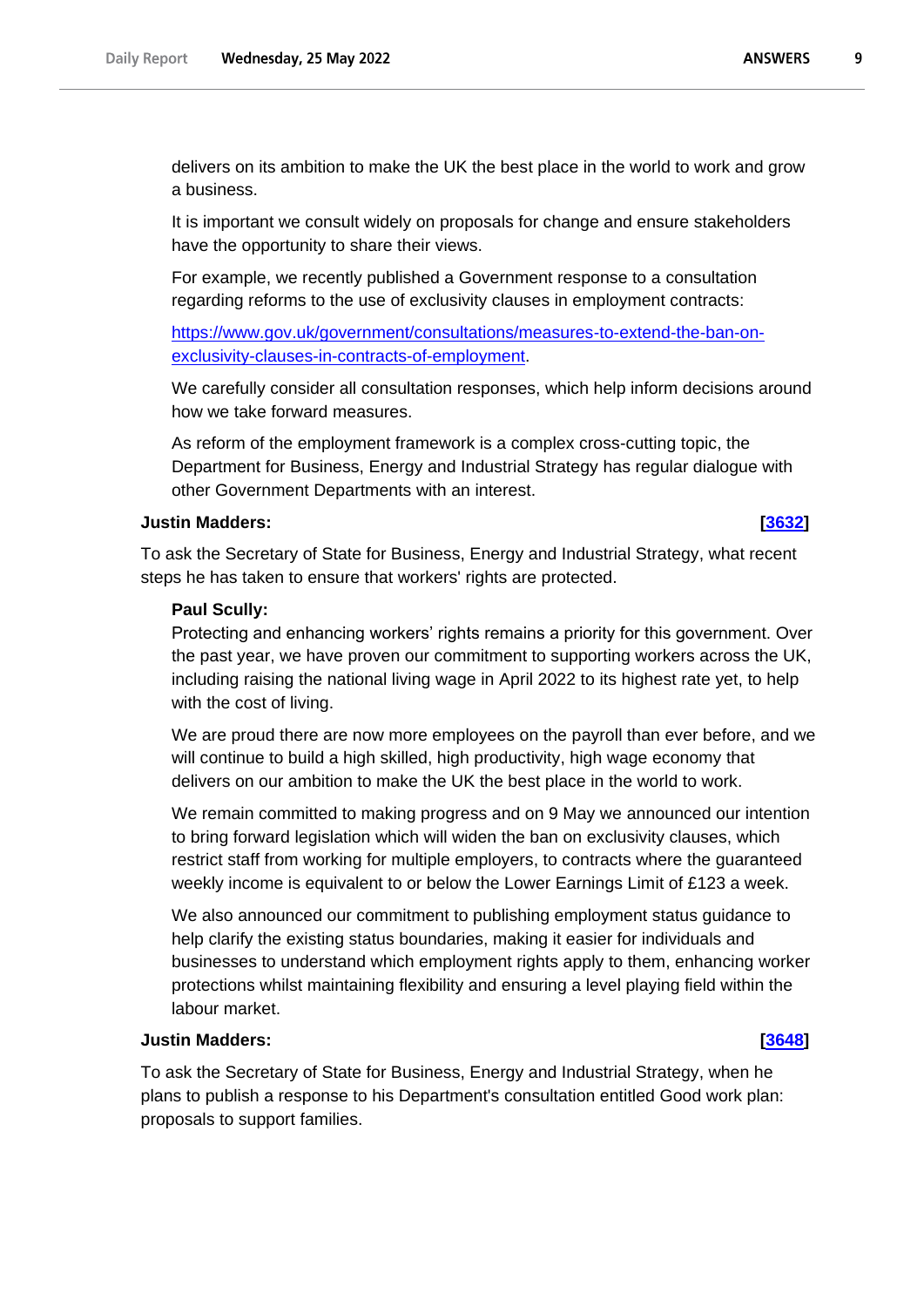### **Paul Scully:**

In 2019, the Government consulted on high-level options and principles for reforming the parental leave and pay system to make it easier for parents to share care of their children in the first year of their lives. We are currently considering the responses to the consultation and will respond in due course.

#### **Matt Vickers: [\[3773\]](http://www.parliament.uk/business/publications/written-questions-answers-statements/written-question/Commons/2022-05-17/3773)**

To ask the Secretary of State for Business, Energy and Industrial Strategy, what steps he is taking to enhance workers' rights.

### **Paul Scully:**

We are proud there are now more employees on the payroll than ever before, and we will continue to build a high skilled, high productivity, high wage economy that delivers on our ambition to make the UK the best place in the world to work.

Over the past year, we have proven our commitment to supporting workers across the UK, including raising the national living wage in April 2022 to its highest rate yet, to help with the cost of living.

We remain committed to making progress and on 9 May we announced our intention to bring forward legislation which will widen the ban on exclusivity clauses, which restrict staff from working for multiple employers, to contracts where the guaranteed weekly income is equivalent to or below the Lower Earnings Limit of £123 a week.

## <span id="page-9-0"></span>**Construction**

## **Wera Hobhouse: [\[3704\]](http://www.parliament.uk/business/publications/written-questions-answers-statements/written-question/Commons/2022-05-17/3704)**

To ask the Secretary of State for Business, Energy and Industrial Strategy, if he will take steps to ensure that consumer protections under Part 3 of the Consumer Rights Act, which establishes a 14 day right to cancel, apply to contracts for an extension with a double glazing company in the same manner as they would apply to a building company.

#### **Paul Scully:**

The Consumer Contracts (Information, Cancellation and Additional Charges) Regulations 2013 provide a 14 day right to cancel in respect of certain categories of contract between a consumer and a trader where the contract is entered into away from business premises (e.g. online or by phone). The Regulations generally apply in respect of extensions to existing buildings but not to the construction of new buildings or the sale of immovable property.

Further information on this can be found at: [https://www.citizensadvice.org.uk/consumer/getting-home-improvements](https://www.citizensadvice.org.uk/consumer/getting-home-improvements-done/cancelling-building-or-decorating-work/)[done/cancelling-building-or-decorating-work/.](https://www.citizensadvice.org.uk/consumer/getting-home-improvements-done/cancelling-building-or-decorating-work/)

### <span id="page-9-1"></span>**Diesel Fuel**

# **Owen Thompson: [\[3678\]](http://www.parliament.uk/business/publications/written-questions-answers-statements/written-question/Commons/2022-05-17/3678)**

To ask the Secretary of State for Business, Energy and Industrial Strategy, what assessment he has made of the current (a) availability and (b) stability of diesel supplies.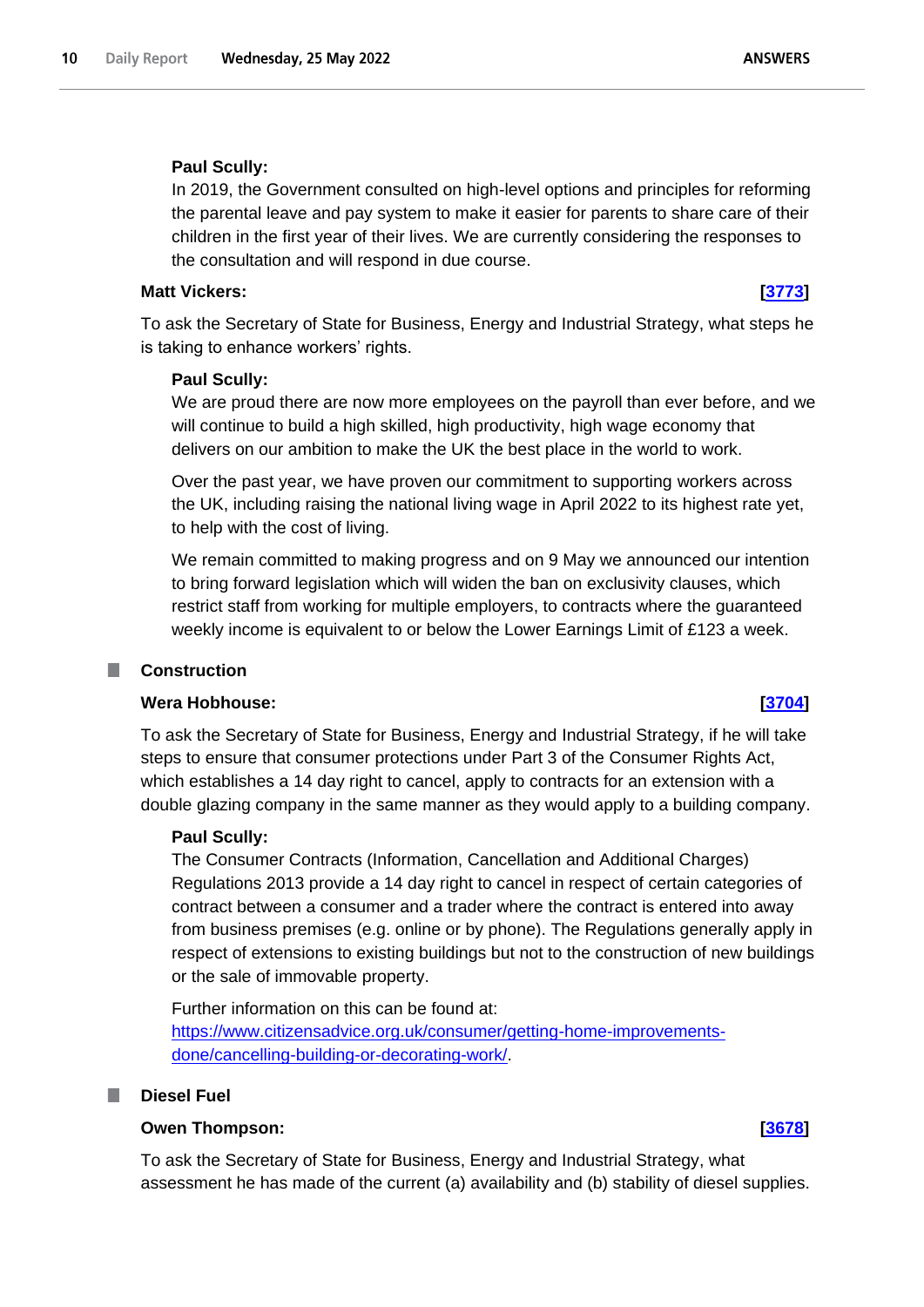### **Greg Hands:**

The UK remains well-supplied for diesel from a diverse range of sources. UK demand for diesel is met by a combination of domestic production and imports. In 2021 UK production could have met over half of our demand for diesel. Imports in the same year came from a diverse range of reliable suppliers beyond Russia including the Netherlands, Belgium and Sweden.

The Department monitors the fuel supply market to remain aware of current supply levels and publishes weekly national average forecourt stock levels. There is no shortage of diesel in the UK.

# <span id="page-10-0"></span>**Director of Labour Market Enforcement**

### **Imran Hussain: [\[3626\]](http://www.parliament.uk/business/publications/written-questions-answers-statements/written-question/Commons/2022-05-17/3626)**

To ask the Secretary of State for Business, Energy and Industrial Strategy, if his Department will bring umbrella companies under the remit of the Director for Labour Market Enforcement.

#### **Paul Scully:**

The role of the Director of Labour Market Enforcement (DLME) is to set strategic direction for the three main labour market enforcement bodies and oversee an annual assessment of the scale and nature of non-compliance.

The Government recently ran a Call for Evidence on the umbrella company market to ensure it has a detailed and up to date understanding of the market and how it is continuing to evolve. The call for evidence closed on 22 February 2022 and the Government will use the information it has gathered to inform future policy development and will publish a summary of responses in due course.

#### <span id="page-10-1"></span>**Disability: Energy** T.

### **Rachael Maskell: [\[2546\]](http://www.parliament.uk/business/publications/written-questions-answers-statements/written-question/Commons/2022-05-16/2546)**

To ask the Secretary of State for Business, Energy and Industrial Strategy, what assessment he has made of the level of energy use required by some disabled people to keep warm or run specialised equipment; and whether he plans to take steps to support those people in the context of the increase in energy costs.

#### **Greg Hands:**

The Government understands that some households with a disability or medical condition will have higher heating costs than average. Certain specialised NHS England services do provide rebates on energy costs for patients using medical equipment at home, such as home oxygen concentrators or adult home dialysis. These arrangements are unique to the contracts or service specifications of these conditions. Clinical Commissioning Groups are best placed to support their local populace.

The Government is aware of the impact that high global wholesale energy prices are having on consumers and has put in place additional support worth £9.1bn on top of existing measures to support vulnerable households.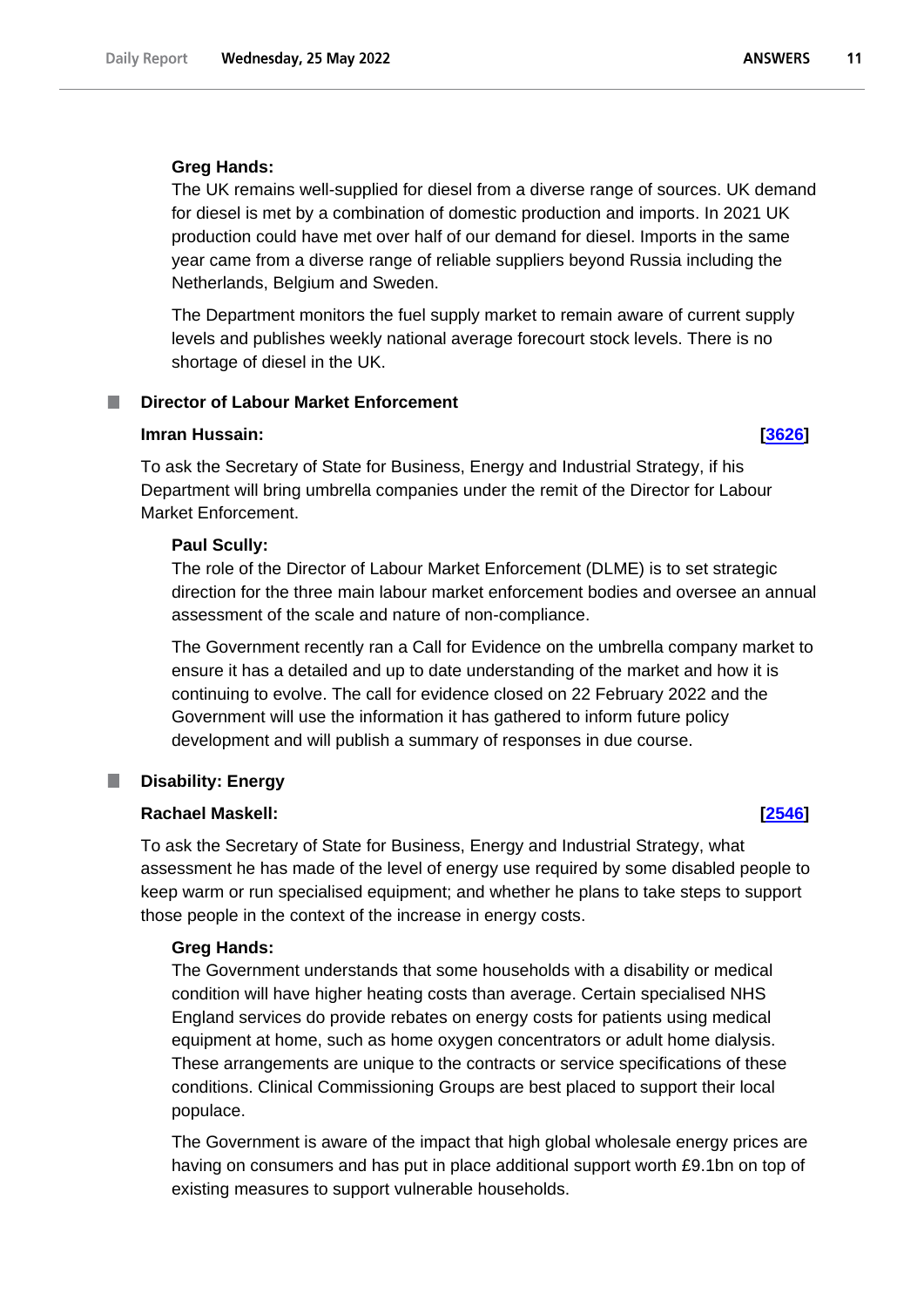#### <span id="page-11-0"></span>T. **Electricity: Consumers**

### **Patrick Grady: [\[5667\]](http://www.parliament.uk/business/publications/written-questions-answers-statements/written-question/Commons/2022-05-20/5667)**

To ask the Secretary of State for Business, Energy and Industrial Strategy, with reference to the Answers of 25 April to Question 156512 and to Question 156513 and with reference to (a) the trend of growth in domestic meter points and (b) the proposal to recover payments from meter points rather than individual accounts or households, what steps the Government is taking to ensure that energy companies do not ultimately profit from the repayment of the £200 loan under the Energy Bills Support Scheme.

## **Greg Hands:**

The Energy Bills Support Scheme (EBSS) will work within the existing energy system, regulated by Ofgem.

The Government recently closed a technical consultation on the Scheme and will publish a response in due course.

## <span id="page-11-1"></span>**Employment: Bullying**

## **Justin Madders: [\[3639\]](http://www.parliament.uk/business/publications/written-questions-answers-statements/written-question/Commons/2022-05-17/3639)**

To ask the Secretary of State for Business, Energy and Industrial Strategy, what recent steps he has taken to tackle bullying in the workplace.

## **Justin Madders: [\[3640\]](http://www.parliament.uk/business/publications/written-questions-answers-statements/written-question/Commons/2022-05-17/3640)**

To ask the Secretary of State for Business, Energy and Industrial Strategy, whether he has plans to bring forward measures to tackle bullying in the workplace.

#### **Paul Scully:**

We have published guidance that sets out the steps that employees can take if they are experiencing bullying or harassment at work, which is available at: https://www.gov.uk/workplace-bullying-and-harassment.

Acas provides free and impartial advice for employers and employees, and has also published useful guidance on how to deal with bullying in the workplace that we encourage individuals and employers to consider when dealing with such matters. This is available at: [https://www.acas.org.uk/if-youre-treated-unfairly-at-work/being](https://www.acas.org.uk/if-youre-treated-unfairly-at-work/being-bullied)[bullied.](https://www.acas.org.uk/if-youre-treated-unfairly-at-work/being-bullied)

## <span id="page-11-2"></span>**Employment: Women's Rights**

#### **Justin Madders: [\[3642\]](http://www.parliament.uk/business/publications/written-questions-answers-statements/written-question/Commons/2022-05-17/3642)**

To ask the Secretary of State for Business, Energy and Industrial Strategy, what steps his Department is taking to protect women's rights in the workplace.

## **Paul Scully:**

The Government remains committed to bringing forward measures to further improve women's rights in the workplace as soon as parliamentary time allows. These measures include: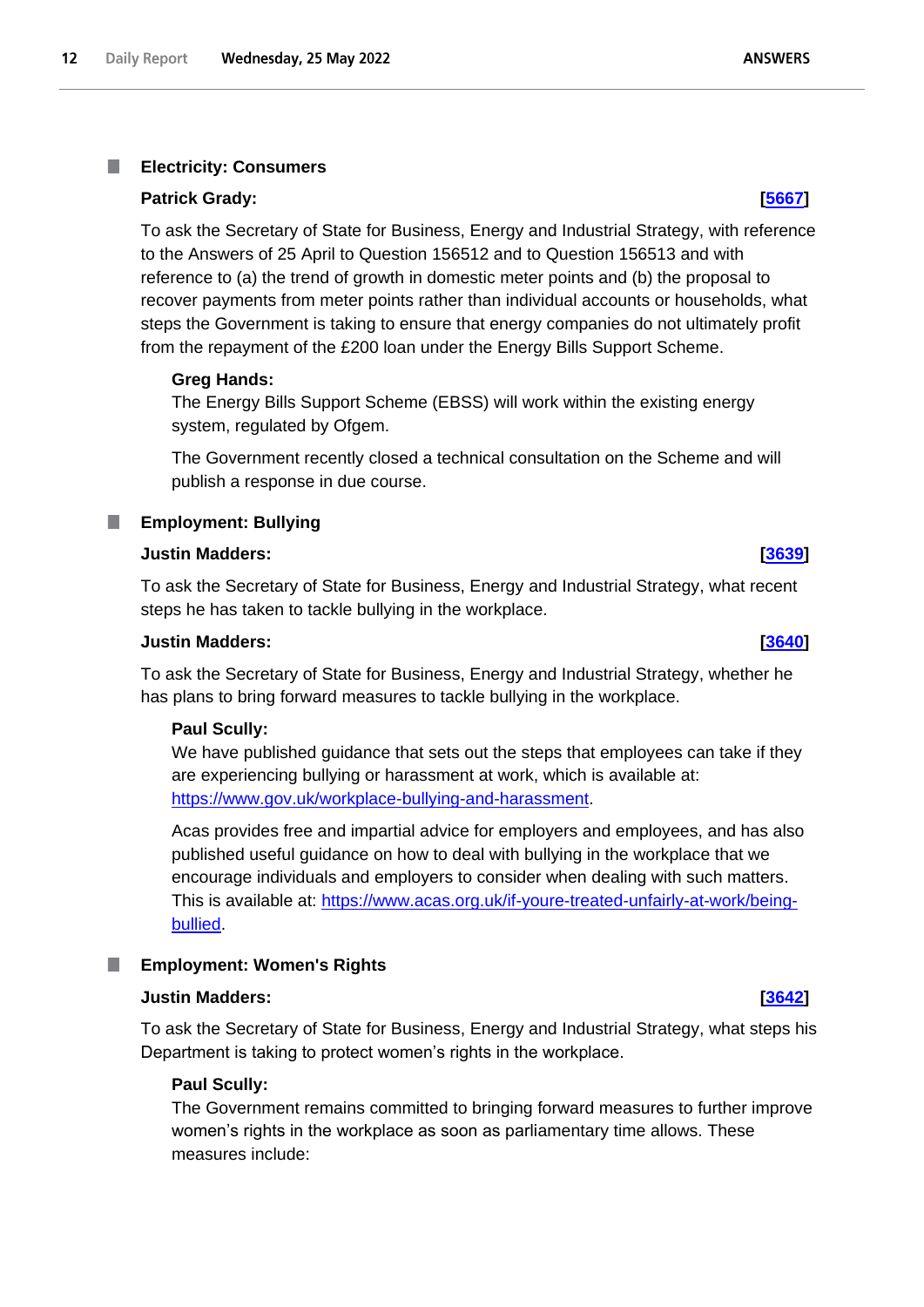- introducing a new duty on employers to take steps to prevent sexual harassment in the workplace, as well as explicit protections against workplace harassment by third parties;
- introducing neonatal leave and pay; and
- introducing a new right to one week of unpaid carer's leave.

The Government has also recently consulted on measures to reform the right to request flexible working and will publish a response to that in due course.

## **Energy Bills Rebate: Park Homes**

## **Sir Christopher Chope: [\[5326\]](http://www.parliament.uk/business/publications/written-questions-answers-statements/written-question/Commons/2022-05-19/5326)**

<span id="page-12-0"></span>ш

To ask the Secretary of State for Business, Energy and Industrial Strategy, whether domestic energy customers living in park homes will qualify for the £200 discount on energy bills in autumn 2022 in the event that the supply is delivered through the park home site owner; and if he will make a statement.

### **Greg Hands:**

*[Holding answer 24 May 2022]:* The Government knows that there will be different considerations for consumers depending on their circumstances and the way in which they pay their energy bills, including park homes residents.

Households without a domestic supply contract are not eligible for this Scheme, but the Government is exploring options for other ways in which they might receive similar support.

The Government is currently analysing responses to the consultation *'Technical Consultation - Energy Bills Support Scheme. Managing the impact of the energy price shock on consumer bills' and* will publish its response later in the summer.

## <span id="page-12-1"></span>**Energy: Billing**

## **Alexander Stafford: [\[3792\]](http://www.parliament.uk/business/publications/written-questions-answers-statements/written-question/Commons/2022-05-17/3792)**

To ask the Secretary of State for Business, Energy and Industrial Strategy, what assessment he has made of the potential impact of the Contracts for Difference Allocation Round 4 on energy bills.

## **Greg Hands:**

I refer my hon. Friend to the answer I gave my hon. Friend the Member for Hendon on 24th May 2022 to Question 2457.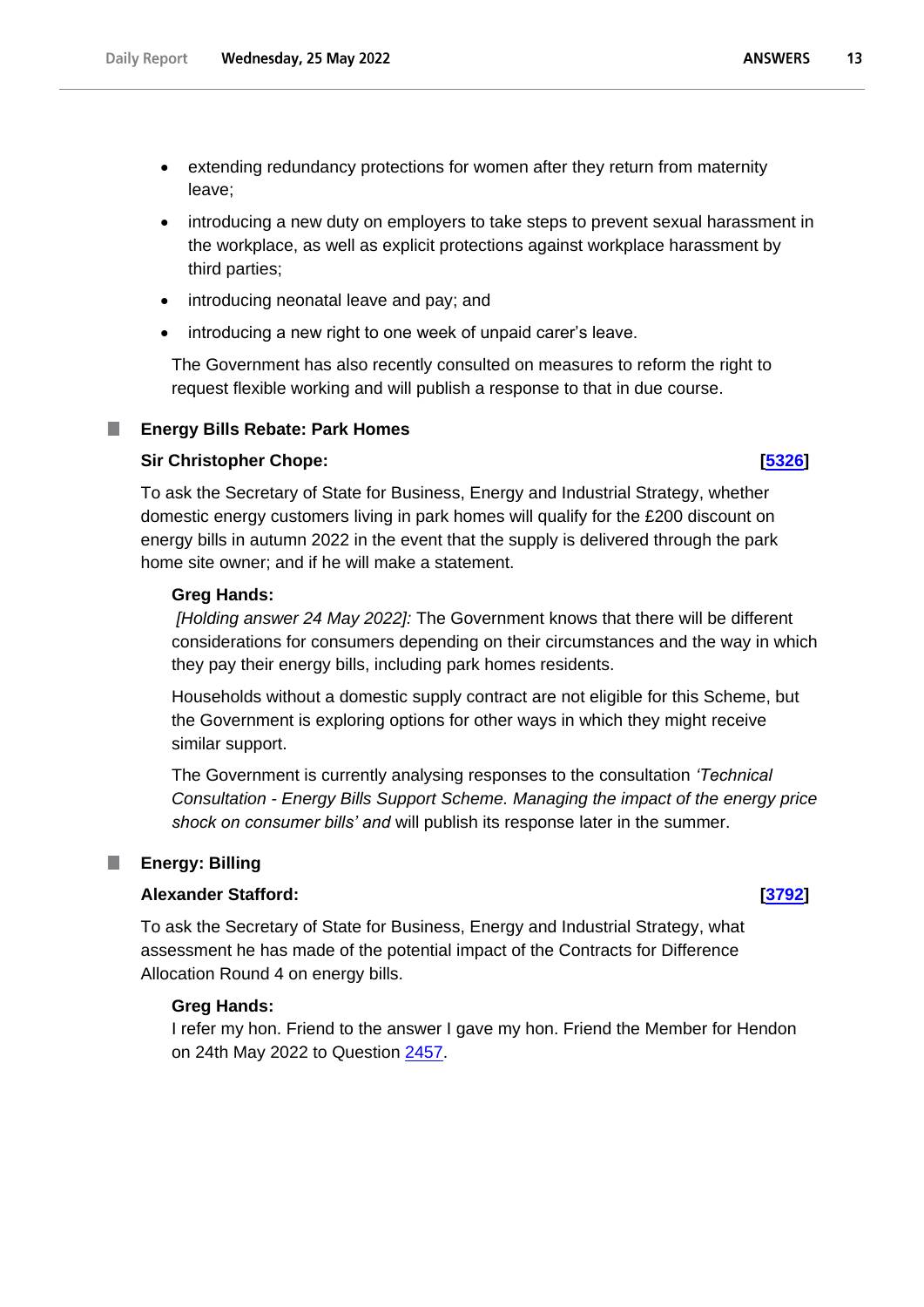#### <span id="page-13-0"></span>T. **Flexible Working**

### **Imran Hussain: [\[3617\]](http://www.parliament.uk/business/publications/written-questions-answers-statements/written-question/Commons/2022-05-17/3617)**

To ask the Secretary of State for Business, Energy and Industrial Strategy, whether his Department plans to impose a legal duty on employers to consider which flexible working arrangements are available for each role within their organisation.

## **Paul Scully:**

Employees in Great Britain have a statutory right to request a flexible working arrangement from their employer. Under this framework, employers already have a legal duty to consider whether such requests can be accommodated within their organisation.

# <span id="page-13-1"></span>**Housing: Insulation**

## **Afzal Khan: [\[1328\]](http://www.parliament.uk/business/publications/written-questions-answers-statements/written-question/Commons/2022-05-12/1328)**

To ask the Secretary of State for Business, Energy and Industrial Strategy, what steps his Department is taking to help insulate houses in (a) Manchester, Gorton constituency, (b) Manchester and (c) the UK.

## **Greg Hands:**

The Government is supporting a number of schemes to insulate homes and introducing a zero-rate of VAT for five years on measures including insulation and low-carbon heating.

The (£786m) Local Authority Delivery, Home Upgrade Grant (£1.1bn) and Social Housing Decarbonisation Fund (£1bn), bring the Government's investment for decarbonising buildings across this parliament to £6.6 billion.

1,586 homes in Manchester, including 77 in Gorton, have signed up under Phases 1 and 2 of the Local Authority Delivery schemes up to February 2022.

The Greater Manchester Combined Authority is delivering a project under Social Housing Decarbonisation Fund (Wave 1) to treat 1,286 homes.

#### <span id="page-13-2"></span>ш **Insolvency Service: Brighton**

## **Caroline Lucas: [\[5641\]](http://www.parliament.uk/business/publications/written-questions-answers-statements/written-question/Commons/2022-05-20/5641)**

To ask the Secretary of State for Business, Energy and Industrial Strategy, with reference to the proposal to close the Insolvency Service office in Brighton, where interviews previously carried out at the Brighton office will take place instead.

## **Paul Scully:**

Following the planned closure of the Brighton Office in June 2025, interviews will be held in either a local interview facility or at one of the Insolvency Service's 11 Regional Centres. Alternatively, interviews will be conducted remotely using telephone and online channels, this is already established practice where it works for both the individual and the Insolvency Service.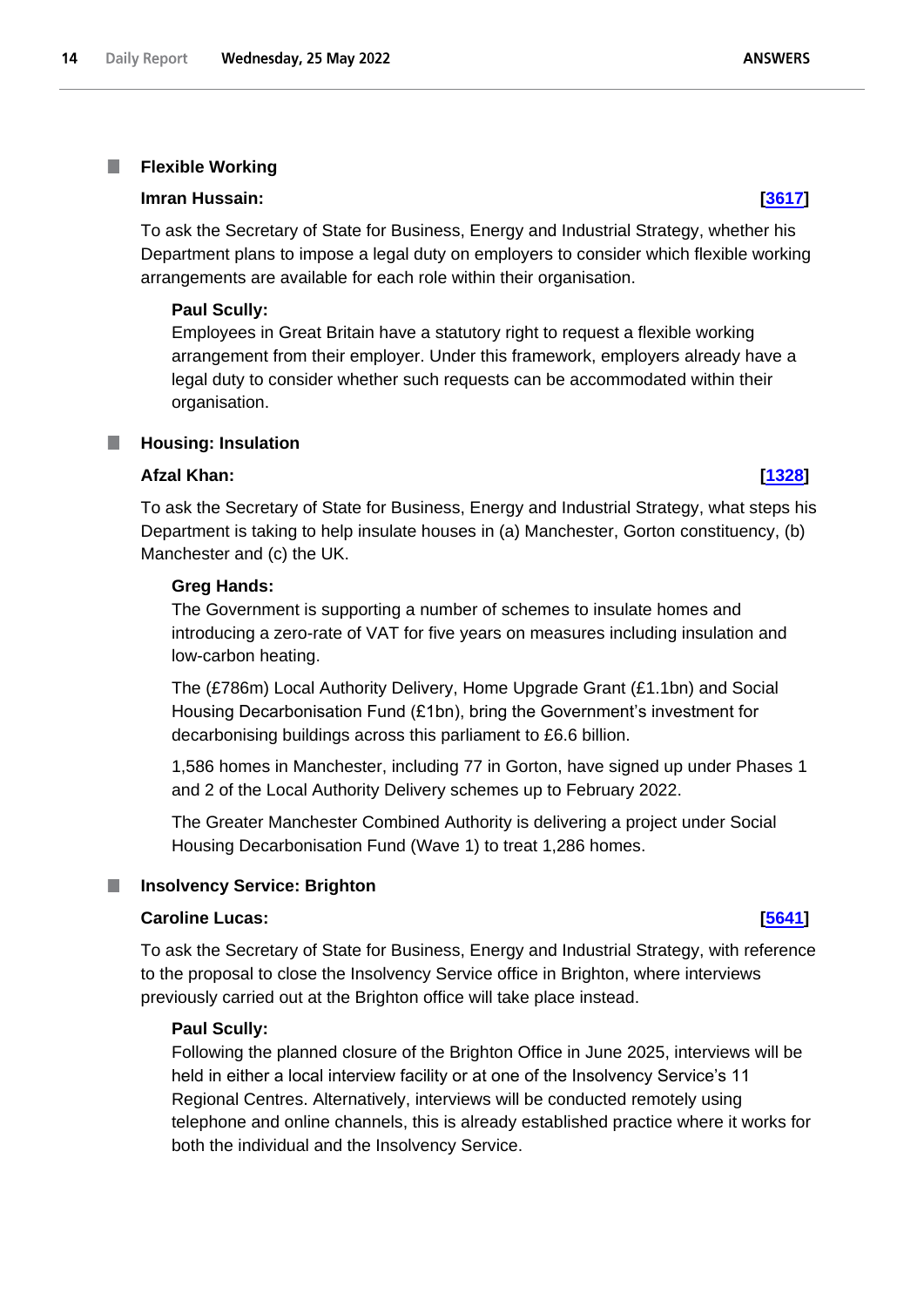### **Caroline Lucas: [\[5642\]](http://www.parliament.uk/business/publications/written-questions-answers-statements/written-question/Commons/2022-05-20/5642)**

To ask the Secretary of State for Business, Energy and Industrial Strategy, what equality impact assessment has been carried out of the proposed closure of the Insolvency Service office in Brighton; and if he will place a copy of its findings in the Library.

### **Paul Scully:**

An overarching Equality Impact Assessment has been completed for all offices, including Brighton, affected by the plan to restructure the Insolvency Service's estate to eleven regional offices. A copy of this will be placed in the Libraries of the House.

#### <span id="page-14-0"></span>**Insolvency Service: Closures** ш

### **Johnny Mercer: [\[6826\]](http://www.parliament.uk/business/publications/written-questions-answers-statements/written-question/Commons/2022-05-23/6826)**

To ask the Secretary of State for Business, Energy and Industrial Strategy, whether he has made an assessment of the potential merits of facilitating (a) public consultation and (b) parliamentary scrutiny prior to closing (i) Plymouth and (ii) other Insolvency Service offices; and whether he has made an assessment of the practicalities of requiring staff to relocate in the context of subsequent long commuting times.

### **Paul Scully:**

There has been engagement with a number of stakeholders to date and this will continue as the Insolvency Service transitions from 21 offices to 11 regional centres over the next three years.

Individual office business cases and impact assessments will be monitored as the project progresses. The Insolvency Service is in discussion with affected employees on a range of options, including flexible working and help with increased travel costs, to support a move to their nearest regional centre location

#### <span id="page-14-1"></span>T. **Limited Liability**

### **Claire Hanna: [\[5694\]](http://www.parliament.uk/business/publications/written-questions-answers-statements/written-question/Commons/2022-05-20/5694)**

To ask the Secretary of State for Business, Energy and Industrial Strategy, how many limited partnerships have been established in (a) England, (b) Scotland and (c) Wales since 2017.

## **Paul Scully:**

The official statistics on companies and the total size of the register are made publicly available online by Companies House. The most recent data can be found here, and shows that between 2016/17 to 2020/21 inclusive, 9,620 limited partnerships were established in Scotland. The statistics for England and Wales are combined; 4,334 limited partnerships were established in England and Wales in this same period.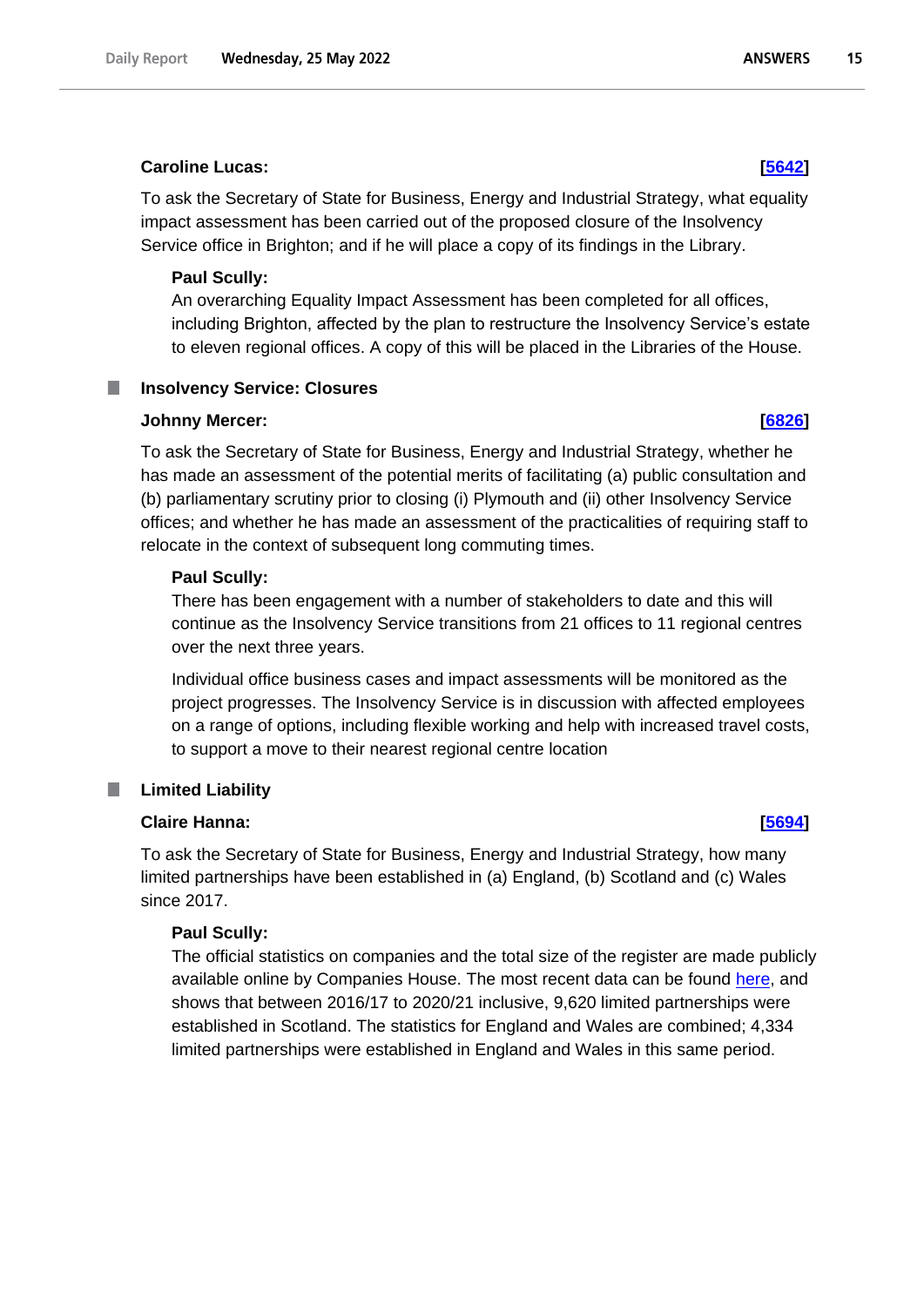## <span id="page-15-0"></span>**Claire Hanna: [\[5691\]](http://www.parliament.uk/business/publications/written-questions-answers-statements/written-question/Commons/2022-05-20/5691)**

To ask the Secretary of State for Business, Energy and Industrial Strategy, what plans his Department has to help reform regulation and practice on Northern Ireland limited partnerships; and if he make a statement.

## **Paul Scully:**

The Government outlined its proposals for limited partnership reform in December 2018 in response to a consultation (link [here\)](https://assets.publishing.service.gov.uk/government/uploads/system/uploads/attachment_data/file/762849/government-response-limited-partnerships.pdf). Although this is a devolved matter for Northern Ireland, the approach has traditionally been for Northern Ireland to follow the United Kingdom's legislative practice. The proposals across the United Kingdom include tightening registration requirements, requiring limited partnerships to demonstrate a firmer connection to the United Kingdom, increasing transparency requirements, and enabling the Registrar to strike from the register limited partnerships which are dissolved, or which are no longer carrying on business. The Government will legislate these reforms when Parliamentary time allows.

## **Claire Hanna: [\[5692\]](http://www.parliament.uk/business/publications/written-questions-answers-statements/written-question/Commons/2022-05-20/5692)**

To ask the Secretary of State for Business, Energy and Industrial Strategy, whether his Department made an assessment of the potential implications for Northern Ireland limited partnerships when the Scottish Partnerships (Register of People with Significant Control) Regulations were introduced in 2017.

## **Paul Scully:**

Scottish limited partnerships are unique, as they have their own legal personality, unlike limited partnerships in Northern Ireland, England and Wales. The Scottish Partnerships (Register of People with Significant Control) Regulations should therefore not have had any significant impact on demand for Northern Ireland limited partnerships.

## **Claire Hanna: [\[5693\]](http://www.parliament.uk/business/publications/written-questions-answers-statements/written-question/Commons/2022-05-20/5693)**

To ask the Secretary of State for Business, Energy and Industrial Strategy, how many Northern Ireland Limited partnerships have been registered in Northern Ireland in each year since 2017.

## **Paul Scully:**

The official statistics on companies and the total size of the register are made publicly available online by Companies House. The most recent data can be found here, and shows that 73 limited partnerships were registered in Northern Ireland in 2016/17, 349 in 2017/18, 63 in 2018/19, 40 in 2019/20 and 32 in 2020/21.

# <span id="page-15-1"></span>**Manufacturing Industries: Government Assistance**

## **Matt Vickers: [\[3770\]](http://www.parliament.uk/business/publications/written-questions-answers-statements/written-question/Commons/2022-05-17/3770)**

To ask the Secretary of State for Business, Energy and Industrial Strategy, what steps he is taking to support the manufacturing sector in the UK.

**ANSWERS**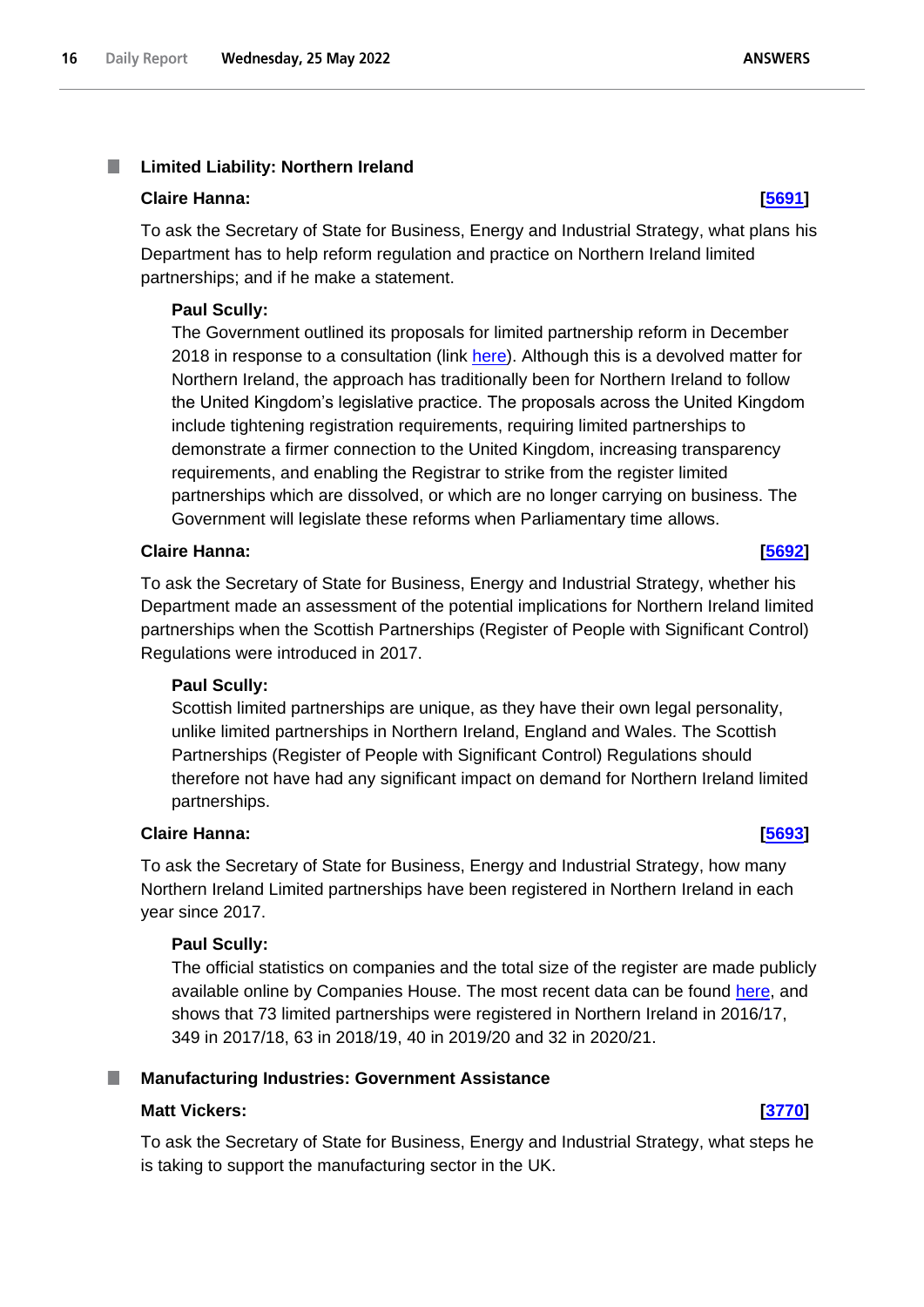Manufacturing is a bedrock of our country's resilience and there is significant work underway to strengthen our industrial base, including substantial funding for projects in important sub-sectors such as aerospace, automotive and life sciences. Furthermore, we have committed over £150 million of taxpayer subsidy for Made Smarter, the national industrial digitalisation programme to help UK manufacturers to capitalise on new digital technologies.

Later this year we will launch the UK's new manufacturing investment prospectus so we can promote the UK as the destination of choice for investment in manufacturing and help the sector make the most of what support is already available.

#### <span id="page-16-0"></span>**Minerals**

## **Alexander Stafford: [\[4737\]](http://www.parliament.uk/business/publications/written-questions-answers-statements/written-question/Commons/2022-05-18/4737)**

To ask the Secretary of State for Business, Energy and Industrial Strategy, when his Department plans to publish the Critical Minerals Strategy.

#### **Alexander Stafford: [\[4738\]](http://www.parliament.uk/business/publications/written-questions-answers-statements/written-question/Commons/2022-05-18/4738)**

To ask the Secretary of State for Business, Energy and Industrial Strategy, what funding (a) his Department, (b) the Government and (c) other UK entities provide for domestic critical mineral exploration in the UK.

#### **Lee Rowley:**

The Critical Minerals Strategy is expected to be published this year and will review how the existing funding landscape and other policies support the sector.

Existing funds such as the Automotive Transformation Fund, National Security Strategic Investment Fund, UK Infrastructure Bank, UK Export Finance and R&D via the National Interdisciplinary Circular Economy Research are available to support investments at various points along the critical minerals value chain in specific sectors. For example, Cornish Lithium has received support via the Getting Building Fund (2020) and Automotive Transformation Fund (2021) and British Lithium has received grant funding from Innovate UK (2020) and the Sustainable Innovation Fund (2021).

#### <span id="page-16-1"></span>ш **Minerals: Exploration**

#### **Alexander Stafford: [\[5513\]](http://www.parliament.uk/business/publications/written-questions-answers-statements/written-question/Commons/2022-05-19/5513)**

To ask the Secretary of State for Business, Energy and Industrial Strategy, what steps his Department is taking to help encourage (a) domestic critical minerals exploration and (b) mining finance in the UK.

## **Alexander Stafford: [\[5514\]](http://www.parliament.uk/business/publications/written-questions-answers-statements/written-question/Commons/2022-05-19/5514)**

To ask the Secretary of State for Business, Energy and Industrial Strategy, what steps he is taking to help ensure the competitiveness of the UK's critical minerals legislative framework compared with that of competitor countries.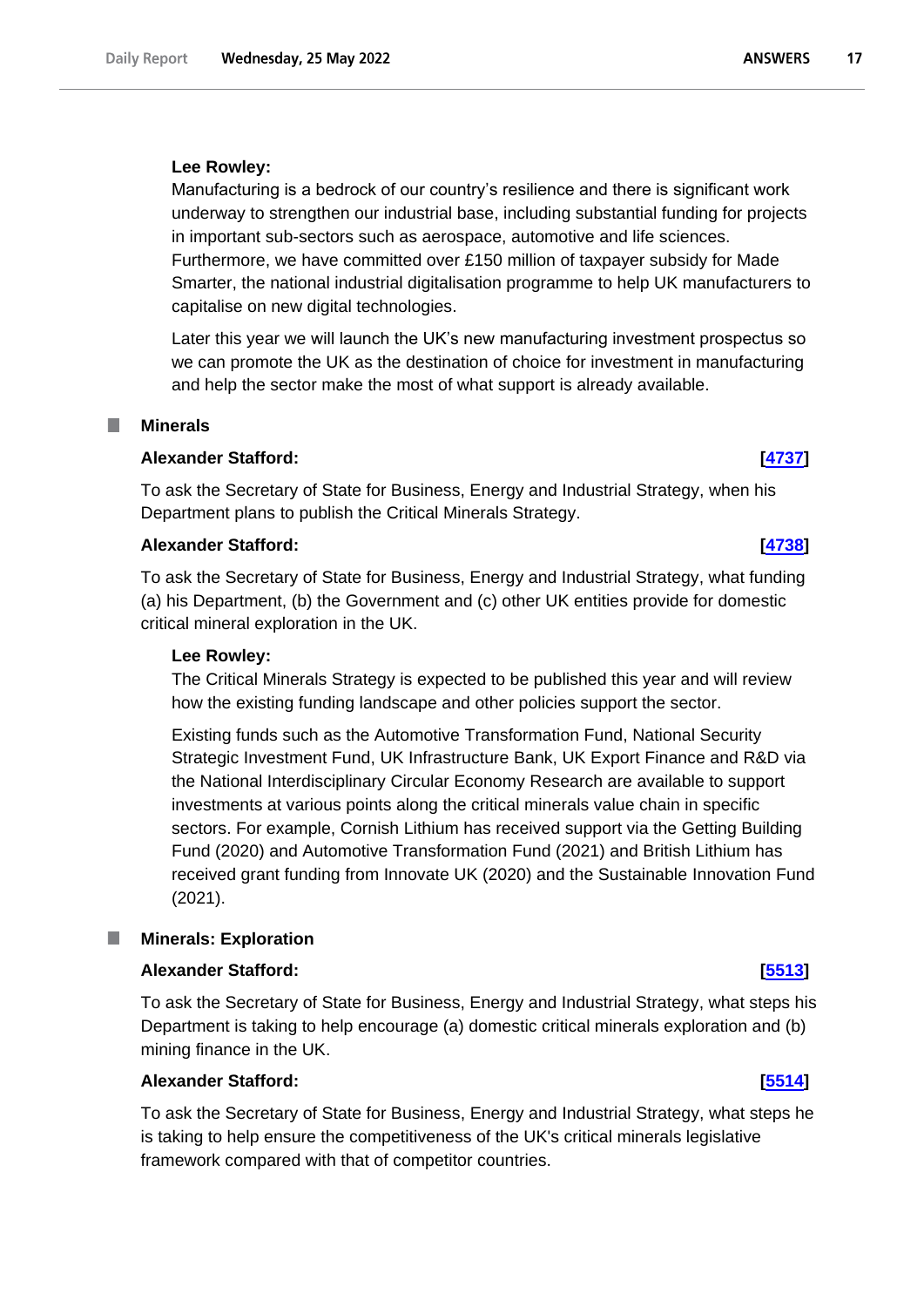To ask the Secretary of State for Business, Energy and Industrial Strategy, whether his Department plans to take steps to assist domestic critical minerals exploration through grants as its predecessor, the Department of Trade and Industry, did via the MEIGA and MRP programmes.

## **Alexander Stafford: [\[5516\]](http://www.parliament.uk/business/publications/written-questions-answers-statements/written-question/Commons/2022-05-19/5516)**

To ask the Secretary of State for Business, Energy and Industrial Strategy, what assessment he has made of the impact grants awarded by other countries to assist domestic critical minerals exploration on that sector in those countries.

## **Lee Rowley:**

The Government will publish a UK Critical Minerals Strategy in 2022, setting out our approach to securing technology-critical minerals and metals. This will take into account the types of support offered by other nations and input from the Critical Minerals Expert Committee.

Funds such as the Automotive Transformation Fund, National Security Strategic Investment Fund, UK Infrastructure Bank, UK Export Finance, and R&D via the National Interdisciplinary Circular Economy Research are available to support investments at various points along the critical minerals value chain in specific sectors. For example, Cornish Lithium has received support via the Getting Building Fund (2020) and Automotive Transformation Fund (2021) and British Lithium has received grant funding from Innovate UK (2020) and the Sustainable Innovation Fund (2021).

# <span id="page-17-0"></span>**Miscarriage: Bereavement Leave**

# **Justin Madders: [\[3644\]](http://www.parliament.uk/business/publications/written-questions-answers-statements/written-question/Commons/2022-05-17/3644)**

To ask the Secretary of State for Business, Energy and Industrial Strategy, whether he has plans to introduce a right to bereavement leave following the miscarriage of a baby before 24 weeks of pregnancy.

# **Paul Scully:**

The Government recognises that the loss of a child at any age is tragic and deeply upsetting. In April 2020 we legislated to give parents who lose a child under the age of 18 years a right to take up to two weeks off work in the 56 weeks following the death of their child. This right extends to parents of babies stillborn after 24 completed weeks of pregnancy.

Miscarriage is a very personal experience and some of those affected may want to stay at home, whilst others may prefer to continue to work or alternatively may need time off later. The Government believes that individuals are best placed to understand their own specific needs, and good employers will respond to requests made by their employees in a sensitive way.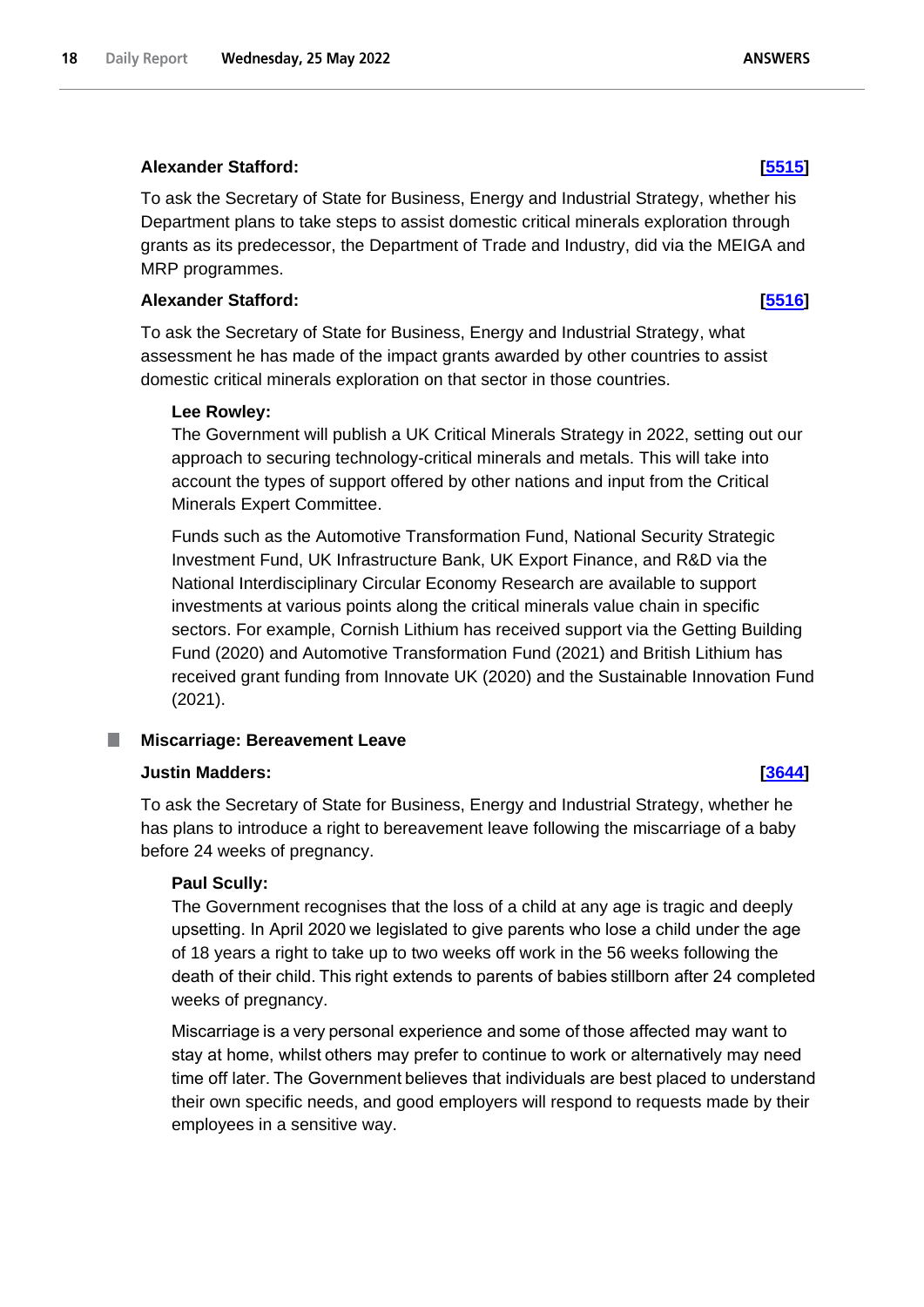#### <span id="page-18-0"></span>T. **Modern Working Practices Review**

#### **Justin Madders: [\[3635\]](http://www.parliament.uk/business/publications/written-questions-answers-statements/written-question/Commons/2022-05-17/3635)**

To ask the Secretary of State for Business, Energy and Industrial Strategy, what plans he has to implement the outstanding recommendations of the Taylor Review.

### **Paul Scully:**

We have made significant progress in implementing the recommendations of the Taylor Review, including closing the loophole which saw agency works employed on cheaper rates than permanent workers; quadrupling the maximum fine for employers who treat their workers badly; and giving all workers the right to receive a statement of their rights from day one.

The Government is committed to building on this record to deliver a high skilled, high productivity, high wage economy that delivers on our ambition to make the UK the best place in the world to work.

### <span id="page-18-1"></span>**Nuclear Power**

### **Matt Vickers: [\[3767\]](http://www.parliament.uk/business/publications/written-questions-answers-statements/written-question/Commons/2022-05-17/3767)**

To ask the Secretary of State for Business, Energy and Industrial Strategy, what steps he is taking to deliver new and advanced nuclear power in the UK.

#### **Greg Hands:**

The Government intends to take one project to Final Investment Decision (FID) this Parliament and two projects in the next Parliament, subject to value for money, approvals and technology readiness/maturity.

The Government will set up a new flagship body - 'Great British Nuclear' - to develop a resilient pipeline of projects. The Government appointed Simon Bowen to lead and help drive forward government proposals for a new Great British Nuclear vehicle.

On the 13<sup>th</sup> of May 2022, the Government launched the £120million Future Nuclear Enabling Fund, which will provide targeted support to address barriers to entry to the nuclear market, with a Request for Information.

#### <span id="page-18-2"></span>ш **Offshore Industry: Carbon Emissions**

## **Dan Carden: [\[5675\]](http://www.parliament.uk/business/publications/written-questions-answers-statements/written-question/Commons/2022-05-20/5675)**

To ask the Secretary of State for Business, Energy and Industrial Strategy, pursuant to the Answer of 18 May 2022 to Question 418, on Offshore Industry: Carbon Emissions, what assessment the Government has made of the Jackdaw project's compatibility with targets for the oil and gas sector set out in the North Sea Transition Deal and the UK's carbon budgets and net zero target.

#### **Greg Hands:**

I refer the hon. Member to the answer I gave him on 18 May 2022 to Question 418.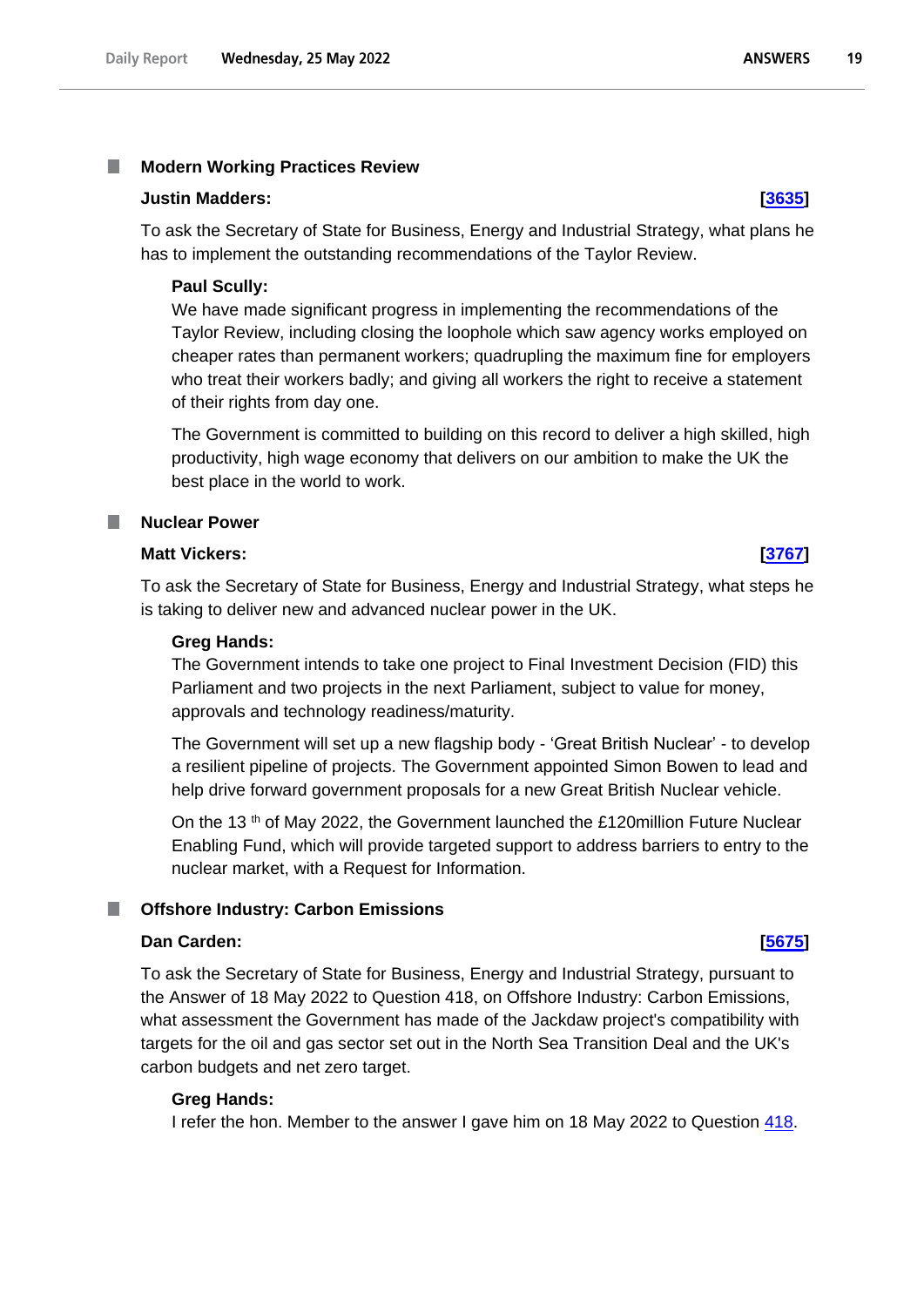#### <span id="page-19-0"></span>T. **Offshore Industry: Government Assistance**

## **Matt Vickers: [\[3769\]](http://www.parliament.uk/business/publications/written-questions-answers-statements/written-question/Commons/2022-05-17/3769)**

To ask the Secretary of State for Business, Energy and Industrial Strategy, what steps he is taking to support the UK's oil and gas sector.

# **Greg Hands:**

The North Sea Transition Deal sets out how the Government is working with the offshore oil and gas industry in partnership to achieve a managed energy transition, which leaves no-one behind.

In April, the Government published the British Energy Security Strategy, setting out plans to support the North Sea as a foundation of our energy security, This includes plans for the North Sea Transition Authority to launch another licensing round in the autumn, taking into account the forthcoming climate compatibility checkpoint and the need for energy security; as well as Gas and Oil New Project Regulatory Accelerators.

# <span id="page-19-1"></span>**Parental Leave**

# **Justin Madders: [\[3643\]](http://www.parliament.uk/business/publications/written-questions-answers-statements/written-question/Commons/2022-05-17/3643)**

To ask the Secretary of State for Business, Energy and Industrial Strategy, when he plans to bring forward legislative proposals to introduce paid leave for parents with children who require neonatal care.

# **Paul Scully:**

The Government recognises that parents of babies receiving neonatal care need extra support during some of the most difficult days of their lives.

The Government is committed to introducing Neonatal Leave and Pay to meet this need and will bring forward legislation when Parliamentary time allows.

# **Justin Madders: [\[3646\]](http://www.parliament.uk/business/publications/written-questions-answers-statements/written-question/Commons/2022-05-17/3646)**

To ask the Secretary of State for Business, Energy and Industrial Strategy, what recent assessment he has made of the adequacy of the length of (a) Statutory Maternity Leave and (b) Statutory Paternity Leave.

# **Paul Scully:**

The UK's Maternity Leave entitlement is one of the most generous in the world, with employed women entitled to 52 weeks of maternity leave, of which 39 are paid.

Our Paternity Leave entitlement enables eligible employed fathers to take two weeks of paid leave within the first eight weeks following the birth or adoption placement. Eligible employed fathers also have other entitlements to balance work with childcare, including paid annual leave, unpaid parental leave and the right to request flexible working.

Shared Parental Leave allows eligible parents to share up to 50 weeks of leave and up to 37 weeks of pay in the first year.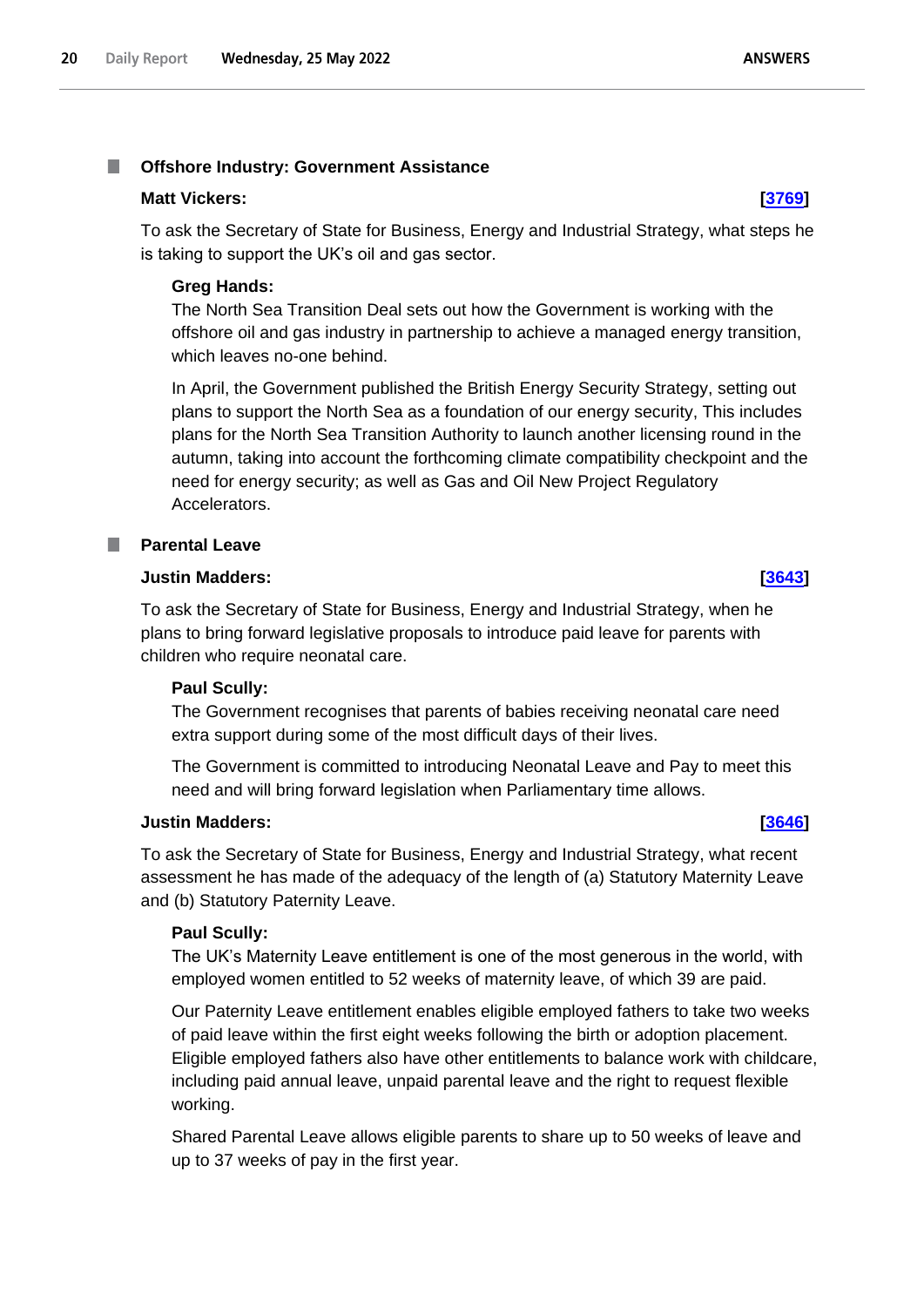In 2019, the Government consulted on high-level options for reforming parental leave and pay. We are currently considering responses to the consultation and will respond in due course.

#### <span id="page-20-0"></span>**Pregnancy: Redundancy** .

### **Justin Madders: [\[3641\]](http://www.parliament.uk/business/publications/written-questions-answers-statements/written-question/Commons/2022-05-17/3641)**

To ask the Secretary of State for Business, Energy and Industrial Strategy, whether he has plans to extend redundancy protections for pregnant women.

### **Justin Madders: [\[3645\]](http://www.parliament.uk/business/publications/written-questions-answers-statements/written-question/Commons/2022-05-17/3645)**

To ask the Secretary of State for Business, Energy and Industrial Strategy, whether he has plans to strengthen employment protections for pregnant women.

## **Paul Scully:**

The Maternity and Parental Leave etc. Regulations 1999 currently give women on maternity leave priority over other employees who are also at risk of redundancy. Employers have an obligation to offer women on maternity leave a suitable alternative vacancy where one is available.

The Government has committed to extending this protection from redundancy so that it will start at the point the employee informs the employer that she is pregnant and will continue for a period after she has returned to work.

We will introduce these measures when Parliamentary time allows.

## <span id="page-20-1"></span>**Re-employment**

### **Imran Hussain: [\[3619\]](http://www.parliament.uk/business/publications/written-questions-answers-statements/written-question/Commons/2022-05-17/3619)**

To ask the Secretary of State for Business, Energy and Industrial Strategy, when his Department plans to introduce its proposed statutory code on fire and rehire.

#### **Imran Hussain: [\[3620\]](http://www.parliament.uk/business/publications/written-questions-answers-statements/written-question/Commons/2022-05-17/3620)**

To ask the Secretary of State for Business, Energy and Industrial Strategy, what recent discussions he has had with trade unions on the proposed statutory code of practice on fire and rehire practices.

#### **Imran Hussain: [\[3621\]](http://www.parliament.uk/business/publications/written-questions-answers-statements/written-question/Commons/2022-05-17/3621)**

To ask the Secretary of State for Business, Energy and Industrial Strategy, what recent discussions he has had with employers on the proposed statutory code of practice on fire and rehire practices.

### **Paul Scully:**

The Government remains committed to bringing forward a new statutory code on the practice of dismissal and re-engagement (fire and rehire).

Work is underway and BEIS Officials have already met with key stakeholders to discuss the drafting of the statutory code.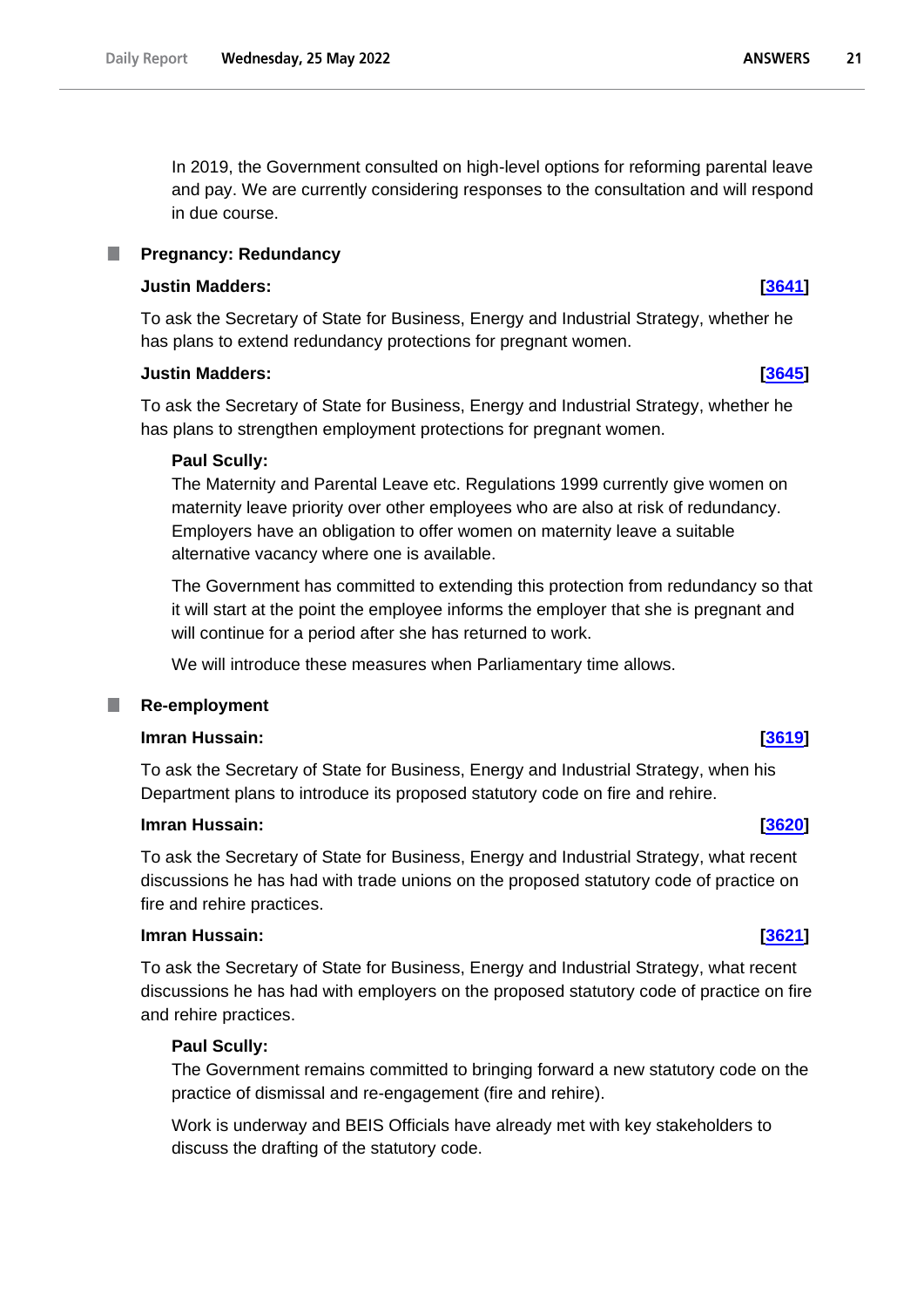We will publish a draft for consultation in due course and bring the code into force when Parliamentary time allows.

#### <span id="page-21-0"></span>**Self-employed**

## **Justin Madders: [\[3633\]](http://www.parliament.uk/business/publications/written-questions-answers-statements/written-question/Commons/2022-05-17/3633)**

To ask the Secretary of State for Business, Energy and Industrial Strategy, what recent steps he has taken to strengthen protections for the self-employed.

#### **Paul Scully:**

An individual's entitlement to employment rights at work is determined by their employment status, employee, worker or self-employed.

Self-employed individuals should expect to have the most flexibility and control over how and when they work. It is a category for those who run and manage their own business. Generally, self-employed individuals have no statutory employment rights but are entitled to some health and safety protections/obligations as well as antidiscrimination rights when they are contracted by a customer or client.

The UK labour market is performing strongly with high employment and low unemployment and the Government's three-tiered employment status framework strikes the right balance between the flexibility our economy needs and worker protections.

#### <span id="page-21-1"></span>**Solar Power**

#### **Alicia Kearns: [\[3756\]](http://www.parliament.uk/business/publications/written-questions-answers-statements/written-question/Commons/2022-05-17/3756)**

To ask the Secretary of State for Business, Energy and Industrial Strategy, with reference to the policy paper entitled British energy security strategy, published in April 2022, what steps his Department is taking to help ensure that large solar developments are located on previously developed or lower value land and not on graded agricultural land.

#### **Greg Hands:**

The Government recognises the need to preserve the UK's arable farmland. Planning guidance prioritises effective land use and encourages siting large solar projects on previously developed land. Where solar project proposals involve greenfield land, lower quality land should be used where possible, and projects need to justify using better quality land classifications.

The Government will consult on changing planning rules for ground-mounted solar to strengthen policy in favour of development, while ensuring communities continue to have a say and environmental protections remain in place.

#### <span id="page-21-2"></span>ш **Unfair Dismissal**

# **Justin Madders: [\[3634\]](http://www.parliament.uk/business/publications/written-questions-answers-statements/written-question/Commons/2022-05-17/3634)**

To ask the Secretary of State for Business, Energy and Industrial Strategy, what recent steps he has taken to ensure that workers are protected against unfair dismissal.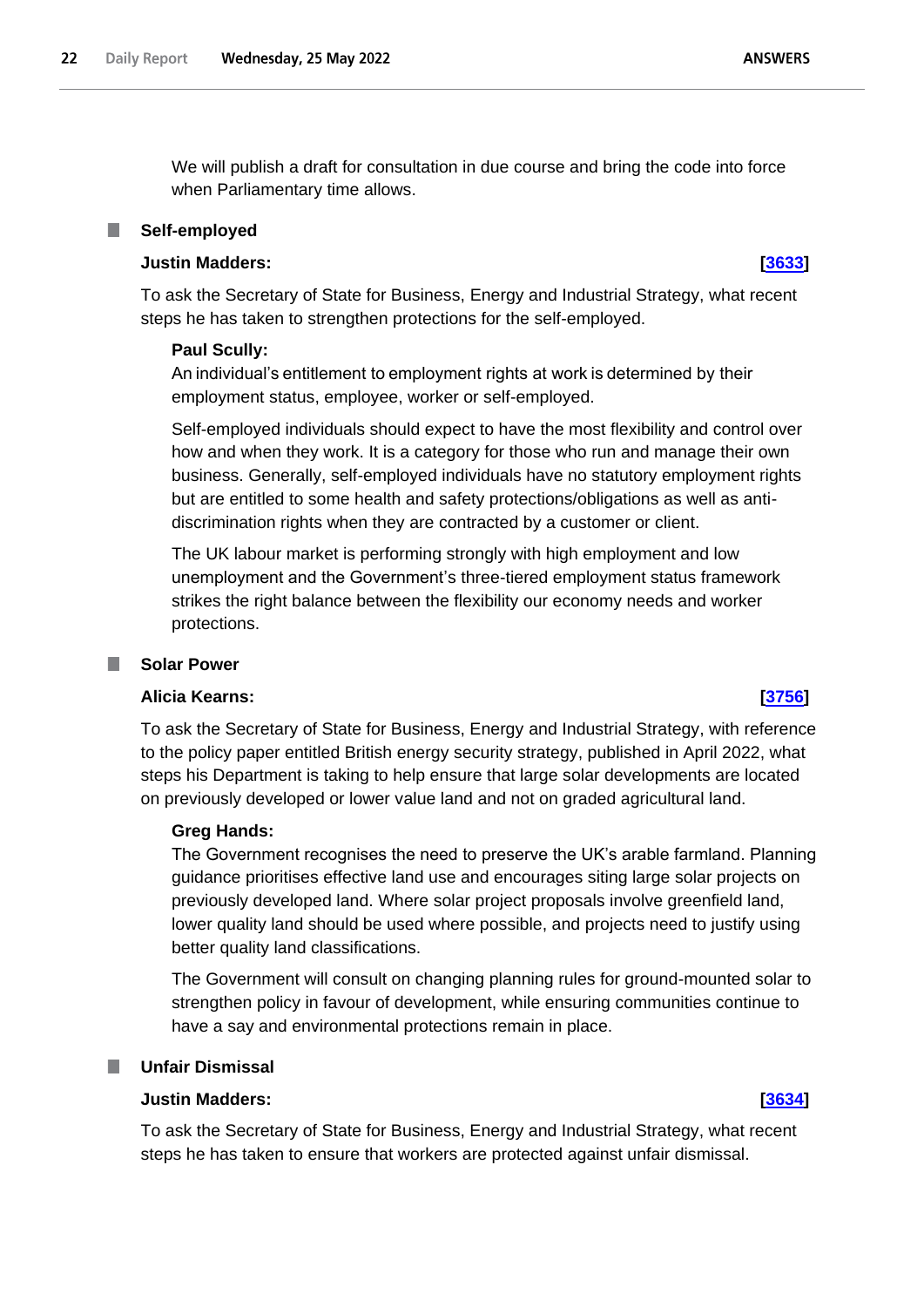### **Paul Scully:**

There are laws in place to ensure that any dismissal process should be fair and reasonable with appropriate equalities considerations. Employees who believe that they have been unfairly dismissed should seek advice from Acas. Employees with the necessary qualifying service who believe that they have been unfairly dismissed can complain to an employment tribunal who will consider the case.

#### <span id="page-22-0"></span>**Unfair Dismissal: Pregnancy** ш

### **Justin Madders: [\[3647\]](http://www.parliament.uk/business/publications/written-questions-answers-statements/written-question/Commons/2022-05-17/3647)**

To ask the Secretary of State for Business, Energy and Industrial Strategy, if he will make an estimate of the number of (a) pregnant women and (b) new mothers who have been unfairly dismissed in each of the last three years.

### **Paul Scully:**

Employment Tribunal (ET) statistics report the number of complaints received under the 'Suffer a detriment and/or dismissal on grounds of pregnancy, child birth or maternity' jurisdiction for each year back to 2013 and is available here: https://www.gov.uk/government/statistics/tribunal-statistics-quarterly-january-tomarch-2021

This data represents all complaints that were received by the ET. Note this jurisdiction captures complainants who reported they suffered a detriment but not necessarily a dismissal, it is not possible to separate these cases due to the way the data is recorded.

#### <span id="page-22-1"></span>**Vacancies: Advertising** .

#### **Imran Hussain: [\[3618\]](http://www.parliament.uk/business/publications/written-questions-answers-statements/written-question/Commons/2022-05-17/3618)**

To ask the Secretary of State for Business, Energy and Industrial Strategy, whether his Department plans to impose a legal duty on employers to state in job advertisements whether flexible working arrangements are available.

#### **Paul Scully:**

The Government's proposals for flexible working were set set out in our consultation, which was published in September 2021.

## <span id="page-22-2"></span>**Wind Power: Seas and Oceans**

#### **Matt Vickers: [\[3768\]](http://www.parliament.uk/business/publications/written-questions-answers-statements/written-question/Commons/2022-05-17/3768)**

To ask the Secretary of State for Business, Energy and Industrial Strategy, what steps his Department is taking to support the generation of offshore wind in the UK.

### **Greg Hands:**

The British Energy Security Strategy increased the ambition for offshore wind to up to 50GW by 2030 and outlined the Government's commitment to accelerating deployment, reducing the consenting time for wind farms from up to four years to one year.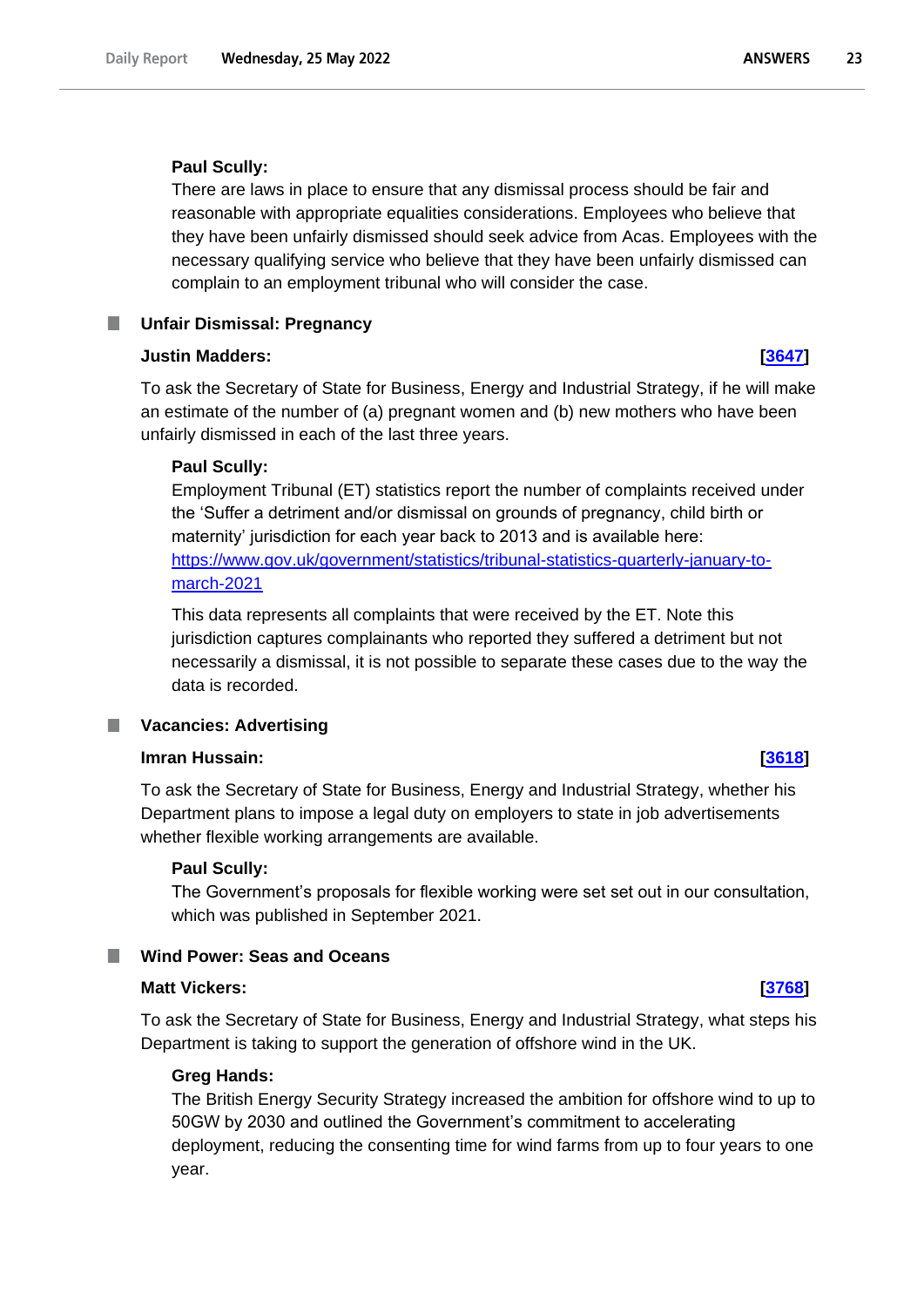Generation of offshore wind is supported through the Contracts for Difference (CfD) scheme. The Fourth CfD Allocation Round is underway, and the Fifth Round will open in March 2023 – the first in a series of annual CfD auctions.

The Government has also announced up to £320 million to support offshore wind ports and factories.

#### <span id="page-23-0"></span>**CABINET OFFICE**

#### <span id="page-23-1"></span>**Cabinet Office: Staff** L.

#### **Angela Rayner: [\[5660\]](http://www.parliament.uk/business/publications/written-questions-answers-statements/written-question/Commons/2022-05-20/5660)**

To ask the Minister for the Cabinet Office, how many officials in his Department are employed to work on human resources.

#### **Mrs Heather Wheeler:**

In the Cabinet Office, those working on HR are found in Cabinet Office People and Places and in Civil Service Human Resources (CSHR).

Cabinet Office People and Places employs 119.4 full-time equivalent (FTE) staff. The team provides expert HR services and operations that mean the Cabinet Office can attract and retain a diverse workforce that meet the future skills and capability required, develop our people at all levels and build our inclusive culture. Much of what the team does is ongoing professional HR advice, policy, assurance and controls, employee relations and case management, workforce management and controls, learning and talent management, HR operations. People and Places includes estates, locations programme and health & safety staff.

CSHR employs 519 FTE who support ministers, departments, functions and professions to deliver the Civil Service workforce and skills agendas. We must have the best people leading and working in government, with both specialist and generalist knowledge and skills, and we must attract the best people, as set out in the Declaration on Government Reform. The Government Skills and Curriculum Unit works to ensure that these skills and capabilities are developed further, which sits alongside targeted work on external recruitment and secondments to ensure that we are bringing the best people into the Civil Service. CSHR also sets standards for HR professionalism in government and supports all Civil Service employers with employee policy, guidance, data and central expertise, including on pay and reward.

# <span id="page-23-2"></span>**Cabinet: Public Opinion**

## **Angela Rayner: [\[5664\]](http://www.parliament.uk/business/publications/written-questions-answers-statements/written-question/Commons/2022-05-20/5664)**

To ask the Minister for the Cabinet Office, with reference to the Answer of 25 April 2022 to Question 156487, whether his Department holds information on its expenditure on (a) research and (b) insight services in 2021.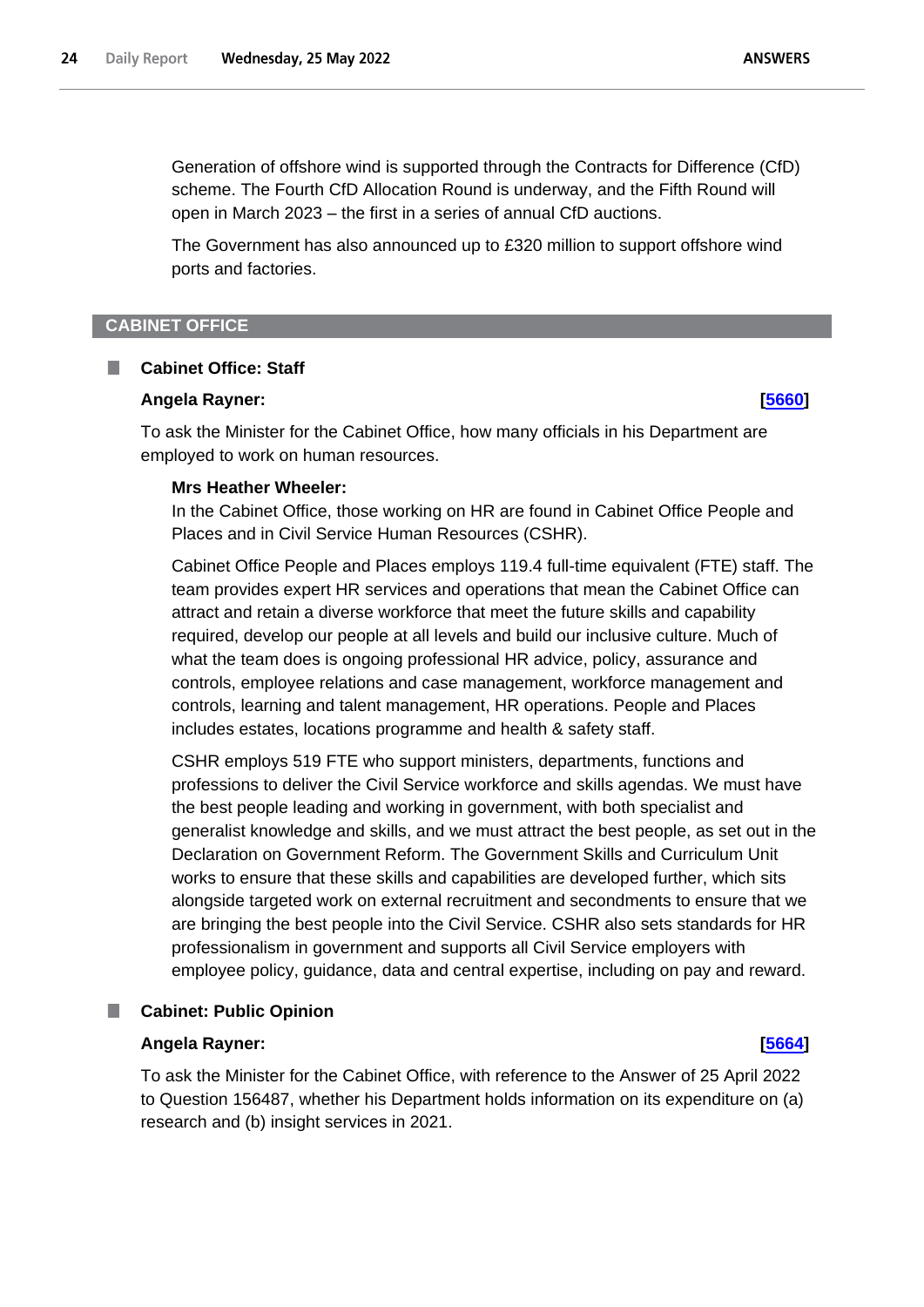#### **Mr Jacob Rees-Mogg:**

The Department records information about Research and Development on its accounting system. In 2021, based on the value of invoices recorded, the Department spent £16.539m.

This category covers a broad range of services including qualitative and quantitative analysis, early discovery projects, reports on a range of policy and delivery issues and insight. It is not possible to split out spend separately on research or insight services from the overall total. This would require a manual review of expenditure, and as some contracts will cover multiple types of research this could only be provided at disproportionate costs.

### <span id="page-24-0"></span>**Death**

### **Rachael Maskell: [\[3669\]](http://www.parliament.uk/business/publications/written-questions-answers-statements/written-question/Commons/2022-05-17/3669)**

To ask the Minister for the Cabinet Office, how many people have had (a) poverty, (b) hypothermia and (c) hunger recognised as a contributing factor to their death through either (i) physical and (ii) mental health in the latest period for which that data is available.

### **Mrs Heather Wheeler:**

The information requested falls under the remit of the UK Statistics Authority.

A response to the hon. Member's Parliamentary Question of 17 May is attached.

#### **Attachments:**

1. [UKSA response \[UKSA\\_Response\\_to\\_3669 \(1\) \(1\).pdf\]](https://qna.files.parliament.uk/qna-attachments/1463507/original/UKSA_Response_to_3669%20(1)%20(1).pdf)

#### <span id="page-24-1"></span>**COP26**

#### <span id="page-24-2"></span>**Cabinet Office: Staff** L.

#### **Angela Rayner: [\[5661\]](http://www.parliament.uk/business/publications/written-questions-answers-statements/written-question/Commons/2022-05-20/5661)**

To ask the President of COP26, how many officials in his Department are working on COP26.

#### **Alok Sharma:**

There are around 120 civil servants currently working in the COP26 unit in the Cabinet Office. They are continuing to support the UK's COP Presidency, which runs until November 2022, and secure the legacy of the Glasgow Climate Pact.

### <span id="page-24-3"></span>**Climate Change: Finance**

#### **Ruth Jones: [\[2646\]](http://www.parliament.uk/business/publications/written-questions-answers-statements/written-question/Commons/2022-05-16/2646)**

To ask the President for COP26, whether he plans to advance the work of the Glasgow Dialogue Pact to support the creation of a loss and damage finance fund by COP27; and if he will take steps to advance efforts to mobilise finance from wealthy nations towards that fund.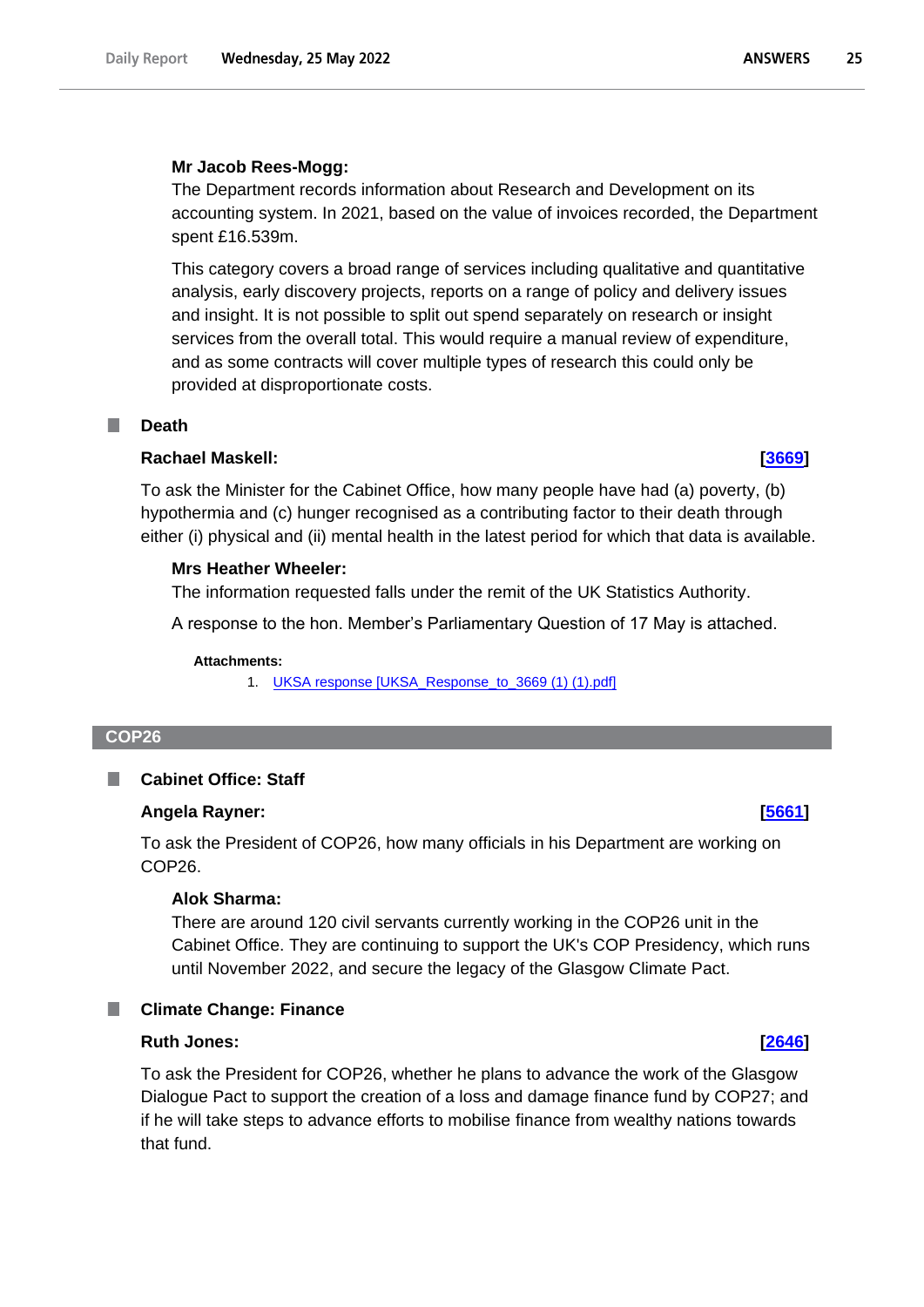## **Alok Sharma:**

The Glasgow Climate Pact (GCP) put in place a new Glasgow Dialogue that will discuss the arrangements for the funding of activities to avert, minimise and address loss and damage, but it did not agree to the creation of a loss and damage finance fund by COP27. The first dialogue will take place in June 2022, and further dialogues will take place every year to 2024. The GCP also noted existing funding for climate, disaster reduction and response is relevant to loss and damage.

We continue to encourage donors to increase the attention given to loss and damage which was reiterated at the Ministerial meeting including over 40 governments, hosted by Denmark on 12th and 13th May and co-chaired by the UK and Egypt.

### <span id="page-25-0"></span>**DEFENCE**

## <span id="page-25-1"></span>**Armed Forces: Coronavirus**

## **David Linden: [\[5674\]](http://www.parliament.uk/business/publications/written-questions-answers-statements/written-question/Commons/2022-05-20/5674)**

To ask the Secretary of State for Defence, how many members of the armed forces have faced (a) consequential penalties, (b) minor administrative action and (c) other forms of warnings or counselling as a result of breaching covid-19 regulations.

### **Leo Docherty:**

The information is not held centrally and could be provided only at disproportionate cost.

# <span id="page-25-2"></span>**Armed Forces: Discharges**

## **James Gray: [\[3460\]](http://www.parliament.uk/business/publications/written-questions-answers-statements/written-question/Commons/2022-05-17/3460)**

To ask the Secretary of State for Defence, how many armed forces personnel were dishonourably discharged between 1980 and 2000 because of their sexual orientation.

#### **James Gray: [\[3461\]](http://www.parliament.uk/business/publications/written-questions-answers-statements/written-question/Commons/2022-05-17/3461)**

To ask the Secretary of State for Defence, what penalties were imposed on armed forces personnel who were dishonourably discharged because of their sexual orientation between 1980 and 2000.

#### **James Gray: [\[3462\]](http://www.parliament.uk/business/publications/written-questions-answers-statements/written-question/Commons/2022-05-17/3462)**

To ask the Secretary of State for Defence, whether recompense has been made to those who lost their pensions, medals and status as a result of being dishonourably discharged due to their sexual orientation during 1980-2000.

## **Leo Docherty:**

The Ministry of Defence and the Office for Veterans' Affairs within the Cabinet Office are jointly commissioning an independent review to better understand the impacts and implications of the pre 2000 ban on homosexuals serving in the Armed Forces. The review underlines Defence's unwavering commitment to understanding how best to support its veteran and LGBT+ community. Defence recognises and accepts that

**ANSWERS**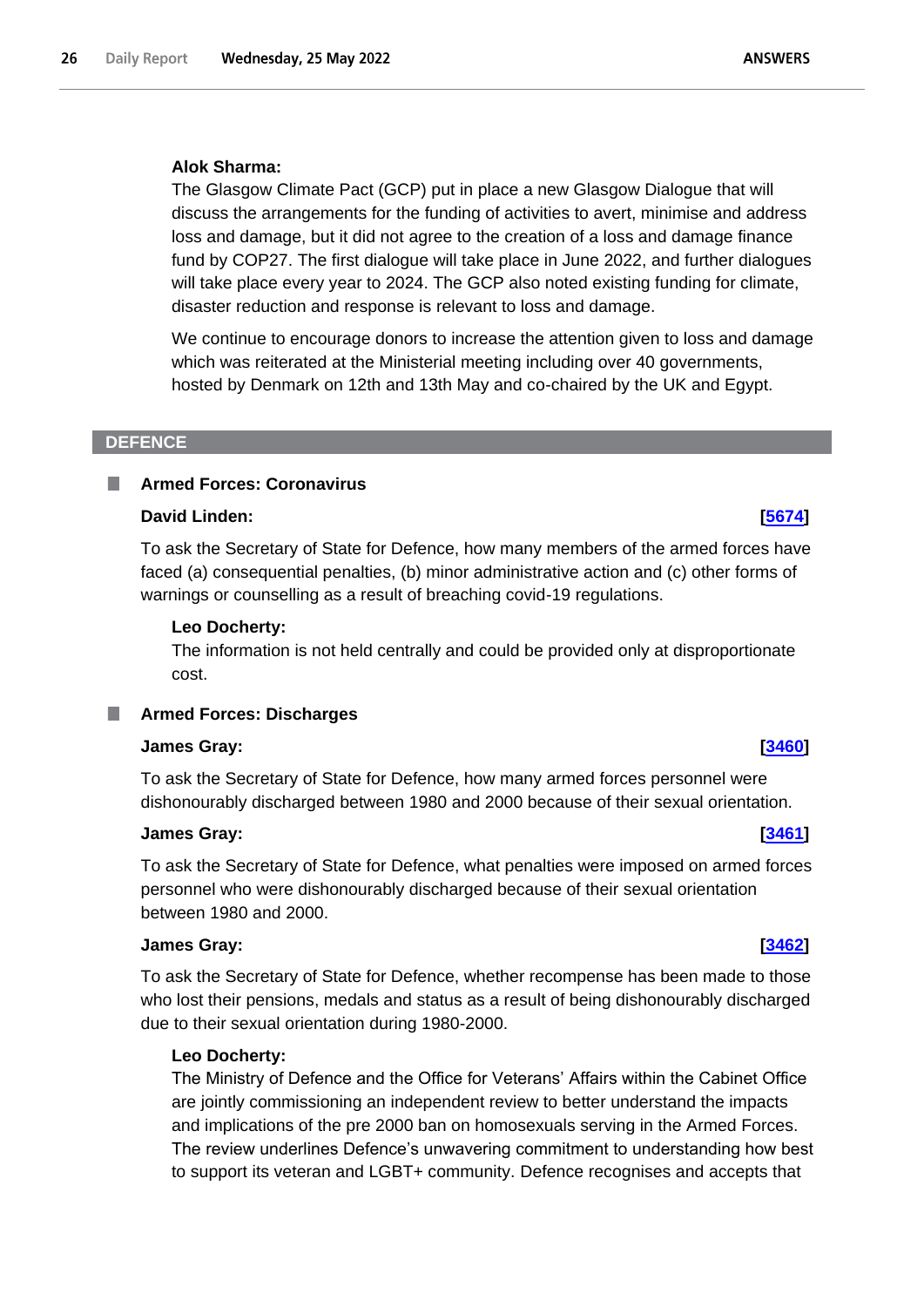its historic policies were unacceptable and that its LGBT+ veteran community suffered as a consequence.

The scope of those dishonourably discharged due to their sexual orientation is currently unknown and a cross-departmental programme of work is underway to better understand the size of the affected cohort. Defence expects the review will provide further context and insights into the lived experience of our veteran community and allow us to take effective and genuine steps towards a more inclusive future for all.

Work is currently underway to appoint an independent review chair and the independent review is expected to commence in the near future following their appointment. The independent review chair and the terms of reference for the review will be announced in due course. The independent review team can be contacted via email: Lgbtveteransreview@cabinetoffice.gov.uk

Defence is proactively working with the Home Office to enable more veterans to apply for a disregard of service convictions relating to sexuality. We have also introduced policy allowing veterans to apply for restoration of medals forfeited upon dismissal based on sexuality. To date, seven applications have been received and one veteran has had their medals restored. The other cases remain under review in light of the recent Police, Crime, Sentencing and Courts Act 2022. Every case has required careful consideration of the circumstances and reference to contemporary records – some from several decades ago. We invite any personnel who were discharged from service due to their sexuality, to apply to have their forfeited medals restored by visiting:<https://www.gov.uk/guidance/military-awards-commemorations>

We take the wellbeing of all those who have served extremely seriously and are determined that the Armed Forces Covenant is upheld, meaning those who serve or have served in the Armed Forces, and their families, are treated fairly and all veterans, irrespective of when they served and how they left the Services are entitled to access the provisions of the Covenant. Former service personnel can access specialist medical care from the NHS, and every part of the UK now has a dedicated mental health service for veterans. Veterans can also call the Defence-funded 24 hour helpline, the Veterans' Gateway, in times of need: [https://www.veteransgateway.org.uk](https://www.veteransgateway.org.uk/) (0808 802 1212)

#### <span id="page-26-0"></span>**Armed Forces: Employment**

#### **Jamie Stone: [\[4660\]](http://www.parliament.uk/business/publications/written-questions-answers-statements/written-question/Commons/2022-05-18/4660)**

To ask the Secretary of State for Defence, what estimate he has made of the potential cost savings of reducing the armed forces by up to 10,000 personnel by 2025.

#### **James Heappey:**

Whilst the Regular Army reorganises to its new structure of 73,000, naturally this will result in workforce cost savings. The reduction of the Army to 73,000 by 2025 has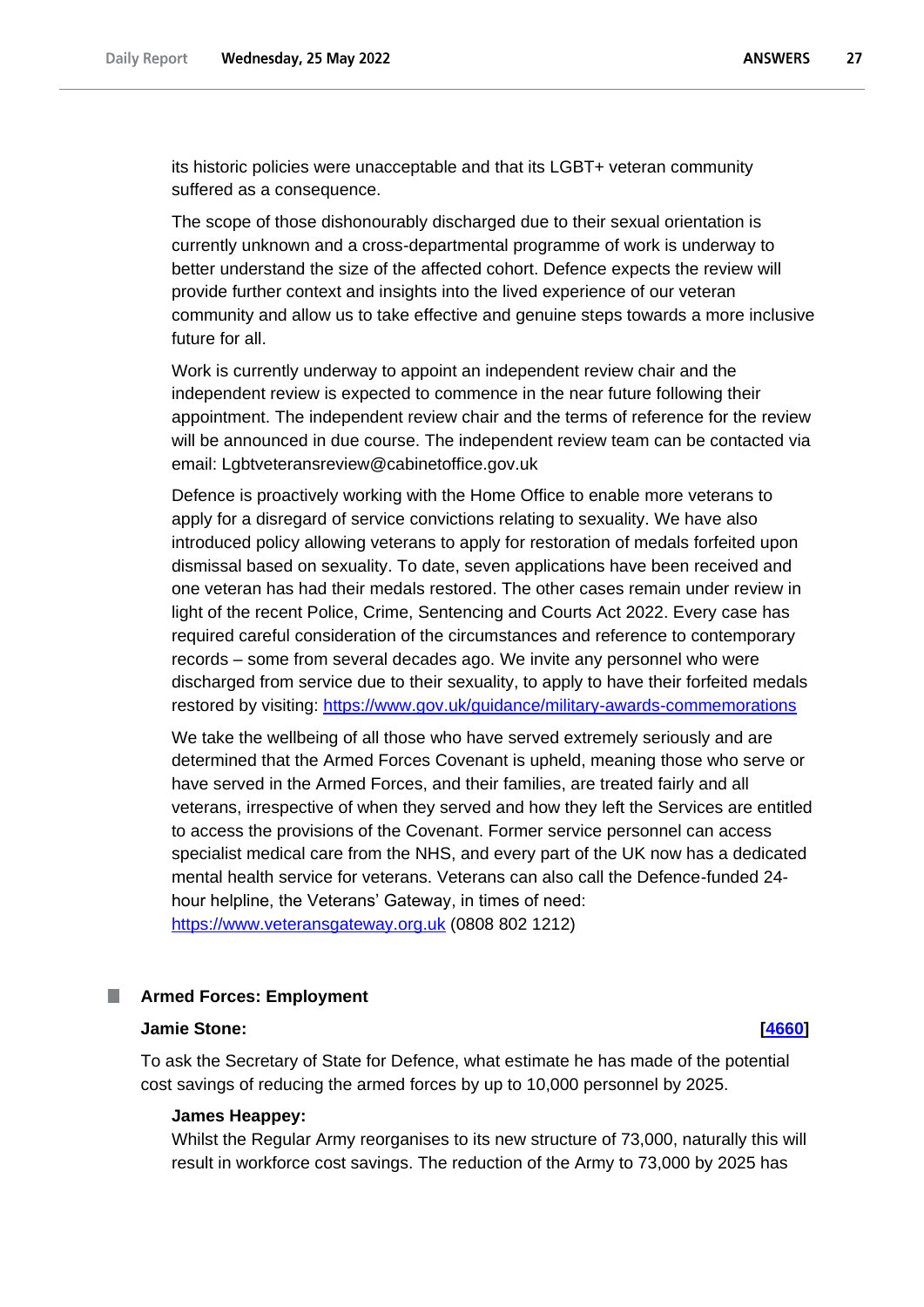been estimated to present £3.9 billion in savings over the 10 years following the financial year 2021-22.

The Department is delivering record investment in the Army, providing £41.3 billion in support of existing platforms and new equipment.

# <span id="page-27-0"></span>**Armed Forces: Recruitment**

# **John Healey: [\[4475\]](http://www.parliament.uk/business/publications/written-questions-answers-statements/written-question/Commons/2022-05-18/4475)**

To ask the Secretary of State for Defence, pursuant to the Answer of 18 May 2022 to Question 1482 on Armed Forces: Recruitment, how many formal complaints about the Defence Recruitment System have been received by his Department in each year since 2017.

## **Leo Docherty:**

Since the Defence Recruiting System was launched in 2017, 34 formal complaints have been received relating to access and use of the candidate portal.

| <b>CALENDAR YEAR</b> | <b>NUMBER OF COMPLAINTS</b> |  |
|----------------------|-----------------------------|--|
| 2017                 | 0                           |  |
| 2018                 | 18                          |  |
| 2019                 | 5                           |  |
| 2020                 | 9                           |  |
| 2021                 | 0                           |  |
| 2022 (as of 19 May)  | 2                           |  |

#### <span id="page-27-1"></span>П **Defence Equipment**

#### **Mr Kevan Jones: [\[5363\]](http://www.parliament.uk/business/publications/written-questions-answers-statements/written-question/Commons/2022-05-19/5363)**

To ask the Secretary of State for Defence, pursuant to the Answer of 16 May 2022 to Question 637 on Defence equipment, what the inaccuracies are in the Public Accounts Committee report.

## **Mr Ben Wallace:**

As indicated in the answer provided to the right hon. Member on 16 May 2022 to Question 637, the Department is in the process of raising its concerns directly with the Public Accounts Committee.

#### **Attachments:**

1. [Defence Equipment \[UIN637.docx\]](https://qna.files.parliament.uk/qna-attachments/1464450/original/UIN637.docx)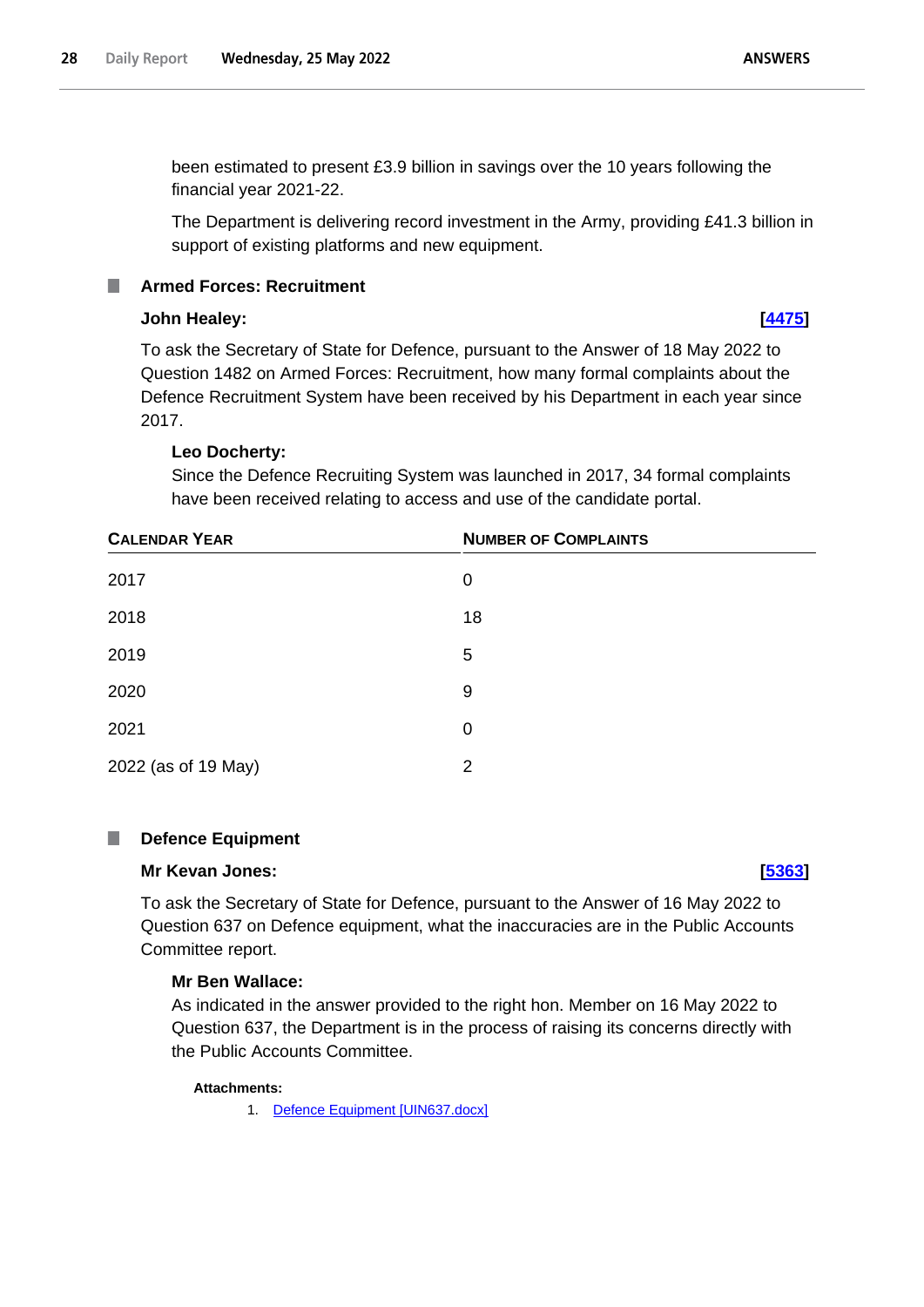#### <span id="page-28-0"></span>**EU Defence Policy** T.

#### **Jamie Stone: [\[5673\]](http://www.parliament.uk/business/publications/written-questions-answers-statements/written-question/Commons/2022-05-20/5673)**

To ask the Secretary of State for Defence, if he will make an assessment of the implications for his policies of the EU's Action Plan on Military Mobility.

#### **James Heappey:**

As a non-EU country, the UK is not subject to the EU's Action Plan on Military Mobility but works closely with European partners on military mobility issues through NATO and the Northern Group. Moving military personnel and assets across Europe quickly and efficiently remains important, and the UK supports broader efforts that are coherent with NATO's and the Northern Group's.

#### <span id="page-28-1"></span>**Gulf War Syndrome**

#### **Stephanie Peacock: [\[5472\]](http://www.parliament.uk/business/publications/written-questions-answers-statements/written-question/Commons/2022-05-19/5472)**

To ask the Secretary of State for Defence, if he will make an assessment of the implications for his policies of the conclusions of the paper by Robert W. Haley et al. entitled Evaluation of a gene-environment interaction of PON1 and low-level nerve agent exposure with Gulf War illness, published on 11 May 2022.

### **Stephanie Peacock: [\[5473\]](http://www.parliament.uk/business/publications/written-questions-answers-statements/written-question/Commons/2022-05-19/5473)**

To ask the Secretary of State for Defence, what data his Department holds on the number of British Armed Forces personnel exposed to sarin gas during the Gulf War.

#### **Stephanie Peacock: [\[5474\]](http://www.parliament.uk/business/publications/written-questions-answers-statements/written-question/Commons/2022-05-19/5474)**

To ask the Secretary of State for Defence, what data his Department holds on the number of UK Armed Forces veterans with symptoms of Gulf War Illness.

#### **Stephanie Peacock: [\[5475\]](http://www.parliament.uk/business/publications/written-questions-answers-statements/written-question/Commons/2022-05-19/5475)**

To ask the Secretary of State for Defence, what support is available for people suffering from Gulf War Illness.

#### **Stephanie Peacock: [\[5476\]](http://www.parliament.uk/business/publications/written-questions-answers-statements/written-question/Commons/2022-05-19/5476)**

To ask the Secretary of State for Defence, what data his Department (a) holds and (b) plans to collect on the (i) causes of and (ii) treatments for Gulf War Illness.

### **Stephanie Peacock: [\[5477\]](http://www.parliament.uk/business/publications/written-questions-answers-statements/written-question/Commons/2022-05-19/5477)**

To ask the Secretary of State for Defence, whether his Department has made an assessment of the potential merits of an inquiry into Gulf War Illness.

## **Leo Docherty:**

The Ministry of Defence (MOD) continues to monitor and welcome any new research on Gulf War issues that is published around the world. New research will be considered carefully, and a determination made to assesses if our current policies and compensation arrangements remain appropriate. The majority of information held by the MOD concerning the 1990/91 Gulf conflict, now being some thirty years ago, has long since been transferred to the National Archives: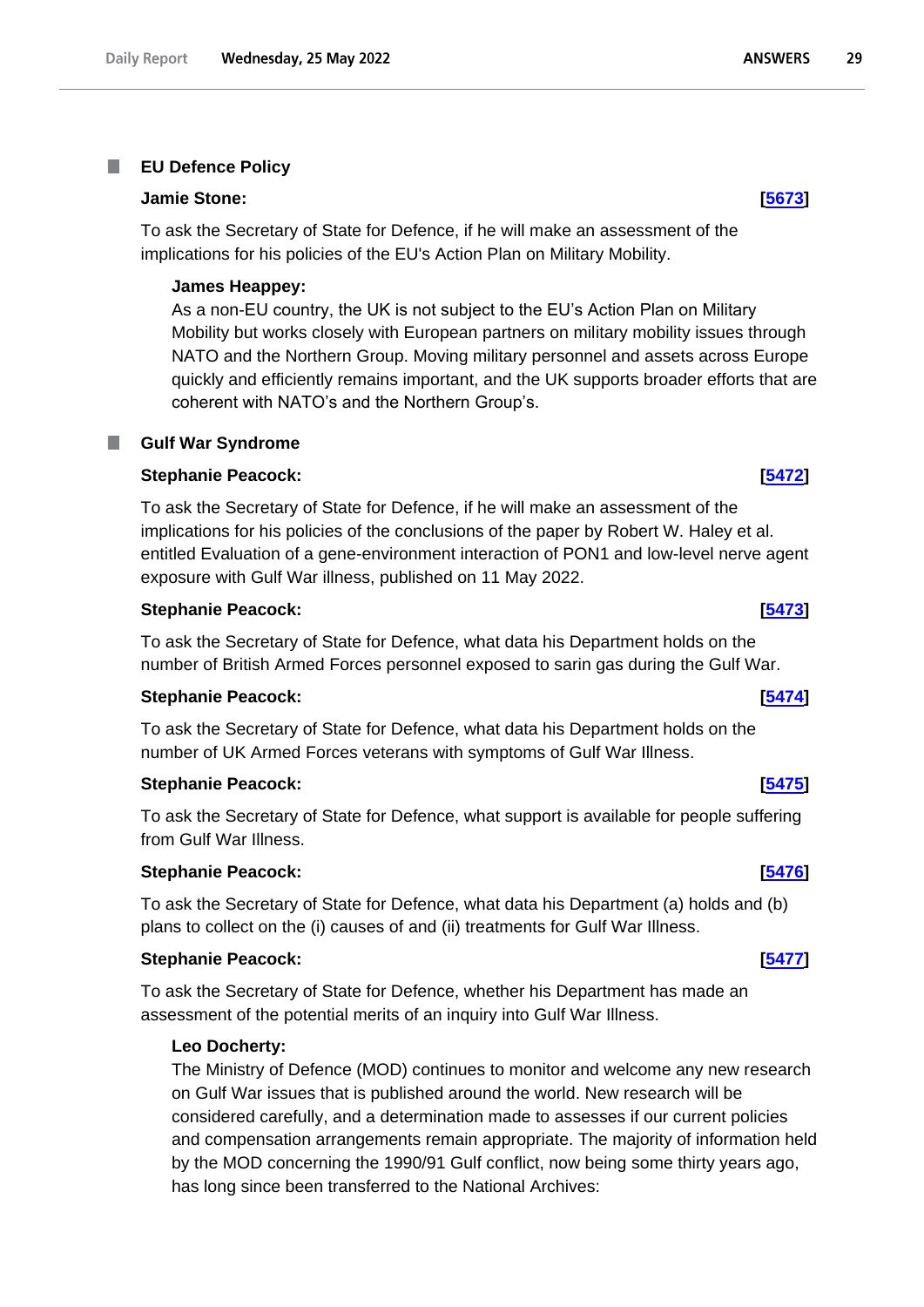# https://webarchive.nationalarchives.gov.uk/ukgwa/20050328202002/http://www.mod. uk/issues/gulfwar/index.html

What data MOD does still hold is primarily limited to War Pensions data on veterans' symptoms/conditions and veterans who were awarded compensation for those conditions. Help and support is available for any veteran who requests it through a variety of sources, including the Veterans Welfare Service, the Veterans Gateway, and Veterans UK. Gulf War veterans who believe they have suffered ill health due to service have the right to apply for no-fault compensation under the War Pensions Scheme. War Pensions are payable in respect of illness or injury as a result of service in the Armed Forces before 6 April 2005, with the benefit of reasonable doubt always given to the claimant. Decisions are medically certified and follow consideration of available service and medical evidence, contemporary medical understanding of the causes of claimed disorders, and the relevant standard of proof. The decisions carry full rights of appeal to an independent Tribunal. All Gulf veterans who are ill receive appropriate medical care from the NHS and will receive priority treatment, subject to clinical need, in England, Scotland, and Wales if their condition is as a result of their military service.

Contemporary medical and scientific understanding from the mid-1990s onwards has identified no distinct disease process or pathology underlying Gulf symptoms and illness. In line with the Medical Research Council (MRC) review of 2003, which recommended no further research on possible causation of Gulf illness, the MOD has no plans to institute further research into Gulf conflict related illnesses nor to hold an inquiry. The UK Government's strategy on research topics and studies into the health of Gulf War veterans has been informed and overseen by independent scientific experts nominated by the MRC, taking account of published peer-reviewed international literature and international studies.

#### <span id="page-29-0"></span>П **Ministry of Defence: Data Protection**

#### **John Healey: [\[5344\]](http://www.parliament.uk/business/publications/written-questions-answers-statements/written-question/Commons/2022-05-19/5344)**

To ask the Secretary of State for Defence, how many data breaches of MOD and supply chain systems, have resulted in the stolen data being found for sale on the dark web.

#### **Leo Docherty:**

The Ministry of Defence takes cyber security, including that of its supply chains, very seriously. The Department is aware of one incident in the period 1 January 2016 - 20 May 2022 where information obtained from a breach in a MOD supply chain system was subsequently found to be for sale on the dark web. For security reasons we do not comment on specific details of cyber-attacks, as to do so could provide useful information for our adversaries.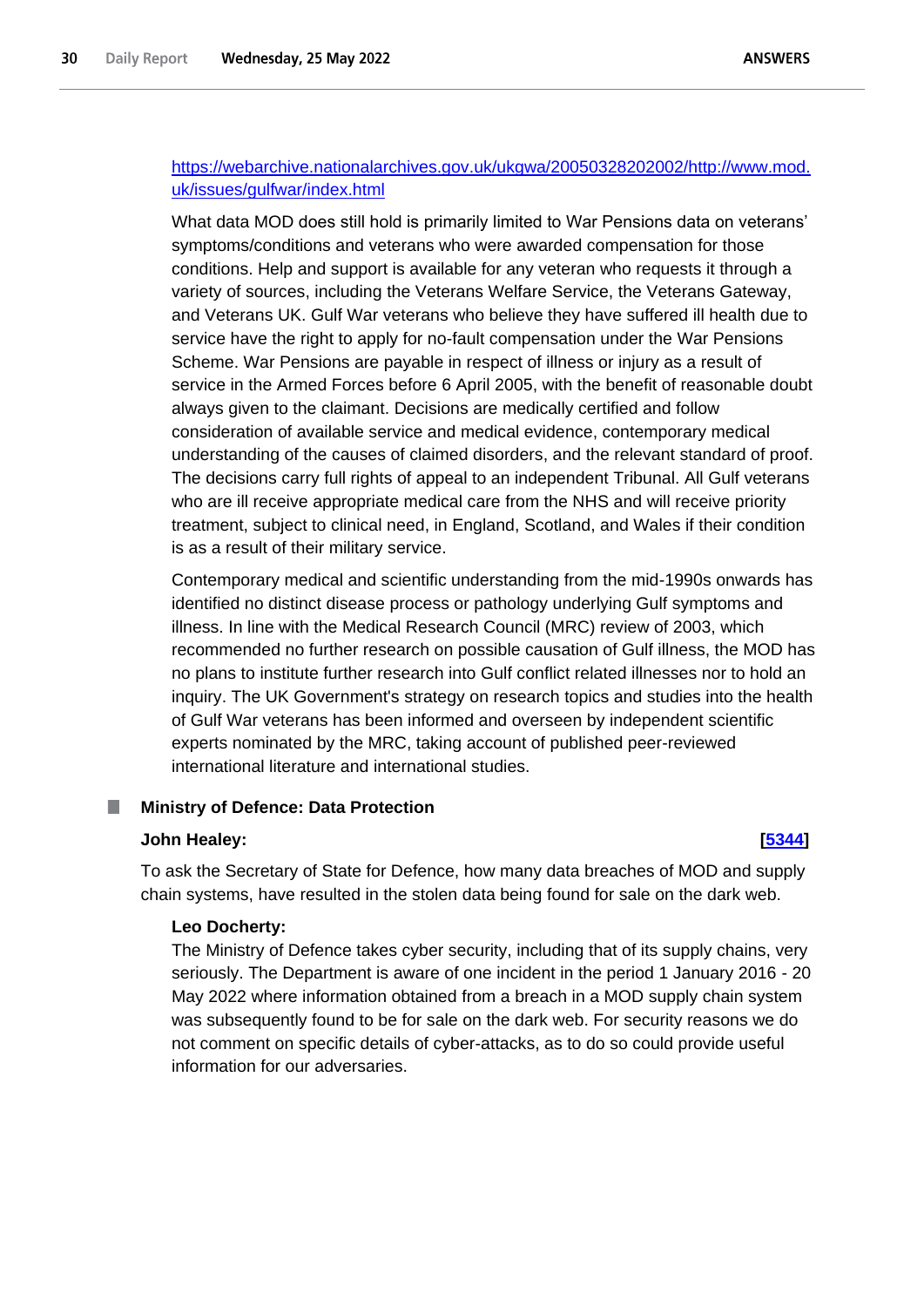# <span id="page-30-0"></span>**DIGITAL, CULTURE, MEDIA AND SPORT**

#### <span id="page-30-1"></span>. **ICT: Older People**

# **Rachael Maskell: [\[5442\]](http://www.parliament.uk/business/publications/written-questions-answers-statements/written-question/Commons/2022-05-19/5442)**

To ask the Secretary of State for Digital, Culture, Media and Sport, whether she will develop a strategy to increase digital inclusion for older people.

# **Rachael Maskell: [\[5443\]](http://www.parliament.uk/business/publications/written-questions-answers-statements/written-question/Commons/2022-05-19/5443)**

To ask the Secretary of State for Digital, Culture, Media and Sport, what steps she (a) is taking and (b) plans to take enable older people to (i) engage with IT and (ii) learn how to use it.

# **Rachael Maskell: [\[5444\]](http://www.parliament.uk/business/publications/written-questions-answers-statements/written-question/Commons/2022-05-19/5444)**

To ask the Secretary of State for Digital, Culture, Media and Sport, if she will make an assessment of the potential merits of introducing a loaning scheme to give older people laptops, tablets or phones to enable familiarisation and to trial usage of IT devices.

# **Rachael Maskell: [\[5445\]](http://www.parliament.uk/business/publications/written-questions-answers-statements/written-question/Commons/2022-05-19/5445)**

To ask the Secretary of State for Digital, Culture, Media and Sport, if she will make it her policy to support an e-cycle scheme in order that high quality IT equipment can be repurposed to be used by older people.

# **Rachael Maskell: [\[5446\]](http://www.parliament.uk/business/publications/written-questions-answers-statements/written-question/Commons/2022-05-19/5446)**

To ask the Secretary of State for Digital, Culture, Media and Sport, what discussions she has had with IT companies on commissioning an app to help older people to use electronic devices and access basic services online.

# **Rachael Maskell: [\[5447\]](http://www.parliament.uk/business/publications/written-questions-answers-statements/written-question/Commons/2022-05-19/5447)**

To ask the Secretary of State for Digital, Culture, Media and Sport, what steps she is taking to increase access to online services for those who have limited access to technology.

# **Rachael Maskell: [\[5448\]](http://www.parliament.uk/business/publications/written-questions-answers-statements/written-question/Commons/2022-05-19/5448)**

To ask the Secretary of State for Digital, Culture, Media and Sport, if her Department will make an assessment of the potential merits of enabling people in receipt of pension credit to receive free broadband.

# **Rachael Maskell: [\[5449\]](http://www.parliament.uk/business/publications/written-questions-answers-statements/written-question/Commons/2022-05-19/5449)**

To ask the Secretary of State for Digital, Culture, Media and Sport, if she will make an assessment of the potential merits of enabling people on pension credit to loan a laptop or tablet from their library.

# **Rachael Maskell: [\[5450\]](http://www.parliament.uk/business/publications/written-questions-answers-statements/written-question/Commons/2022-05-19/5450)**

To ask the Secretary of State for Digital, Culture, Media and Sport, if she will take steps to ensure that all older people have access to free training on how to use a laptop or tablet.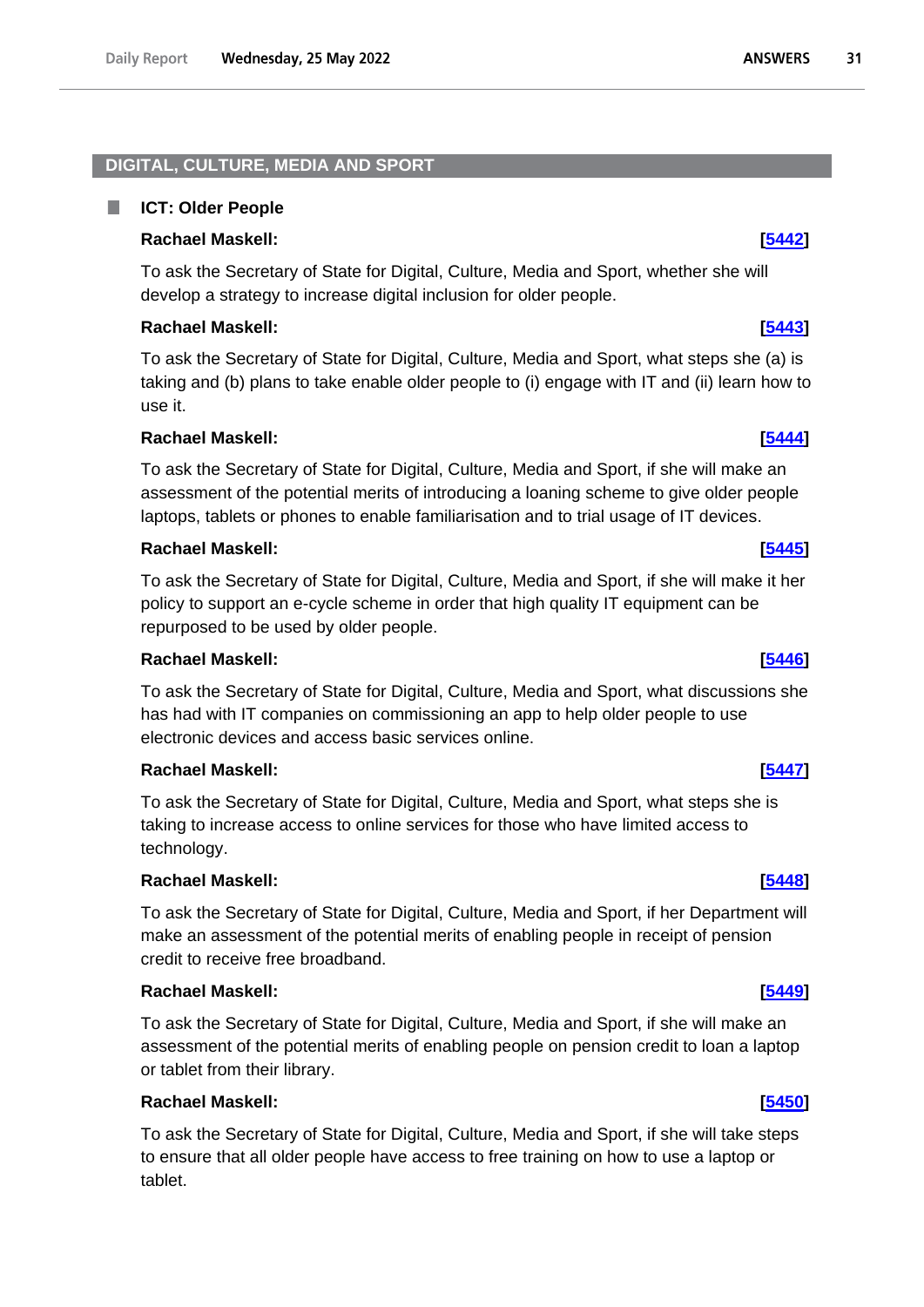## **Chris Philp:**

The Government is focused on building a world-leading digital economy that works for everyone. DCMS is responsible for coordinating HMG digital inclusion policy, and aims to ensure that as many people as possible, no matter their age, have a base level of digital skills, as well as internet access.

The cross-cutting nature of digital inclusion means that relevant policies and levers sit across multiple government departments. Rather than setting out a standalone strategy for digital inclusion, DCMS works with the rest of government to ensure departments take digitally excluded people into consideration when delivering public services.

To improve access to digital skills, the government has introduced a digital entitlement for adults with no or low digital skills. This allows older people wishing to acquire essential digital skills to gain specified digital qualifications, up to level 1, free of charge. Essential Digital Skills Qualifications (EDSQs), introduced alongside the digital entitlement, are based on new national standards which set out the digital skills people need to get on in life and work. We also support the provision of essential digital skills training in community settings through the Adult Education Budget.

Public libraries play an important role in tackling digital exclusion. Around 2,900 public libraries in England provide a trusted network of accessible locations with staff, volunteers, free wifi, public PCs, and assisted digital access to a wide range of digital services. Volunteers and library staff have been trained in digital skills so that they can provide library users with support in using digital applications and services.

Under the Public Libraries and Museums Act 1964, it falls to local authorities to deliver a comprehensive and efficient library provision that meets local needs. It is not for the department to require the precise provision of library services. The provision of portable devices to lend is something library services are increasingly delivering. We know that at least a quarter of library services in England already provide portable electronic devices for loan, generally targeted at those more likely to be digitally disadvantaged.

Help is available for low income households to access broadband, mobile and landline services. A range of low-cost social tariffs are available to those on Universal Credit, and a number specifically include individuals on Pension Credit. These tariffs are available to eligible households in 99% of the UK. Ofcom, the independent regulator, has a statutory duty to review the affordability of telecommunication services, and we continue to work closely with Ofcom to monitor the market.

We understand that some older people are also hesitant to access online services because they fear that they may become victims of fraud, or that it is an unsafe environment for their personal data. For this reason, we are taking a number of steps to improve the safety and trustworthiness of the online space, including:

• Increasing online safety by introducing the Online Safety Bill to Parliament, which sets new rules for firms which host user-generated content, and focuses on protecting people from online scams.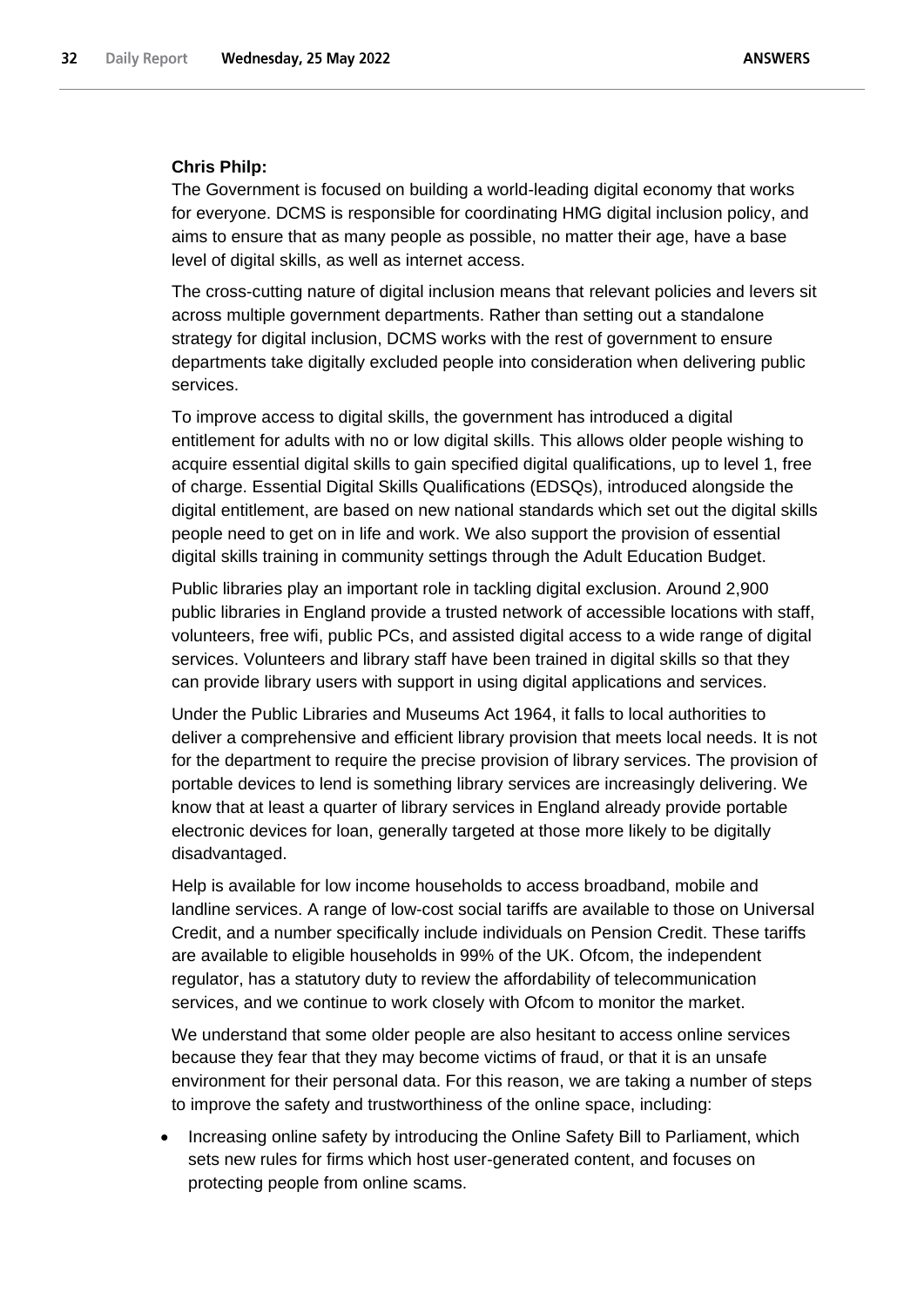• Enabling the widespread use of secure and accessible digital identity solutions that meet the needs of all those who wish to use them, by setting standards, establishing governance, removing legislative blockers, and engaging with industry and civil society groups.

There are currently no plans to introduce an e-cycle scheme for IT equipment, or commission an app for older people. We are aware that for older people with disabilities, poor design of apps or websites can be a significant barrier to online access. The Central Digital and Data Office monitors compliance with the regulations for the accessibility of public sector websites. Charities such as Age UK and AbilityNet play an important role in assisting people with access to technology and the internet.

## <span id="page-32-0"></span>**Internet: Self-harm and Suicide**

#### **Mr Barry Sheerman: [\[5349\]](http://www.parliament.uk/business/publications/written-questions-answers-statements/written-question/Commons/2022-05-19/5349)**

To ask the Secretary of State for Digital, Culture, Media and Sport, if she will take the steps to restrict online content that promotes suicide and self-harm to (a) children under 18, and (b) people of all ages, through the provisions of the Online Safety Bill.

#### **Chris Philp:**

The Online Safety Bill will offer strong protections for users of all ages from content promoting suicide and self-harm. Encouraging or assisting the suicide of another person is named as a priority offence in the Bill. All services in scope of the bill will need to take proportionate steps to prevent users from being exposed to this content.

The strongest protections in the Bill are for children, and providers of services which are likely to be accessed by children will need to protect them from harmful suicide and self-harm content, even if it is not illegal. Category 1 services (high risk, high reach services) will also need to set out in terms and conditions their policies for addressing harmful content to adults.

Search services play a key role in enabling users to encounter harmful content, such as content promoting self-harm and suicide. These services also have duties under the Bill to minimise all users' exposure to illegal content, and minimise children's exposure to harmful content in search results.

#### <span id="page-32-1"></span>**Mobile Phones: Data Protection**

### **Chi Onwurah: [\[5655\]](http://www.parliament.uk/business/publications/written-questions-answers-statements/written-question/Commons/2022-05-20/5655)**

To ask the Secretary of State for Digital, Culture, Media and Sport, what steps she is taking to help protect consumers from the sale of mobile tracking data (a) within the UK and (b) abroad.

### **Julia Lopez:**

Organisations seeking to use cookies and similar technologies that track information about people accessing online services have to comply with the Privacy and Electronic Communications Regulations 2003 (PECR), the UK General Data Protection Regulation (UK GDPR) and the Data Protection Act 2018 (DPA). Subject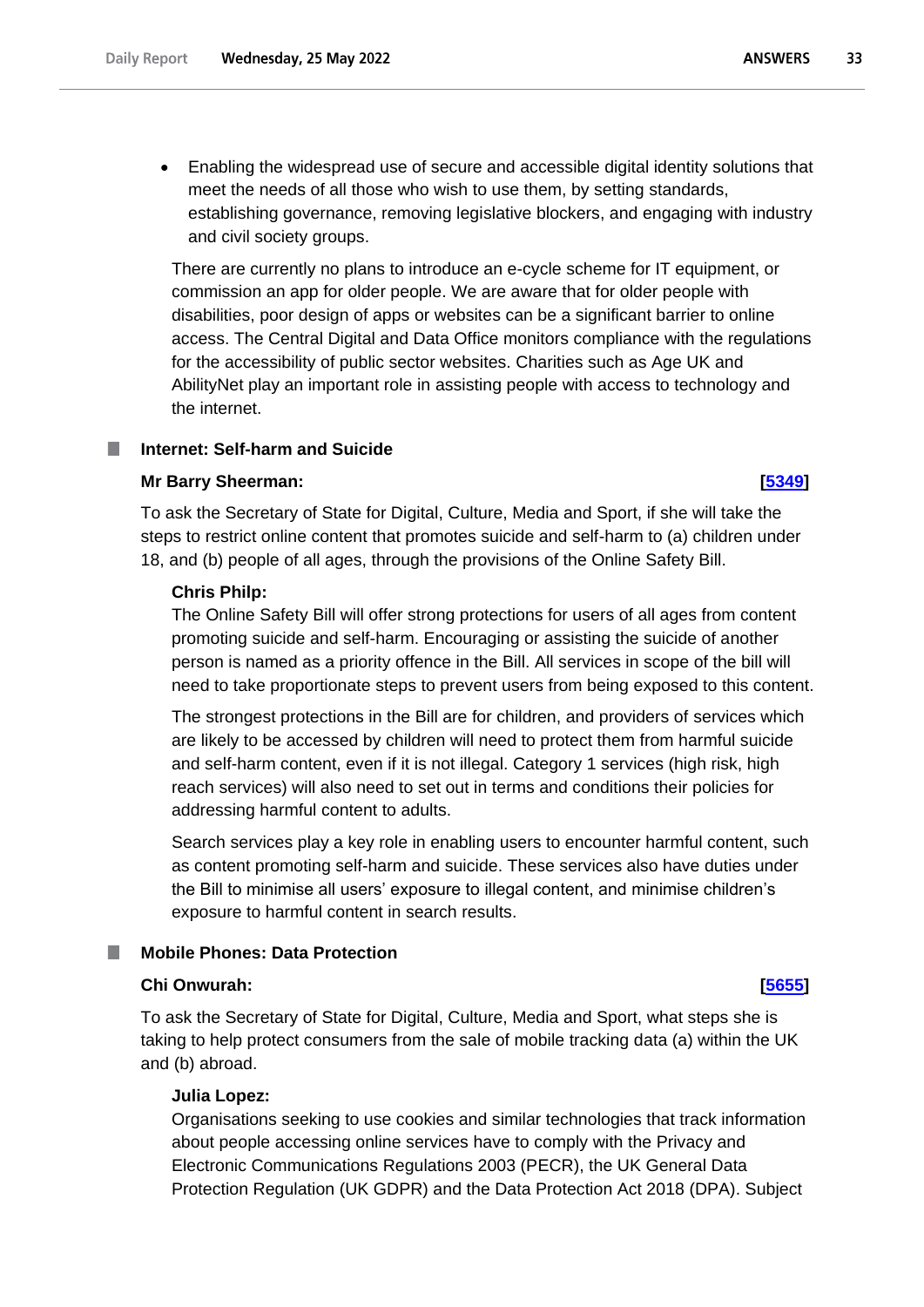to relevant exemptions, any use of cookies and similar technologies requires the provision of clear and comprehensive information as well as the consent of the user or subscriber.

The legislation does not expressly prohibit or permit the selling and sharing of people's data, but regulates the circumstances in which data sharing can take place. The ICO has published a statutory Code of Practice on data sharing which contains practical guidance for organisations on how to share data fairly and lawfully, and how to meet their accountability obligations. The Code is available [here.](https://ico.org.uk/for-organisations/guide-to-data-protection/ico-codes-of-practice/data-sharing-a-code-of-practice/)

The ICO has a number of powers to tackle the unlawful processing of personal data, including the power to serve enforcement notices requiring organisations to stop the processing or to erase the data, and the power to serve civil monetary penalties. The ICO can also investigate and prosecute criminal offences under the DPA. Those guilty of such offences can be subject to unlimited fines in the courts.

### <span id="page-33-0"></span>**EDUCATION**

### <span id="page-33-1"></span>**Academies**

### **Stephen Morgan: [\[5485\]](http://www.parliament.uk/business/publications/written-questions-answers-statements/written-question/Commons/2022-05-19/5485)**

To ask the Secretary of State for Education, what his Department's policy is on what exceptional circumstances a school with a Good or Outstanding Ofsted rating under control of a multi-academy trust could request to the regulator to move to the control of a different multi-academy trust.

### **Mr Robin Walker:**

As set out in the Schools White Paper, the department will be consulting on the exceptional circumstances in which a good school could request that the regulator agrees to the school moving to a stronger trust.

### <span id="page-33-2"></span>**Children: Social Services**

### **Andrew Gwynne: [\[3516\]](http://www.parliament.uk/business/publications/written-questions-answers-statements/written-question/Commons/2022-05-17/3516)**

To ask the Secretary of State for Education, what estimate he has made of when Ofsted's most recent assessment of Tameside Children's Services will be published.

## **Will Quince:**

A full inspection of Tameside's local authority children's services was last completed in May 2019. The report was published on 1 July 2019 with a rating 'requires improvement to be good'.

For local authorities judged 'requires improvement', like Tameside, up to two focused visits will be completed in between full inspections. Tameside has recently had a focused visit and the report is expected to be published on 6 June 2022.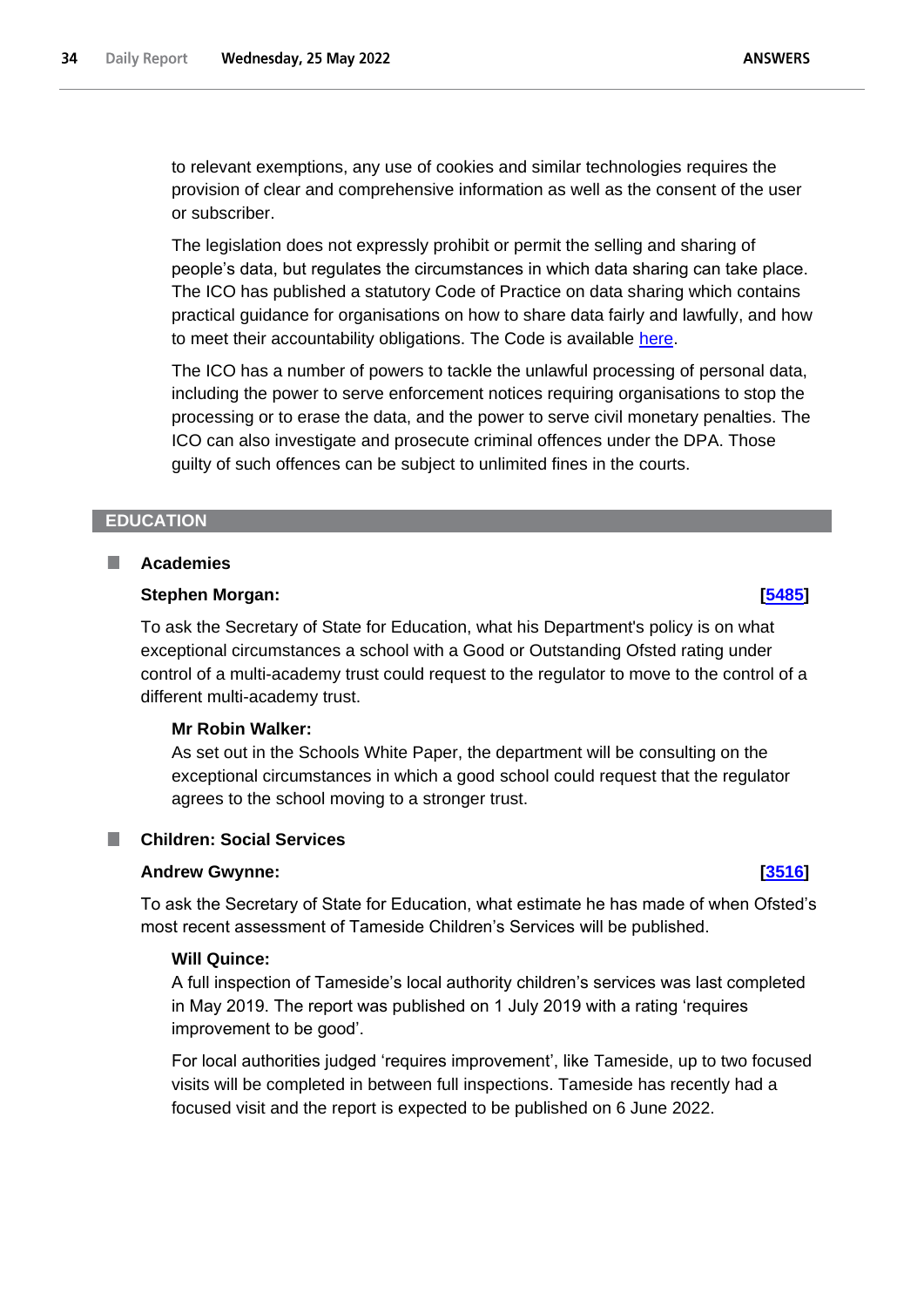#### **Andrew Gwynne: [\[3517\]](http://www.parliament.uk/business/publications/written-questions-answers-statements/written-question/Commons/2022-05-17/3517)**

To ask the Secretary of State for Education, whether he has made a recent assessment of the potential merits of appointing (a) an independent Children's Trust and (b) Commissioners to manage Tameside Children's Services.

#### **Will Quince:**

The safety and wellbeing of vulnerable children and young people remains a priority. The decision to intervene in a local authority is not taken lightly, and it is important to base that decision on robust evidence of failure. The department acts quickly and decisively to intervene in local authorities found to be failing in their delivery of children's social care and judged inadequate by Ofsted.

In line with the department's intervention policy set out in 'Putting Children First', whenever Ofsted finds children's social care services to be inadequate, an adviser is provided to diagnose problems and support the council on their improvement journey. The government would expect most of those councils to improve with support and challenge from experts.

A commissioner is usually appointed, when council failure is systemic or has become persistent, to determine whether the council has the capacity and capability to improve children's social care services in a reasonable timeframe. If not, services will be removed from council control for a period of time and transferred to a different organisation (usually a Trust) in order to secure sustainable improvement.

Tameside Children's Services are currently rated as 'requires improvement'. The department's improvement programme seeks to identify and work collaboratively with local authorities who require targeted support to help them improve the services they provide to vulnerable children. The government has increased the amount of funded sector-led improvement activity that can be delivered from 2021 by expanding our cohort of strong performing local authorities to work as sector-led improvement partners.

'Putting Children First' is available here: [https://www.gov.uk/government/publications/putting-children-first-our-vision-for](https://www.gov.uk/government/publications/putting-children-first-our-vision-for-childrens-social-care)[childrens-social-care.](https://www.gov.uk/government/publications/putting-children-first-our-vision-for-childrens-social-care)

### **Andrew Gwynne: [\[3518\]](http://www.parliament.uk/business/publications/written-questions-answers-statements/written-question/Commons/2022-05-17/3518)**

To ask the Secretary of State for Education, if he will meet the hon. Member for Denton and Reddish to discuss Ofsted's finding of serious failings at Tameside Children's Services.

## **Will Quince:**

I would be happy to meet the hon. Member to discuss Ofsted's findings once the report has been published.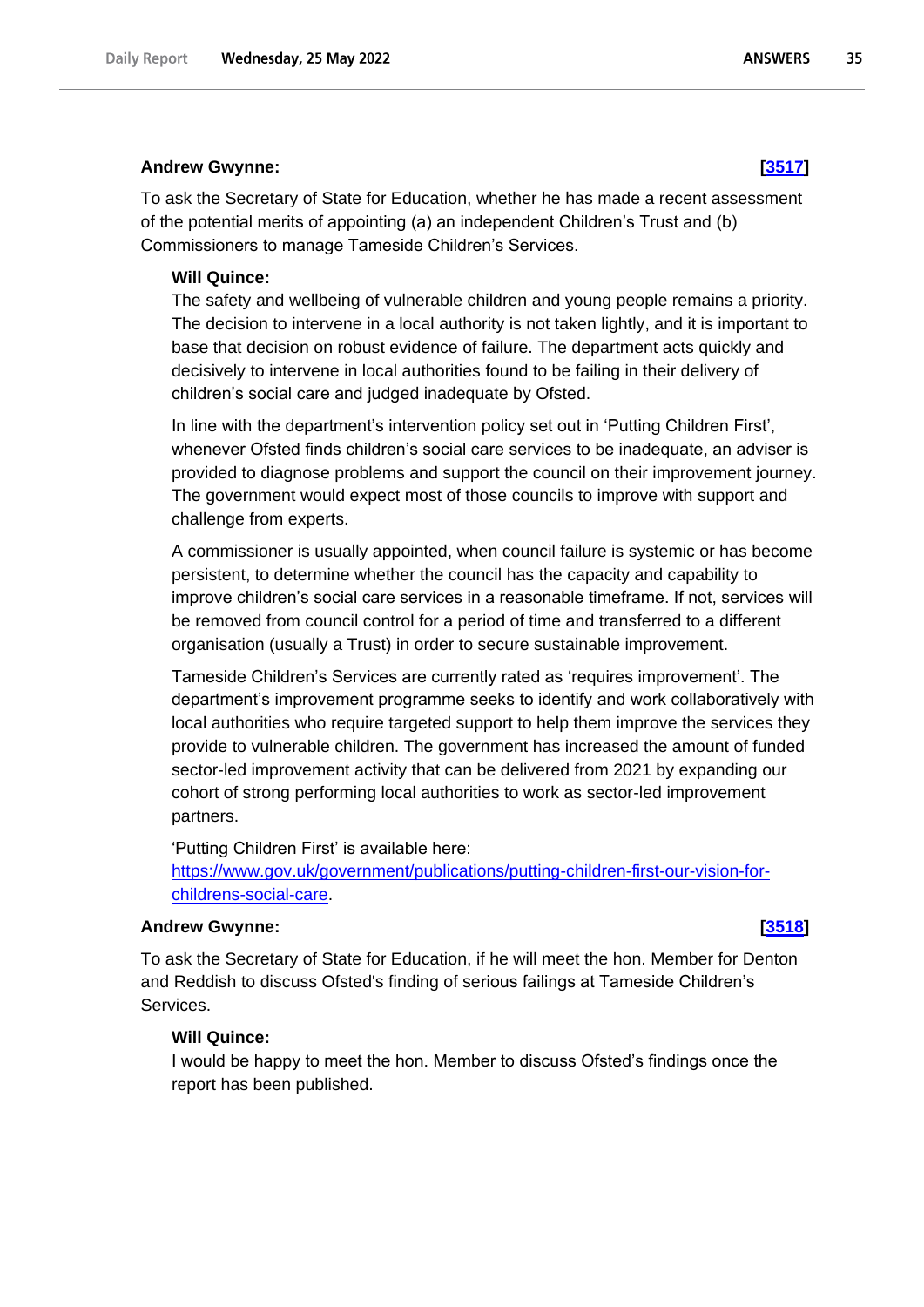# **Alexander Stafford: [\[3797\]](http://www.parliament.uk/business/publications/written-questions-answers-statements/written-question/Commons/2022-05-17/3797)**

To ask the Secretary of State for Education, what steps he is taking to ensure that service providers are held accountable if they do not meet their legal duties in respect of support to disabled children and their families.

## **Will Quince:**

Children and young people with special educational needs and disabilities (SEND) are a priority and where a local area is deemed to be underperforming, either by way of inspection or concerns raised, the department does not hesitate to intervene, including in cases of systemic and/or persistent failure. For example, we may issue a formal improvement notice or use powers under Section 497A of the Education Act 1996 to issue a statutory direction directing the Council to take any further actions we deem necessary, which may include requiring the responsible local authority to work with a SEND commissioner.

The department continues to work with Ofsted and the Care Quality Commission on the development of a new area SEND inspection framework. It is important that this is in line with the policy direction of the SEND and AP green paper but also ensures that we are able to support and hold local areas to account prior to the full implementation of any new reforms. Inspection has a key role in the continuing improvement of SEND services, both by identifying good practice and by highlighting areas of weakness where improvement is needed. It remains the department's priority that local areas provide the right services at the right time for children and young people with SEND.

Where families wish to seek redress or otherwise resolve disagreements about education, health and care needs assessments or plans, they have the option to do so via disagreement resolution, mediation, or by registering an appeal with the firsttier tribunal (SEND). The department is currently consulting on proposals to strengthen this system in the SEND and AP green paper.

## **Alexander Stafford: [\[3798\]](http://www.parliament.uk/business/publications/written-questions-answers-statements/written-question/Commons/2022-05-17/3798)**

To ask the Secretary of State for Education, what steps he is taking to ensure every disabled child, young person, and their families receive the social care support they need.

#### **Will Quince:**

The department's £18 million supported internship scheme will help more people into sustained paid employment. The department is also making better respite care available for those who care for children with special educational needs and disabilities, with councils invited to bid for an extra £30 million for the next three years to set up more than 10,000 additional short break and respite placements for vulnerable children.

Local authorities have access to £54.1 billion core spending power in the 2022/23 financial year to deliver their services, including for children and young people, this is £3.7 billion more than in the 2021/22 financial year.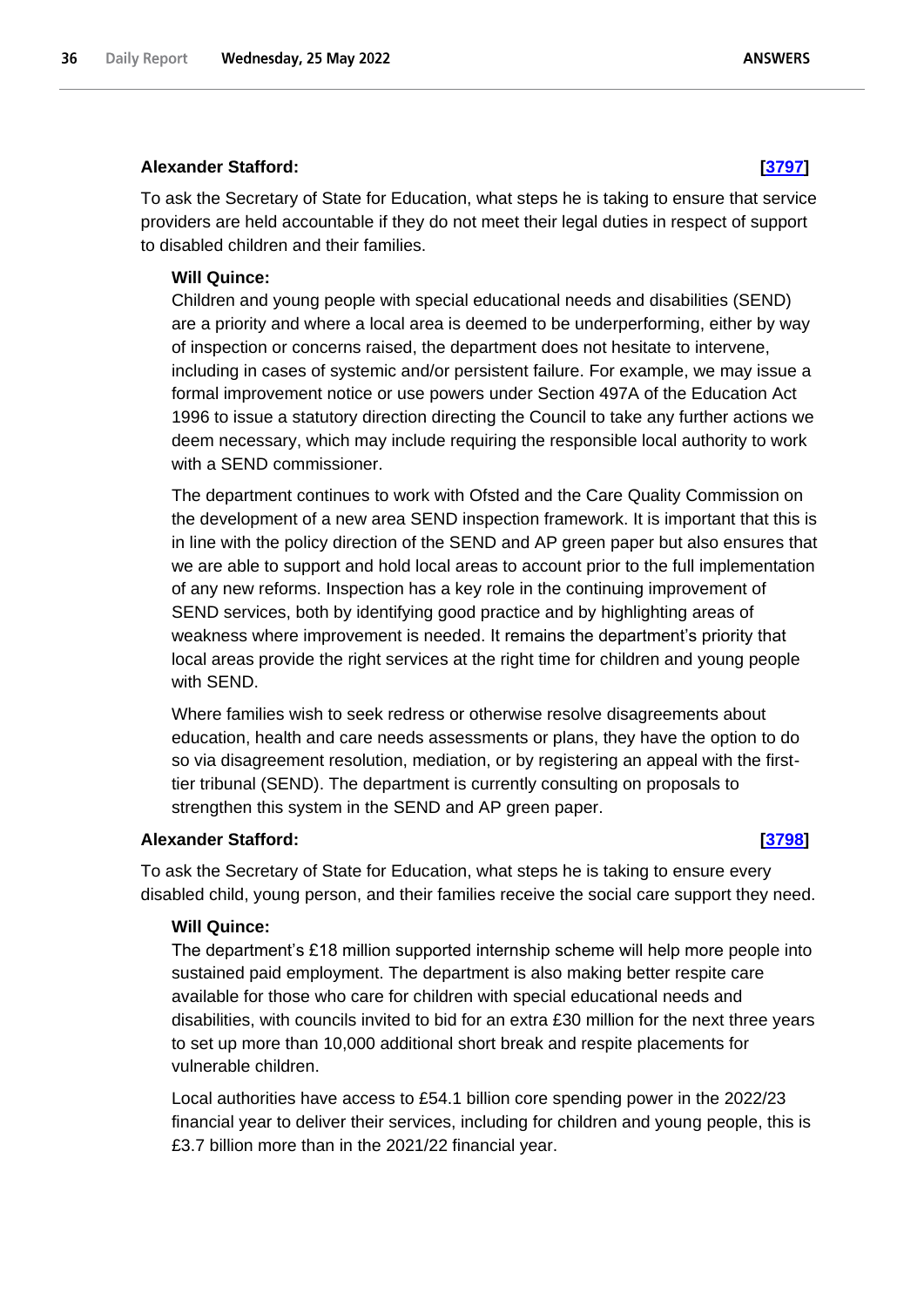As part of this, the government has boosted the social care grant, increasing it by £636 million, and so bringing it to a total of around £2.35 billion in the 2022/23 financial year. Local authorities will have access to a one-off Services Grant in the 2022/23 financial year which is worth over £800 million and can be used for all services, including children's social care.

The Independent Review of Children's Social Care is due to set out its final recommendations this spring, and the department will consider those relevant to early help to inform any next steps.

# **Educational Institutions: Coronavirus**

# **Charlotte Nichols: [\[4707\]](http://www.parliament.uk/business/publications/written-questions-answers-statements/written-question/Commons/2022-05-18/4707)**

To ask the Secretary of State for Education, what guidance his Department has provided to (a) schools, (b) colleges and (c) universities that want to make stocks of lateral flow covid-19 tests available to students and invigilators during the assessment and exams period; and if he will make a statement.

# **Mr Robin Walker:**

Public health advice continues to be that testing in education and childcare providers is no longer needed. Most infectious diseases in education and childcare settings can be managed by following the advice in UK Health Security Agency's (UKHSA) updated health protection in education and childcare settings guidance. Students and staff should follow UKHSA's advice for those who have symptoms.

As individuals are now mixing in an otherwise open society, regular testing within school and colleges is no longer as effective as it once was. Instead, the most effective protection against severe disease from COVID-19 for everyone, including those at higher risk from COVID-19, is to get vaccinated.

Although education providers may still have some unused test kits in stock, they should not continue to hand these out to staff or students or dispose of them (unless they have reached their expiry date).

The department are currently working with UKHSA to explore the options for removal of testing resources no longer required and repurpose or redeploy them as much as possible based on clinical need prioritisation.

In the meantime, settings should retain any surplus stock and may wish to note this in their contingency plans. The department has published emergency planning and response guidance for education and childcare settings here:

[https://www.gov.uk/government/publications/emergency-planning-and-response-for](https://www.gov.uk/government/publications/emergency-planning-and-response-for-education-childcare-and-childrens-social-care-settings)[education-childcare-and-childrens-social-care-settings.](https://www.gov.uk/government/publications/emergency-planning-and-response-for-education-childcare-and-childrens-social-care-settings)

# **Faith Schools: Admissions**

### **Andrew Rosindell: [\[3504\]](http://www.parliament.uk/business/publications/written-questions-answers-statements/written-question/Commons/2022-05-17/3504)**

To ask the Secretary of State for Education, whether his Department has conducted a further assessment of the effectiveness of the continued existence of the 50 per cent rule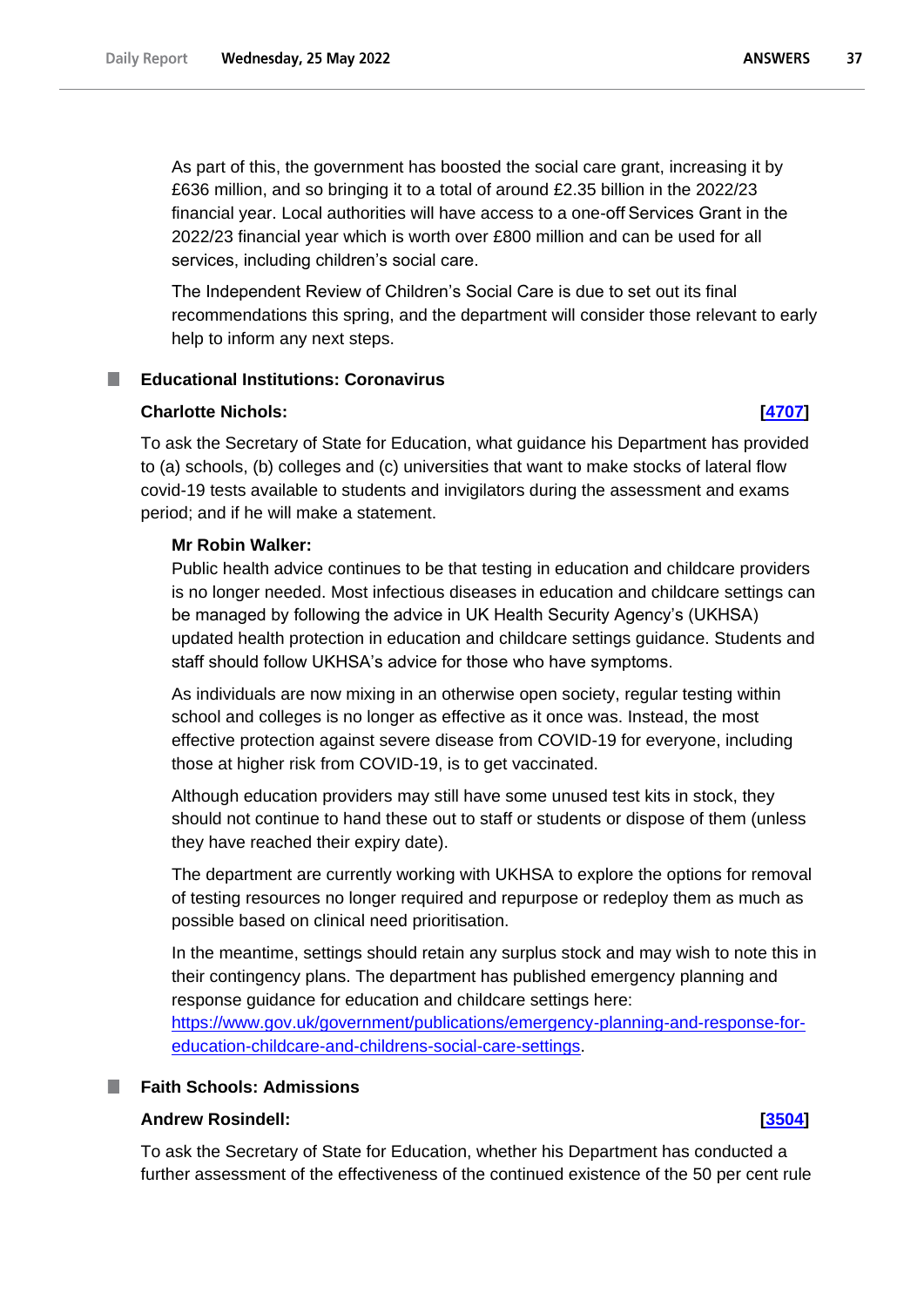for schools following the 2016 Government consultation, Schools that Work for Everyone, which recommended the removal of the rule.

# **Mr Robin Walker:**

The government strongly supports schools with a religious character and recognises that they are often high performing and popular with parents. We recognise that some groups, including the Catholic Church, feel unable to participate in the free schools programme because of the 50% cap on faith admissions.

The department is committed to ensuring that, once all schools are in academy trusts, all providers of schools with a religious character maintain their ability to open new schools.

The 50% cap will remain under review and the department is open to discussion with groups who provide schools with a religious character, including the Catholic Church.

### **Food Technology** .

## **Lee Anderson: [\[3733\]](http://www.parliament.uk/business/publications/written-questions-answers-statements/written-question/Commons/2022-05-17/3733)**

To ask the Secretary of State for Education, what steps his Department is taking to improve the quality of education on (a) cooking and (b) budgeting.

## **Mr Robin Walker:**

Cooking and nutrition is a discrete strand of the national curriculum for design and technology which was introduced as part of the 2014 design and technology curriculum and is compulsory for pupils from 5 to 14 years old. The curriculum aims to teach children how to cook, with an emphasis on savoury dishes, and how to apply the principles of healthy eating and nutrition. It recognises that cooking is an important life skill that will help children to feed themselves, and others, healthy and affordable food. Alongside this, a food preparation and nutrition GCSE was introduced in September 2016 which requires pupils to understand and apply the principles of food science, nutrition and healthy eating when preparing and cooking food. Furthermore, the Levelling Up White Paper confirmed the department's focus on school food quality and food education.

On budgeting, this is covered under financial education which is part of the maths and the citizenship curricula, demonstrating the importance that the government places on this topic. The maths curriculum provides content that develops pupils' knowledge and financial capability to make important decisions about mortgages and loan repayments. Financial literacy is also a statutory part of the citizenship curriculum for 11 to 16 year olds and pupils are taught the functions and uses of money. In both subjects, pupils are taught about topics that support personal budgeting, money management and understanding financial risk. The department wants to support schools to deliver good quality financial education and we work regularly with stakeholders to support them to do so.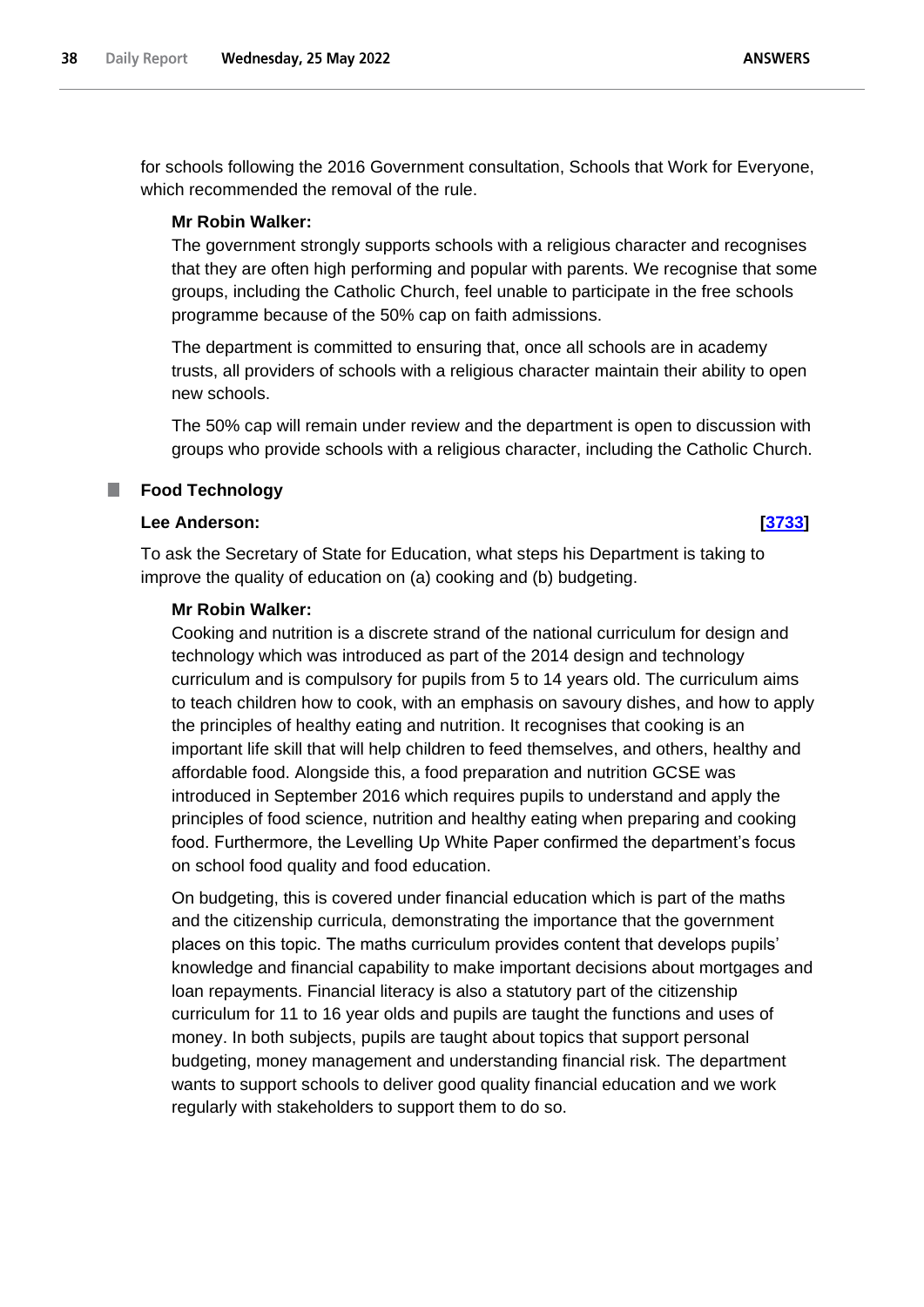### **Foster Care: Babies** T.

### **Rachael Maskell: [\[3673\]](http://www.parliament.uk/business/publications/written-questions-answers-statements/written-question/Commons/2022-05-17/3673)**

To ask the Secretary of State for Education, what steps she is taking to increase the number of mother and baby fostering placements.

### **Rachael Maskell: [\[3674\]](http://www.parliament.uk/business/publications/written-questions-answers-statements/written-question/Commons/2022-05-17/3674)**

To ask the Secretary of State for Education, if he will introduce a programme that (a) encourages and (b) trains families to provide mother and baby fostering placements.

### **Will Quince:**

Local authorities have a duty to ensure they have sufficient placements to meet the needs of the looked after children in their area, this includes parent and child foster placements.

The department continues to prioritise supporting local authorities and foster carers to provide stable and loving foster homes. The department is investing in helping local authorities provide additional foster care places, including trialling different ways to plan and commission placements and developing a social media toolkit to help local authorities with no and low-cost recruitment activity.

The Fostering Services (England) Regulation 2011, and the National Minimum Standards for Fostering Services, clearly set out the expectation that support and training is made available to foster carers to assist them in meeting the specific needs of the children they are caring for or are expected to care for. This would include ensuring that foster carers have the knowledge and skills required to support looked after children in a parent and child foster placement. The department also funds Fosterline and Fosterline Plus, an independent, confidential, and impartial service offering advice on fostering issues to any current and prospective foster carers.

### **Free School Meals: Asylum** m.

### **Rachael Maskell: [\[3658\]](http://www.parliament.uk/business/publications/written-questions-answers-statements/written-question/Commons/2022-05-17/3658)**

To ask the Secretary of State for Education, if he will make it his policy to introduce free school meals for children who have parents or carers seeking asylum in the UK.

# **Will Quince:**

Under this government, eligibility for free school meals has been extended several times and to more groups of children than any other government over the past half a century.

Under the benefits-based criteria, 1.7 million of the most disadvantaged pupils are eligible for and claim a free school meal. This includes children of families in receipt of support under Section VI of the Immigration and Asylum Act 1999.

In addition to this, free school meal eligibility was extended to children from all families subject to no recourse to public funds on April 19, 2022, building on the temporary extension to some groups that had been in place since 2020. Throughout this entire period, children from a subset of failed asylum seekers supported under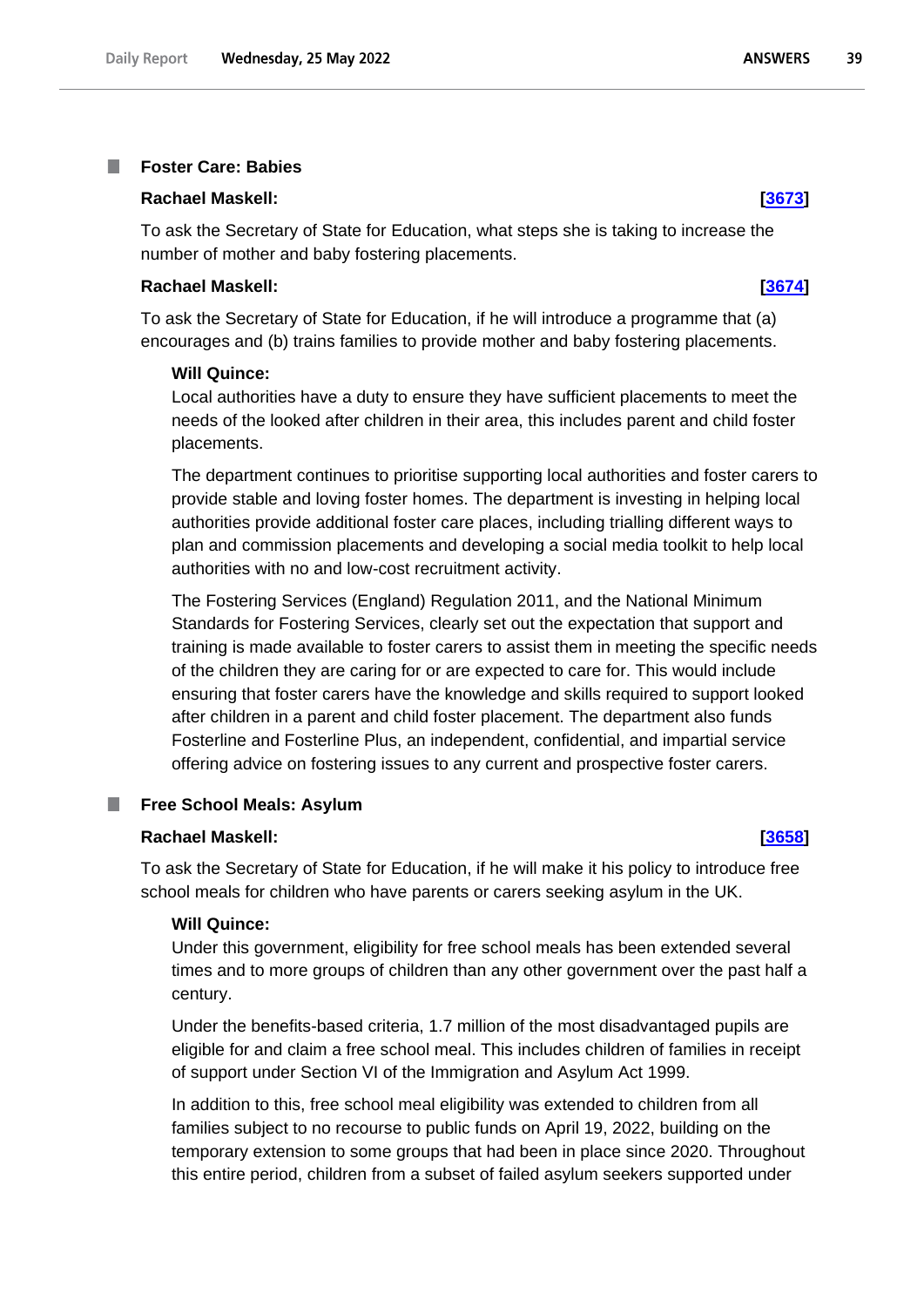Section 4 of the Immigration and Asylum Act 1999 have and continue to be eligible for free school meals.

# **Housing: Insulation**

# **Mr Andrew Mitchell: [\[3481\]](http://www.parliament.uk/business/publications/written-questions-answers-statements/written-question/Commons/2022-05-17/3481)**

To ask the Secretary of State for Education, whether the Government is taking steps to align relevant apprenticeships with the schedule of public works on insulating housing.

# **Alex Burghart:**

This is a matter for the Institute for Apprenticeships and Technical Education. I have asked its Chief Executive, Jennifer Coupland, to write to my hon. Friend, the Member for Sutton Coldfield, and a copy of her reply will be placed in the Libraries of both Houses when it is available.

# **Mother and Baby Units**

# **Rachael Maskell: [\[3671\]](http://www.parliament.uk/business/publications/written-questions-answers-statements/written-question/Commons/2022-05-17/3671)**

To ask the Secretary of State for Education, if he will take steps to ensure that women who have been in mother and baby placements are provided with the necessary support to enable their baby to remain with them once they have left.

# **Will Quince:**

Under the Children Act 1989, local authorities are required to provide services for children in need for the purposes of safeguarding and promoting their welfare.

Only as a last resort, after other steps have failed, can local authorities apply to the courts for a decision to be made about removing a child from his or her family, for the child's safety, where the child is suffering, or is at risk of suffering, significant harm.

Early help services also play an important role in promoting safe, stable and resilient families. The government is investing around £300 million to transform 'Start for Life' and family services in 75 local authorities across England and £695 million in the Supporting Families Programme to help support vulnerable children and their families.

# **Rachael Maskell: [\[3672\]](http://www.parliament.uk/business/publications/written-questions-answers-statements/written-question/Commons/2022-05-17/3672)**

To ask the Secretary of State for Education, what steps he is taking to ensure that every local authority has a mother and baby unit to help women develop good parenting skills where they present with need for a placement.

# **Will Quince:**

The Department of Health and Social Care has responsibility for mother and baby units.

Section 17 of the Children Act 1989 is clear that local authorities have a duty to provide services to children in need in their area. Where appropriate, this could include support for mothers who need help looking after their babies.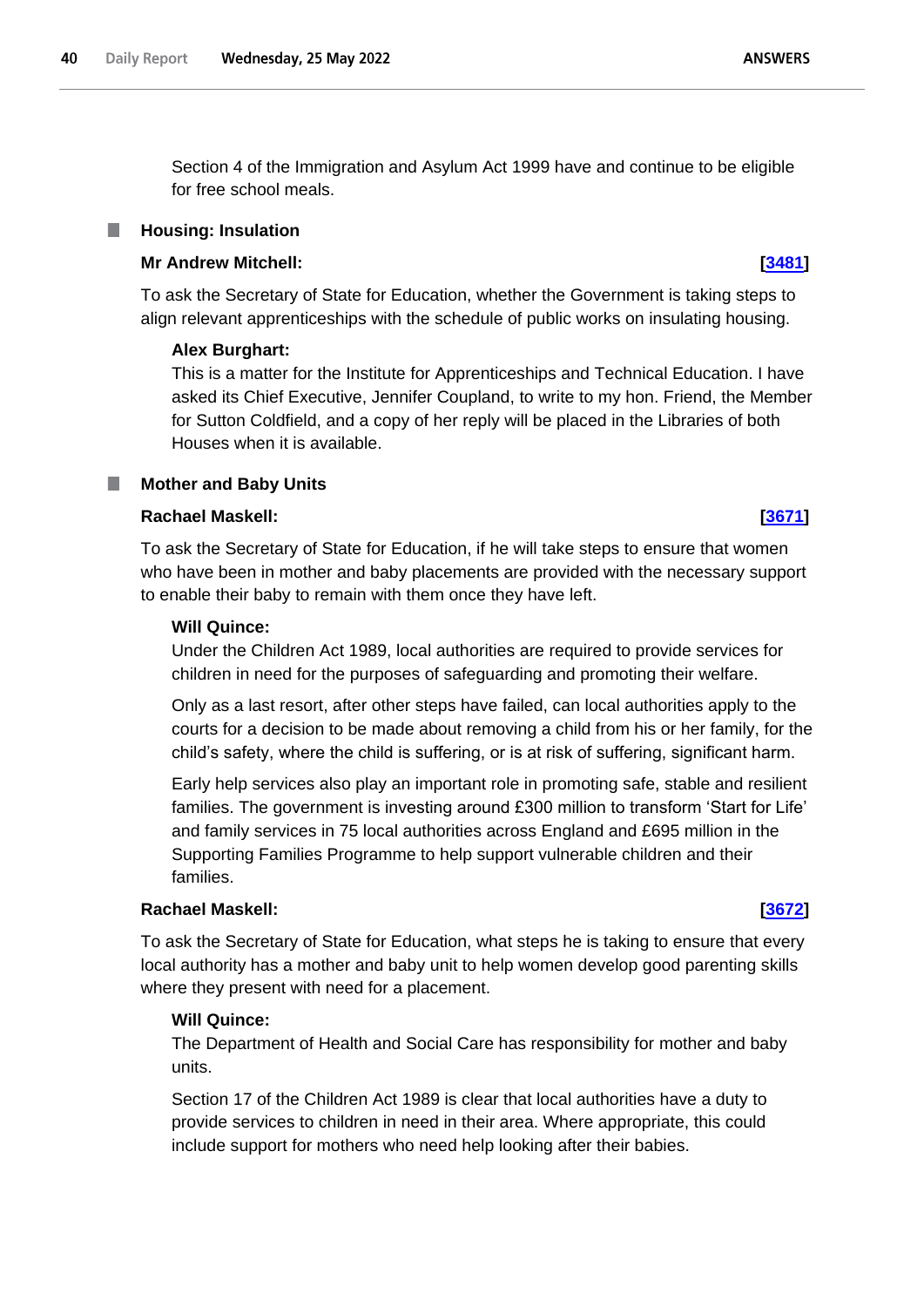On 2 April 2022, the government announced the 75 local authorities eligible for a share of £302 million to create new Family Hubs in their areas. This includes £100 million to roll out bespoke parent-infant relationship and perinatal mental health support and £50 million for parenting programmes.

# **Primary Education: Inspections**

# **Stephen Morgan: [\[5486\]](http://www.parliament.uk/business/publications/written-questions-answers-statements/written-question/Commons/2022-05-19/5486)**

To ask the Secretary of State for Education, what estimate he has made of the number of primary schools previously judged Outstanding by Ofsted rating who retain that status when re-inspected under the control of a (a) local authority and (b) multi-academy trust over the last ten years.

# **Mr Robin Walker:**

The department has not made such an assessment as between June 2012 and November 2020 schools judged to be Outstanding by Ofsted at their most recent inspection were exempt from further routine inspections. During this period, reinspections of outstanding primary schools only took place if there were significant concerns and those schools would have been unrepresentative of primary schools in general.

# **Schools: Bullying**

# **Sarah Owen: [\[3744\]](http://www.parliament.uk/business/publications/written-questions-answers-statements/written-question/Commons/2022-05-17/3744)**

To ask the Secretary of State for Education, what steps he is taking to tackle anti-Sikh bullying in schools.

# **Mr Robin Walker:**

The government has sent a clear message that bullying should never be tolerated, and the department is committed to supporting schools to tackle it.

The department is providing over £2 million of funding, between 10 August 2021 and 31 March 2023, to five anti-bullying organisations to support schools to tackle bullying. This includes projects targeting bullying of groups who share protected characteristics, including race and faith and belief, such as those who are victims of hate related bullying.

All schools should set clear, reasonable and proportionate expectations of pupil behaviour in line with the department's guidance on behaviour and discipline in schools. It is for individual schools to develop their own best practice for managing behaviour in their school.

We are also making sure that all children in England will learn about respectful relationships, in person and online, as part of mandatory relationships, sex and health education. This includes content on the different types of bullying, the impact it has, the responsibility of bystanders, and how to get help.

The department continues to publish information, guidance and support for teachers and school leaders on how to challenge radical views, including racist and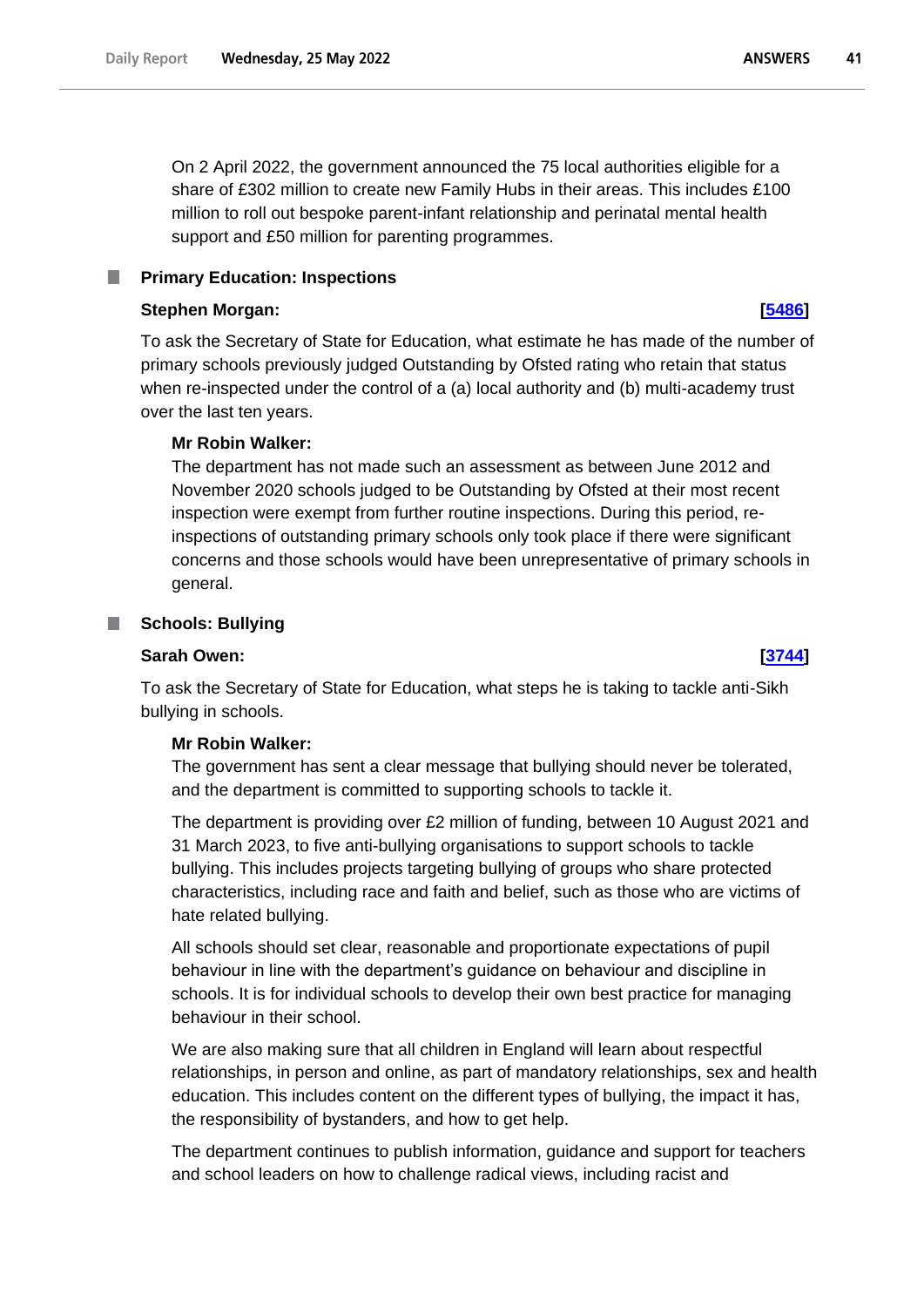discriminatory beliefs, on Educate Against Hate *.* We also provide advice for schools, which outlines schools' responsibilities. This advice makes clear that schools should make appropriate provision for a bullied child's social, emotional and mental health needs.

## **Schools: Energy**

### **Andrew Rosindell: [\[3505\]](http://www.parliament.uk/business/publications/written-questions-answers-statements/written-question/Commons/2022-05-17/3505)**

To ask the Secretary of State for Education, what plans his Department has made to help schools with rising energy prices in Havering.

### **Mr Robin Walker:**

The department recognises that schools will be facing financial pressures in the coming months, particularly due to the increase in energy prices. We are looking carefully at how this will impact schools and considering what additional support could be offered.

The department is contacting all schools in England, asking them to complete a survey, to get basic data on their current and future energy tariffs. We hope to better understand how they have been affected by recent energy price increases, and to inform considerations of additional support that could be offered. The survey is open until 2 June 2022, and all schools are encouraged to respond, and can be accessed via the following link: [https://bit.ly/DfEEnergysurvey.](https://bit.ly/DfEEnergysurvey)

Cost increases should be considered in the wider context of funding for schools. The government is delivering a £4 billion cash increase in the core schools budget next year, taking total funding to £53.8 billion. This includes an additional £1.2 billion for schools in the new schools supplementary grant for the 2022/23 financial year. Overall, this represents a 7% cash terms per pupil boost, which will help schools meet the pressures we know they are facing, particularly around energy costs.

Through the Dedicated Schools Grant and the indicative figures for the Schools Supplementary Grant for mainstream schools combined, funding in Havering is forecast to see an extra £14.3 million for schools in 2022/23, taking total funding for 2022/23 in Havering to over £211.7 million. This is an average increase of 5.7% per pupil (this per pupil funding increase excludes growth funding, which is additional funding, provided for schools seeing significant increases in pupil numbers).

All schools can access a range of school resource management (SRM) tools to help them get the best value from their resources, save on regular purchases, and reduce non-teaching costs. The department's SRM tools include recommended deals for energy costs and ancillary services relating to energy. The Get Help Buying for Schools service will be able to offer support to schools in switching and entering new contracts. Guidance will be updated on a regular basis to inform schools of the market and commercial position, with practical advice on exiting existing and entering new contracts. This guidance can be found here:

[https://www.gov.uk/guidance/buying-for-schools.](https://www.gov.uk/guidance/buying-for-schools)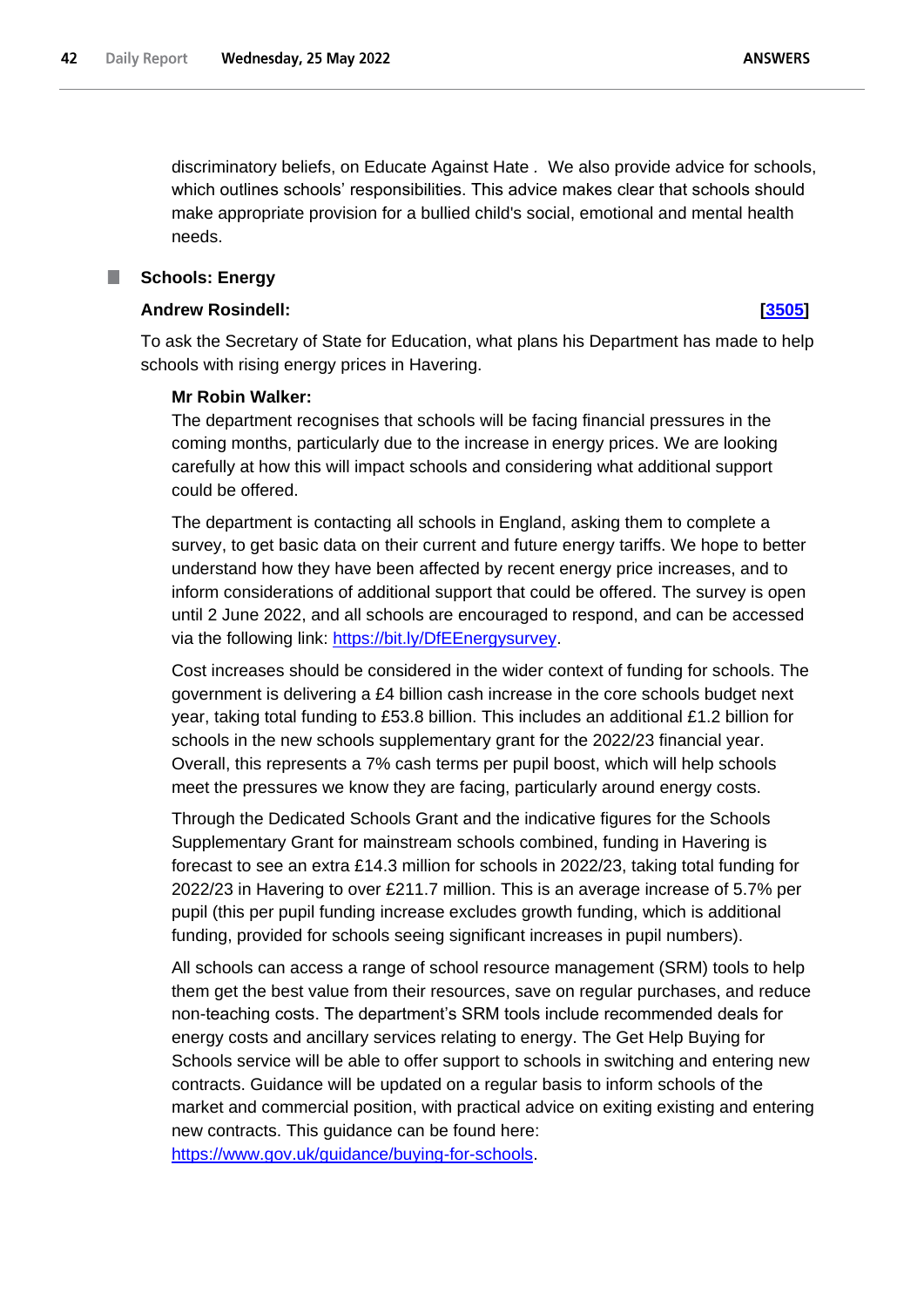The department understands that every school's circumstances are different, and where schools are in serious financial difficulty, they should contact their local authority or the Education and Skills Funding Agency.

# **Special Educational Needs: Finance**

# **Dan Jarvis: [\[5658\]](http://www.parliament.uk/business/publications/written-questions-answers-statements/written-question/Commons/2022-05-20/5658)**

To ask the Secretary of State for Education, whether he has had discussions with Cabinet colleagues on allocating additional funding to local authorities to increase SEND provision in schools.

# **Dan Jarvis: [\[5659\]](http://www.parliament.uk/business/publications/written-questions-answers-statements/written-question/Commons/2022-05-20/5659)**

To ask the Secretary of State for Education, whether he has had discussions with Cabinet colleagues on the provision of funding for SEND in schools in (a) Barnsley Metropolitan Borough Council and (b) Richmondshire District Council.

# **Will Quince:**

The total core schools budget is increasing to £56.8 billion by the 2024/25 financial year. This represents a £7 billion cash increase, compared with the 2021/22 financial year, and will benefit those pupils with special educational needs and disabilities in mainstream schools.

Within this, for those pupils with more complex needs, the department has increased high needs funding in the 2022-23 financial year by £1 billion to a total of £9.1 billion.

Barnsley Metropolitan Borough Council will attract an increase of 16% per head of their 2-18 population this year, compared to the previous financial year's allocation, bringing their total high needs funding allocation in 2022/23 to £36.3 million.

Richmondshire District Council falls within North Yorkshire County Council, which will attract an increase of 15% per head of their 2-18 population this year, compared to the previous financial year's allocation, bringing their total high needs funding allocation in the 2022/23 financial year to £71.3 million.

# **Special Educational Needs: Greater London**

# **Sir David Evennett: [\[3477\]](http://www.parliament.uk/business/publications/written-questions-answers-statements/written-question/Commons/2022-05-17/3477)**

To ask the Secretary of State for Education, what representations his Department has received from educational organisations in Greater London on the effectiveness of SEND funding in the last 12 months.

# **Will Quince:**

The department receives many representations on the effectiveness of the funding for provision for children and young people with special educational needs and disabilities, from all parts of England, including Greater London. These include communications from parents, schools, and other providers, and from local authorities and other organisations.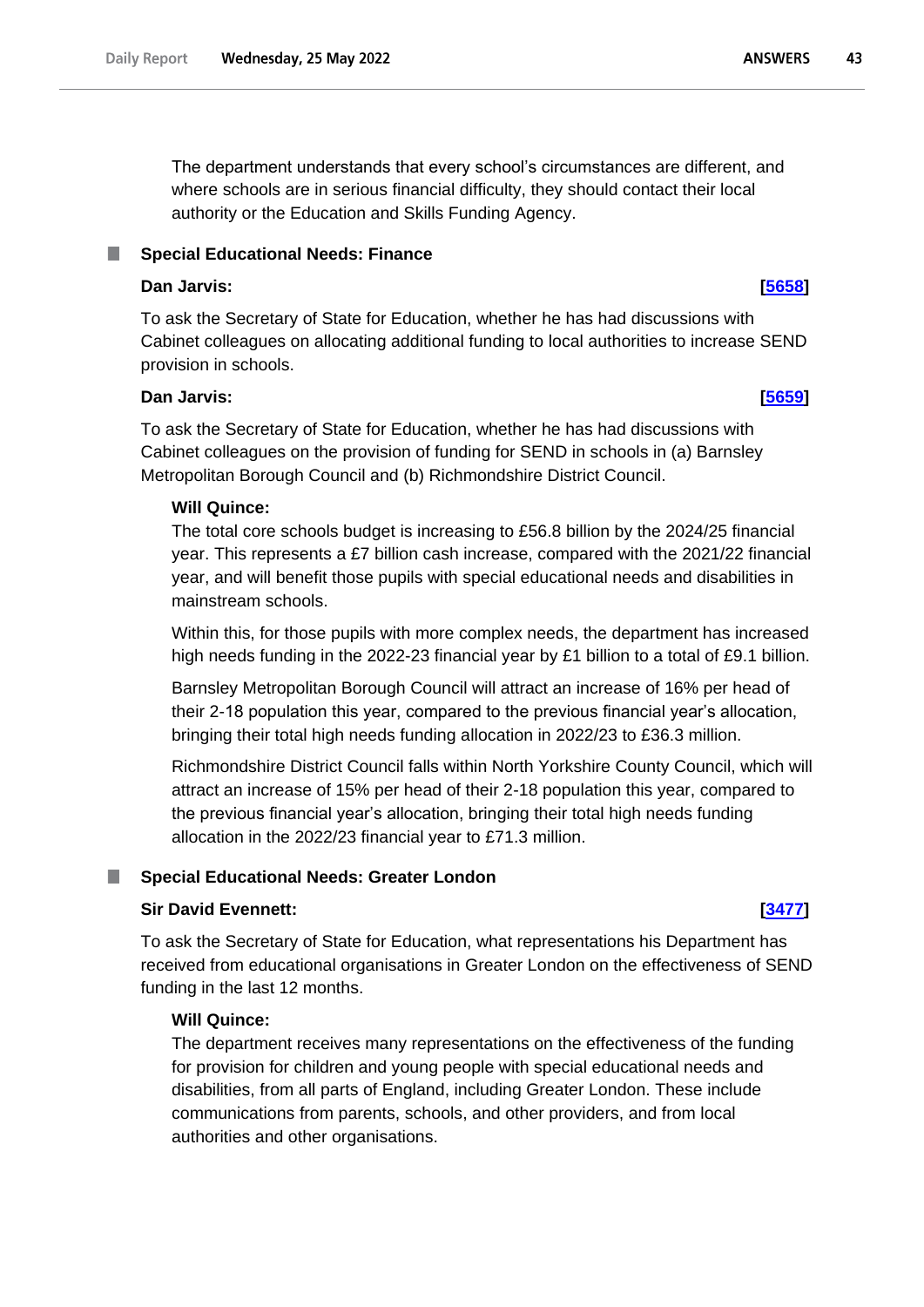This government continues to deliver year on year, real terms per pupil increases to the core schools budget with a £7 billion cash increase in funding by the 2024/25 financial year, compared with the 2021/22 financial year, taking total funding to £56.8 billion by 2024-25. As a result, we were able to announce last December that high needs funding for children and young people with complex needs is increasing in this financial year 2022-23 by £1 billion to a total of £9.1 billion. This unprecedented yearon-year increase of 13% comes on top of the £1.5 billion increase over the last two years and will continue to support local authorities and schools with the increasing costs they are facing.

### П **Teachers: Training**

# **Jim Shannon: [\[3591\]](http://www.parliament.uk/business/publications/written-questions-answers-statements/written-question/Commons/2022-05-17/3591)**

To ask the Secretary of State for Education, with reference to the ambition of the SEND Review to make schools more inclusive for children with SEND, what steps the Government is taking to help ensure that teachers are adequately trained to teach children with SEND.

# **Will Quince:**

All teachers are teachers of special educational needs and disabilities (SEND). The department is committed to ensuring that all pupils can reach their potential and receive excellent support from their teachers. The Schools White Paper and SEND and AP Green Paper are aligned on this expectation.

To support all teachers to meet these standards, the department is implementing a series of high-quality teacher training reforms. This begins with initial teacher training (ITT) and continues into early career teaching, through to the reformed suite of leadership and specialist National Professional Qualifications.

The revised ITT and Core Content Framework (CCF) and the early career framework (ECF), which all newly qualified teachers benefit from, have been designed around how to support all pupils to succeed and seeks to widen access for all. This includes those pupils identified within the four areas of need set out in the SEND code of practice, and children in need of help and protection as identified in the Children in Need Review. All trainees who achieve qualified teacher status must demonstrate that they can adapt teaching to respond to the strengths and needs of all pupils, including those with SEND.

Consideration of SEND underpins both the CCF and the ECF, which were both produced with the support of sector experts.

Once teachers qualify and are employed in schools, headteachers use their professional judgement to identify any further training, including specific specialisms, for individual staff that is relevant to them, the school, and its pupils.

In February 2022, the department announced more than £45 million of funding for continued targeted support for families and parents of children with SEND and SEND services. This includes funding that will directly support schools and colleges to work with pupils with SEND, for example through training on specific needs like autism.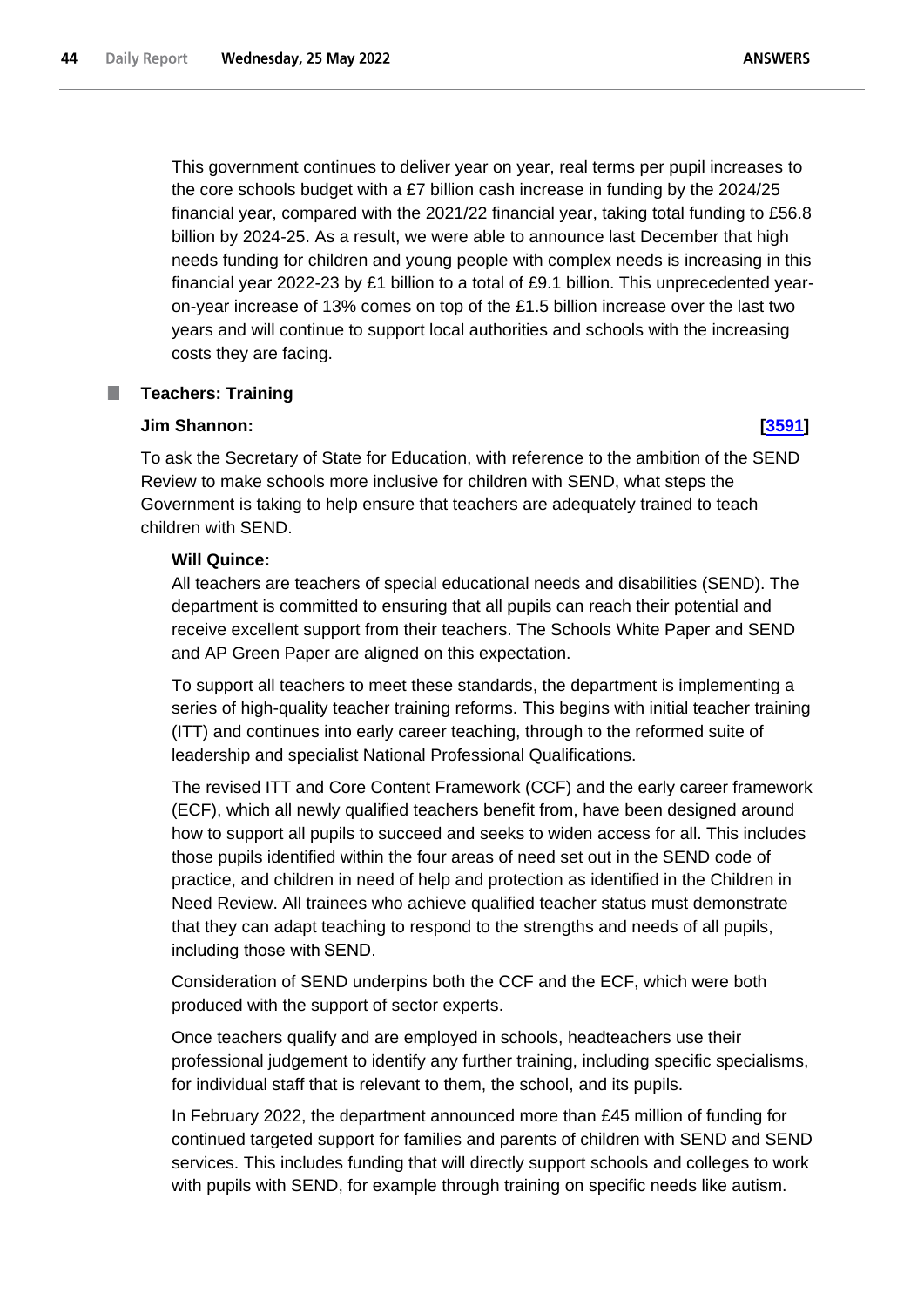## **Alexander Stafford: [\[3799\]](http://www.parliament.uk/business/publications/written-questions-answers-statements/written-question/Commons/2022-05-17/3799)**

To ask the Secretary of State for Education, what steps the Government is taking to ensure that all teachers are well trained to teach children with SEND in the classroom, in the context of SEND training not being mandatory for mainstream teachers.

### **Will Quince:**

All teachers are teachers of special educational needs and disabilities (SEND), and the department is committed to ensuring that all pupils can reach their potential and receive excellent support from their teachers. To support all teachers to meet these standards, the government are implementing a 'golden thread' of high-quality teacher training reforms which begins with initial teacher training and continues into early career teaching, through to the reformed suite of leadership and specialist National Professional Qualifications, ensures that teachers have the skills to support all pupils to succeed, including those with SEND.

The revised initial teacher training core content framework, which all new entrants to the profession benefit from, has been designed around how to support all pupils to succeed, including those pupils identified within the four areas of need, set out in the SEND Code of Practice. All trainees who achieve qualified teacher status must demonstrate that they can adapt teaching to respond to the strengths and needs of all pupils, including those with SEND.

The early career framework (ECF) has been designed around how to support all pupils to succeed and seeks to widen access for all. This includes those pupils identified within the four areas of need set out in the SEND code of practice, and children in need of help and protection as identified in the Children in Need Review.

Consideration of SEND underpins both the CCF and ECF which were both produced with the support of sector experts.

Once teachers qualify and are employed in schools, headteachers use their professional judgement to identify any further training, including specific specialisms, for individual staff that is relevant to them, the school, and its pupils.

In February 2022, we announced more than £45 million of funding for continued targeted support for families and parents of children with SEND and SEND services. This includes funding that will directly support schools and colleges to work with pupils with SEND, for example through training on specific needs like autism.

### **Youth Custody: Mental Illness** П

### **Rachael Maskell: [\[3675\]](http://www.parliament.uk/business/publications/written-questions-answers-statements/written-question/Commons/2022-05-17/3675)**

To ask the Secretary of State for Education, for what reason children and young people who present as causing serious risk to themselves or others are placed in police cells.

## **Rachael Maskell: [\[3676\]](http://www.parliament.uk/business/publications/written-questions-answers-statements/written-question/Commons/2022-05-17/3676)**

To ask the Secretary of State for Education, what discussions he has had with the police on ensuring that children and young people who are at risk to themselves and others are placed in specialist units.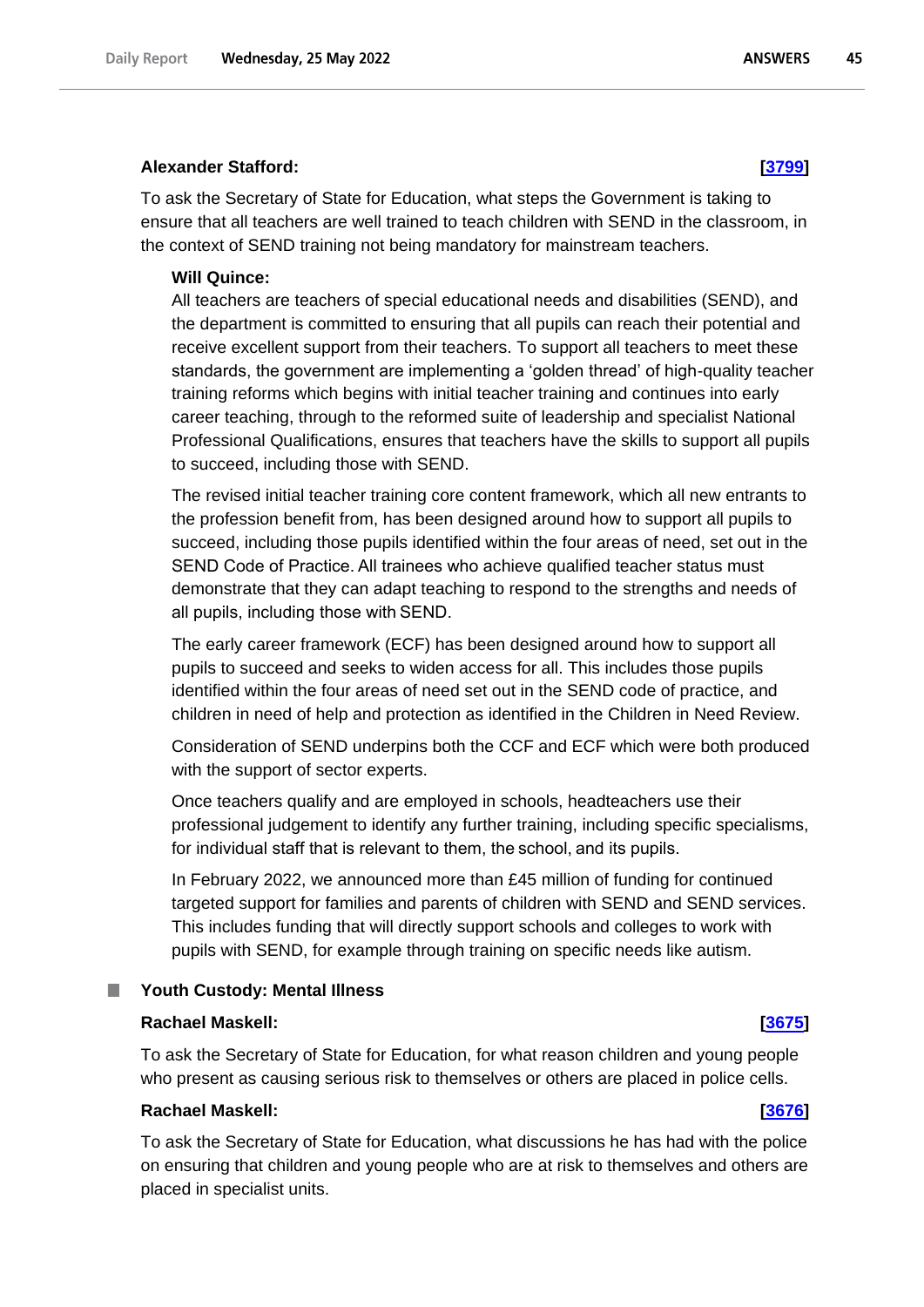# **Mr Robin Walker:**

Children may be placed in police cells for several reasons, on which we do not hold data. However, the police, children's social care, legal advisers, Crown Prosecution Service, and the youth justice system should work together to ensure that the time a child spends in police cells is reduced to the minimum.

Police custody is governed by the Police and Criminal Evidence Act 1984 (PACE) Codes of Practice, which makes it clear that children and young people are a protected group with specific vulnerabilities. The local authority has a duty (discharged by its youth justice services) to provide all under 18-year-olds with an appropriate adult. In addition to protection under domestic law, their treatment in detention is governed by the United Nations Convention on the Rights of Child, which the UK has signed and ratified.

The department's statutory guidance, Working Together to Safeguard Children (2018) sets out a framework for the three local safeguarding partners (including the police) to work together to safeguard and promote the welfare of children and meet their needs. This guidance is clear that children who are offenders (or alleged offenders) are entitled to the same safeguarding as other children and due regard should be always given to their welfare. The full guidance can be accessed here: [https://www.gov.uk/government/publications/working-together-to-safeguard-children--](https://www.gov.uk/government/publications/working-together-to-safeguard-children--2) [2](https://www.gov.uk/government/publications/working-together-to-safeguard-children--2)

The fact that a child has been taken into police custody may indicate a wider safeguarding risk in their life which requires input from other agencies. The police's Vulnerability Knowledge and Practice Programme, funded by the Home Office, identifies, and shares best practice across forces in responding to incidents involving vulnerable children.

The ideal situation is to prevent children coming into the justice system. Turnaround is a new £60m youth early intervention programme led by the Ministry of Justice. Building on the success of the Government's Supporting Families programme, Turnaround will provide funding for youth justice teams to intervene earlier, working with children to address their needs and build on their strengths and help them access support to turn their lives around.

Where accommodating a child or young person in a specialist unit is appropriate, this should be actioned as soon as possible. Legislation introduced in 2017 banned the use of police cells as a place of safety for children in mental health crisis under the Mental Health Act 1983.

# **ENVIRONMENT, FOOD AND RURAL AFFAIRS**

### ш **Air Pollution**

# **Afzal Khan: [\[1326\]](http://www.parliament.uk/business/publications/written-questions-answers-statements/written-question/Commons/2022-05-12/1326)**

To ask the Secretary of State for Environment, Food and Rural Affairs, with reference to the World Health Organisation air quality guideline limits for PM2.5, what assessment his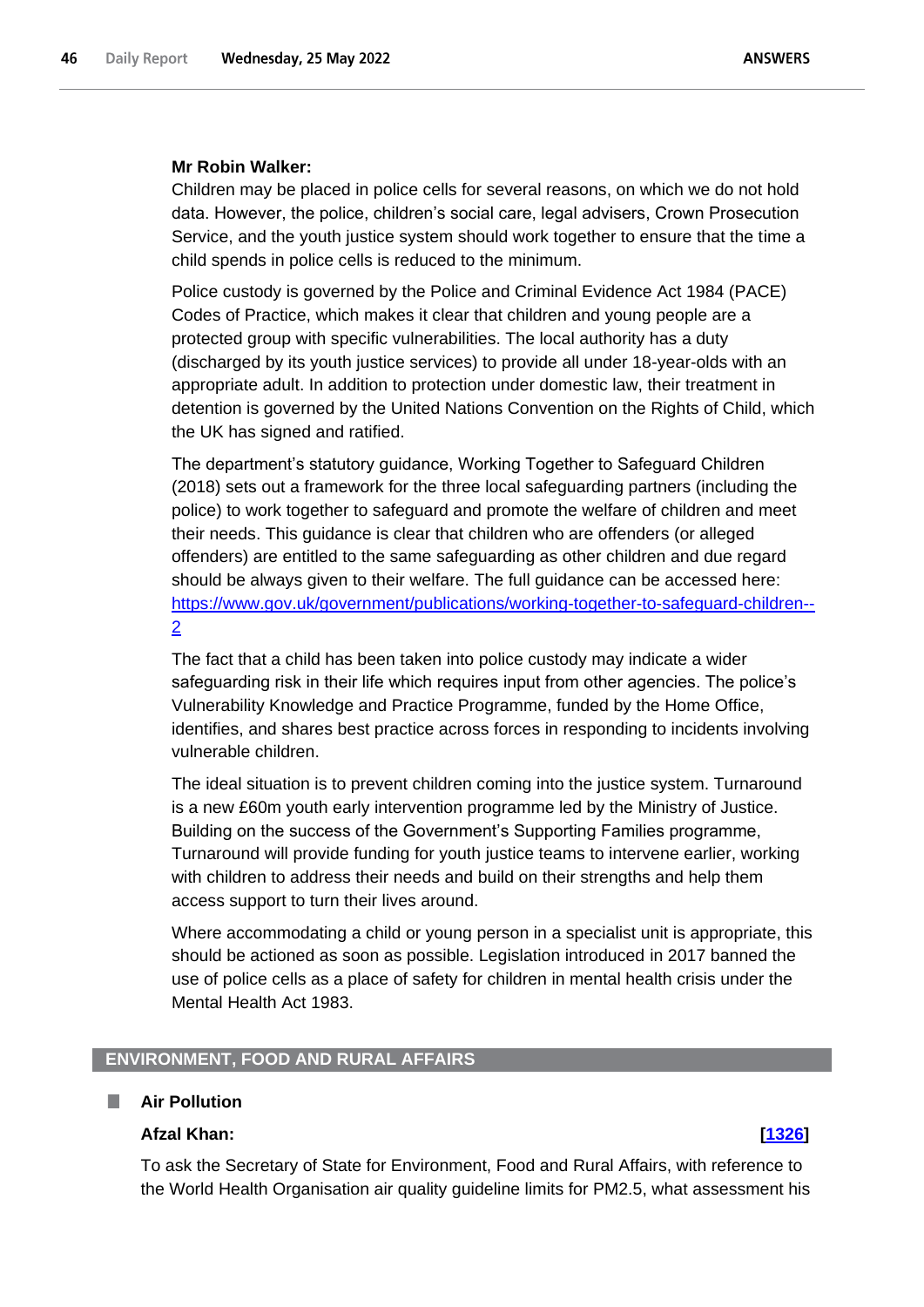Department made of the merits of the guidelines when calculating the UK's air pollution targets.

# **Jo Churchill:**

We have recently launched a consultation on new ambitious PM  $_{2.5}$  targets that are stretching, achievable and specific to our national circumstances. The WHO air quality guidelines are intended to inform the setting of air quality standards and are not ready-made targets for adoption. They were considered as part of the evidence process. The evidence supporting the proposed targets can be found at: https://consult.defra.gov.uk/natural-environment-policy/consultation-onenvironmental-targets/

# **Animal Products: Imports**

# **Sir Mike Penning: [\[3522\]](http://www.parliament.uk/business/publications/written-questions-answers-statements/written-question/Commons/2022-05-17/3522)**

To ask the Secretary of State for Environment, Food and Rural Affairs, what plans he has to bring forward legislative proposals to ban the import of hunting trophies, as set out in the Department's Action Plan for Animal Welfare, in the absence of an Animals Abroad Bill in the Queen's Speech; and if he will make a statement.

# **Jo Churchill:**

I refer the hon. Member to my answer of 17 May 2022 to the hon. Member for Twickenham, PQ 1557.

# **Caroline Lucas: [\[3558\]](http://www.parliament.uk/business/publications/written-questions-answers-statements/written-question/Commons/2022-05-17/3558)**

To ask the Secretary of State for Environment, Food and Rural Affairs, with reference to his Department's 2021 Animal Welfare Action Plan, if he will take legislative steps to implement (a) a ban on the advertising and offering for sale in the UK of specific, unacceptable practices abroad and (b) the other legislative commitments set out in the section of the Animal Welfare Action Plan entitled International trade and advocacy; for what reasons a bill containing those policies was not contained in the Queen's Speech 2022; and if he will make a statement.

# **Jo Churchill:**

I refer the hon. Member to my answer of 17 May 2022 to the hon. Member for Rotherha[m, PQ 1511.](https://questions-statements.parliament.uk/written-questions/detail/2022-05-13/1511)

### n. **Avian Influenza: Disease Control**

### **Shabana Mahmood: [\[3546\]](http://www.parliament.uk/business/publications/written-questions-answers-statements/written-question/Commons/2022-05-17/3546)**

To ask the Secretary of State for Environment, Food and Rural Affairs, what steps his Department requires local councils to take before those bodies (a) close council land and (b) ban certain activities on council land on the basis of public health.

# **Shabana Mahmood: [\[3547\]](http://www.parliament.uk/business/publications/written-questions-answers-statements/written-question/Commons/2022-05-17/3547)**

To ask the Secretary of State for Environment, Food and Rural Affairs, what risk assessment process his Department requires local councils to follow before the closure of council land following an outbreak avian flu.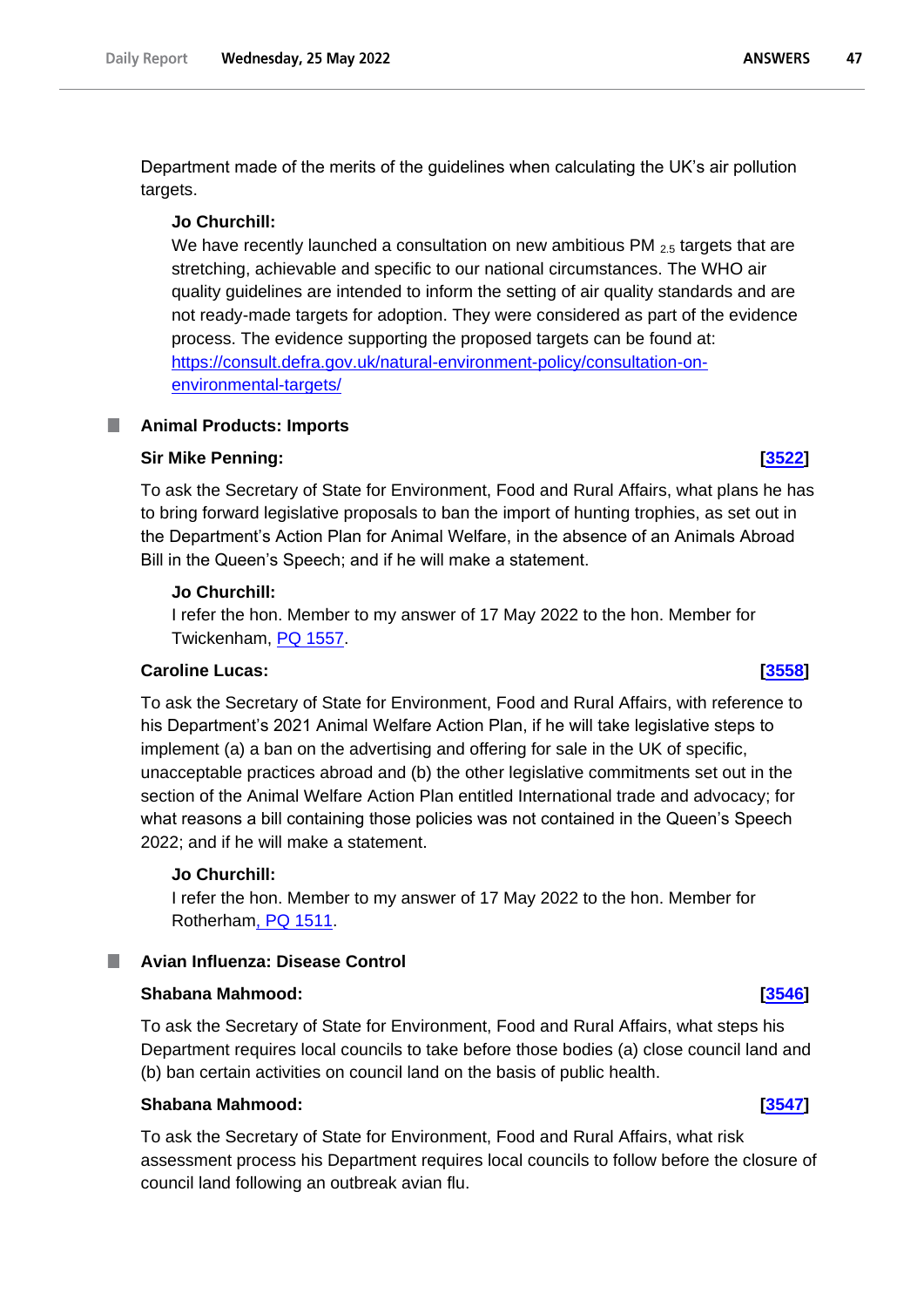Wednesday, 25 May 2022

48

**Daily Report** 

# **Shabana Mahmood: [\[3548\]](http://www.parliament.uk/business/publications/written-questions-answers-statements/written-question/Commons/2022-05-17/3548)**

To ask the Secretary of State for Environment, Food and Rural Affairs, what processes his Department has in place to ensure that local councils regularly monitor and report outbreaks of avian flu.

# **Shabana Mahmood: [\[3549\]](http://www.parliament.uk/business/publications/written-questions-answers-statements/written-question/Commons/2022-05-17/3549)**

To ask the Secretary of State for Environment, Food and Rural Affairs, whether decisions on closing council-owned land following an outbreak of avian flu are the responsibility of local authorities and his Department.

# **Shabana Mahmood: [\[3550\]](http://www.parliament.uk/business/publications/written-questions-answers-statements/written-question/Commons/2022-05-17/3550)**

To ask the Secretary of State for Environment, Food and Rural Affairs, how many local councils have decided to close or limit access to council owned land due to an outbreak of avian flu in the last (a) three, (b) six and (c) 12 months.

# **Jo Churchill:**

Defra's approach to avian influenza disease control is set out in the Notifiable Avian [Disease Control Strategy for Great Britain.](https://www.gov.uk/government/publications/notifiable-avian-disease-control-strategy) All avian influenza disease control and prevention measures are kept under regular review as part of the government's work to monitor and manage the risks of avian influenza, and all decisions regarding these measures are based on [risk assessments](https://www.gov.uk/government/publications/avian-influenza-bird-flu-in-europe) containing the latest scientific and ornithological evidence and veterinary advice.

Under the Avian Influenza Prevention Zone that has been in force across Great Britain since 3 November 2022, access to areas where poultry and other captive birds are kept must be restricted to only essential personnel. In addition, access to premises where notifiable avian influenza has been confirmed is restricted. Access to infected premises would only be permitted following a veterinary risk assessment and under licence from the Animal and Plant Health Agency (APHA). Outside of these restrictions, there is no legal requirement for local authorities to limit access to public areas or close rights of way, and the countryside remains open for business.

However, where findings of avian influenza in wild birds have occurred in public areas, local authorities may take a precautionary approach to protect the health and welfare of birds and to limit the risk of infection being transferred on footwear etc to other bird keeping areas by restricting access to areas where wild birds frequently congregate. The UK Health Security Agency (UKHSA) has said that avian influenza is primarily a disease of birds and the risk to the general public's health is very low. Local authorities will work closely with public health protection teams to take appropriate precautions to protect human health where required. Any decisions taken to restrict access to areas to protect public health are made on the basis of risk assessments undertaken by the UKHSA supported by evidence of the local and national animal health situation.

No premises where notifiable avian influenza has been confirmed during the 2021- 2022 outbreak have been located on local authority owned land. Defra does not

### **ANSWERS**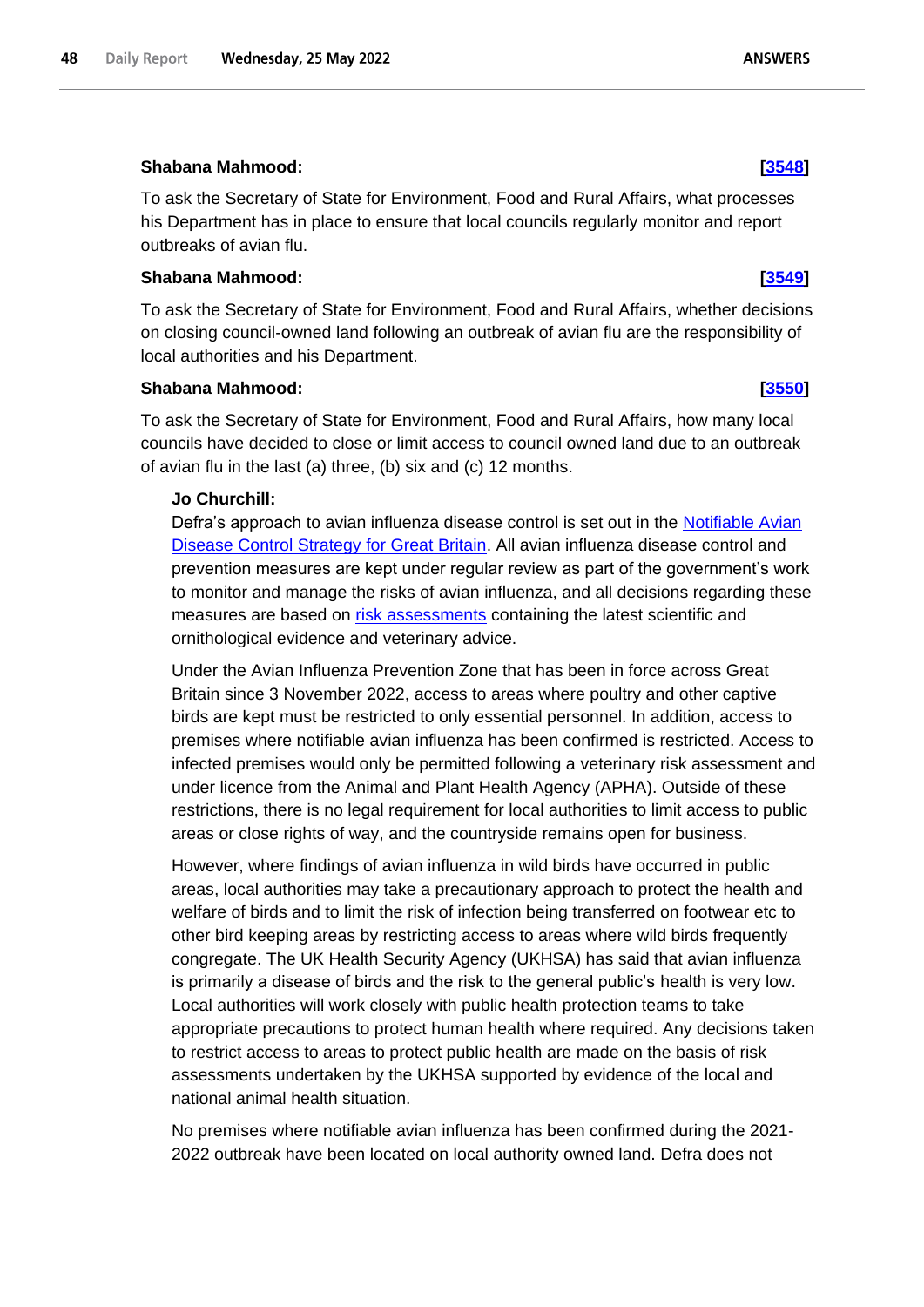collect data on the number of other areas where access has been restricted by local authorities.

Avian influenza is a notifiable animal disease. Failure to report suspicion of avian influenza in poultry or other captive birds is an offence. Avian influenza controls are enforced by local authorities, normally within the Trading Standards or Environmental Health Service teams. Defra, the devolved administrations and APHA work closely and meet regularly with local authority representatives and the Association of Chief Trading Standards Officers both at a national level and through the cross-agency local resilience forums to help ensure effective implementation of the avian influenza outbreak prevention and control measures.

# **Chesterfield Canal: Tunnels**

# **Alexander Stafford: [\[3785\]](http://www.parliament.uk/business/publications/written-questions-answers-statements/written-question/Commons/2022-05-17/3785)**

To ask the Secretary of State for Environment, Food and Rural Affairs, whether his Department has made an assessment of the potential merits of replacing the Chesterfield Canal's Norwood tunnel, which used to run under the M1.

# **Alexander Stafford: [\[3787\]](http://www.parliament.uk/business/publications/written-questions-answers-statements/written-question/Commons/2022-05-17/3787)**

To ask the Secretary of State for Environment, Food and Rural Affairs, if he will make an assessment of the potential merits of Dr Geraint Coles' proposals to reinstate the Chesterfield Canal's route under the M1.

# **Rebecca Pow:**

The Department has not made any such assessments. Responsibility for canals in England and Wales, including their operation, development or restoration rests with the bodies that own them and for which they are the navigation authority. The Canal and River Trust (C&RT) owns the eastern section of the Chesterfield Canal from the M1 motorway at Norwood to the River Trent, while to the west of the M1 motorway from Norwood the canal is owned by local authorities. The C&RT works closely with the Chesterfield Canal Trust and supports their canal regeneration plans.

# **Dogs: Electronic Training Aids**

### **Greg Smith: [\[3747\]](http://www.parliament.uk/business/publications/written-questions-answers-statements/written-question/Commons/2022-05-17/3747)**

To ask the Secretary of State for Environment, Food and Rural Affairs, if his Department will make an assessment of the number of academics that his Department commissioned to research the training of dogs with e-collars who had previously campaigned for an ecollar ban by (a) writing to the Department (b) signing a petition.

# **Victoria Prentis:**

The concerns that e-collars can cause harm have been made by a number of trainers and behaviourists, the animal welfare sector and dog keeping organisations. In light of these concerns Defra commissioned a research study.

The Government is satisfied that the processes for tendering and considering bids, relating to the research on e-collars in 2007, were conducted in accordance with the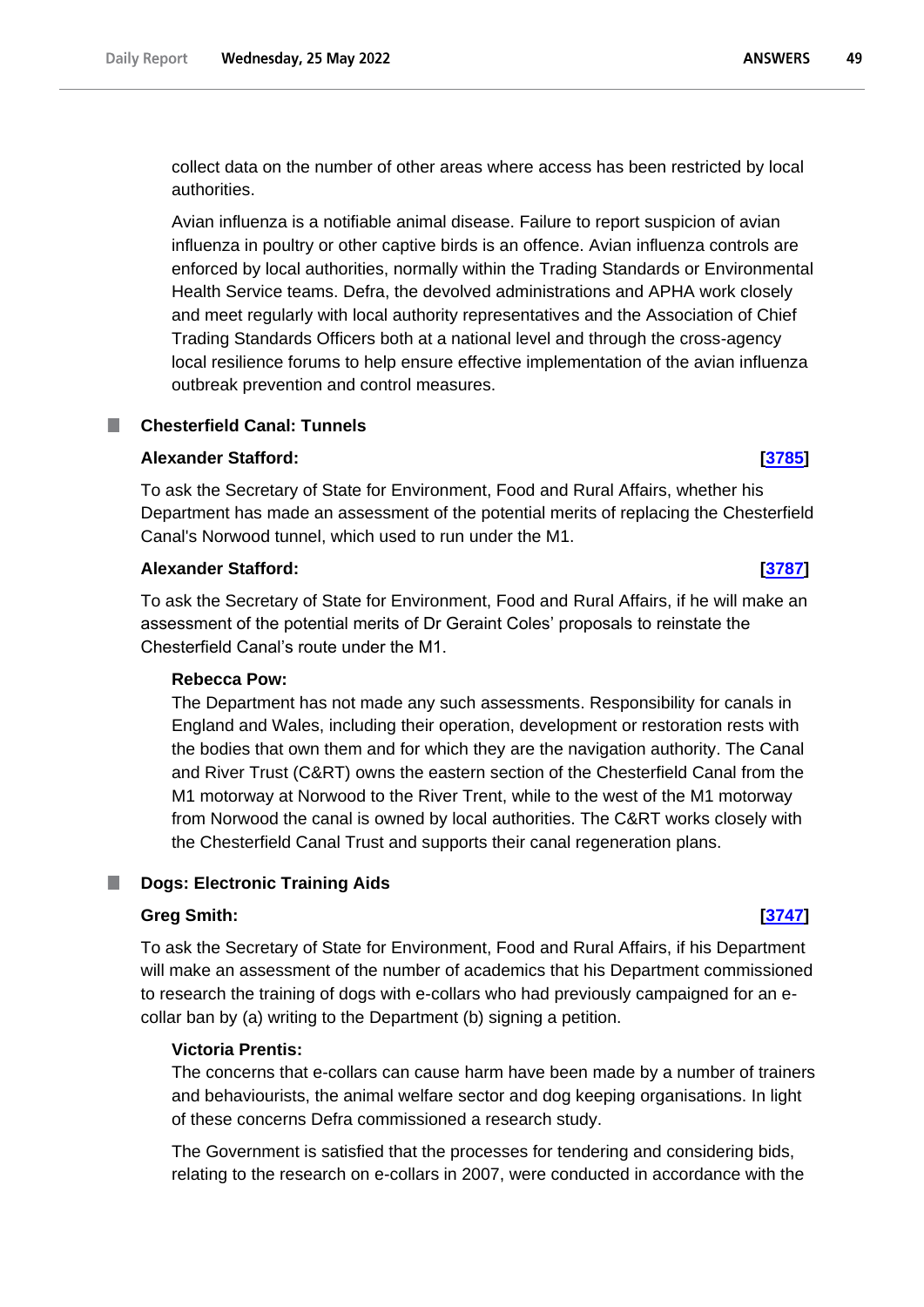rules on government procurement exercises. The Government is also satisfied that the resultant peer-reviewed Defra-commissioned research carried out between 2007 and 2010 is robust.

Data from the research was published separately in two different reputable scientific journals, which required additional independent peer review exercises involving scrutiny from experts in the same field prior to publication. This gives the Government further confidence that the results are robust.

# **Dredging: Waste Disposal**

# **Kate Osborne: [\[5690\]](http://www.parliament.uk/business/publications/written-questions-answers-statements/written-question/Commons/2022-05-20/5690)**

To ask the Secretary of State for Environment, Food and Rural Affairs, what plans the Government has to provide support to businesses affected by potential changes in CEFAS Action Levels for Sea Disposal of Dredged Sediment.

# **Rebecca Pow:**

Defra is reviewing information provided by stakeholders in response to proposals for changes to Action Levels for sea disposal of dredged sediment and no decision has yet been made. Officials will continue to engage with stakeholders to ensure we fully understand the impacts of the proposals on businesses. Before implementing any proposed changes, an impact assessment will be completed.

# **Livestock: Dogs**

### **Crispin Blunt: [\[4449\]](http://www.parliament.uk/business/publications/written-questions-answers-statements/written-question/Commons/2022-05-18/4449)**

To ask the Secretary of State for Environment, Food and Rural Affairs, what assessment he has made of the effectiveness of alternatives to e-collars for dogs on reducing the instances of dogs attacking livestock.

## **Victoria Prentis:**

The Government takes the issue of livestock worrying very seriously, recognising the distress this can cause farmers and animals, as well as the financial implications. New measures to crack down on livestock worrying in England and Wales are to be brought in through the Animal Welfare (Kept Animals) Bill, which was introduced in Parliament on 8 June 2021. The new measures will enhance enforcement mechanisms available to the police and expand the scope of livestock species and locations covered by the law.

Meanwhile we maintain that it is best practice to keep your dog on a lead around livestock. Natural England recently published a refreshed version of the [Countryside](https://www.gov.uk/government/publications/the-countryside-code/the-countryside-code-advice-for-countryside-visitors)  [Code,](https://www.gov.uk/government/publications/the-countryside-code/the-countryside-code-advice-for-countryside-visitors) which highlights that it is best practice to keep dogs on a lead around livestock. The Code also makes specific reference to keeping dogs in sight and under control to make sure they stay away from livestock, wildlife, horses and other people unless invited. Moreover, the Code helpfully sets out certain legal requirements, encouraging visitors to always check local signs as there are locations where you must keep your dog on a lead around livestock for all or part of the year.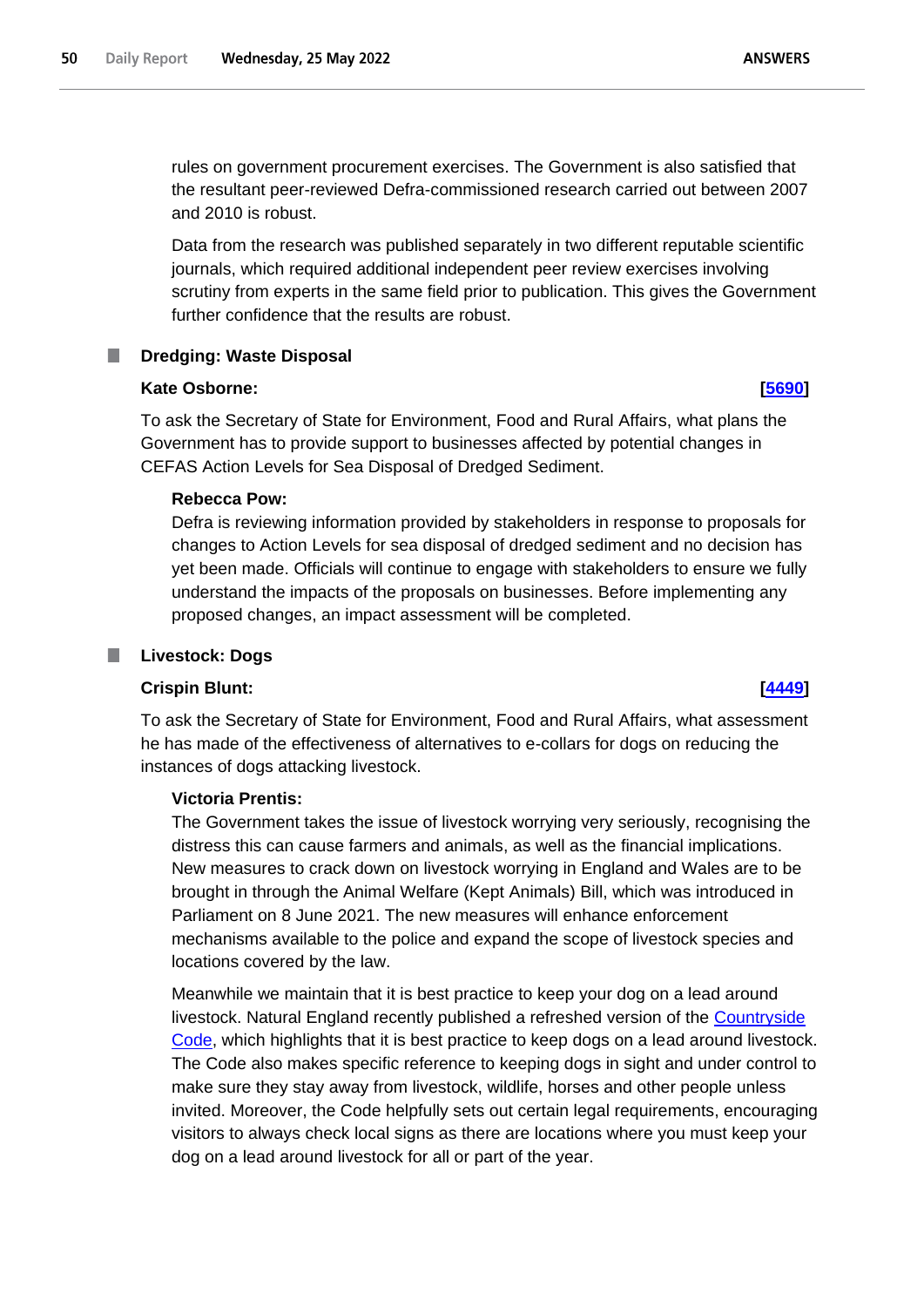Following a consultation in 2018, and as set out in our Action Plan for Animal Welfare, the Government decided to ban electric shock collars controlled by handheld devices in England under new legislation which should be introduced this year, given their scope to harm cats and dogs.

The proposed ban on the use of these electric shock collars was developed after considering a broad range of factors, including the impact of a ban. When considered alongside the academic research, the public consultation responses, and direct engagement with the sector, the Government concluded that these electric shock collars present an unacceptable risk to the welfare of dogs and cats and that their use should not be permitted.

# **Nitrogen Dioxide**

# **Afzal Khan: [\[1327\]](http://www.parliament.uk/business/publications/written-questions-answers-statements/written-question/Commons/2022-05-12/1327)**

To ask the Secretary of State for Environment, Food and Rural Affairs, what steps his Department is taking to reduce the nitrogen dioxide concentration beyond what is required in the Air Quality Standards Regulations 2010.

# **Jo Churchill:**

Air pollution has reduced significantly since 2010 – emissions of nitrogen oxides have fallen by 32% and are at their lowest level since records began.

Since the publication of this Government's 2017 nitrogen dioxide (NO  $_2$  ) plan, we have been working closely with 61 English local authorities to develop and implement air quality measures to tackle their  $NO<sub>2</sub>$  exceedances. This has been underpinned by £880m of funding for implementing measures and support for individuals and businesses to upgrade to cleaner vehicles.

Additionally, as part of the Prime Minister's 10 Point Plan, we will end the sale of new conventional petrol and diesel cars and vans by 2030, ten years earlier than planned. From 2035, all new cars and vans must be fully zero emissions at the tailpipe.

# **Packaging: Recycling**

# **Dr Rupa Huq: [\[4636\]](http://www.parliament.uk/business/publications/written-questions-answers-statements/written-question/Commons/2022-05-18/4636)**

To ask the Secretary of State for Environment, Food and Rural Affairs, what steps he is taking to ensure all food products contain clear information about recycling on their packaging; and what assessment he has made of the potential merits of bringing forward legislative proposals on a consistent labelling system on recycling.

# **Jo Churchill:**

The Government is already taking action here. As we stated in the response to our 2021 consultation on Extended Producer Responsibility for packaging, we will introduce mandatory recyclability labelling on all product packaging. Producers will be required to label packaging to indicate whether it is recyclable or not, as part of a clear, consistent, UK-wide labelling scheme, which will come into force from next year.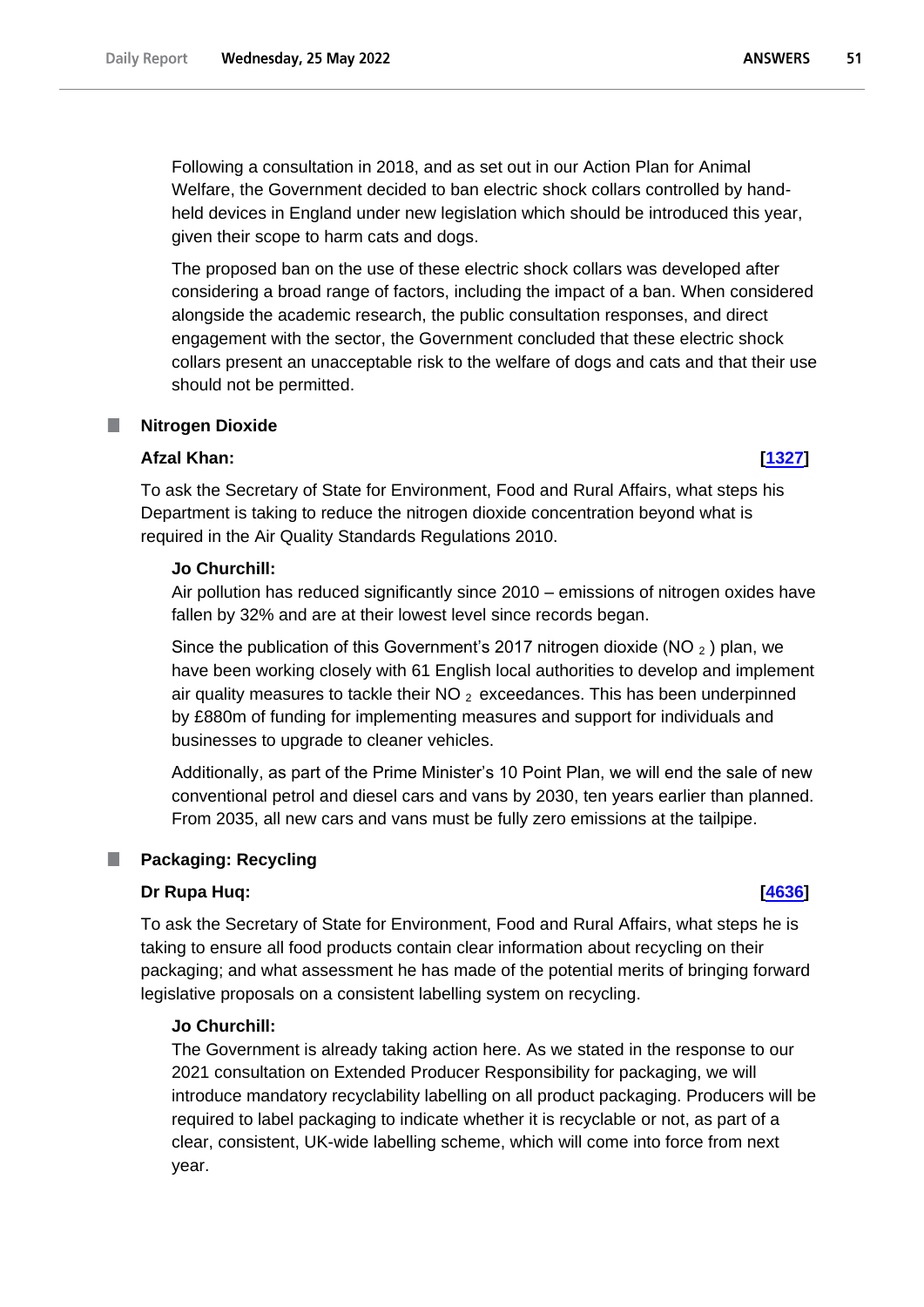# **Kate Osborne: [\[5689\]](http://www.parliament.uk/business/publications/written-questions-answers-statements/written-question/Commons/2022-05-20/5689)**

To ask the Secretary of State for Environment, Food and Rural Affairs, if her Department will make an assessment of the potential merits of implementing Local Action Levels for specific areas such as the River Tyne in the context of naturally occurring contaminants and unique environmental characteristics.

### **Rebecca Pow:**

Defra is reviewing information provided by stakeholders in response to proposals for changes to Action Levels for sea disposal of dredged sediment. Defra recognise there are regional variabilities and will continue to engage with stakeholders including those from the River Tyne to ensure we fully understand the impacts of the proposals for the region. Before implementing any proposed changes, an impact assessment will be completed.

## **Water Charges: Arrears**

### **Rachael Maskell: [\[3664\]](http://www.parliament.uk/business/publications/written-questions-answers-statements/written-question/Commons/2022-05-17/3664)**

To ask the Secretary of State for Environment, Food and Rural Affairs, whether he is taking steps to help ensure that people who fall into arrears with their water payments have support to pay their bills; and if he will make it his policy to make additional financial support available for the purposes of enabling those people to tackle their deficits.

### **Rebecca Pow:**

All water companies offer WaterSure and social tariffs to help reduce bills for households who struggle to pay their bills in full. Water companies also offer a range of financial support measures to assist households to better manage their budgets and provide flexible payments including payment holidays, bill matching, benefit entitlement checks and money/debt advice referral arrangements. Government expects water companies to continue to actively engage with households and inform them of support measures they offer.

In addition, my officials are working with the Consumer Council for Water (CCW), Ofwat, charities and water companies to explore the recommendations from CCW's Affordability Review, to further support households who are struggling to pay their water bills.

# **FOREIGN, COMMONWEALTH AND DEVELOPMENT OFFICE**

### П **Argentina: BRICS Summit**

### **Fabian Hamilton: [\[5609\]](http://www.parliament.uk/business/publications/written-questions-answers-statements/written-question/Commons/2022-05-20/5609)**

To ask the Secretary of State for Foreign, Commonwealth and Development Affairs, what assessment she has made of the implications for her policies of the Argentine Government's decision to join the BRICS group of emerging economies.

**ANSWERS**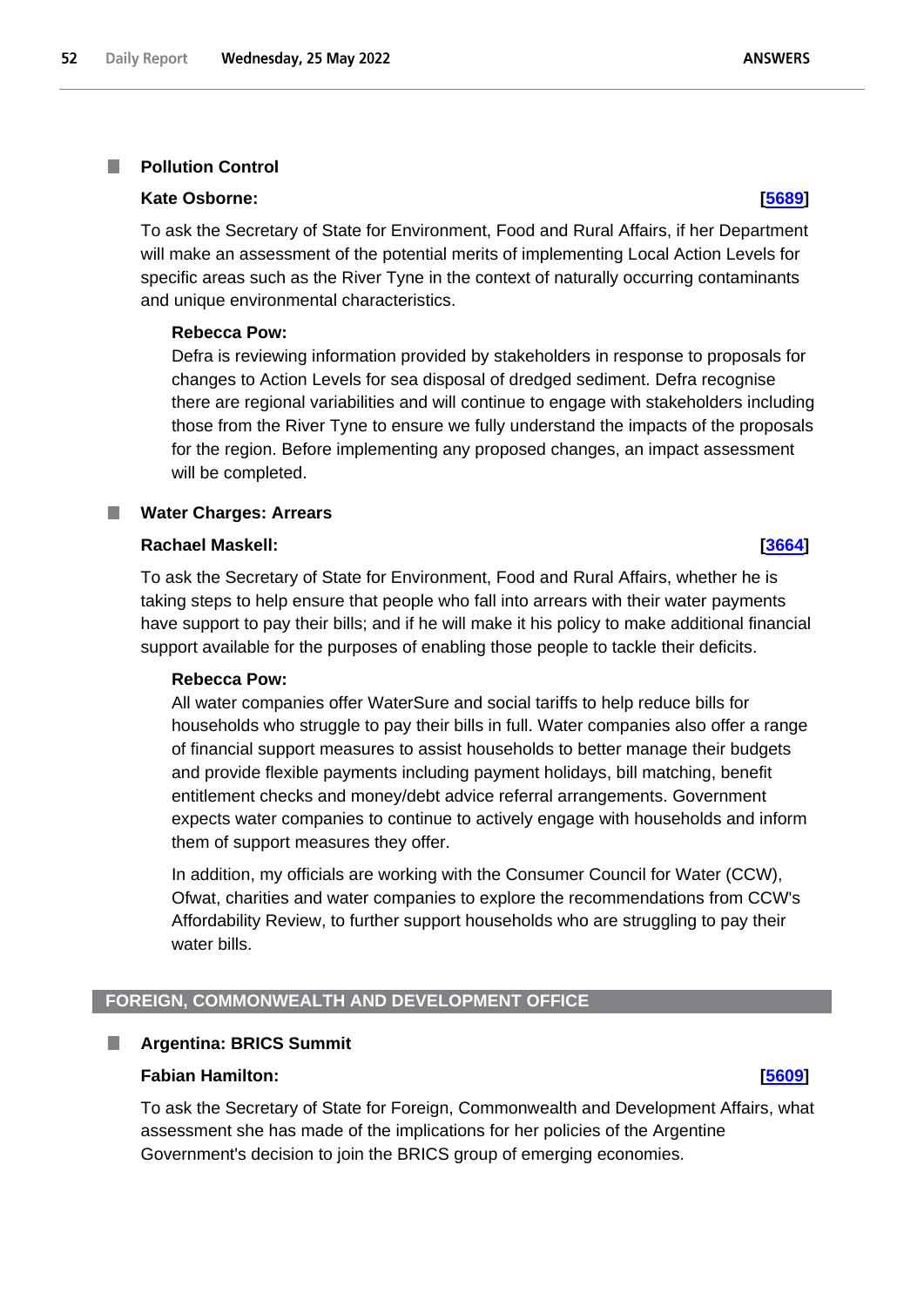### **Vicky Ford:**

The issue of BRICS membership is a matter for members of that group.

The UK wants to see a prosperous and stable economy in Argentina. On 25 March, the UK voted in favour of a new IMF deal to restructure the country's debt. We believe Argentina's IMF programme provides the best vehicle for macroeconomic stability, and we expect Argentina to continue to honour its commitments as part of that agreement.

## **British International Investment**

# **Alexander Stafford: [\[4719\]](http://www.parliament.uk/business/publications/written-questions-answers-statements/written-question/Commons/2022-05-18/4719)**

To ask the Secretary of State for Foreign, Commonwealth and Development Affairs, what steps she is taking to ensure that beneficiaries of British International Investment investments are not minimising their environmental impact.

# **Amanda Milling:**

British International Investment's (BII) Policy on Responsible Investing sets out the environmental, social and business integrity requirements for investees. The policy is aligned to international best practice including the International Finance Corporation's Performance Standards and the UN Guiding Principles on Business and Human Rights. Investees are expected to comply with the Policy. It is available here: https://assets.cdcgroup.com/wp-content/uploads/2021/12/14074359/Policy-on-Responsible-Investing.pdf

Prior to making an investment, BII conducts a development impact assessment and undertakes environmental, social and governance (ESG) due diligence. These include consideration of the potential for positive environmental and social impacts and the identification of environmental and social risks that need to be mitigated. Compliance is monitored through regular engagement between BII's ESG I team and the investee, including on Environmental & Social Action Plans and annual monitoring reports. These requirements are captured as part of investment agreements between BII and the investee.

As sole shareholder of BII, the FCDO has oversight of BII's operations, through Quarterly and Annual Shareholder Meetings, as well as dedicated meetings on ESG standards. The FCDO regularly raises ESG issues with BII through the governance channels.

# **China: Human Rights**

### **Catherine West: [\[5670\]](http://www.parliament.uk/business/publications/written-questions-answers-statements/written-question/Commons/2022-05-20/5670)**

To ask the Secretary of State for Foreign, Commonwealth and Development Affairs, what assessment she has made of whether the upcoming visit of the UN High Commissioner for Human Rights to the Xinjiang region of China will meet the Revised Terms of Reference for Country Visits by Special Procedures Mandate Holders of the UN Human Rights Council, including (a) guarantees on freedom of movement and inquiry, (b)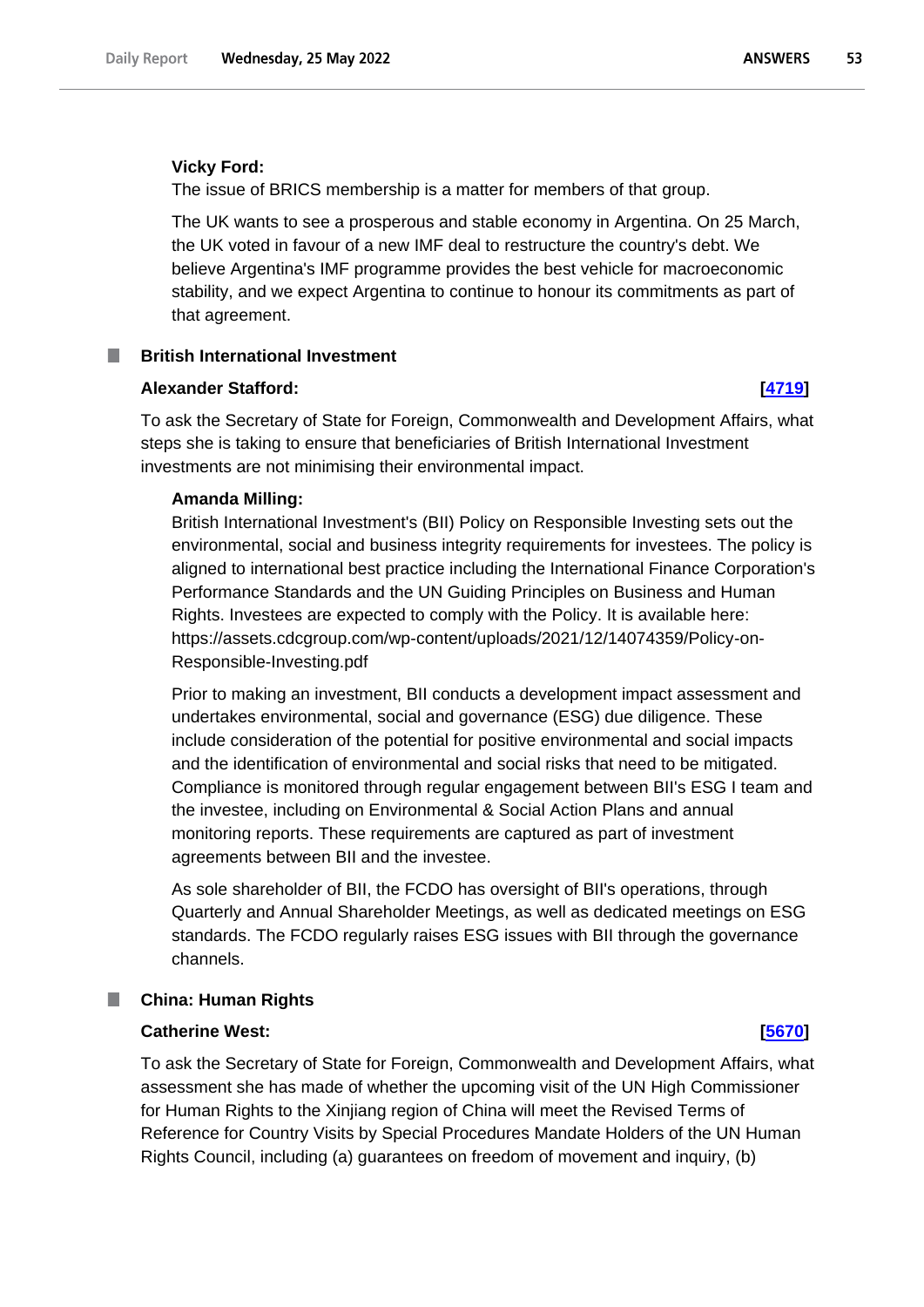**ANSWERS** 

confidential and unsupervised access to witnesses and other persons of interest and (c) access to detention facilities.

# **Catherine West: [\[5671\]](http://www.parliament.uk/business/publications/written-questions-answers-statements/written-question/Commons/2022-05-20/5671)**

To ask the Secretary of State for Foreign, Commonwealth and Development Affairs, whether she has sought assurances from the UN High Commissioner for Human Rights that her upcoming visit to the Xinjiang region of China will meet the Revised Terms of Reference for Country Visits by Special Procedures Mandate Holders of the UN Human Rights Council, including (a) guarantees on freedom of movement and inquiry, (b) confidential and unsupervised access to witnesses and other persons of interest and (c) access to detention facilities.

# **Amanda Milling:**

We have always been clear that the UN High Commissioner for Human Rights must be granted full, unfettered access to Xinjiang and allowed to conduct an accurate assessment of the facts on the ground. We have made our position clear in numerous public statements at the UN, including in our Item 4 Statement at the UN Human Rights Council in March, and through regular engagement with senior UN officials. We continue to urge China to grant the High Commissioner such access on her ongoing visit.

### **Embassies: Flags** ш

# **Alexander Stafford: [\[3788\]](http://www.parliament.uk/business/publications/written-questions-answers-statements/written-question/Commons/2022-05-17/3788)**

To ask the Secretary of State for Foreign, Commonwealth and Development Affairs, whether her Department is taking steps to ensure that all British consulates and embassies fly the Union flag prominently.

# **Vicky Ford:**

Our British Missions overseas use one of three flags depending on the status of the mission: Diplomatic flag (Embassies), Union flag (High Commissions and Consulates in Commonwealth countries) and Consular flag (non-Commonwealth Consulates). Where it is physically possible our British Missions are advised to fly the relevant flag on a superior flag pole. Foreign, Commonwealth and Development Office guidance advises that the flag should be flown at the Mission on working days, during office hours. Heads of Mission have discretion to fly the flag 24/7 where this is acceptable locally, saves resources and does not pose a security risk.

# **Alexander Stafford: [\[3789\]](http://www.parliament.uk/business/publications/written-questions-answers-statements/written-question/Commons/2022-05-17/3789)**

To ask the Secretary of State for Foreign, Commonwealth and Development Affairs, what guidance her Department has issued to British embassies and consulates on the flying of the Union flag.

# **Vicky Ford:**

Our British Missions overseas use one of three flags depending on the status of the mission: Diplomatic flag (Embassies), Union flag (High Commissions and Consulates in Commonwealth countries) and Consular flag (non-Commonwealth Consulates).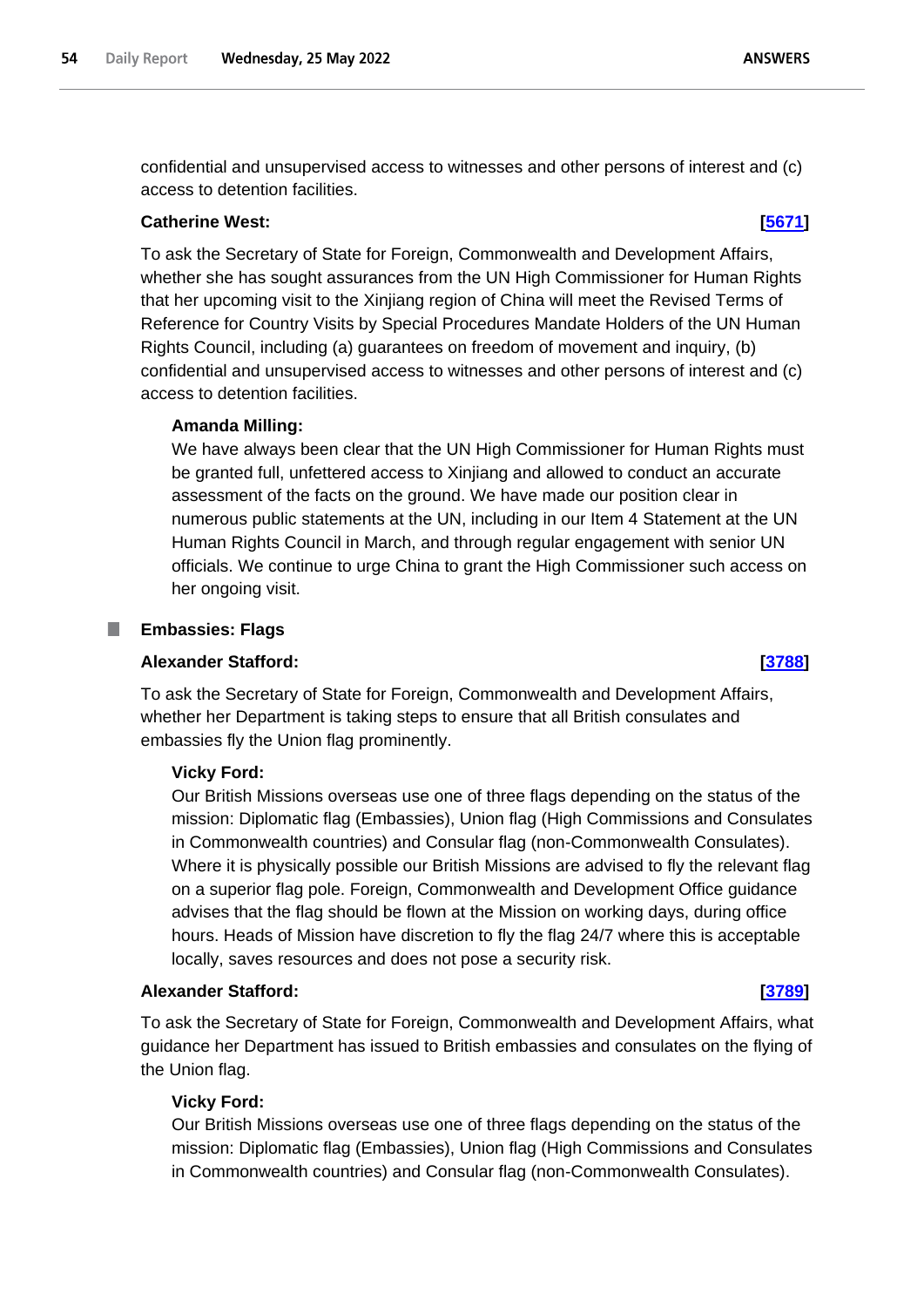Where it is physically possible our British Missions are advised to fly the relevant flag on a superior flag pole. Foreign, Commonwealth and Development Office guidance advises that the flag should be flown at the Mission on working days, during office hours. Heads of Mission have discretion to fly the flag 24/7 where this is acceptable locally, saves resources and does not pose a security risk.

# **Alexander Stafford: [\[3790\]](http://www.parliament.uk/business/publications/written-questions-answers-statements/written-question/Commons/2022-05-17/3790)**

To ask the Secretary of State for Foreign, Commonwealth and Development Affairs, if she will make it her policy to require British embassies and consulates to fly the Union flag every day.

# **Vicky Ford:**

Our British Missions overseas use one of three flags depending on the status of the mission: Diplomatic flag (Embassies), Union flag (High Commissions and Consulates in Commonwealth countries) and Consular flag (non-Commonwealth Consulates). Where it is physically possible our British Missions are advised to fly the relevant flag on a superior flag pole. Foreign, Commonwealth and Development Office guidance advises that the flag should be flown at the Mission on working days, during office hours. Heads of Mission have discretion to fly the flag 24/7 where this is acceptable locally, saves resources and does not pose a security risk.

### **Horn of Africa: Food Aid** a an

### **Ms Lyn Brown: [\[3536\]](http://www.parliament.uk/business/publications/written-questions-answers-statements/written-question/Commons/2022-05-17/3536)**

To ask the Secretary of State for Foreign, Commonwealth and Development Affairs, what recent steps she has taken to help ensure that the needs of people in Somaliland are fully represented in international and regional responses to the drought and food security situation in the Horn of Africa region.

### **Vicky Ford:**

Somaliland's drought emergency is deeply concerning. The UK is providing urgently needed humanitarian assistance to those most affected across Somalia, including Somaliland, to prevent famine. On April 26 at a UN High-Level Round Table on the Horn of Africa drought, I announced an additional £25 million for famine prevention across Somalia, including Somaliland. Our humanitarian assistance is allocated on the basis of need, not geographic area. The UK supported 17 communities in Somaliland in the regions of Awdal, Sool and Sanaag by providing livelihoods support and building people's capacity to prepare for disasters. UK aid provided an early response to the current drought with cash assistance, emergency water and treatment for malnourished children. We provided £2 million to the United Nations-led Somalia Humanitarian Fund and £4 million to the International Committee of the Red Cross, both of which are providing vital assistance in Somaliland.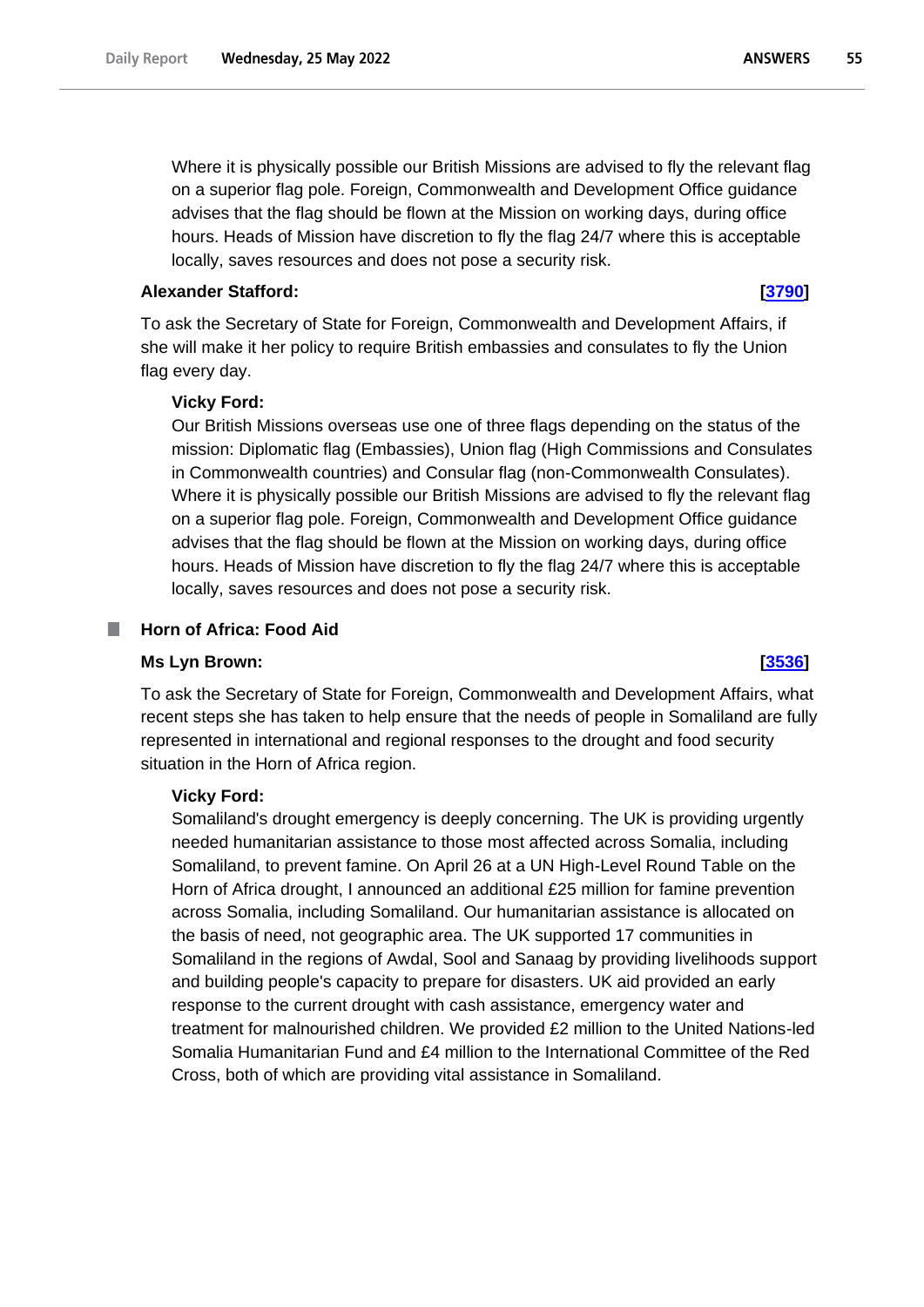### **Humanitarian Aid** I.

### **Kim Johnson: [\[4715\]](http://www.parliament.uk/business/publications/written-questions-answers-statements/written-question/Commons/2022-05-18/4715)**

To ask the Secretary of State for Foreign, Commonwealth and Development Affairs, what assessment she has made of the implications for her policies of Oxfam and Save The Children's report entitled Dangerous Delays 2: The Cost of Inaction, published on 18 May 2022.

# **Vicky Ford:**

The joint Oxfam and Save the Children report highlights the gravity of the humanitarian situation in East Africa. Following an unprecedented fourth consecutive season of failed rains, more than 15 million people in Ethiopia, Kenya and Somalia are experiencing extremely worrying levels of food insecurity. Due to the drought millions of people are also facing critical shortages of water with rates of displacement, school drop-outs and early marriage of young girls also on the rise. The drought has also led to the emergence of famine conditions in Somalia, while conflict continues to cause major levels of suffering throughout East Africa, driving famine conditions in Tigray in northern Ethiopia for example.

In 2022 the UK has so far provided more than £72 million to the humanitarian crises in the region. In January, to enable humanitarian agencies to take early action and to support a scale-up of drought response activities, the UK allocated £14 million to Ethiopia, Kenya and Somalia, with £3 million for flooding in South Sudan. Most recently on 26 April, I announced a further £25 million in aid to provide vital services to almost a million people in Somalia affected by the drought. The UK continues to play a leading role to galvanise interest and financial assistance for the drought from other donors. Our efforts helped to mobilise \$400 million for the region at a recent UN event. Our response to the drought builds on long-established resilience building programmes in Ethiopia, Kenya and Somalia which have benefitted tens of millions of people.

### T. **Israel: Embassies**

## **Dr Matthew Offord: [\[5389\]](http://www.parliament.uk/business/publications/written-questions-answers-statements/written-question/Commons/2022-05-19/5389)**

To ask the Secretary of State for Foreign, Commonwealth and Development Affairs, if she will make it her policy to relocate the British Embassy in Israel to Jerusalem.

### **Amanda Milling:**

The British Embassy to Israel is based in Tel Aviv and we have no plans to move it.

### ш **Jimmy Lai**

# **Andrew Rosindell: [\[6722\]](http://www.parliament.uk/business/publications/written-questions-answers-statements/written-question/Commons/2022-05-23/6722)**

To ask the Secretary of State for Foreign, Commonwealth and Development Affairs, what diplomatic steps she has taken to help ensure UK consulate and embassy personnel are able to visit Jimmy Lai in prison in Hong Kong.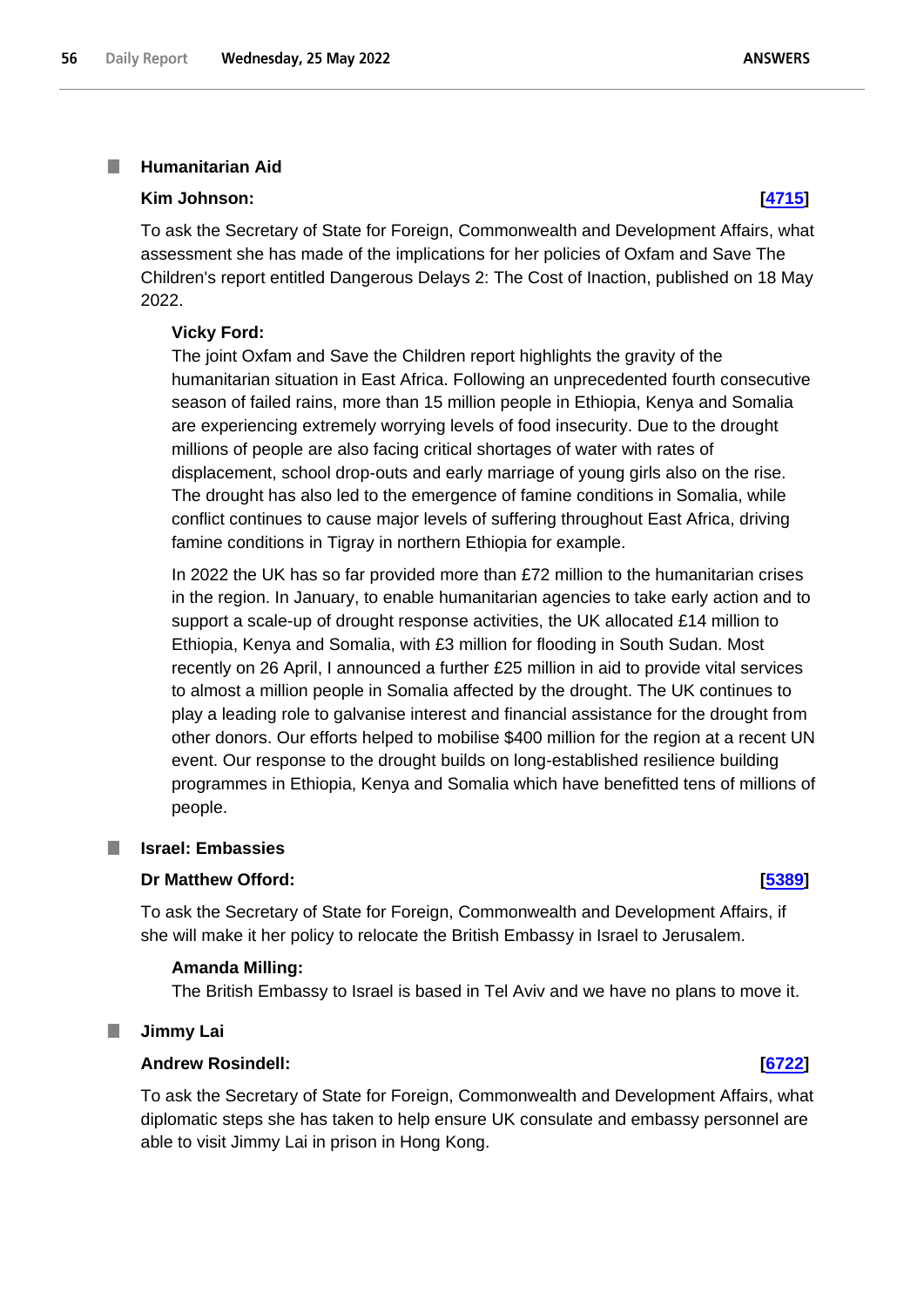## **Amanda Milling:**

We remain concerned about the targeting of pro-democracy figures in Hong Kong, and are following these cases carefully. For data protection reasons I cannot share information about a person without their permission.

We continue to make clear to mainland Chinese and Hong Kong authorities our strong opposition to the National Security Law, which is being used to curtail freedoms, punish dissent and shrink the space for opposition, free press and civil society.

As a co-signatory to the Joint Declaration, we will continue to stand up for the people of Hong Kong, to call out the violation of their rights and freedoms, and to hold China to their international obligations.

### ш **Joseph Zen**

# **Andrew Rosindell: [\[6721\]](http://www.parliament.uk/business/publications/written-questions-answers-statements/written-question/Commons/2022-05-23/6721)**

To ask the Secretary of State for Foreign, Commonwealth and Development Affairs, if she will take diplomatic steps to help secure the release of Cardinal Joseph Zen from prison in Hong Kong.

### **Amanda Milling:**

The Hong Kong authorities' decision to target leading pro-democracy figures including Cardinal Zen, Margaret Ng, Hui-Po-Keung and Denise Ho under the National Security Law is unacceptable. All four have since been released on police bail; we continue to follow their cases closely.

Freedom of expression and the right to peaceful protest, which are protected in both the Joint Declaration and the Basic Law, are fundamental to Hong Kong's way of life.

We continue to make clear to mainland Chinese and Hong Kong authorities our strong opposition to the National Security Law, which is being used to curtail freedoms, punish dissent and shrink the space for opposition, free press and civil society.

### m. **Lake Chad Basin: Armed Conflict**

## **Ms Lyn Brown: [\[3534\]](http://www.parliament.uk/business/publications/written-questions-answers-statements/written-question/Commons/2022-05-17/3534)**

To ask the Secretary of State for Foreign, Commonwealth and Development Affairs, what recent estimate she has made of the number of people classified as (a) militants and (b) families of militants who have surrendered to the Multinational Joint Task Force in the Lake Chad region in the last three months; and what engagement she has had with the Multinational Joint Task Force on the (i) criteria they are using for the classification of militants and families of militants and (ii) the tactics used for engagement and detention of those classified as militants or families of militants.

### **Vicky Ford:**

Since August 2021, the Nigerian Defence Headquarters have recorded that more than 53,262 individuals, who are either ex-associates of Violent Extremist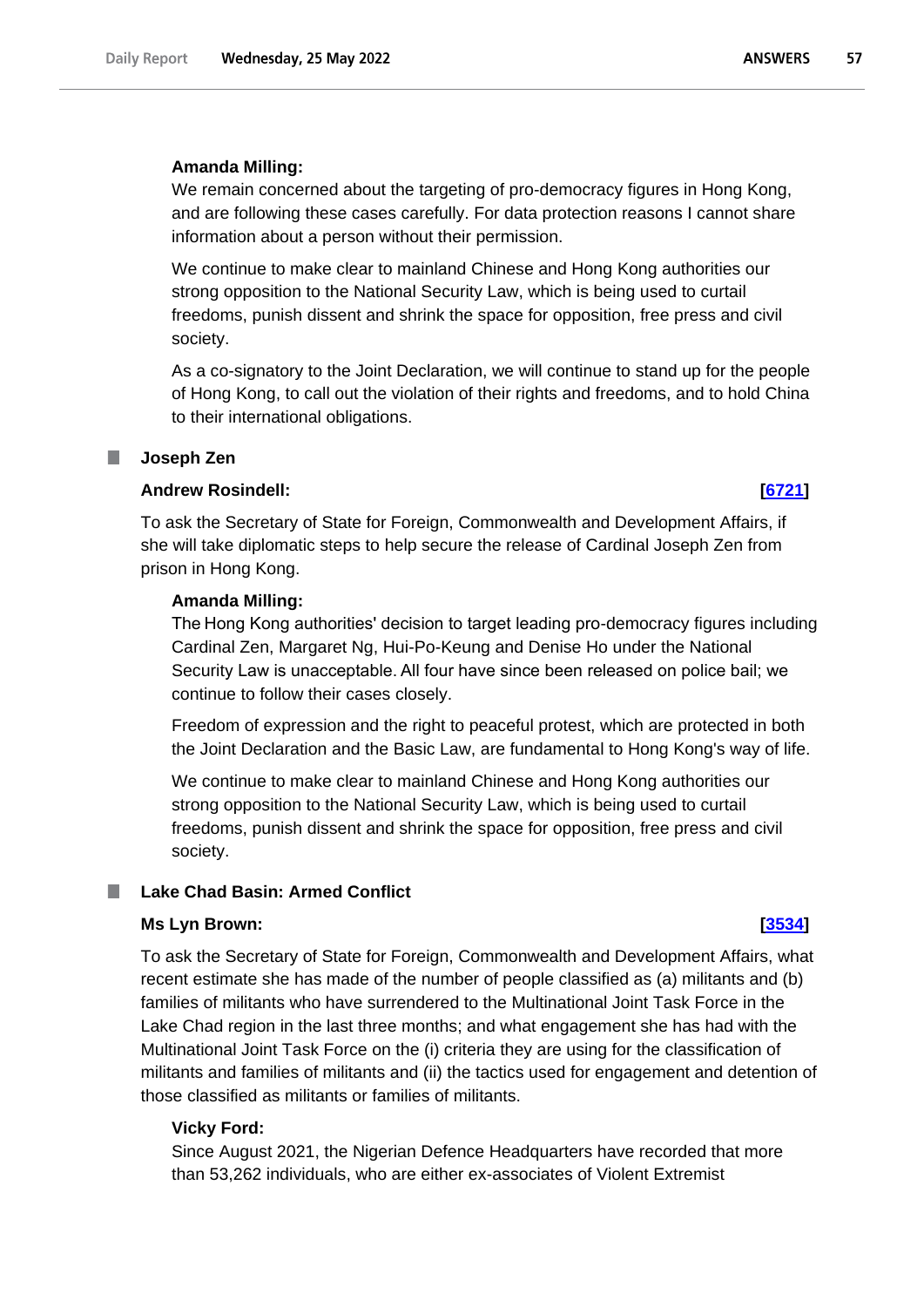Organisations (VEOs), families of ex-associates, or civilians resident in areas of VEO control, have handed themselves in to civil and military authorities in North East Nigeria and Far North Cameroon. The majority of these surrendered either to civilian authorities or to Nigerian and Cameroonian Security Forces, rather than the Multinational Joint Task Force (MNJTF). The Nigerian authorities have informed us that 2701 individuals have been assessed as potential active combatants. Those that have handed themselves over to the Nigerian authorities are being held in three camps in Borno State; Hajj Camp, Bulumkutu and Shokari Transitional Centres. We regularly engage the Borno State Government on the provision of security and services to these camps. Those that surrendered in Cameroon have either been transferred to Nigeria (Nigerian Nationals) or are being held at a centre in Meri (Cameroonian Nationals). We have also engaged the Cameroonian security services on detention conditions.

# **Latin America and USA: Diplomatic Relations**

# **Fabian Hamilton: [\[5610\]](http://www.parliament.uk/business/publications/written-questions-answers-statements/written-question/Commons/2022-05-20/5610)**

To ask the Secretary of State for Foreign, Commonwealth and Development Affairs, whether she has had discussions with her counterpart in the US government on the exclusion of (a) Cuba, (b) Venezuela and (c) Nicaragua from the Ninth Summit of the Americas in June 2022.

# **Vicky Ford:**

The Secretary of State for Foreign, Commonwealth and Development Affairs has not discussed the US Government's exclusion of Cuba, Venezuela and Nicaragua from the Ninth Summit of the Americas in June 2022 with her US counterpart.

# **Mali: Military Coups**

# **Ms Lyn Brown: [\[3535\]](http://www.parliament.uk/business/publications/written-questions-answers-statements/written-question/Commons/2022-05-17/3535)**

To ask the Secretary of State for Foreign, Commonwealth and Development Affairs, what steps she is taking to help support (a) security coordination and (b) conflict resolution and prevention efforts across the Sahel region following the announcement by the coup authorities in Mali of their withdrawal from the G5 Sahel joint force.

# **Vicky Ford:**

The UK is following developments across the Sahel closely, including the impacts of the recent decision by the Malian transitional authorities to withdraw from the G5 Sahel grouping and the G5 Sahel Joint Force. In close coordination with international, regional and UN partners, we continue to work towards building long-term peace and stability across the Sahel through our deployment to the UN peacekeeping mission in Mali (MINUSMA) and our programmatic support for stabilisation, enhancing civilmilitary coordination and strengthening local conflict resolution mechanisms.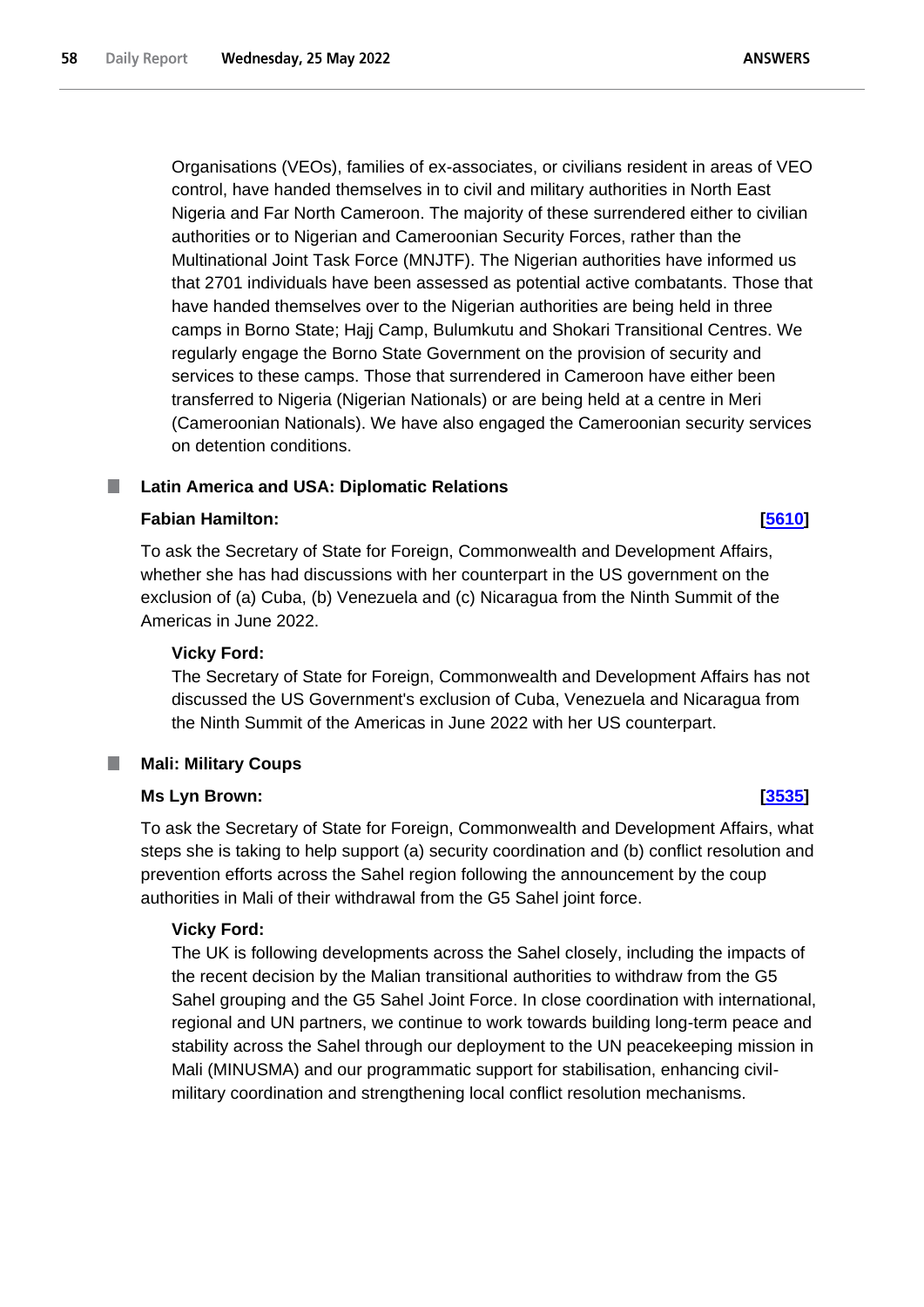### **MI6: Environment Protection** T.

### **Kenny MacAskill: [\[5688\]](http://www.parliament.uk/business/publications/written-questions-answers-statements/written-question/Commons/2022-05-20/5688)**

To ask the Secretary of State for Foreign, Commonwealth and Development Affairs, how an hon. Member may make a request under the Environmental Information Regulations 2004 for environmental sustainability reports made by MI6.

### **James Cleverly:**

The hon. Member should visit https://www.gov.uk/government/organisations/foreigncommonwealth-development-office where they can find detailed instructions on submitting EIRs and FOIs to the FCDO.

**Rwanda: Press Freedom**

## **Angela Crawley: [\[5435\]](http://www.parliament.uk/business/publications/written-questions-answers-statements/written-question/Commons/2022-05-19/5435)**

To ask the Secretary of State for Foreign, Commonwealth and Development Affairs, what recent assessment she has made of the levels of press freedom in Rwanda.

### **Vicky Ford:**

The UK Government firmly believes that a free media and vibrant civil society are vital for a healthy and well-functioning democracy. We discuss these issues regularly with the Government of Rwanda through our High Commission in Kigali and at Ministerial level, most recently on 18 May where I met Foreign Minister Biruta.

### **Rwanda: Refugees** ш

### **Angela Crawley: [\[5433\]](http://www.parliament.uk/business/publications/written-questions-answers-statements/written-question/Commons/2022-05-19/5433)**

To ask the Secretary of State for Foreign, Commonwealth and Development Affairs, what assessment she has made of the capacity of the Rwandan Government to successfully integrate refugees into society.

# **Angela Crawley: [\[5434\]](http://www.parliament.uk/business/publications/written-questions-answers-statements/written-question/Commons/2022-05-19/5434)**

To ask the Secretary of State for Foreign, Commonwealth and Development Affairs, what assessment she has made of Rwanda's capacity to successfully integrate non-African refugees into society.

### **Vicky Ford:**

Rwanda has a strong history of welcoming refugees and protecting their rights. The UN Refugee Agency (UNHCR), commended Rwanda for their "excellent job integrating refugees" in December 2021. People relocated under the Migration and Economic Development Partnership will have all their needs looked after while their asylum claims are being considered in Rwanda. This includes safe and clean accommodation, food, healthcare and amenities. They will have full access to translators and will be able to access legal support to appeal decisions in Rwanda's courts. Rwanda's constitution includes a broad prohibition on discrimination. We have carried out a robust assessment of the country which demonstrates our commitment to fully evaluating whether Rwanda would be suitable for each potentially eligible person to be relocated.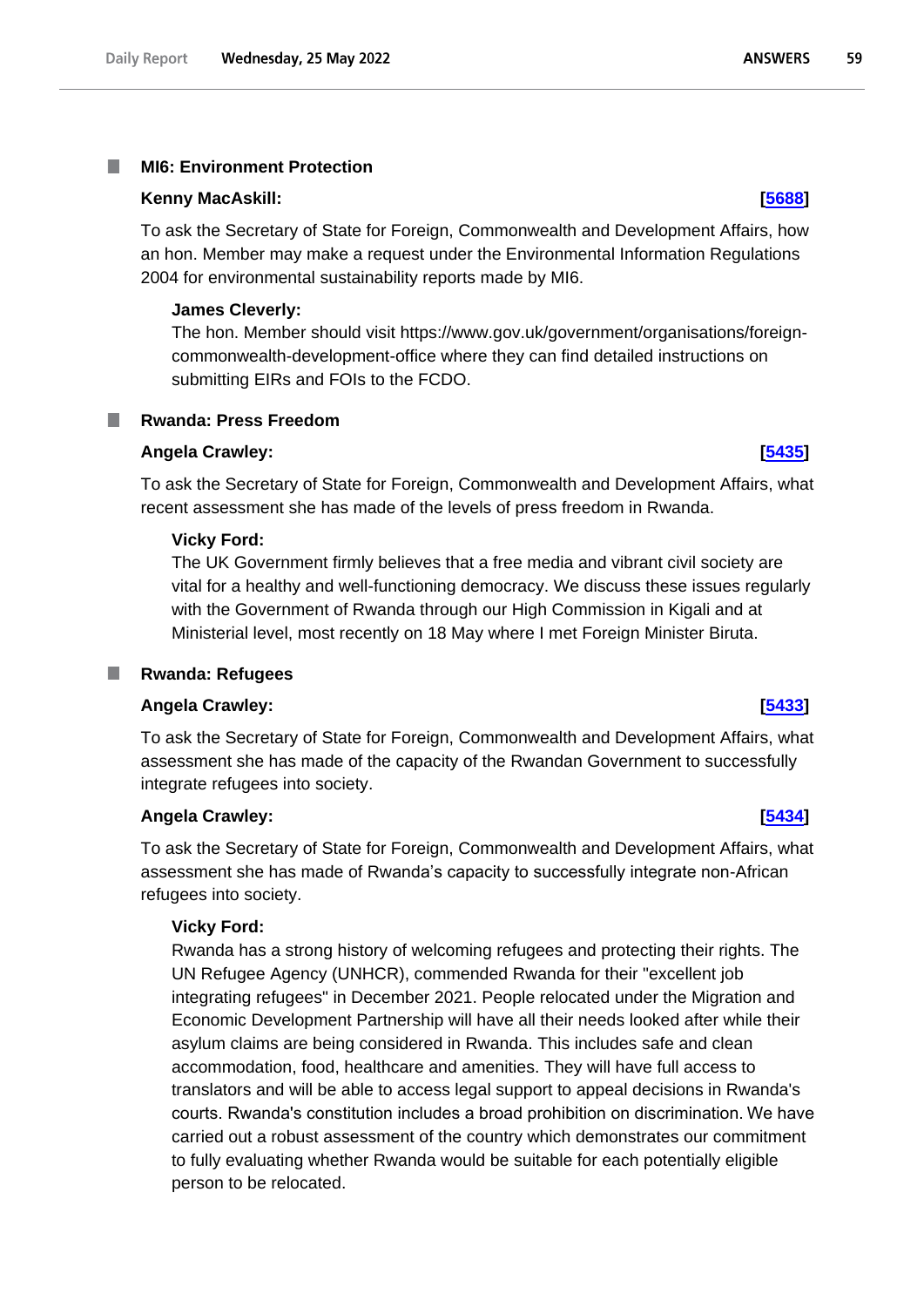### **Sri Lanka: Economic Situation I**

# **Dr Matthew Offord: [\[3572\]](http://www.parliament.uk/business/publications/written-questions-answers-statements/written-question/Commons/2022-05-17/3572)**

To ask the Secretary of State for Foreign, Commonwealth and Development Affairs, what support her Department is providing to the Sri Lankan Government in response to the financial situation in that country.

# **Vicky Ford:**

The UK Government is closely monitoring the situation in Sri Lanka including food security and livelihoods. We encourage a peaceful, democratic, and inclusive approach to resolving the current political and economic challenges. In April, the World Bank (WB) agreed to provide US Dollars 600 million in financial assistance, and we understand there are discussions to extend this support. The UK is a major donor to the WB and continues to engages with international financial institutions on Sri Lanka's economic situation.

We welcome the start of in-depth discussions with the International Monetary Fund (IMF) on the reforms needed to bring the economy back to a sustainable path. These negotiations are likely to take up to 6 months. Sri Lanka has requested support from the IMF, however, at present no Sri Lanka proposal has been shared with members. When one is made available, we will scrutinise it carefully against the IMF criteria alongside other IMF members. In the meantime, discussions are underway with several countries to obtain bridge financing in order to maintain flows of essential imported goods. The UK is also working closely with fellow Paris Club members to discuss potential solutions to Sri Lanka's unsustainable debt levels in the event that an IMF programme is agreed.

### **West Africa: Sanctions** ш

## **Ms Lyn Brown: [\[3537\]](http://www.parliament.uk/business/publications/written-questions-answers-statements/written-question/Commons/2022-05-17/3537)**

To ask the Secretary of State for Foreign, Commonwealth and Development Affairs, what steps her Department is taking to (a) identify any potential links between individuals involved in the Wagner Group and mineral resource extraction companies in African states and (b) impose sanctions on any such companies and their official owners in the event that such a link is identified.

## **Vicky Ford:**

The Wagner Group continues to play a destabilising role in a small number of African countries. Since my statement on 29 September 2021, I have made clear the destabilising impact of Wagner Group, the multiple human rights abuses they commit and their control of mineral resources, to the detriment of local citizens and their economy.

The Wagner Group is sanctioned under the UK's Russia sanctions regime. It would not be appropriate to speculate on potential measures, as doing so could reduce the impact of any options used in the future. We will continue to closely monitor the situation.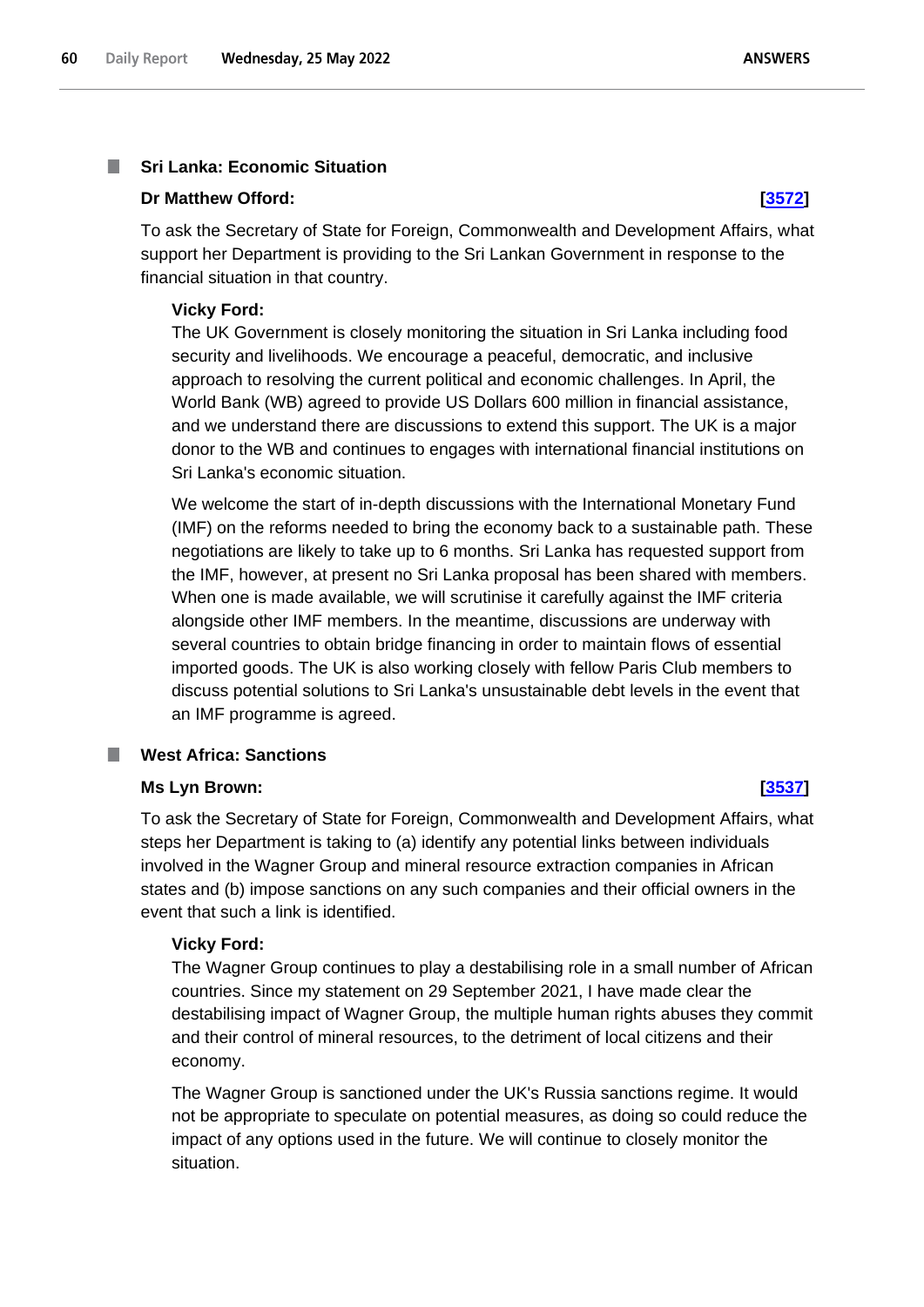### **Zimbabwe: Arms Trade** T.

## **Ms Lyn Brown: [\[4526\]](http://www.parliament.uk/business/publications/written-questions-answers-statements/written-question/Commons/2022-05-18/4526)**

To ask the Secretary of State for Foreign, Commonwealth and Development Affairs, what recent discussions she has had with her Indonesian counterpart on the potential impact of supplying arms to Zimbabwe on (a) human rights and (b) democracy in that country.

# **Vicky Ford:**

The Foreign Secretary last spoke with the Indonesian Foreign Minister in London on 19 April, where they together launched the UK-Indonesia Partnership Roadmap 2022 to 2024. Zimbabwe was not discussed.

The UK continues to be concerned about the challenging human rights situation in Zimbabwe, and our sanctions on Zimbabwe include an asset freeze on Zimbabwe Defence Industries and a longstanding arms embargo on exports from the UK.

# **HEALTH AND SOCIAL CARE**

# **Alcoholic Drinks: Children and Young People**

## **Rachael Maskell: [\[4616\]](http://www.parliament.uk/business/publications/written-questions-answers-statements/written-question/Commons/2022-05-18/4616)**

To ask the Secretary of State for Health and Social Care, what steps is he taking to tackle alcohol (a) use and (b) abuse in (i) children and (ii) young people.

# **Rachael Maskell: [\[4618\]](http://www.parliament.uk/business/publications/written-questions-answers-statements/written-question/Commons/2022-05-18/4618)**

To ask the Secretary of State for Health and Social Care, what public health interventions his Department provides in early education on alcohol use among children and young people.

# **Rachael Maskell: [\[4619\]](http://www.parliament.uk/business/publications/written-questions-answers-statements/written-question/Commons/2022-05-18/4619)**

To ask the Secretary of State for Health and Social Care, what assessment he has made of the impact of alcohol consumption on the health of children; and what his priorities are to tackle that matter.

# **Maggie Throup:**

In 2009, the Chief Medical Officer (CMO) for England assessed the impact of alcohol consumption on the health of children. The CMO's guidance stated that an alcoholfree childhood is the healthiest option or if children do drink alcohol, it should not be until at least the age of 15 years old. The Department promotes this guidance through online platforms such as NHS.UK, Talk to FRANK and GOV.UK. Local authorities promote the guidance as part of public health duties.

Education on alcohol use is also a statutory component of relationships and sex education and health education in England. Local authorities are responsible for commissioning services to prevent, mitigate and treat alcohol-related health harm based on local need, delivered through the Public Health Grant. This includes substance misuse services for children and young people.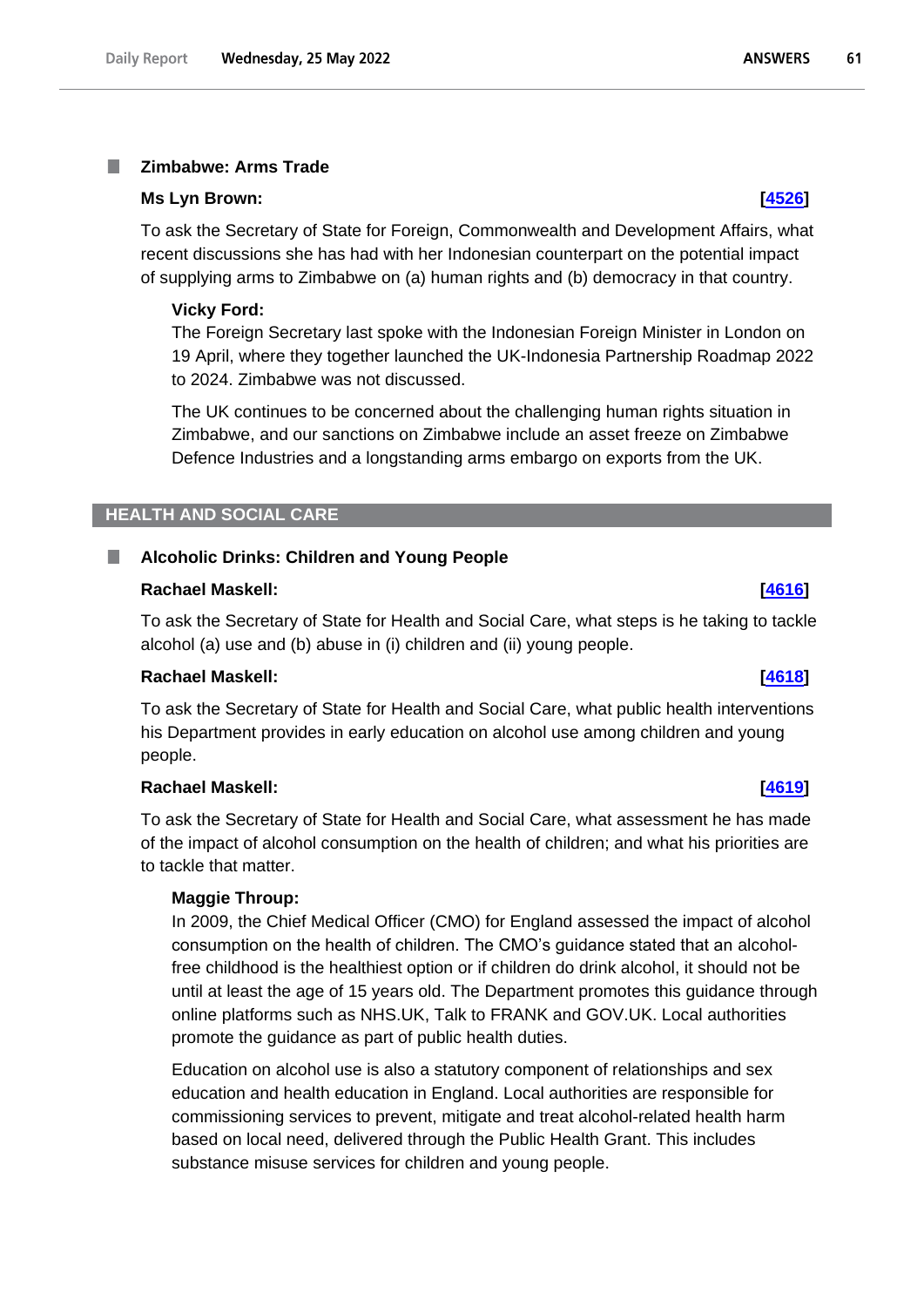## **Rachael Maskell: [\[4622\]](http://www.parliament.uk/business/publications/written-questions-answers-statements/written-question/Commons/2022-05-18/4622)**

To ask the Secretary of State for Health and Social Care, how much his Department (a) has spent in the last 12 months and (b) plans to spend in the next 12 months on the treatment of alcohol use in children and young people; and if he will require every integrated care system to fund such treatment.

### **Maggie Throup:**

This information is not collected in the format requested as expenditure is not recorded separately for drugs and alcohol. However, in 2020/21, local authorities' expenditure on specialist treatment for drug and alcohol misuse for children and young people from the Public Health Grant was £41,785,000.

Through the new drug strategy, drug and alcohol treatment and recovery services will receive an additional investment of £532 million over three years from 2022/23. Each local authority will assess how this investment will be allocated based on local population's health needs. Integrated care systems will have a role in ensuring that mental health and drug and alcohol treatment and recovery services are integrated and local health needs are being met.

### **Babies and Mothers: Death**

### **Ms Anum Qaisar: [\[4739\]](http://www.parliament.uk/business/publications/written-questions-answers-statements/written-question/Commons/2022-05-18/4739)**

To ask the Secretary of State for Health and Social Care, what steps his Department is taking to reduce the number of (a) maternal and (b) perinatal deaths for women and children from migrant and refugee backgrounds.

## **Maria Caulfield:**

On 6 September 2021, NHS England published 'Equity and equality: Guidance for local maternity systems', which focuses on actions to reduce disparities in health outcomes for women and babies. Local Maternity Systems have been asked to plan interventions to improve equity for mothers and babies, which will benefit inclusion groups such as migrants and refugees. The guidance asks Local Maternity Systems to ensure equity in access, experience and health outcomes and address the leading causes of perinatal mortality and morbidity for babies from black, Asian and minority ethnic groups and those living in the most deprived areas. NHS England has provided £6.8 million to support Local Maternity Systems to implement these plans.

The Office for Health Improvement and Disparities' guidance 'Language Interpreting and Translation: Migrant Health Guide' gives advice on health needs of migrant patients for healthcare practitioners. The guidance states it is the responsibility of NHS service providers to ensure interpreting and translation services are made available to patients free at the point of delivery. Healthcare employers should advise staff on the arrangements for local interpretation services.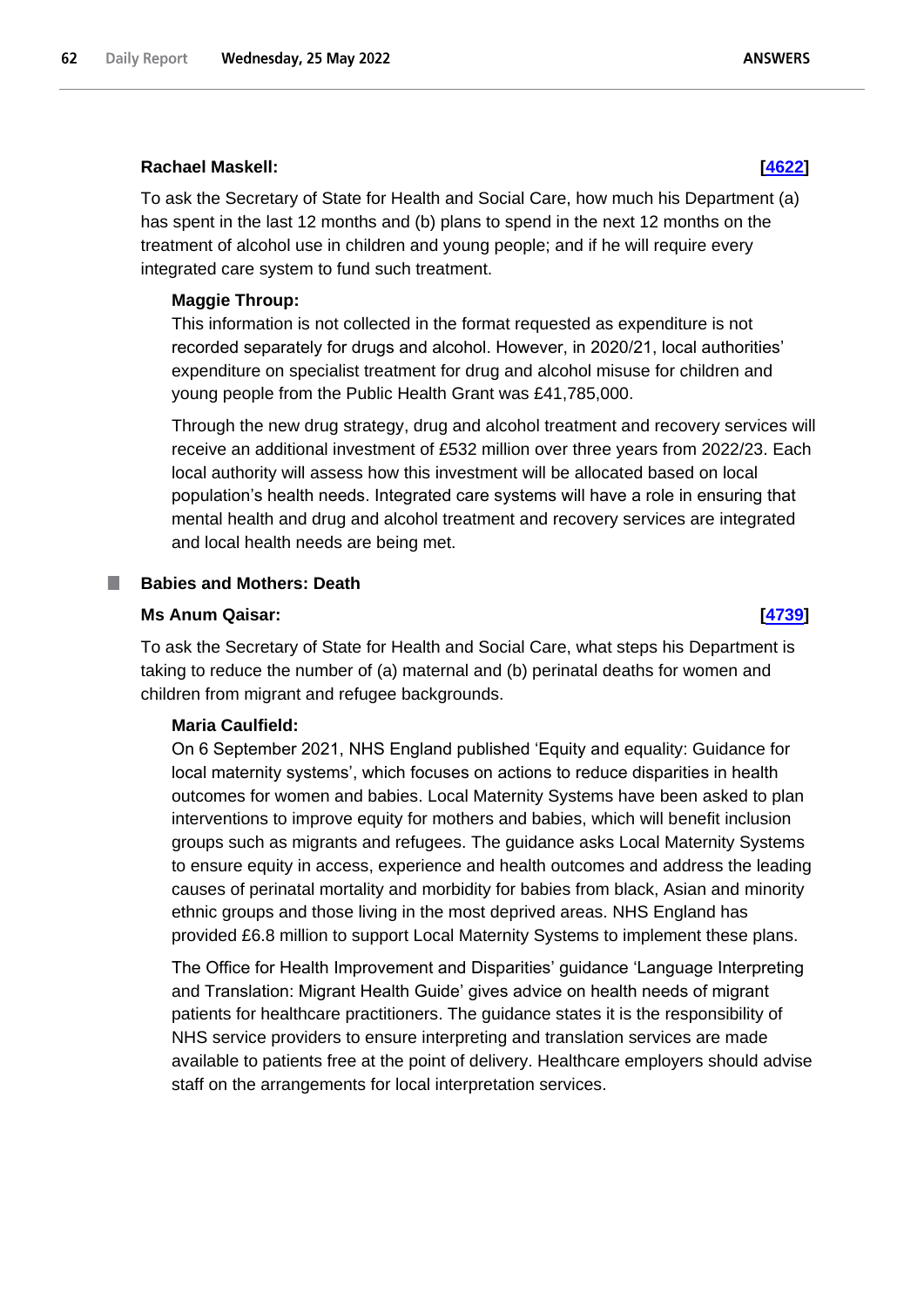# **Caesarean Sections: Maternity Services**

### **Alicia Kearns: [\[3755\]](http://www.parliament.uk/business/publications/written-questions-answers-statements/written-question/Commons/2022-05-17/3755)**

To ask the Secretary of State for Health and Social Care, what plans his Department has to strengthen post-natal care for mothers who have had a caesarean section in the upcoming Women's Health Strategy.

### **Maria Caulfield:**

**Care Homes: Disease Control**

Fertility, pregnancy, pregnancy loss and post-natal care will be priority areas in the forthcoming Women's Health Strategy, which will be published later this year.

# **Rachael Maskell: [\[859\]](http://www.parliament.uk/business/publications/written-questions-answers-statements/written-question/Commons/2022-05-11/859)**

.

To ask the Secretary of State for Health and Social Care, whether he plans to take steps to strengthen infection control between health and care settings.

### **Maggie Throup:**

Central infection prevention and control guidance is regularly monitored and updated to strengthen infection control between health and care settings. COVID-19 polymerase chain reaction testing for patients at the time of discharge from hospital to a care home and limiting of close contact where necessary continues. Individual health and care settings are responsible for ensuring this guidance is implemented.

### **Cervical Cancer: Screening**

# **Mrs Sharon Hodgson: [\[4515\]](http://www.parliament.uk/business/publications/written-questions-answers-statements/written-question/Commons/2022-05-18/4515)**

To ask the Secretary of State for Health and Social Care, what assessment he has made of the potential merits of expanding cervical screening visits to include a wider wellwoman check for gynaecological cancers and other women's health conditions.

## **Maria Caulfield:**

No specific assessment has been made. However, the forthcoming Women's Health Strategy will address gynaecological cancers and improving the health and wellbeing of women. The Strategy will be published later this year. In addition, officials are analysing the responses received to the call for evidence to develop the 10-Year Cancer Plan, which aims to improve outcomes for cancer patients through early diagnosis and innovative treatments.

### **Coeliac Disease: Screening**

## **Jim Shannon: [\[3588\]](http://www.parliament.uk/business/publications/written-questions-answers-statements/written-question/Commons/2022-05-17/3588)**

To ask the Secretary of State for Health and Social Care, if he will make it his policy to standardise testing for coeliac disease by encouraging local audits of blood tests against endoscopies and biopsies.

### **Gillian Keegan:**

Patients with a blood test which suggests a possible diagnosis of coeliac disease are usually referred for gastroscopy by their general practitioner. The British Society of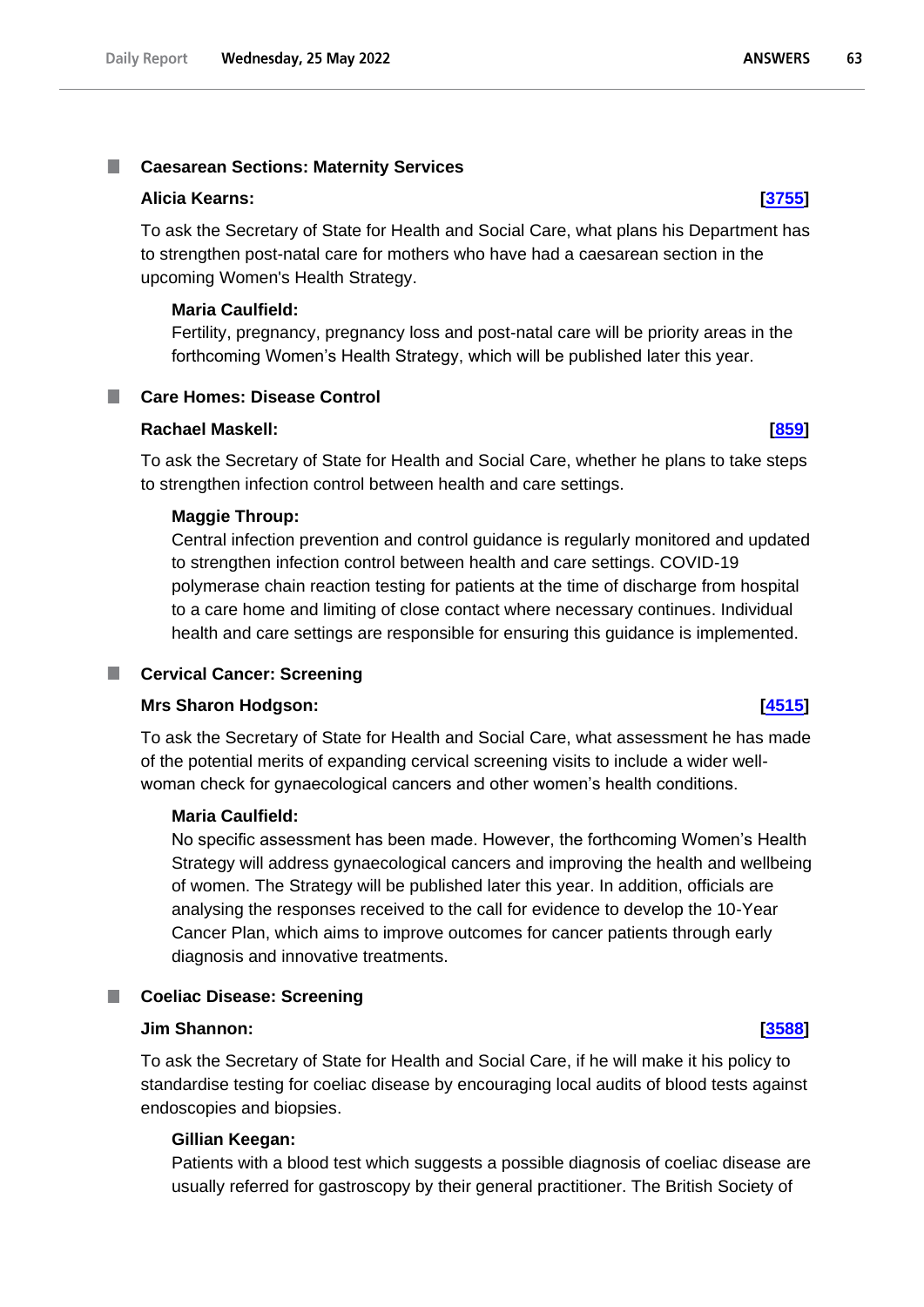Gastroenterology and the National Institute for Health and Care Excellence have recommended standards for how patients with gastrointestinal symptoms are initially investigated in primary care, which includes testing for coeliac disease.

### **Coronavirus: Immunosuppression** ш

# **Chris Green: [\[4601\]](http://www.parliament.uk/business/publications/written-questions-answers-statements/written-question/Commons/2022-05-18/4601)**

To ask the Secretary of State for Health and Social Care, how many immunocompromised individuals of (a) working age and (b) all ages have been (i) hospitalised with and (ii) died of covid-19 in 2022.

# **Chris Green: [\[4602\]](http://www.parliament.uk/business/publications/written-questions-answers-statements/written-question/Commons/2022-05-18/4602)**

To ask the Secretary of State for Health and Social Care, how many NHS beds have been occupied by immunocompromised patients (a) who are of working age and (b) in total and who were admitted for covid-19 in 2022.

# **Maggie Throup:**

The information requested is not held centrally.

# **Coronavirus: Research**

# **Olivia Blake: [\[3779\]](http://www.parliament.uk/business/publications/written-questions-answers-statements/written-question/Commons/2022-05-17/3779)**

To ask the Secretary of State for Health and Social Care, on what basis the decision was made to stop funding the ZOE Study; and if he will consider recommissioning the study.

# **Maggie Throup:**

*[Holding answer 23 May 2022]:* Following the publication of 'COVID-19 Response: Living with COVID-19' on 21 February 2022, the Government will continue to monitor the virus through maintaining surveillance studies such as the Office for National Statistics' COVID-19 Infection Survey and other sources, including genomic sequencing.  Moving forward we will therefore no longer be funding a number of studies, including the Zoe Study.

# **Coronavirus: Screening**

# **Feryal Clark: [\[1384\]](http://www.parliament.uk/business/publications/written-questions-answers-statements/written-question/Commons/2022-05-12/1384)**

To ask the Secretary of State for Health and Social Care, what assessment his Department has made of trends in the level of covid-19 tests available on the market that have not been approved by his Department.

# **Maggie Throup:**

Reports of non-compliance with the Medical Devices (Coronavirus Test Device Approvals) (Amendment) Regulations 2021 remain consistently low. All reports of non-compliant COVID-19 tests are reviewed by the Medicines and Healthcare products Regulatory Agency and relevant regulatory action taken where necessary.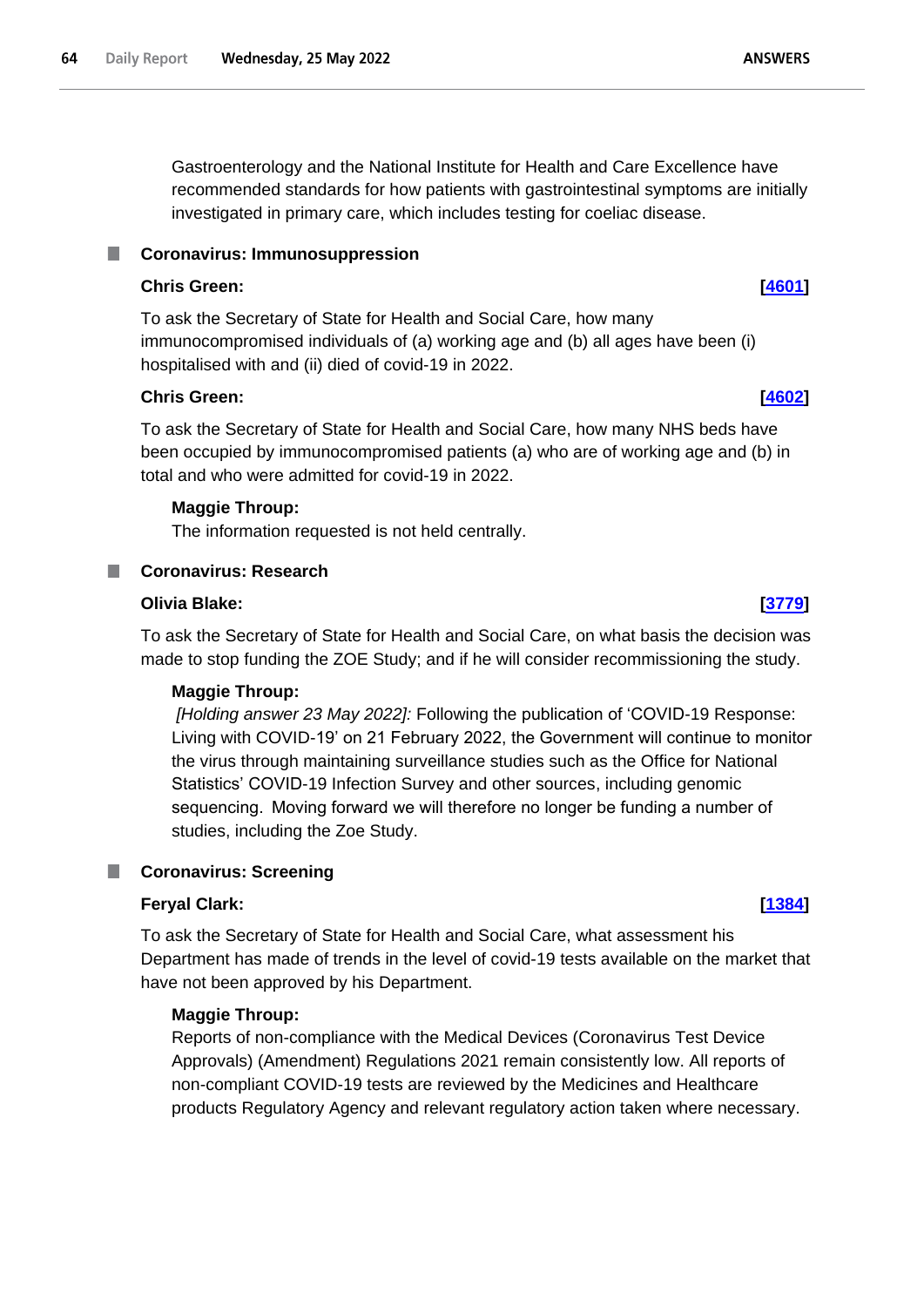### T. **Dementia: Community Diagnostic Centres**

### **Alex Cunningham: [\[5652\]](http://www.parliament.uk/business/publications/written-questions-answers-statements/written-question/Commons/2022-05-20/5652)**

To ask the Secretary of State for Health and Social Care, what estimate he has made of the number of people living with dementia who have benefitted from community diagnostic centres.

### **Gillian Keegan:**

No specific estimate has been made. We will set out plans for dementia in England for the next 10 years later this year, which will include a focus on dementia diagnosis.

# **Dementia: Diagnosis**

## **Cat Smith: [\[3651\]](http://www.parliament.uk/business/publications/written-questions-answers-statements/written-question/Commons/2022-05-17/3651)**

To ask the Secretary of State for Health and Social Care, what recent estimate he has made of the (a) number of people living with undiagnosed dementia in England and (b) time it will take to diagnose those people.

## **Gillian Keegan:**

As of April 2022, NHS Digital estimates there are 693,868 people living with dementia in England aged 65 years old and over, of whom 429,062 have a recorded dementia diagnosis.

In 2021/22, we allocated £17 million to address waiting lists for dementia services caused by the pandemic and increase the number of diagnoses. To support recovery of the dementia diagnosis rate and access to post diagnostic support in 2022/23, NHS England will provide funding to support general practitioners to pilot approaches in some areas. We will set out plans for dementia in England for the next 10 years later this year, which will include a focus on diagnosis.

# **Alex Cunningham: [\[5654\]](http://www.parliament.uk/business/publications/written-questions-answers-statements/written-question/Commons/2022-05-20/5654)**

To ask the Secretary of State for Health and Social Care, what assessment he has made of the equity of the dementia diagnosis process.

# **Dan Carden: [\[5678\]](http://www.parliament.uk/business/publications/written-questions-answers-statements/written-question/Commons/2022-05-20/5678)**

To ask the Secretary of State for Health and Social Care, what steps he is taking to improve dementia diagnosis rates in deprived areas of England.

# **Gillian Keegan:**

No formal assessment has been made. NHS England and NHS Improvement continue to monitor the monthly dementia diagnosis rate each month and provide analysis on trends at regional and sustainability and transformation partnership level to aid targeted recovery efforts. In 2021, factsheets were published to encourage local conversations to understand patterns and potential reasons for any trends in dementia diagnosis rates and identifying specific areas for support. In 2021/22, we also provided £17 million to clinical commissioning groups to address the needs of those waiting for diagnosis and those who have a diagnosis but are unable to access support services due to the pandemic.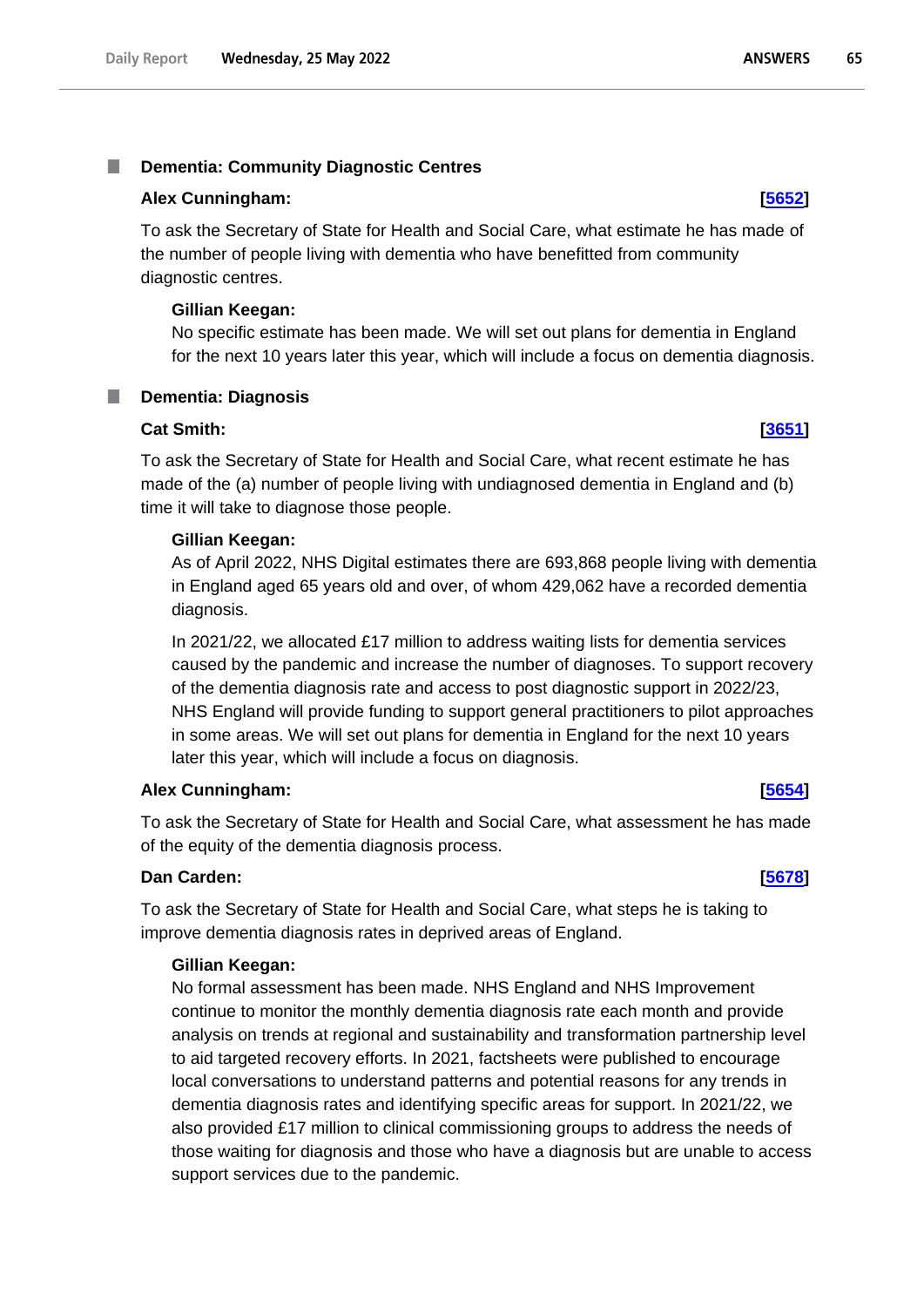NHS England and NHS Improvement have also commissioned the Office for Health Improvement and Disparities' Dementia Intelligence Network to investigate the underlying variation in dementia diagnosis rates in specific areas in England. This will include a focus on social and economic deprivation; rurality; demographic characteristics including age, ethnicity and educational attainment; and general health and life expectancy. We will set out plans for dementia in England for the next 10 years later this year, which will include a focus on dementia diagnosis.

# **Dan Carden: [\[5676\]](http://www.parliament.uk/business/publications/written-questions-answers-statements/written-question/Commons/2022-05-20/5676)**

To ask the Secretary of State for Health and Social Care, what assessment he has made of the implications for his policies of the recommendation by the Alzheimer's Society that £70 million be committed by the Government to improving dementia diagnosis rates in England; and if he will make a statement.

### **Gillian Keegan:**

No formal assessment has been made.

In 2021/22, we provided £17 million to clinical commissioning groups to address the needs of those waiting for diagnosis and those who have a diagnosis but are unable to access support services due to the pandemic. To further support recovery of the dementia diagnosis rate and access to post diagnostic support in 2022/23, NHS England will provide funding to support general practitioners to pilot approaches in some areas. We will set out plans for dementia in England for the next 10 years later this year, which will include a focus on dementia diagnosis.

## **Dan Carden: [\[5677\]](http://www.parliament.uk/business/publications/written-questions-answers-statements/written-question/Commons/2022-05-20/5677)**

To ask the Secretary of State for Health and Social Care, what steps his Department is taking to ensure people living with dementia receive a prompt diagnosis.

### **Edward Argar:**

No formal assessment has been made.

In 2021/22, we provided £17 million to clinical commissioning groups to address the needs of those waiting for diagnosis and those who have a diagnosis but are unable to access support services due to the pandemic. To further support recovery of the dementia diagnosis rate and access to post diagnostic support in 2022/23, NHS England will provide funding to support general practitioners to pilot approaches in some areas. We will set out plans for dementia in England for the next 10 years later this year, which will include a focus on dementia diagnosis.

# **Dementia: Screening Alex Cunningham: [\[5653\]](http://www.parliament.uk/business/publications/written-questions-answers-statements/written-question/Commons/2022-05-20/5653)**

To ask the Secretary of State for Health and Social Care, if he will make it his policy to increase screening for dementia in England.

### **Gillian Keegan:**

There is no nationally recommended screening programme for dementia in the United Kingdom. The UK National Screening Committee (UK NSC) reviewed the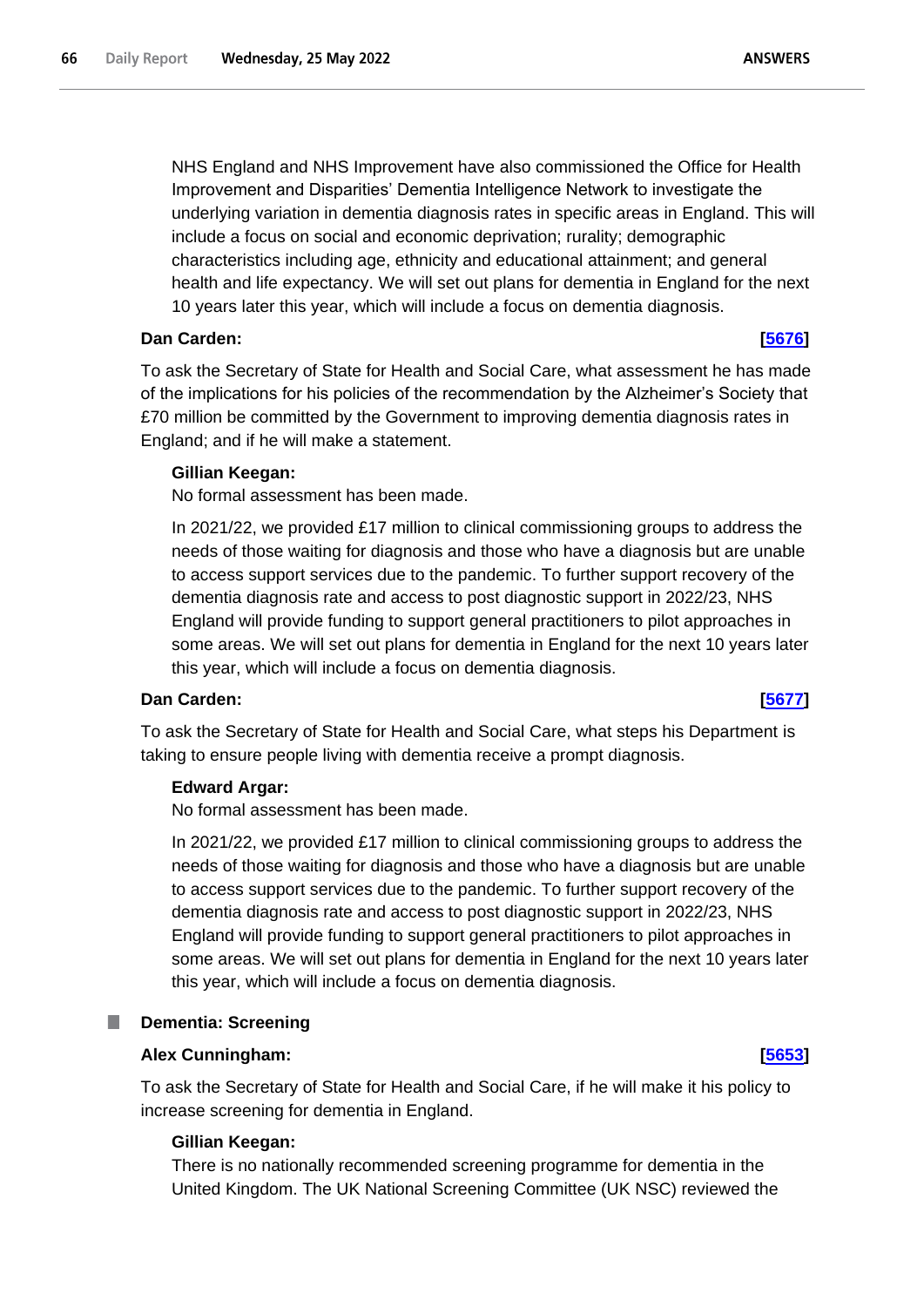available evidence and found no screening test which could identify people with dementia before the onset of symptoms. The UK NSC also found there was no evidence that current treatments for dementia are effective. The UK NSC is due to the review the evidence for screening for dementia in 2022/23.

# **Members: Correspondence**

# **Rosie Cooper: [\[5372\]](http://www.parliament.uk/business/publications/written-questions-answers-statements/written-question/Commons/2022-05-19/5372)**

To ask the Secretary of State for Health and Social Care, when he plans to respond to the letter from the hon. Member for West Lancashire dated 2 March 2022 on the impact of the Health and Care Act 2022 on the powers of the Parliamentary and Health Service Ombudsman, reference ZA59040.

# **Edward Argar:**

*[Holding answer 24 May 2022]:* We replied to the hon. Member on 24 May

# **Robert Largan: [\[538\]](http://www.parliament.uk/business/publications/written-questions-answers-statements/written-question/Commons/2022-05-10/538)**

To ask the Secretary of State for Health and Social Care, when he will respond to the correspondence of 2 March 2022 from the hon. Member for High Peak, reference RL35231.

# **Robert Largan: [\[5509\]](http://www.parliament.uk/business/publications/written-questions-answers-statements/written-question/Commons/2022-05-19/5509)**

To ask the Secretary of State for Health and Social Care, when he plans to respond to Question 538 tabled on 10 May 2022 by the hon. Member for High Peak.

# **Edward Argar:**

We replied to the hon. Member on 24 May.

# **Robert Largan: [\[5511\]](http://www.parliament.uk/business/publications/written-questions-answers-statements/written-question/Commons/2022-05-19/5511)**

To ask the Secretary of State for Health and Social Care, when he plans to respond to the enquiry from the hon. Member for High Peak dated 21 March 2022, reference RL36002.

# **Edward Argar:**

We replied to the hon. Member on 23 May.

# **John Penrose: [\[6737\]](http://www.parliament.uk/business/publications/written-questions-answers-statements/written-question/Commons/2022-05-23/6737)**

To ask the Secretary of State for Health and Social Care, if he will resend his reply to the letter from the hon. Member for Weston-super-Mare on behalf of his constituent, Mr Vernon Stevens, which has not yet arrived.

# **Edward Argar:**

We replied to the hon. Member on 24 May.

# **Graham Stuart: [\[3506\]](http://www.parliament.uk/business/publications/written-questions-answers-statements/written-question/Commons/2022-05-17/3506)**

To ask the Secretary of State for Health and Social Care, what steps he is taking to ensure adequate support is provided to people who live with severe chronic pain.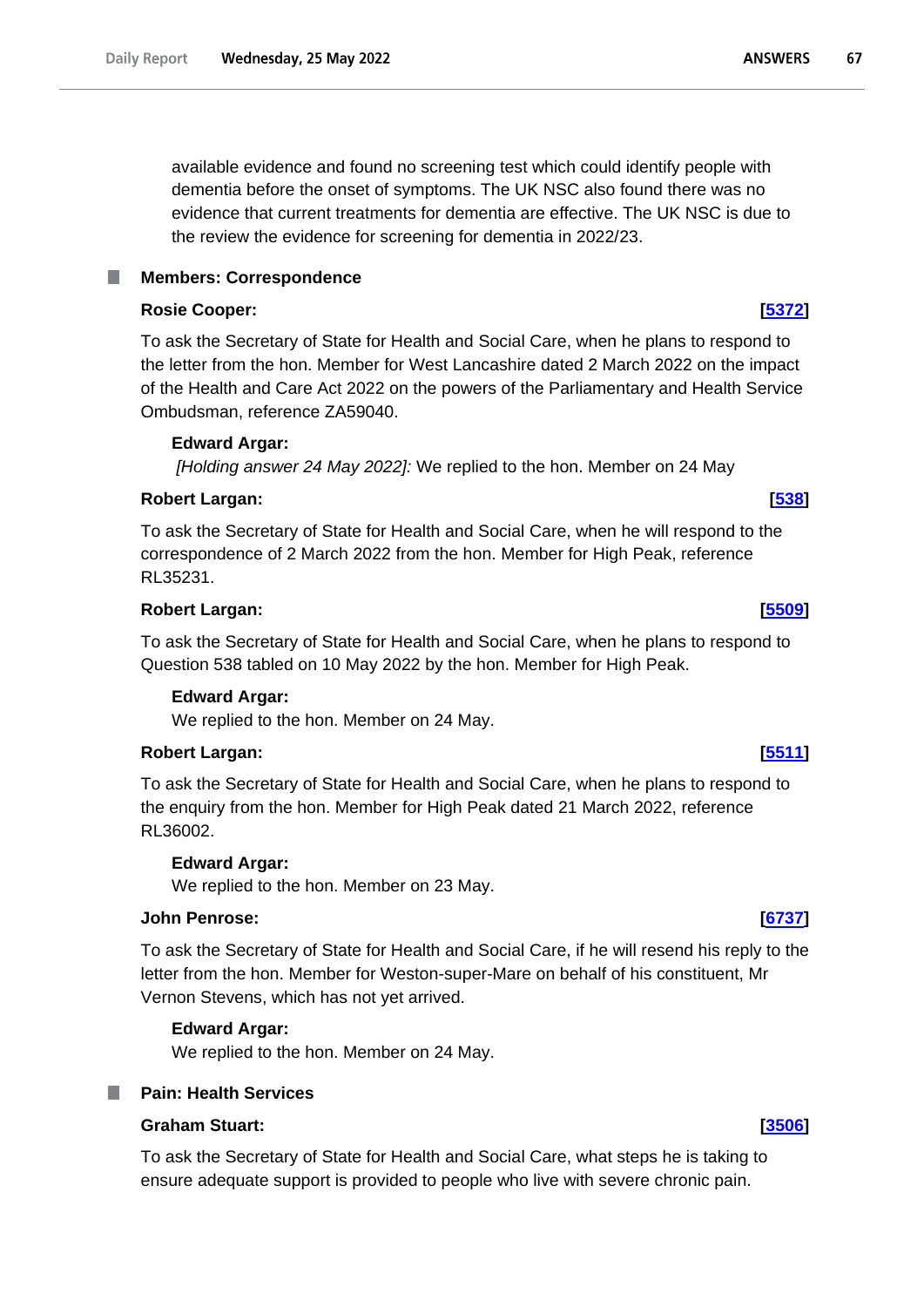## **Gillian Keegan:**

The majority of routine treatment and support for people with chronic pain is provided by local primary, community and secondary care services and commissioned via clinical commissioning groups. For patients with severe and complex pain, NHS England commissions specialised care. Upon referral to specialist centres, patients can access a range of health professionals, including consultant specialists, clinical nurse specialists, psychologists and physiotherapists and receive specialised treatment.

The National Institute for Health and Care Excellence published guidance on chronic pain in April 2021, which includes recommendations on how chronic pain can be managed through pharmacological and non-pharmacological approaches, such as exercise programmes, acupuncture and psychological therapy.

NHS England has established a task and finish group to produce guidance on the provision of services for people living with long-term pain conditions by September 2022. The guidance is aimed at integrated care systems, to provide core principles which can be used to inform the development of local models of care for complex pain.

# **Graham Stuart: [\[3507\]](http://www.parliament.uk/business/publications/written-questions-answers-statements/written-question/Commons/2022-05-17/3507)**

To ask the Secretary of State for Health and Social Care, what assessment he has made of the adequacy of the (a) availability of pain services and (b) Arthritis and Musculoskeletal Alliance's core offer for pain services.

### **Gillian Keegan:**

No specific assessment has been made. The majority of routine treatment and support for people with chronic pain is provided by local primary, community and secondary care services and commissioned via clinical commissioning groups. For patients with severe and complex pain, NHS England commissions specialised care. Upon referral to specialist centres, patients can access a range of health professionals, including consultant specialists, clinical nurse specialists, psychologists and physiotherapists and receive specialised treatment.

The core offer for pain services produced by the Arthritis and Musculoskeletal Alliance is informing guidance on the provision of high-quality services for people living with long-term pain conditions currently being produced by NHS England.

### **Pain: Medical Treatments I**

### **Graham Stuart: [\[3508\]](http://www.parliament.uk/business/publications/written-questions-answers-statements/written-question/Commons/2022-05-17/3508)**

To ask the Secretary of State for Health and Social Care, if he will make it his policy to ensure that people with chronic pain have access to non-pharmacological interventions as outlined in the NICE guideline on chronic pain.

## **Gillian Keegan:**

The National Institute for Health and Care Excellence (NICE) published its guideline on chronic pain in April 2021 which includes recommendations on how chronic pain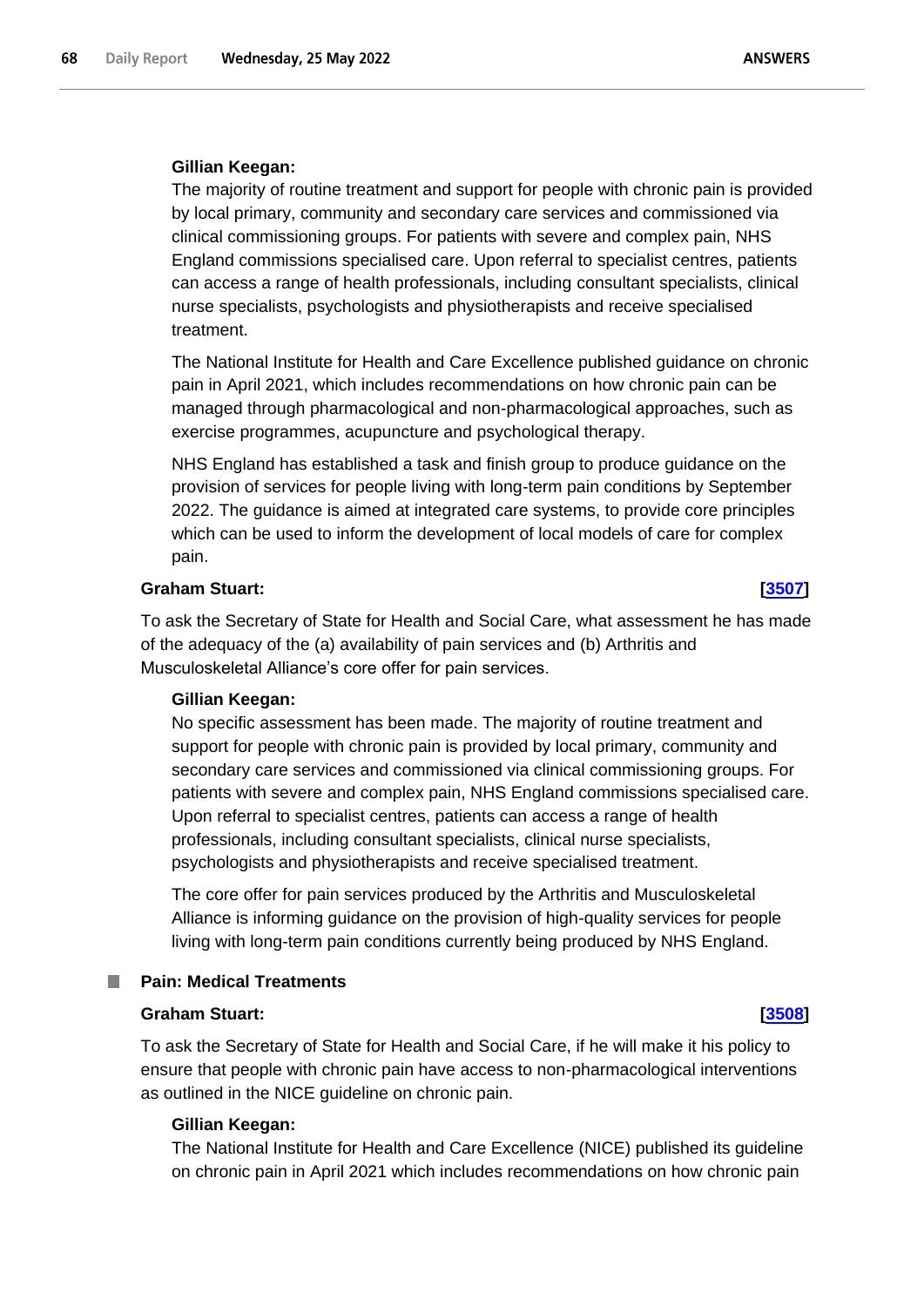can be managed through pharmacological and non-pharmacological approaches, such as exercise programmes, acupuncture, and psychological therapy.

While NICE's guideline describes best practice and should be taken fully into account in the care and treatment of individual patients, it is not mandatory and does not override a medical practitioner's clinical judgement.

### **St George's Hospital Tooting**

### **Felicity Buchan: [\[515\]](http://www.parliament.uk/business/publications/written-questions-answers-statements/written-question/Commons/2022-05-10/515)**

To ask the Secretary of State for Health and Social Care, if he will ask St George's Hospital Trust and NHSI to review urgently the findings of the Lewis Review into Cardiac Surgery at St George's Hospital, in the context of the Senior Coroner Professor Wilcox of Westminster Coroner's Court having called into question the conclusions of that Report in the 38 cases which have been heard before the Court and for which the GMC has decided that there is no need for a formal investigation into the medical professionals involved.

# **Maria Caulfield:**

There are no current plans for the Department to ask the Trust or NHS England and NHS Improvement to review the findings of the NHS Improvement Independent External Mortality Review relating to cardiac surgery at St George's University Hospitals NHS Foundation Trust, published in March 2020.

Although the report was not formally sent to the medical profession's regulator, the General Medical Council, for consideration, individual surgeons were referred. Oversight of the unit was maintained by NHS England.

# **Use of Health Data for Research and Analysis Review**

### **Chi Onwurah: [\[244\]](http://www.parliament.uk/business/publications/written-questions-answers-statements/written-question/Commons/2022-05-10/244)**

To ask the Secretary of State for Health and Social Care, what steps he is taking to (a) hire people with technical data skills and knowledge for senior roles in the NHS and (b) train those in senior roles in the basics of data analysis as recommended in the Goldacre review.

# **Gillian Keegan:**

We are currently considering the recommendations of the Goldacre review, including those relating to modernising National Health Service analytics. However, the data strategy for health and social care, which will be published in summer 2022, outlines the intention to improve the skills of the current data and analytics workforce and build a team of future analytical leaders. This will include unified competency frameworks aligned to the Government Analysis Function skills, as part of a national competency framework for data professionals in health and care. We will work with the NHS to promote analytical and data skills through the strategy alongside existing projects, such as the Digital Readiness Education Programme.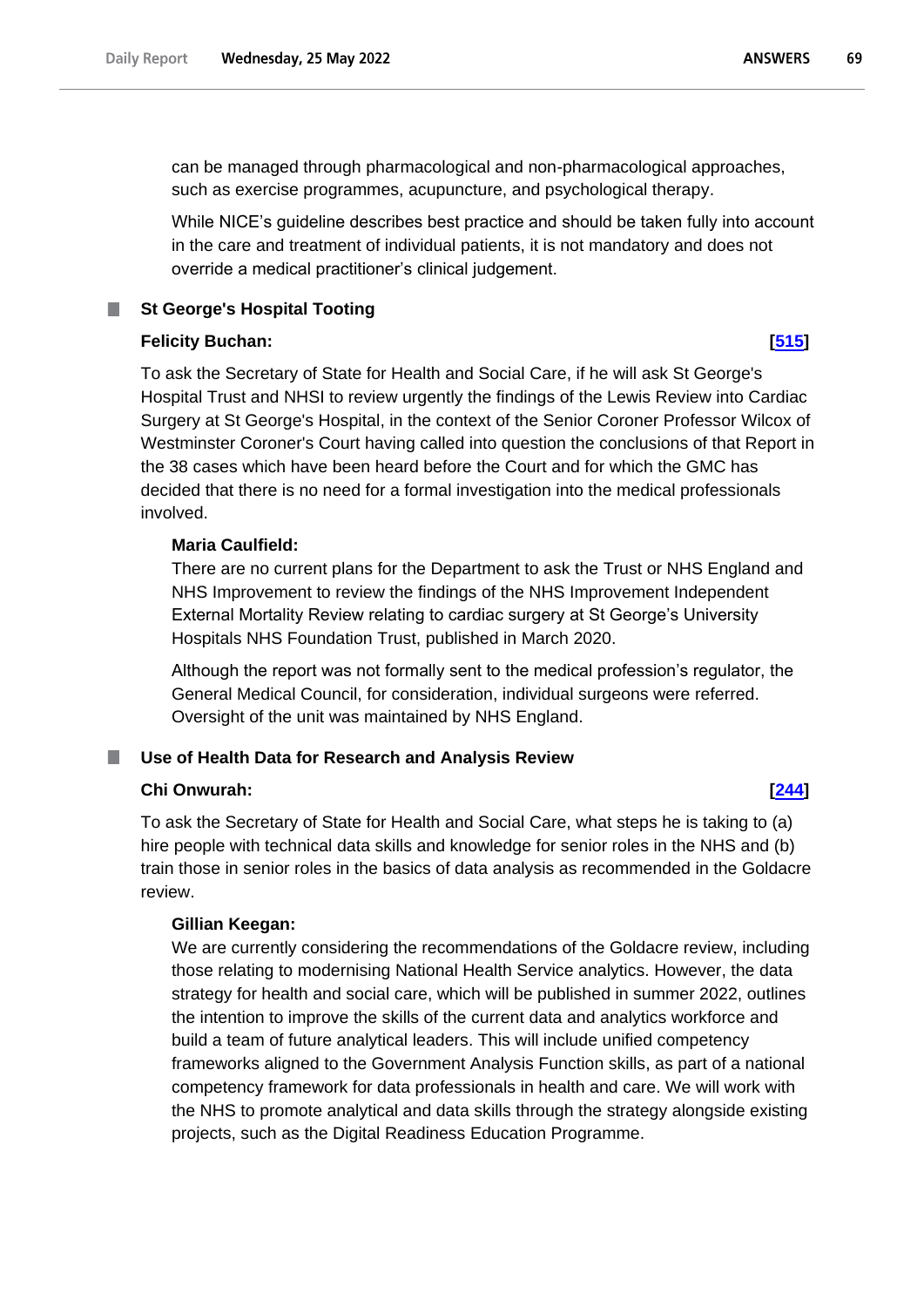# **HOME OFFICE**

# **Animal Experiments: Innovation**

### **Henry Smith: [\[3561\]](http://www.parliament.uk/business/publications/written-questions-answers-statements/written-question/Commons/2022-05-17/3561)**

To ask the Secretary of State for the Home Department, with reference to World Animal Free Research Day on 27 May 2022, if she will take steps to recognise the role played by domestic organisations, such as Animal Free Research UK, in developing innovative alternatives to animal experiments; and if she will make a statement.

### **Damian Hinds:**

The Government continues to engage with organisations that promote alternatives to the use of animals and to actively support and fund the development and dissemination of the 3Rs (replacement, reduction, and refinement).

This is achieved through funding UK Research and Innovation who both fund the National Centre for the 3Rs and research through Innovate UK, the Medical Research Council, and the Biotechnology and Biological Sciences Research Council into the development of alternatives.

### **Asylum: Rwanda** ш

### **Marsha De Cordova: [\[4683\]](http://www.parliament.uk/business/publications/written-questions-answers-statements/written-question/Commons/2022-05-18/4683)**

To ask the Secretary of State for the Home Department, if she will publish the legal advice her Department has received on its policy to process asylum applicants in Rwanda.

# **Marsha De Cordova: [\[4684\]](http://www.parliament.uk/business/publications/written-questions-answers-statements/written-question/Commons/2022-05-18/4684)**

To ask the Secretary of State for the Home Department, with reference to the UK-Rwanda Migration and Economic Development Partnership, what assurances she has received from the Government of Rwanda that migrants from protected groups will not face discrimination.

### **Tom Pursglove:**

It is the Government's long-standing position never to publish confidential and privileged legal advice.

Rwanda's constitution includes a broad prohibition on discrimination. It is a fundamentally safe and secure country with respect for the rule of law. Rwanda will treat each relocated individual in accordance with the Refugee Convention, Rwandan immigration laws and international and Rwandan standards, including under international and Rwandan human rights law.

## **Angela Crawley: [\[5436\]](http://www.parliament.uk/business/publications/written-questions-answers-statements/written-question/Commons/2022-05-19/5436)**

To ask the Secretary of State for the Home Department, what risk assessment her Department plans to undertake of asylum seekers' vulnerabilities including (a) disabilities, (b) sexual orientation, (c) gender reassignment status, (d) mental trauma, (e) mental health and (f) physical health when determining eligibility for relocation to Rwanda.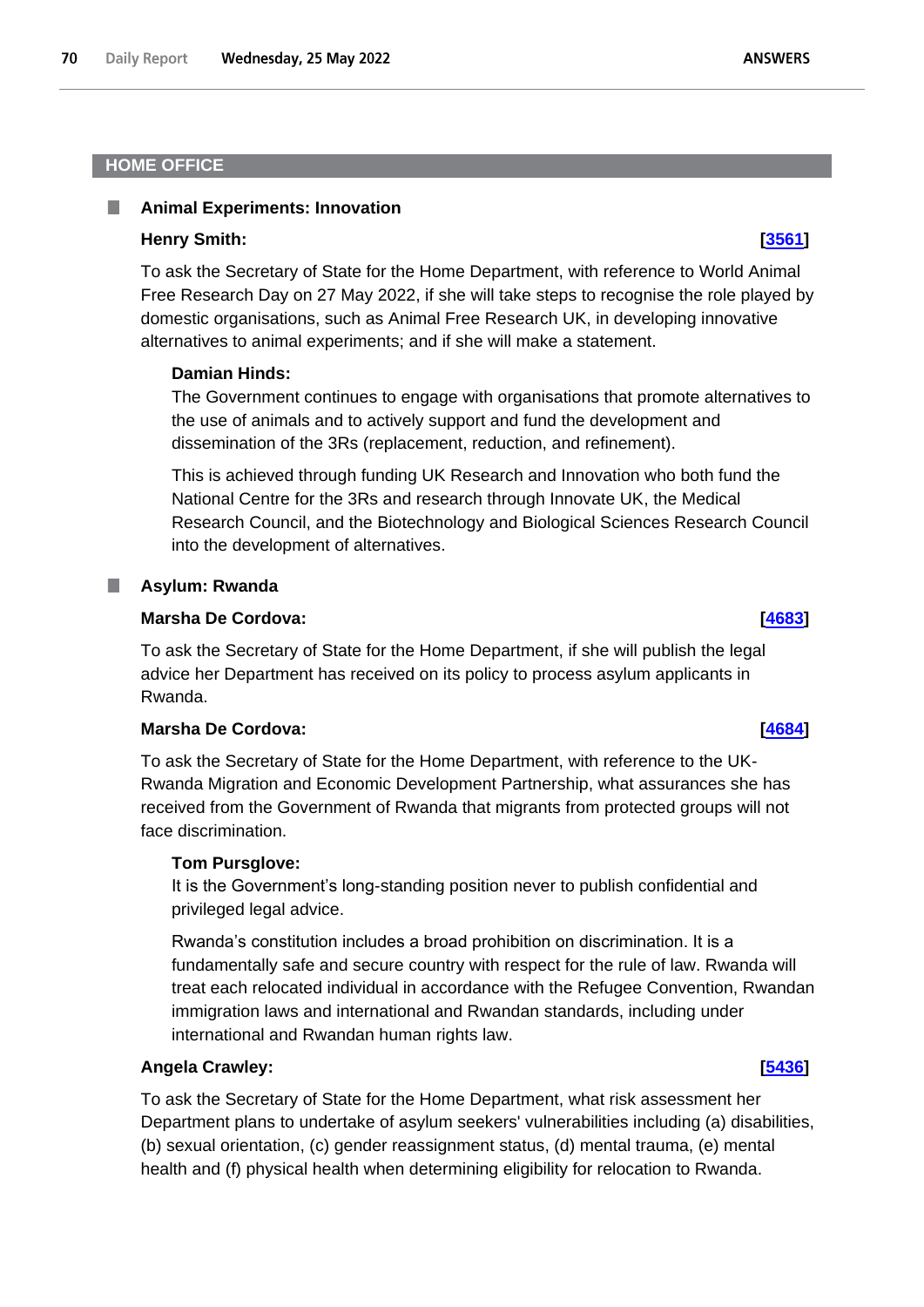### **Tom Pursglove:**

The Home Office will continue to ensure that the welfare and dignity of all claimants forms a central platform of our decision-making processes.

An individualised assessment of each eligible person's circumstances will be undertaken prior to any decision to relocate them to Rwanda. We would not relocate someone where it would be unsafe or inappropriate to do so.

Any vulnerabilities will be taken into consideration and every individual who is eligible for removal under this policy will be able to make representations where they are concerned the country in question would not be safe for them.

### **Cannabis: Medical Treatments** a a s

### **Shabana Mahmood: [\[3551\]](http://www.parliament.uk/business/publications/written-questions-answers-statements/written-question/Commons/2022-05-17/3551)**

To ask the Secretary of State for the Home Department, how many medical cannabis licences have been granted to pharmacies in (a) Birmingham, Ladywood constituency, (b) the West Midlands and (c) England in each of the last 12 months.

# **Shabana Mahmood: [\[3552\]](http://www.parliament.uk/business/publications/written-questions-answers-statements/written-question/Commons/2022-05-17/3552)**

To ask the Secretary of State for the Home Department, what estimate her Department has made of the number of applications for medical cannabis licences made by pharmacies in each of the last 12 months.

## **Kit Malthouse:**

The Home Office Drugs and Firearms Licensing Unit (DFLU) issue controlled drug licences to possess, produce or supply drugs; they are company, site and activity specific. Separate licences may be issued to import or export controlled drugs. Pharmacies would ordinarily obtain their supplies of controlled drugs from licensed pharmaceutical wholesalers and, generally speaking would not require licensing by the DFLU.

This means that the data provided in response to this question will not give an insight into UK-based medicinal cannabis patients nor the pharmacies via which they receive their prescriptions. Instead, UK pharmacies would generally only require a DFLU licence where they are involved in exporting medicinal cannabis overseas, primarily to the Channel Islands and other Crown Dependencies with whom we have established licensing processes enabling the supply of controlled drugs.

Individual consignment export licences have been issued by DFLU to companies who supply Cannabis-Based Products for Medicinal use in Humans (CBPMs) to patients resident in Crown Dependencies. Some of those applications will have been made by General Pharmaceutical Council- registered 'pharmacies'.

The number of applications for CBPM licences made by pharmacies in each the last 12 months in England are as follows: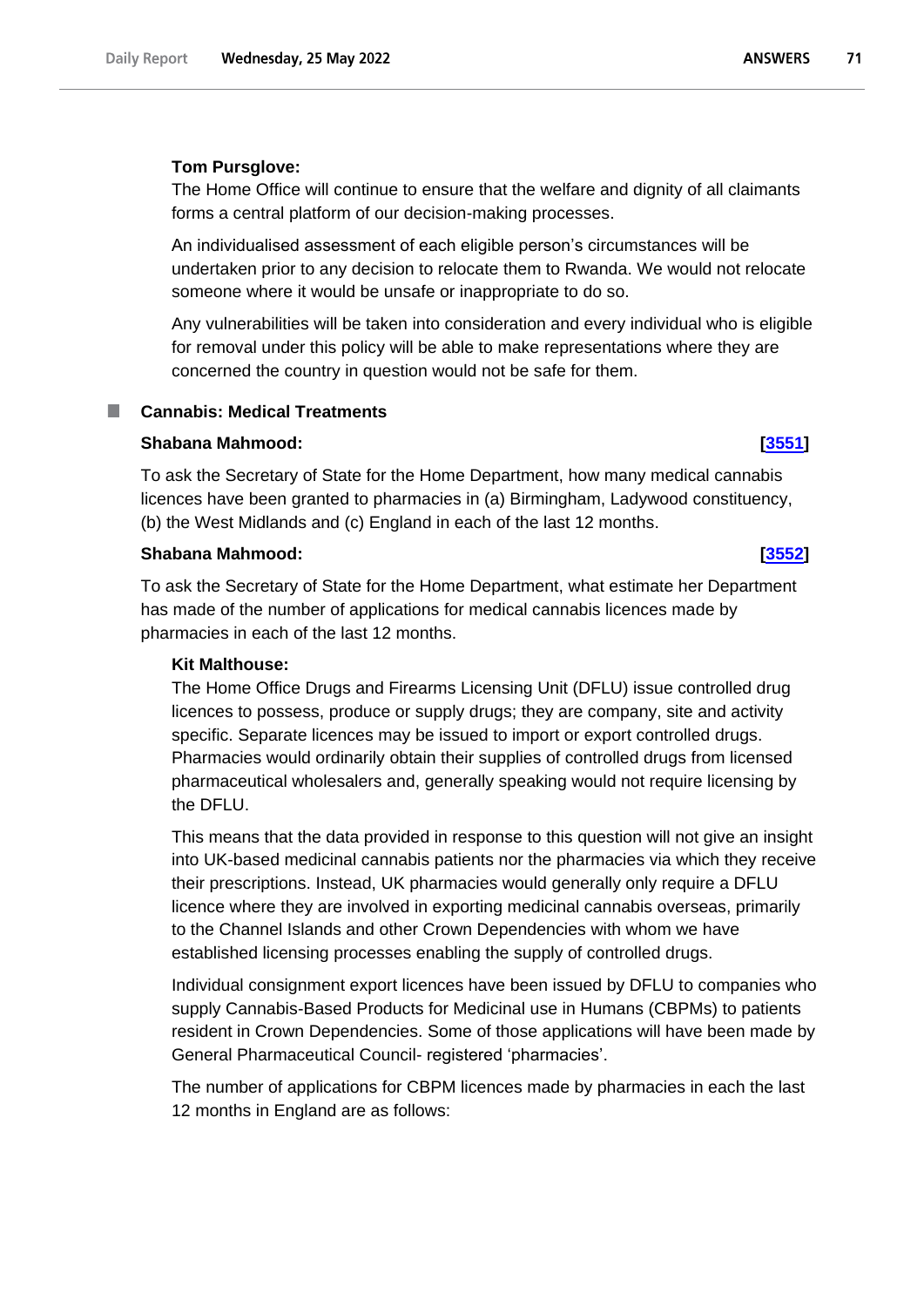| May-21             | 95  |
|--------------------|-----|
| <b>Jun-21</b>      | 136 |
| <b>Jul-21</b>      | 124 |
| Aug-21             | 95  |
| Sep-21             | 99  |
| Oct-21             | 99  |
| <b>Nov-21</b>      | 59  |
| Dec-21             | 34  |
| Jan-22             | 34  |
| Feb-22             | 40  |
| Mar-22             | 29  |
| Apr-22             | 10  |
| May-22 (to 17 May) | 18  |

No licences were issued over this period to companies based in the West Midlands, inclusive of Birmingham Ladywood.

# **Catalytic Converters: Theft**

# **Munira Wilson: [\[4700\]](http://www.parliament.uk/business/publications/written-questions-answers-statements/written-question/Commons/2022-05-18/4700)**

To ask the Secretary of State for the Home Department, whether she has had recent discussions with the Metropolitan Police on a strategy to tackle the rising level of catalytic converter theft.

# **Kit Malthouse:**

The Government is working closely with police and motor manufacturers through the National Vehicle Crime Working Group, chaired by the National Police Chiefs' Council lead for vehicle crime, to tackle theft of catalytic converters. The Metropolitan Police Service is represented on the Working Group, and a network of vehicle crime specialists from every force in England and Wales shares information about emerging trends and how to tackle regional issues.

The Government funded the set-up of the National Infrastructure Crime Reduction Partnership (NICRP), which ensures national co-ordination of policing and law enforcement partners to tackle metal theft, including the theft of catalytic converters. The partnership shares intelligence to target offenders, and implements crime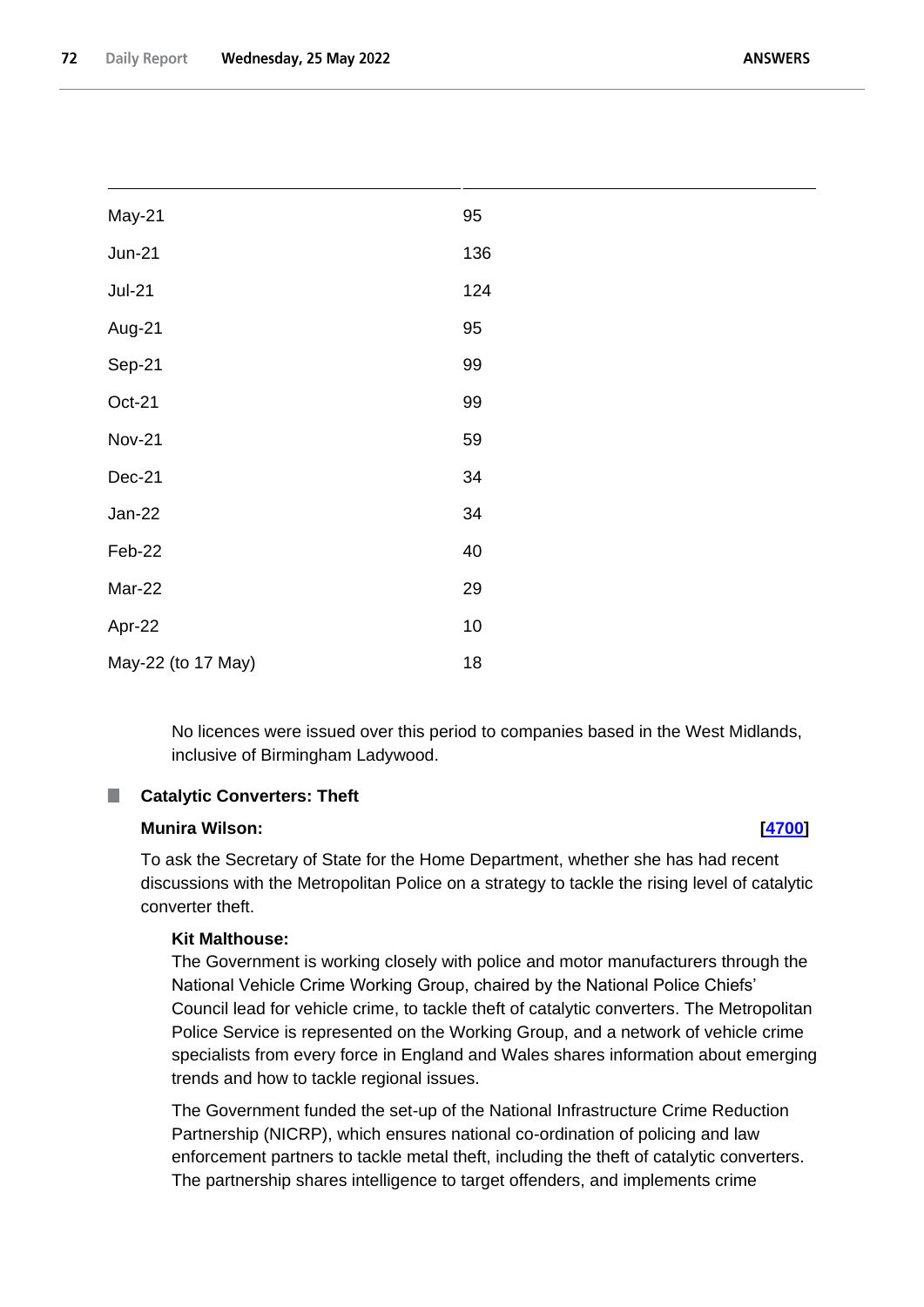prevention measures. The British Transport Police, through the NICRP, has conducted three national weeks of actions resulting in 92 arrests, over 2,000 site visits, over 1,000 stolen catalytic converters recovered, and the catalytic converters of over 3,000 vehicles forensically marked. This has helped to promote awareness, with over 1,000 officers trained in enforcement powers to deal with scrap metal dealers, and has seen a significant reduction in catalytic converter thefts. The Metropolitan Police Service have also co-ordinated their own operations to tackle these thefts.

# **Firearms: Licensing**

# **Alexander Stafford: [\[4729\]](http://www.parliament.uk/business/publications/written-questions-answers-statements/written-question/Commons/2022-05-18/4729)**

To ask the Secretary of State for the Home Department, what assessment she has made of the effect of proposed changes to the firearms application process on firearm-owning rural communities.

# **Alexander Stafford: [\[4732\]](http://www.parliament.uk/business/publications/written-questions-answers-statements/written-question/Commons/2022-05-18/4732)**

To ask the Secretary of State for the Home Department, what steps she is taking to ensure that prices for compulsory medical verification for a firearms licence application are set within reasonable proximity to the price recommended by providers.

# **Alexander Stafford: [\[4734\]](http://www.parliament.uk/business/publications/written-questions-answers-statements/written-question/Commons/2022-05-18/4734)**

To ask the Secretary of State for the Home Department, how many firearms licences have not been renewed since the introduction of compulsory medical verification.

# **Alexander Stafford: [\[4735\]](http://www.parliament.uk/business/publications/written-questions-answers-statements/written-question/Commons/2022-05-18/4735)**

To ask the Secretary of State for the Home Department, what assessment she has made of the potential merits of introducing a 10-year long firearms licence.

# **Kit Malthouse:**

At present there are no changes proposed to the firearms application process. On 1 November 2021 new statutory guidance for police forces on firearms licensing was introduced which brings greater consistency and higher standards to police firearms licensing across the country.

The statutory guidance introduced a requirement for relevant medical information about firearms applicants to be provided to the police before grant or renewal of a firearm or shotgun certificate, to ensure the safety of the public and of the firearm certificate holder themselves. This strengthens the firearms licensing process and brings greater consistency to licensing across both rural and urban areas, as the provision of relevant medical information has always been a very important part of the decision by police forces to grant or renew a firearm or shotgun certificate but its provision varied across the country.

While doctors can charge a fee to provide the medical information for a firearm application, whether a fee is charged or the level or the fee is a matter between the applicant and the doctor. In relation to the charges which may be levied by doctors, applicants are able to approach their GP to supply the necessary medical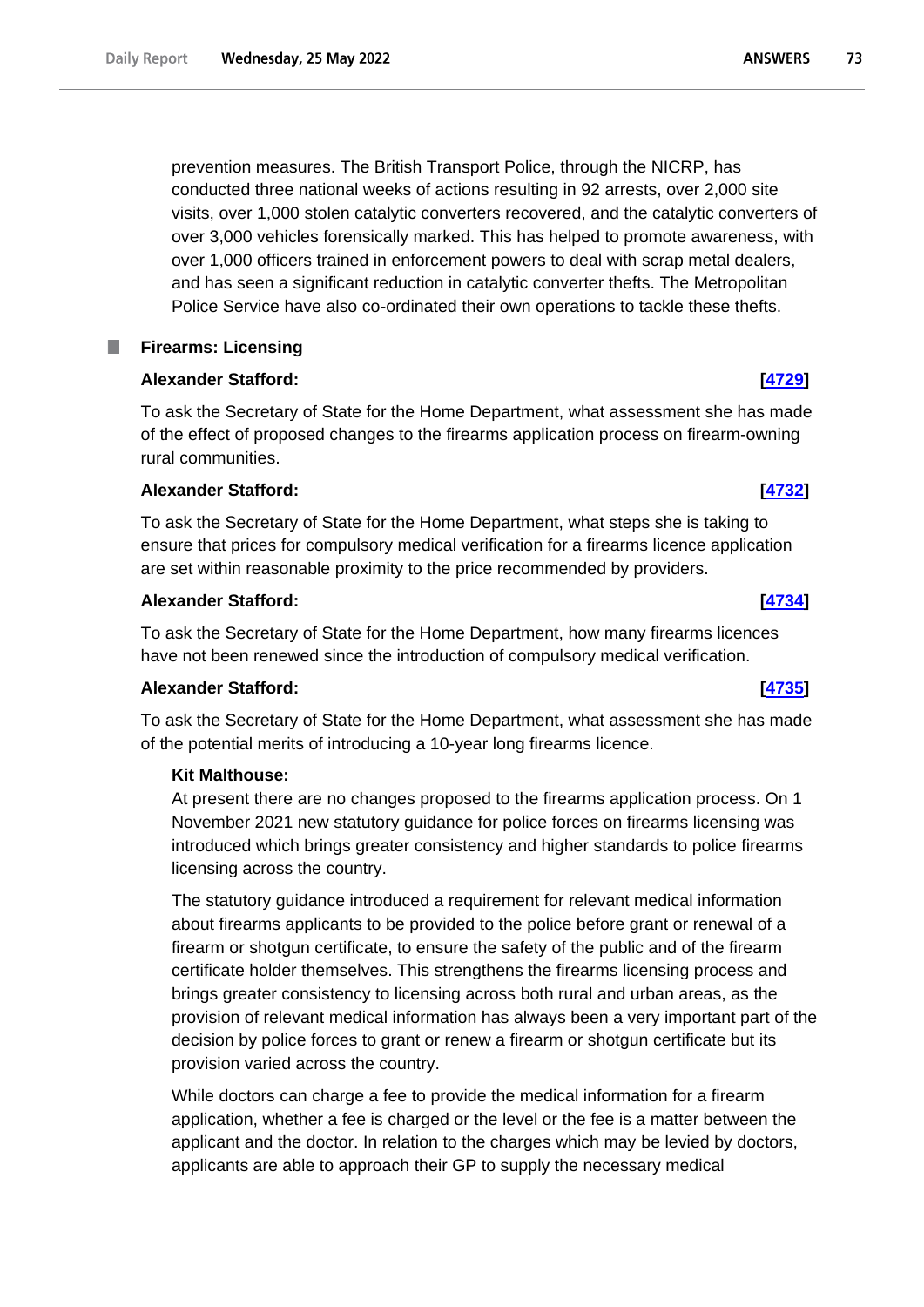information, or they can arrange for the information to be provided by another suitably qualified GMC-registered doctor.

Information is published annually by the Home Office about firearm and shotgun certificates issued by the police. This does not include the numbers of licences which have not been renewed since the introduction of the requirement for medical information to be provided with the application.

The duration of firearm and shotgun certificates is five years. There are no plans to increase the duration of the length of these certificates at present. However, firearms licensing is kept under review and we will consider in due course whether there is a case for increasing the length of the duration of firearm and shotgun certificates following the introduction and monitoring over a reasonable period of time of the new digital firearms marker, which will improve how GP patient records are flagged to indicate to the doctor that a person is a firearm certificate holder, after the digital marker is released to GPs. It will also be important to ensure the statutory guidance for police forces is working as effectively as possible, and we will also have to have regard to the current independent reviews and Coroners' inquests in Plymouth and West Sussex and whether any relevant findings are made.

# **Alexander Stafford: [\[4730\]](http://www.parliament.uk/business/publications/written-questions-answers-statements/written-question/Commons/2022-05-18/4730)**

To ask the Secretary of State for the Home Department, what assessment her Department has made of the potential effect of the proposed increase of the cost of firearms licenses on (a) farmers and (b) rural communities.

# **Alexander Stafford: [\[4731\]](http://www.parliament.uk/business/publications/written-questions-answers-statements/written-question/Commons/2022-05-18/4731)**

To ask the Secretary of State for the Home Department, how her Department plans to spend funds accrued from the proposed increase to the cost of firearm license renewals.

# **Alexander Stafford: [\[4733\]](http://www.parliament.uk/business/publications/written-questions-answers-statements/written-question/Commons/2022-05-18/4733)**

To ask the Secretary of State for the Home Department, what assessment she has made of the potential effect of the proposed increase in firearms licenses on levels of firearm license renewals.

# **Alexander Stafford: [\[4736\]](http://www.parliament.uk/business/publications/written-questions-answers-statements/written-question/Commons/2022-05-18/4736)**

To ask the Secretary of State for the Home Department, what assessment she has made of the (a) economic contribution of the shooting and conservation industry to the UK each year, and (b) potential effect on that contribution of proposals to increase the cost of firearm renewal.

# **Kit Malthouse:**

The Government is committed to ensuring an efficient and effective firearms licensing system and to achieving full cost recovery for the police.

We have commenced a review of firearms licensing fees for police issued certificates, which were last revised in 2015. The review will be informed by the work of a Firearms Fees Working Group, chaired by the Home Office, which will carry out a detailed review of the current cost to the police of administering firearms licensing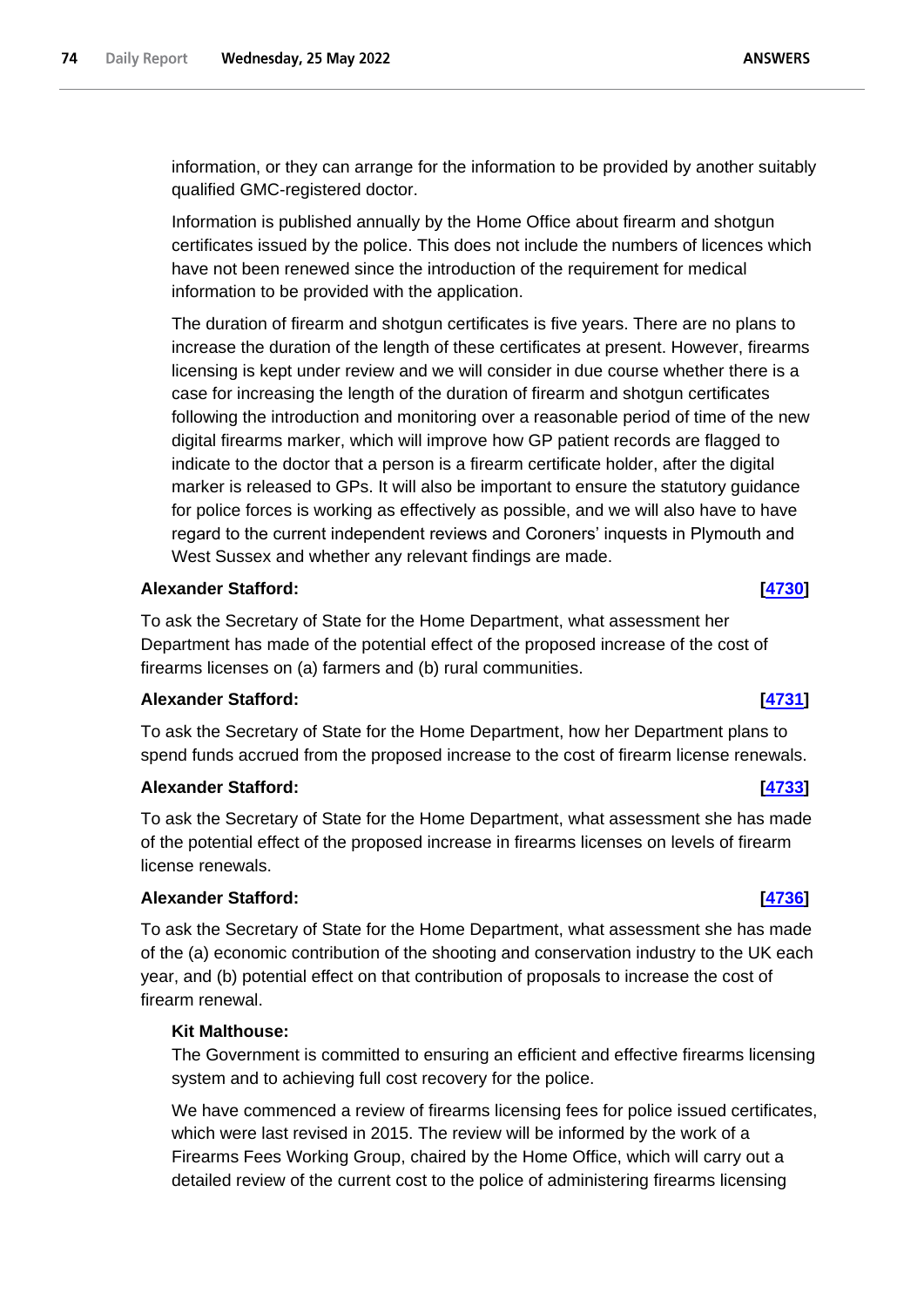and develop proposals for revised fees, in accordance with HM Treasury guidance. Proposals for new fees will be subject to public consultation in due course. We will prepare an impact assessment that will include consideration of the effect of new fee levels on rural communities, including on farmers and other occupations that require the use of a firearm or shotgun.

In line with HM Treasury guidance, new fees will be set at a level to recover the full cost to police forces of administering firearms licensing. Fees are collected by each police force and will offset the costs of their firearms licensing team and the work needed to support an effective licensing system.

# **Home Office: Social Clubs**

# **Gareth Bacon: [\[2672\]](http://www.parliament.uk/business/publications/written-questions-answers-statements/written-question/Commons/2022-05-16/2672)**

To ask the Secretary of State for the Home Department, with reference to the Answer of 9 March 2022 to Question 132395, what information she holds on (a) FTE staff time and (b) budgets available to recognised staff groups within her Department in each of the last three years.

# **Rachel Maclean:**

*[Holding answer 24 May 2022]:* There are currently 19 recognised staff groups, managed by staff across the Home Office. However, to retrieve FTE staff time and budgets available to recognised staff groups within the Department in each of the last three years can only be achieved with disproportionate effort.

### **Intelligence Services: Registration** .

### **Daisy Cooper: [\[480\]](http://www.parliament.uk/business/publications/written-questions-answers-statements/written-question/Commons/2022-05-10/480)**

To ask the Secretary of State for the Home Department, on what date she will publish draft legislation to force foreign agents to sign a register.

# **Damian Hinds:**

*[Holding answer 17 May 2022]:* The Foreign Influence Registration Scheme will be brought forward by Government amendment to the National Security Bill.

# **INTERNATIONAL TRADE**

# **Ceramics: Import Duties**

### **Jonathan Gullis: [\[3763\]](http://www.parliament.uk/business/publications/written-questions-answers-statements/written-question/Commons/2022-05-17/3763)**

To ask the Secretary of State for International Trade, if she will take steps to negotiate a reduction in the high tariffs on British-made tableware imported to the USA for use in hotels and restaurants.

### **Penny Mordaunt:**

We know how important the US market is for the UK ceramics industry, and we will make the case for the reduction of these tariffs when an opportunity arises. This will most likely need to be in the form of free trade agreement negotiations, given World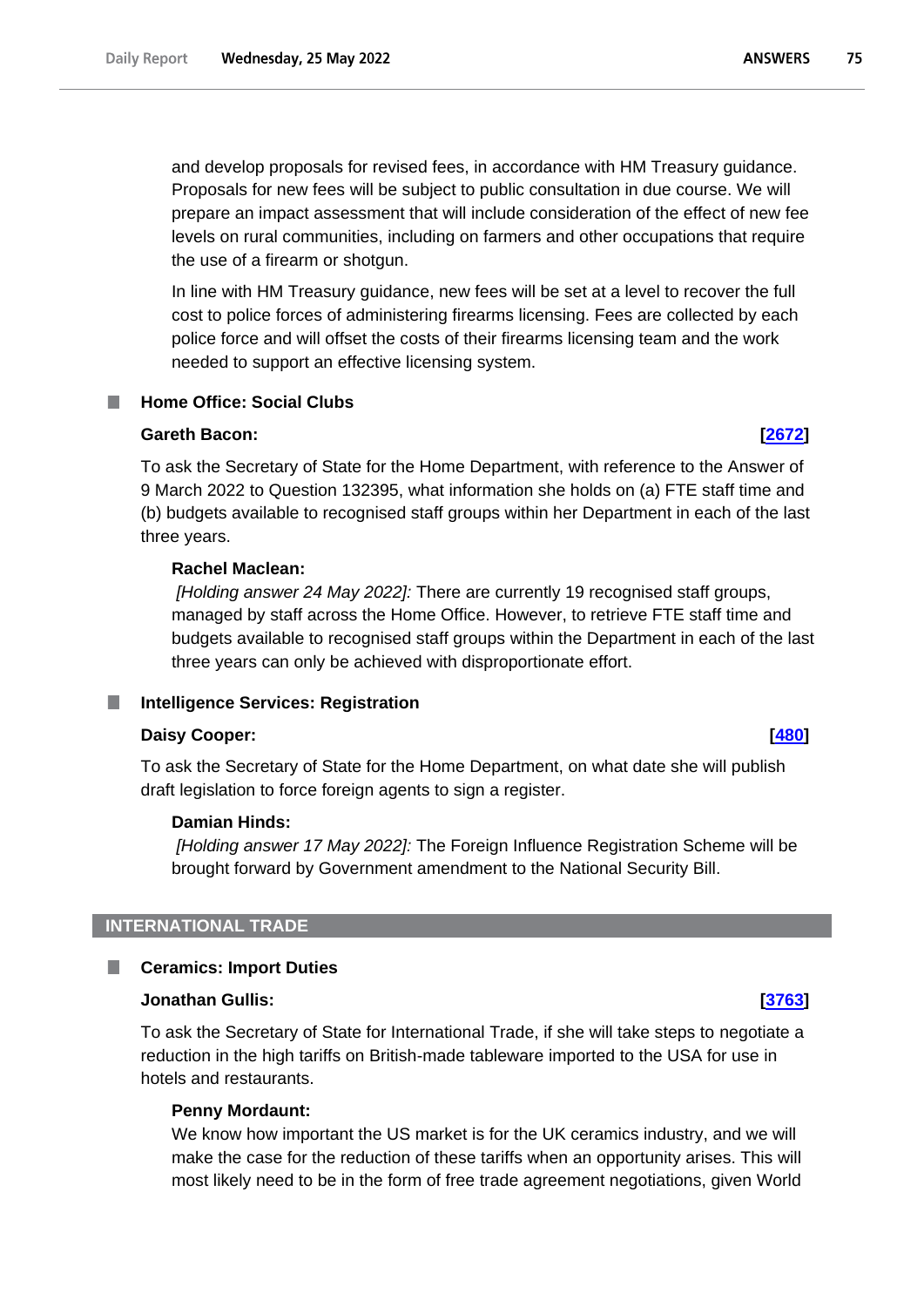Trade Organisation restrictions. The UK is ready to progress negotiations on a UK-US Free Trade Agreement when the US is ready to do so.

In our continued engagement with the sector and when these negotiations proceed, we will factor in the tableware industry's interests into our strategies and approach.

In the meantime, we continue to make it easier to sell iconic British tableware in other overseas markets. Thanks to our recently signed UK-Australia Free Trade Agreement and UK-New Zealand Free Trade Agreement, British tableware exporters will benefit from the removal of 5% tariffs on their products when exporting to Australia and New Zealand.

# **Imports: Russia**

### **Charlotte Nichols: [\[512\]](http://www.parliament.uk/business/publications/written-questions-answers-statements/written-question/Commons/2022-05-10/512)**

To ask the Secretary of State for International Trade, whether all products (a) made in and (b) imported from Russia are allowed to be sold in the UK.

### **Mike Freer:**

In lockstep with our allies, the UK government has announced a range of trade sanctions against Russia since the invasion of the Ukraine. Sanctions include UK import bans on strategic products such as steel, iron and luxury goods. We have also announced tariff increases of 35 percentage points on Russian products including cereals, vodka and high-end products like caviar.

Currently, the UK is imposing import tariffs and bans on over £1bn of Russian goods.

Whilst we do not speculate on future sanctions, we continue to consider further measures to increase pressure on Putin's regime.

### **Trade Agreements: USA**

# **Lee Anderson: [\[3734\]](http://www.parliament.uk/business/publications/written-questions-answers-statements/written-question/Commons/2022-05-17/3734)**

To ask the Secretary of State for International Trade, what progress she has made on negotiating a UK-US trade deal.

### **Penny Mordaunt:**

We have had five productive rounds of negotiations to date and agreed a significant proportion of legal text across multiple chapters.

## **JUSTICE**

# **Aiding and Abetting: Miscarriages of Justice**

# **Mr Barry Sheerman: [\[3474\]](http://www.parliament.uk/business/publications/written-questions-answers-statements/written-question/Commons/2022-05-17/3474)**

To ask the Secretary of State for Justice, what assessment he has made of the rate of miscarriages of justice in relation to convictions under Joint Enterprise.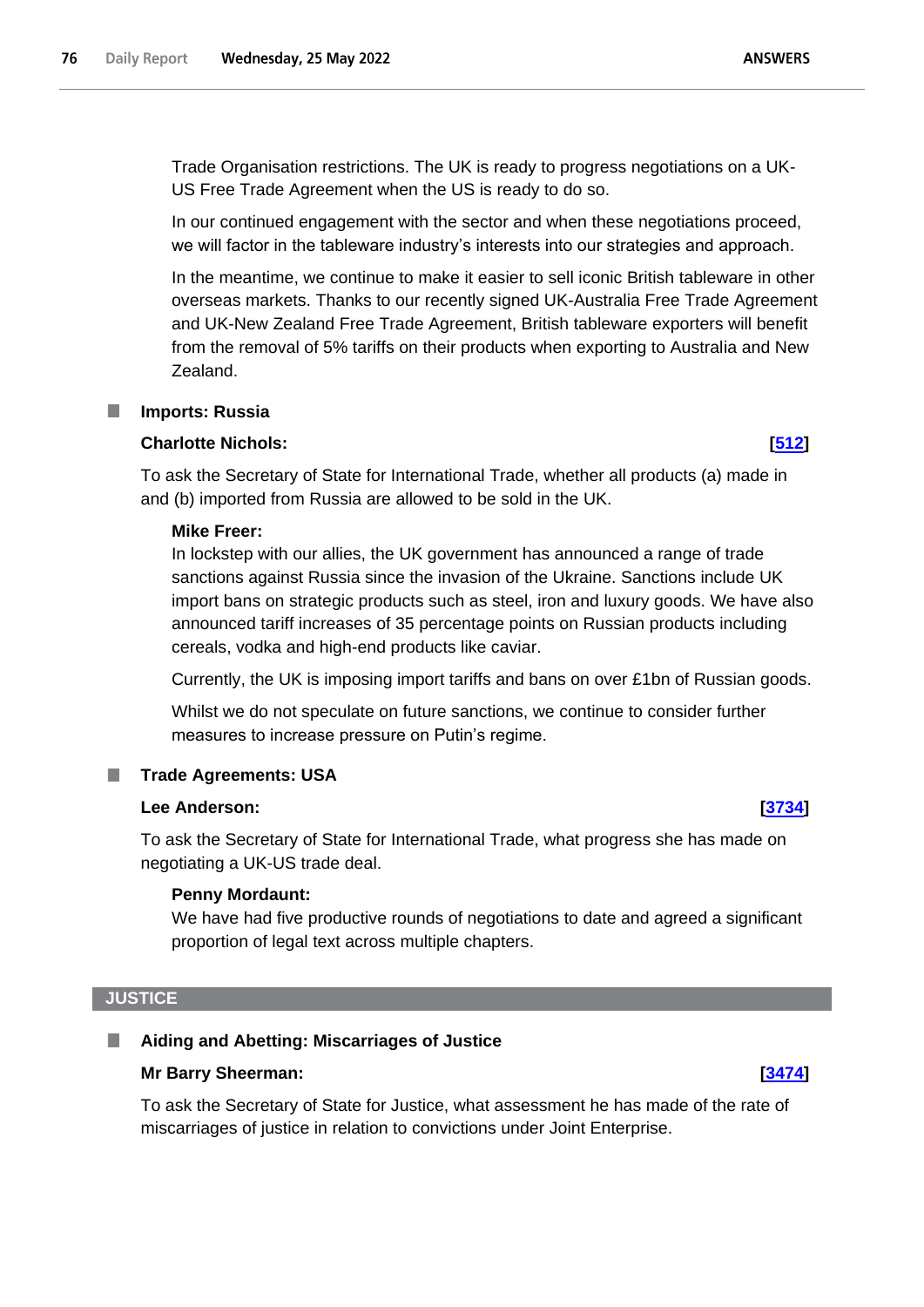## **James Cartlidge:**

No assessment has been made as the Ministry of Justice does not collate data on whether a prosecution or conviction relied on the doctrine of joint enterprise or whether an appeal in such a case resulted in a conviction being quashed or a sentence being changed. Such information may be held on court records but there are no means for this information to be collated centrally.

### **Camp Hill Prison** ш

# **Bob Seely: [\[5680\]](http://www.parliament.uk/business/publications/written-questions-answers-statements/written-question/Commons/2022-05-20/5680)**

To ask the Secretary of State for Justice, what progress he has made on decisions on the future of the Camp Hill prison site.

## **Victoria Atkins:**

There are no plans to reopen the Camp Hill prison site.

The prison estate is kept under careful review to ensure there is sufficient capacity. Decisions on the future size of the prison estate will reflect the current and projected prison population, including an assessment of the necessary margin to manage population fluctuations.

We are investing £3.8bn to deliver 20,000 additional, modern prison places, including up to 2,000 temporary prison places across England and Wales by the mid-2020s.

### **Courts** T.

### **Shabana Mahmood: [\[3545\]](http://www.parliament.uk/business/publications/written-questions-answers-statements/written-question/Commons/2022-05-17/3545)**

To ask the Secretary of State for Justice, what steps courts must take to ensure that (a) they have the correct personal details of defendants and (b) defendants are aware of their summons.

# **James Cartlidge:**

The general principles governing the process of communicating and providing notice of proceedings to the defendant of documents in civil legal proceedings are contained in the Civil Procedure Rules. The claimant provides the court with an address for service of the claim.

Courts are not required to ensure that they have the correct personal details of defendants or that defendants are aware of claims issued against them. The onus is on the parties to provide the correct information. Claimants must sign a statement of truth confirming that the details in their claim, including the address of the defendant, are true. Anyone who deliberately provides false information to the court may be subject to contempt of court proceedings and, if contempt is proved, the penalty is a fine or imprisonment.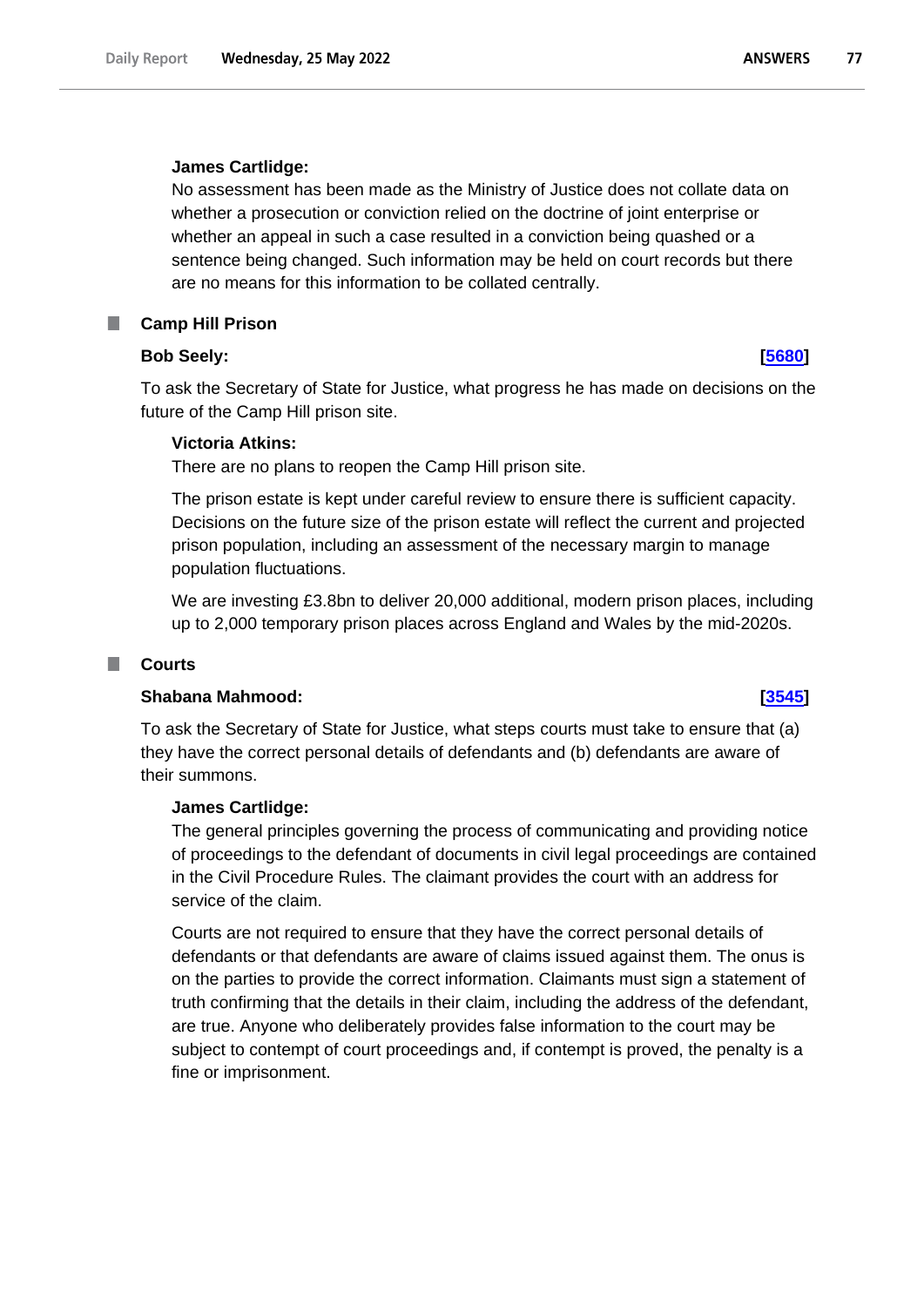### **Courts: Appeals**

### **Shabana Mahmood: [\[3543\]](http://www.parliament.uk/business/publications/written-questions-answers-statements/written-question/Commons/2022-05-17/3543)**

To ask the Secretary of State for Justice, what steps people are able to take to appeal court decisions made in their absence as a result of the court holding an incorrect home address.

## **James Cartlidge:**

If an individual discovers that they have had a county court judgment issued against them as a result of the claim forms being sent to an incorrect home address, they can apply to the court to have the judgment cancelled. This is known as getting the judgment 'set aside'.

In order to apply to get a judgment cancelled, the individual is required to fill in an application notice (Form N244) and send it to the court. They may have to pay a court fee. They will have to go to a private hearing at the court to explain why the judgment should be cancelled.

### **Criminal Proceedings: Legal Aid Scheme**

## **Karl Turner: [R] [\[5390\]](http://www.parliament.uk/business/publications/written-questions-answers-statements/written-question/Commons/2022-05-19/5390)**

To ask the Secretary of State for Justice, how many criminal legal aid firms have been added to the Legal Aid Agency's list of providers willing to accept instructions for advocacy services at different locations since 11 April 2022; and what data his Department holds on number of trials in the Crown Court that have been adjourned or postponed due to the unavailability of a defence advocate.

### **James Cartlidge:**

At the point the Crown Court Representation Helpline was launched on 20 April, there were 19 contacts registered. The helpline does not require higher court advocates to be registered individually. Therefore, some of the registered contacts may have multiple higher court advocates available to provide advocacy services in the Crown Court. The number of registered contacts is subject to fluctuation.

The Crown Court Representation Helpline is in place to make the process of identifying higher court advocates easier for providers who may be impacted by barristers declining to accept returns in defence cases as part of national Criminal Bar Association disruptive action. Providers are not limited to instructing higher court advocates registered with the helpline. The [Public Defender Service](https://publicdefenderservice.org.uk/) may also be able to provide advocacy support where cases have been impacted by the no returns action.

The Department publishes data on volumes and the reasons why trials do not go ahead as part of the [Criminal court statistics quarterly.](https://www.gov.uk/government/statistics/criminal-court-statistics-quarterly-october-to-december-2021) The latest statistics cover the period October to December 2021. In line with the timetable for the publication of official statistics into the public domain we are unable to provide data for more recent months at this time.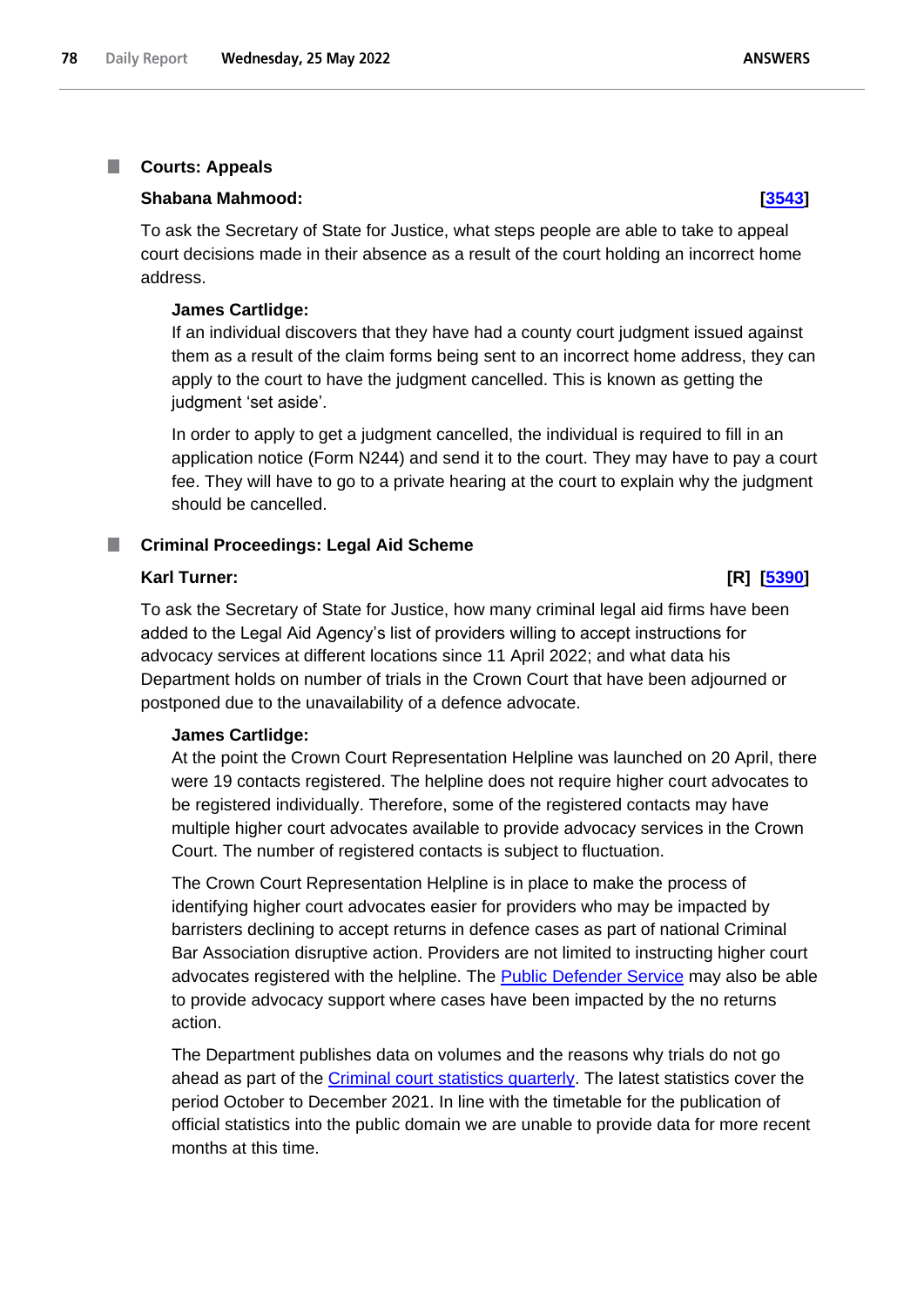### **Debt Collection** T.

### **Shabana Mahmood: [\[3541\]](http://www.parliament.uk/business/publications/written-questions-answers-statements/written-question/Commons/2022-05-17/3541)**

To ask the Secretary of State for Justice, what assessment he has made of the adequacy of the process for a debt collection agency to ascertain the address of people against whom judgments have been made.

### **Shabana Mahmood: [\[3542\]](http://www.parliament.uk/business/publications/written-questions-answers-statements/written-question/Commons/2022-05-17/3542)**

To ask the Secretary of State for Justice, what steps a debt collection agency is required to take to verify the personal details, including home address, of the person they are attempting to collect debt from.

### **James Cartlidge:**

The general principles governing the service, of documents in legal proceedings, are contained in Part 6 of the Civil Procedure Rules. A claimant must take "reasonable steps" to establish the defendant's current address. Where the claimant is unable do so, they must consider whether there is an alternative place or method by which the claim may be served with the permission of the court. If the claimant is unable to establish either the defendant's current address or an alternative method of service, the claim may be served on the defendant's last known address. The premise being that individuals are responsible for updating their creditors with their new address and/or having their mail redirected.

Claimants, including debt collection agencies, in civil court proceedings must sign a statement of truth that they believe the facts stated in the claim form are true. This includes the names and addresses of the parties. Anyone who deliberately provides false information may be subject to contempt of court proceedings, and if contempt is proved the penalty is imprisonment or a fine.

The Ministry of Justice has not undertaken an assessment of the process that claimants, including debt enforcement agencies, use to ascertain the address of defendants who have had a court judgment made against them.

### **Debts: Civil Proceedings** П

## **Shabana Mahmood: [\[3544\]](http://www.parliament.uk/business/publications/written-questions-answers-statements/written-question/Commons/2022-05-17/3544)**

To ask the Secretary of State for Justice, what estimate he has made of the (a) number of people who have been found guilty in their absence in civil debt cases and (b) number and proportion of those cases in which the defendant was absent as a result of not having been aware of the summons due to the court holding an incorrect home address in the latest period for which data is available.

## **James Cartlidge:**

The Ministry of Justice publication "Civil Justice Statistics Quarterly" contains statistics about the number of default judgments made in the county court in England and Wales each year. A default judgment means judgment without a court hearing, where a defendant has failed to acknowledge a claim has been made against them;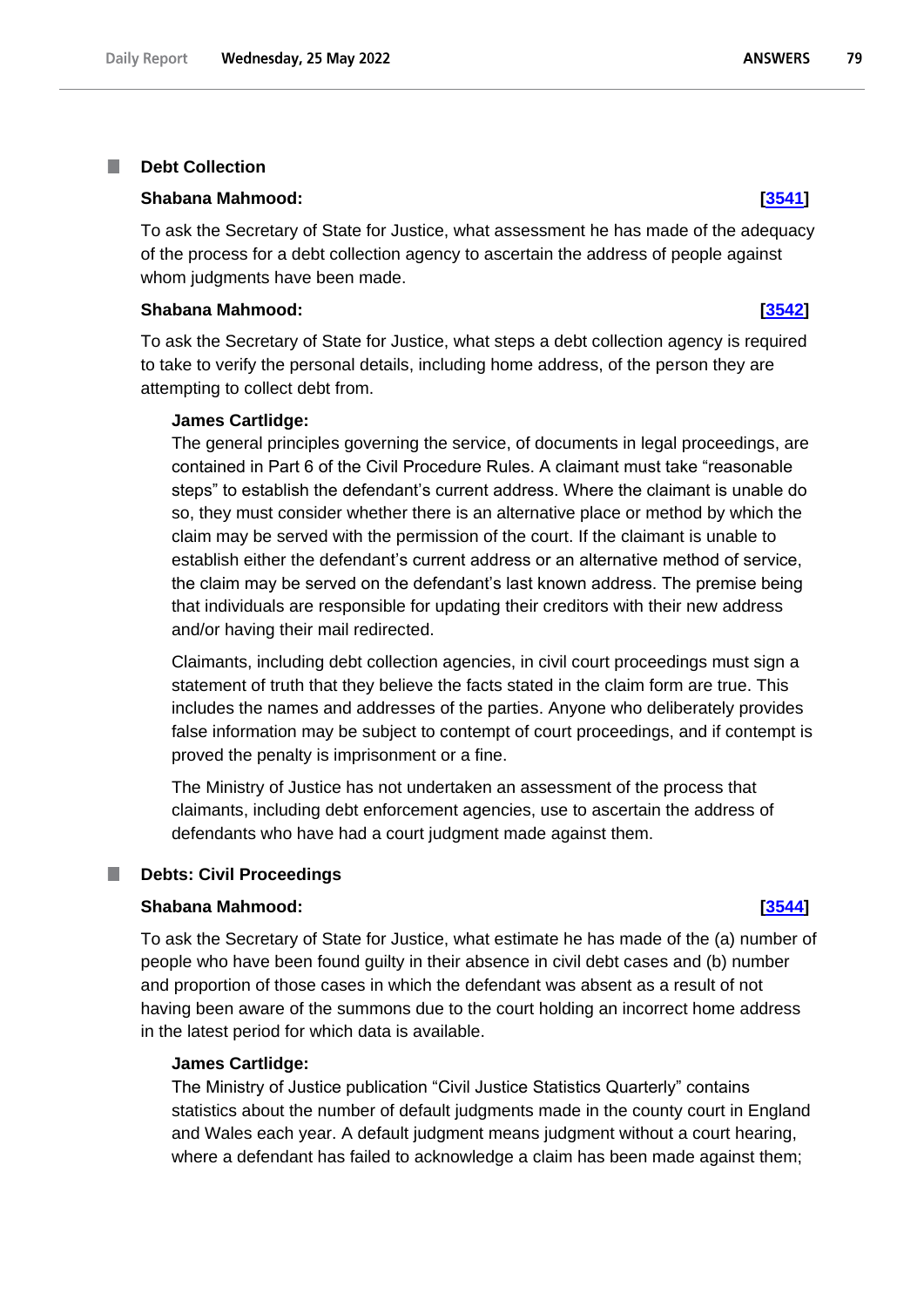or has failed to file a defence. A court hearing would only be listed if the defendant had responded to the claim and stated that they wanted to defend it.

In response to part a) of the question, the number of default judgments made in the latest period for which statistics are available is set out in the figures for 2021 below. It is not possible to say how many of these judgments relate to money claims. However, the majority of claims made to the county court are money claims.

For the reasons stated above, the figures in the table do not and cannot show the number of cases in which a money judgment is made by a court, in a case where the defendant did not appear for the hearing.

| YEAR | NUMBER OF DEFAULT JUDGMENTS |
|------|-----------------------------|
| 2021 | 877,984 (provisional)       |

In answer to part b) it is not possible to determine what number and proportion of default judgments are as a result of the defendant not being aware of a money claim being made against them where it was sent to the wrong address. A default judgment can also arise when a defendant chooses not to respond to the money claim.

It is not possible for the courts to investigate the reasons behind why a defendant has not responded to the money claim.

# **Prison Accommodation: Females**

### **Kate Osamor: [\[2324\]](http://www.parliament.uk/business/publications/written-questions-answers-statements/written-question/Commons/2022-05-16/2324)**

To ask the Secretary of State for Justice, when the construction of the 500 prison places for women will (a) be finished and (b) receive women prisoners.

### **Victoria Atkins:**

We expect to complete construction in the mid 2020s. The first prisoners will enter the new facilities shortly after completion.

## **Prisoners on Remand: Females**

# **Kate Osamor: [\[2323\]](http://www.parliament.uk/business/publications/written-questions-answers-statements/written-question/Commons/2022-05-16/2323)**

To ask the Secretary of State for Justice, how many women have been held in prison on remand in each of the last three years, by (a) alleged offence type and ethnicity and (b) length of remand period and ethnicity.

## **Victoria Atkins:**

The requested information can be found in the attached data file.

# **Attachments:**

1. [2323\\_table \[2022-05-24 2323 TABLE.xlsx\]](https://qna.files.parliament.uk/qna-attachments/1462964/original/2022-05-24%202323%20TABLE.xlsx)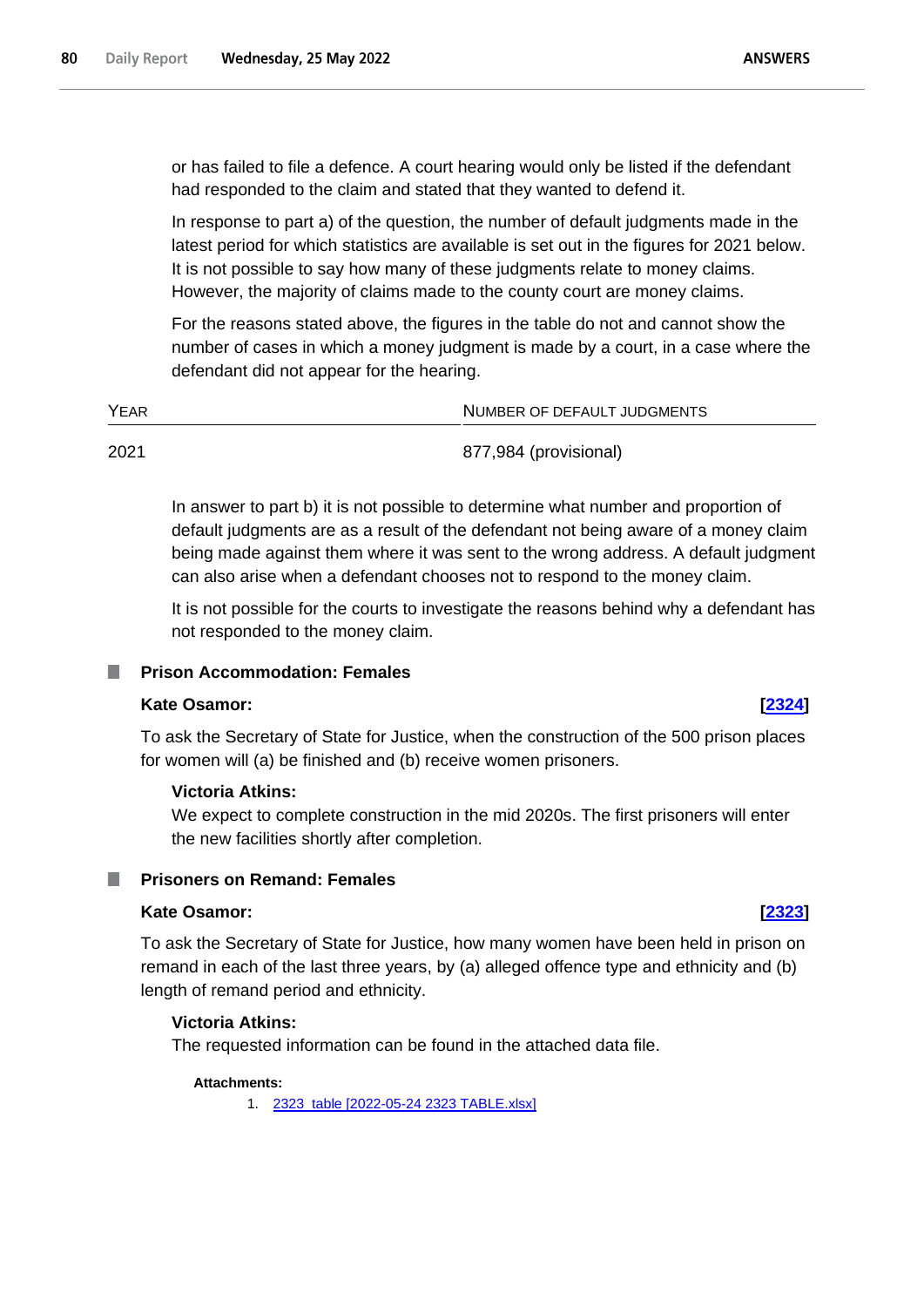### T. **Prisoners: Gender Recognition**

### **Kenny MacAskill: [\[5685\]](http://www.parliament.uk/business/publications/written-questions-answers-statements/written-question/Commons/2022-05-20/5685)**

To ask the Secretary of State for Justice, with reference to the Answer of 14 January 2022 to Question 98878, how many transwomen, who do not have a Gender Recognition Certificate, are serving a sentence for a serious violent offence against the person are held in (a) female, (b) male and (c) all prisons as of 20 May 2022.

## **Kenny MacAskill: [\[5686\]](http://www.parliament.uk/business/publications/written-questions-answers-statements/written-question/Commons/2022-05-20/5686)**

To ask the Secretary of State for Justice, with reference to the Answer of 14 January 2022 to Question 98878, on Prisoners: Gender Recognition, how many transwomen with a Gender Recognition Certificate held in (a) female prisons and (b) all prisons are serving a sentence for a serious violent offence against the person.

## **Victoria Atkins:**

The Ministry of Justice and Her Majesty's Prison and Probation Service (HMPPS) approach to managing transgender offenders is set out in the policy framework 'The Care and Management of Individuals who are Transgender'.

Prisoners are allocated to prisons initially according to their legal gender, which for the vast majority will be their sex recorded at birth. We are not obliged to allocate transgender prisoners according to their wishes, and their views are one of a range of factors considered when making allocation decisions. Any decisions to locate differently to an individual's legal gender, at any point during a sentence, are made on a case-by-case basis by a Complex Case Board, an expert multi-disciplinary panel chaired by a senior operational manager in HMPPS with specialist training.

As we do not have a definition of a "serious violent offence against the person", we have provided data on transgender women with any offence of violence against the person.

Data on transgender prisoners is not available for 20th May 2022. This is because transgender data comes from an annual collection exercise and is a snapshot of the transgender prison population on 31st March of each year.

The most recent data available is from 31st March 2021. On 31st March 2021, there were 146 transgender women without GRCs in prison estates across England and Wales. Of these, 41 individuals were serving their sentence for the principal offence of violence against the person in male establishments. There were no transgender women with a principal offence of violence against the person in the women's estate.

The number of transgender women with GRCs serving sentences for offences of violence against the person in either estate is fewer than 5.

## **Prisons: Education**

# **Mr Barry Sheerman: [\[2372\]](http://www.parliament.uk/business/publications/written-questions-answers-statements/written-question/Commons/2022-05-16/2372)**

To ask the Secretary of State for Justice, what plans he has to allow educational materials to be sent to prisoners.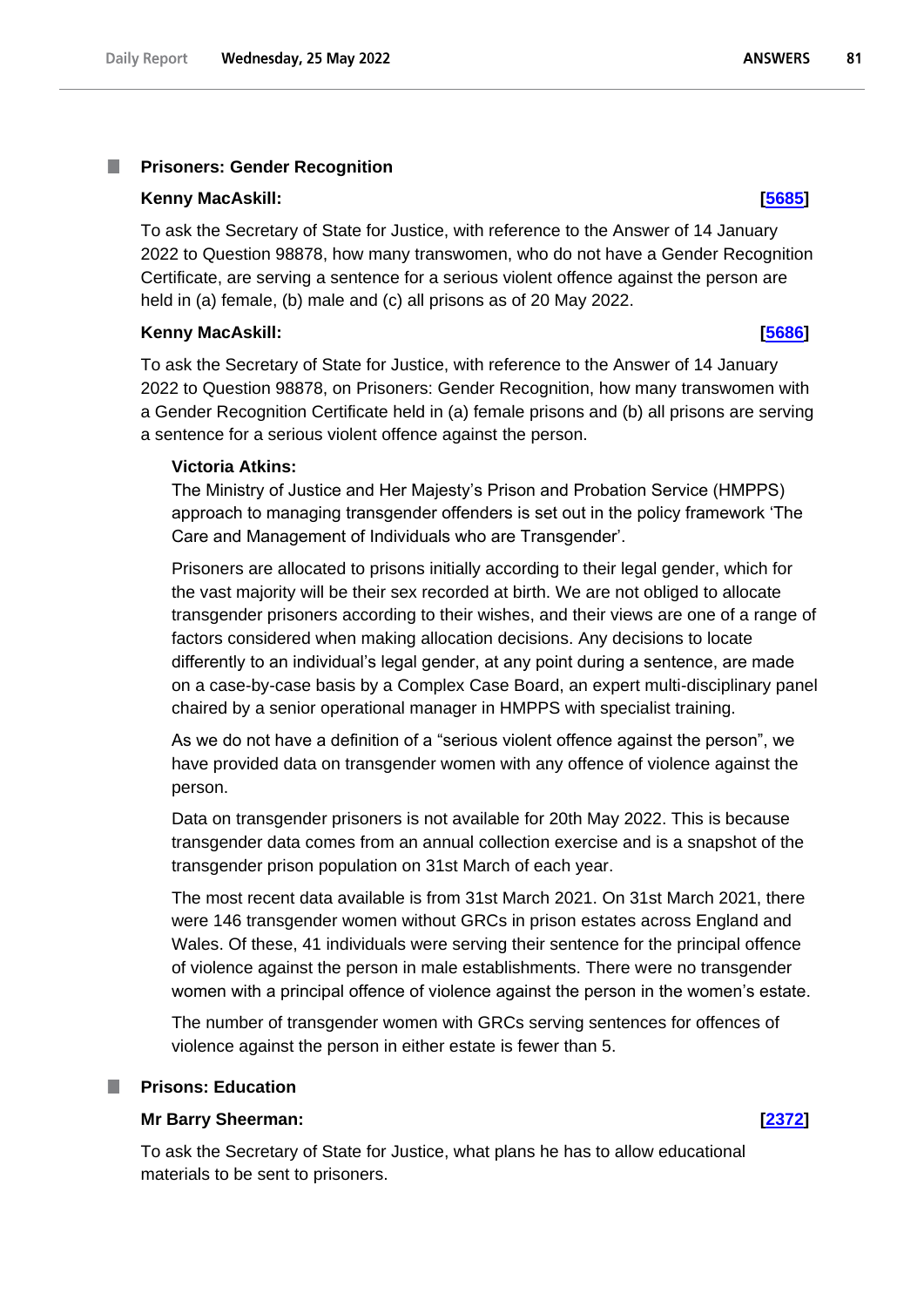## **Victoria Atkins:**

Prisoners can access education materials directly from prison education providers. To mitigate the impact of COVID-19 restrictions, a range of education materials were developed to be used in-cell, which has helped to ensure learning has been able to continue during the pandemic. Prisoners are also able to access resources to support Higher Education provided by organisations such as the Open University and the Prisoners' Education Trust.

Friends and family can send in books – either directly or via our published list of nine approved retailers. Governors must also consider allowing writing materials to be sent in when requested.

### **Rape Crisis Centres**

### **Wera Hobhouse: [\[3703\]](http://www.parliament.uk/business/publications/written-questions-answers-statements/written-question/Commons/2022-05-17/3703)**

To ask the Secretary of State for Justice, how many rape crisis centres there are in England and Wales; and whether the Government plans to increase that number to 150, as recommended in the Istanbul Convention.

# **Victoria Atkins:**

Rape and sexual violence are devastating crimes that can have life-long impacts on victims and survivors. This Government is committed to ensuring that every victim of rape and sexual assault will have access to quality support, appropriate to their needs, when they need it. This includes a commitment to increase funding for victim support services to £185 million by 2024/25 - more than quadruple the level in 2009/10.

Rape crisis and sexual abuse support centres are independent from the government. Their details are registered with the Charity Commission and Companies House. This government provides core funding across England and Wales via the Rape and Sexual Abuse Support Fund to over 75 rape and sexual abuse support services which are run by these independent organisations.

The Rape and Sexual Abuse Support Fund (England and Wales) has been extended for a further year until March 2023 to ensure support services have the funding stability they need. This allows for recommissioning for the next two years (2023/24 and 2024/25). The recommissioning process will take into consideration a wide range of factors to inform future funding decisions.

# **LEVELLING UP, HOUSING AND COMMUNITIES**

### **Building Safety Fund: Tooting** П

# **Dr Rosena Allin-Khan: [\[4658\]](http://www.parliament.uk/business/publications/written-questions-answers-statements/written-question/Commons/2022-05-18/4658)**

To ask the Secretary of State for Levelling Up, Housing and Communities, with reference to the Minister for Housing's oral contribution of 20 April 2022, Official Report, columns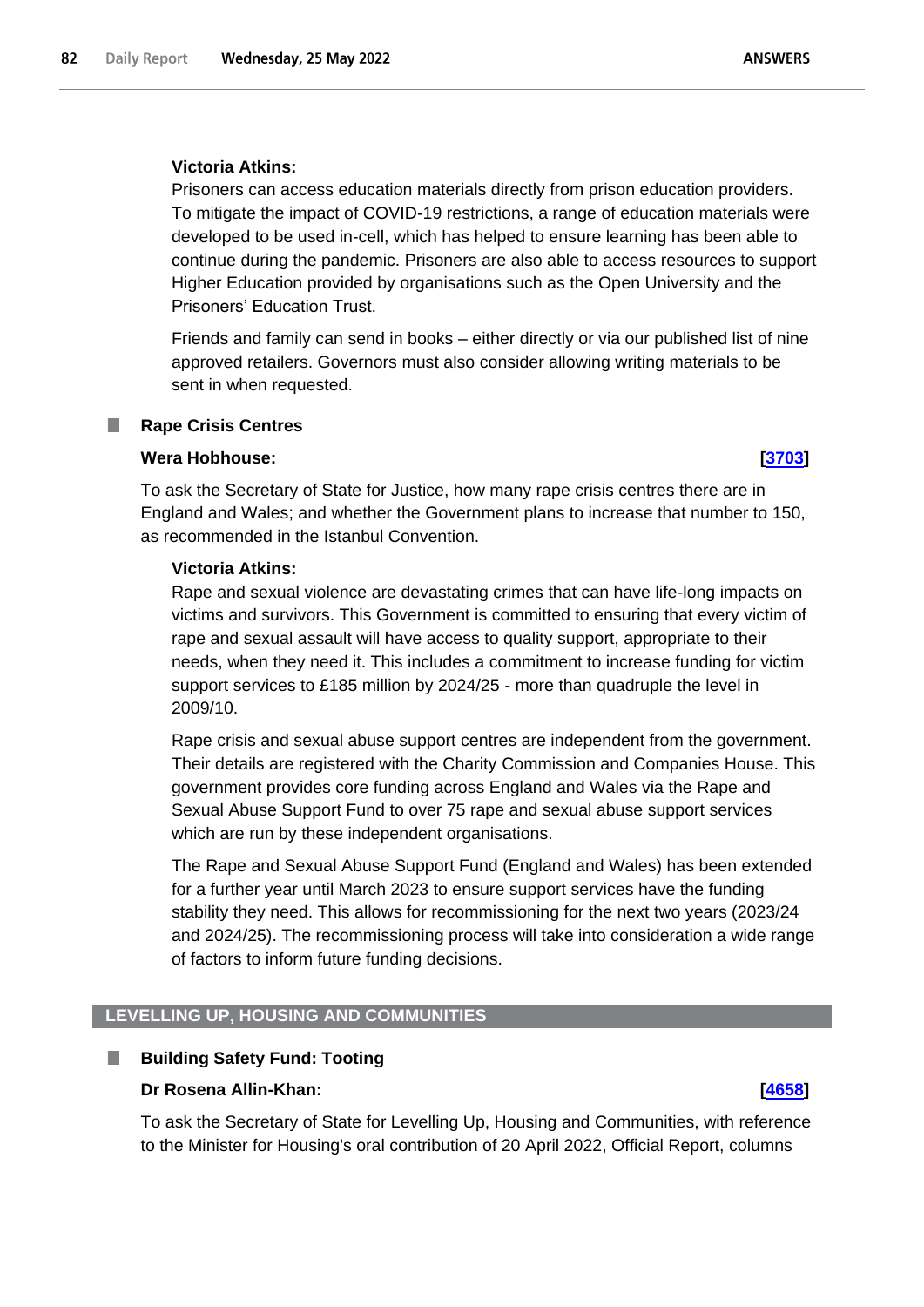183-4, if he will consider Fleming House for funding under the Building Safety Fund on an exceptional basis, despite its being under 11 metres tall.

### **Stuart Andrew:**

The owner of any residential building should make sure that their building is safe in line with legal requirements. Remediation or mitigation works should be appropriate and proportionate. Low-rise buildings like Fleming House are less likely than high-rise buildings to require costly remediation to make them safe and it follows that risk assessments based on PAS 9980 principles in low-rise buildings are more likely to find that lower-cost mitigation is more appropriate and proportionate than higher-cost remediation.

The Department is therefore examining cases that have been brought to our attention in which it is proposed to carry out costly remediation works in buildings which are under 11 metres in height, with a view to challenging those who insist on transferring those costs to leaseholders if appropriate. We are aware of the Fleming House case and others like it, and will take it into account in deciding how to proceed.

# **CCTV: Romford**

## **Andrew Rosindell: [\[3501\]](http://www.parliament.uk/business/publications/written-questions-answers-statements/written-question/Commons/2022-05-17/3501)**

To ask the Secretary of State for Levelling Up, Housing and Communities, what steps his Department is taking to provide sufficient CCTV coverage in Romford; and whether his Department has conducted a recent assessment of the potential merits of providing additional funding for CCTV.

# **Kemi Badenoch:**

The Department has not conducted a recent assessment of the potential merits of providing additional funding for CCTV in Romford.

The Safer Streets Fund, which is administered by the Home Office, provides local organisations with the resources they need to tackle crime through evidence based and innovative interventions including improved CCTV.

# **Council Tax: Debts**

# **Rachael Maskell: [\[3665\]](http://www.parliament.uk/business/publications/written-questions-answers-statements/written-question/Commons/2022-05-17/3665)**

To ask the Secretary of State for Levelling Up, Housing and Communities, what recent discussions he has had with local authorities on the steps being taken in the event that residents do not pay their council tax prior to the escalation of that matter through the courts.

## **Kemi Badenoch:**

Local councils follow well established processes to collect outstanding council tax and, where appropriate and proportionate, to take enforcement action. The Department has published best practice guidance on council tax collection. This highlights the importance of clear communication, early engagement with council taxpayers and proactive engagement with the debt advice sector.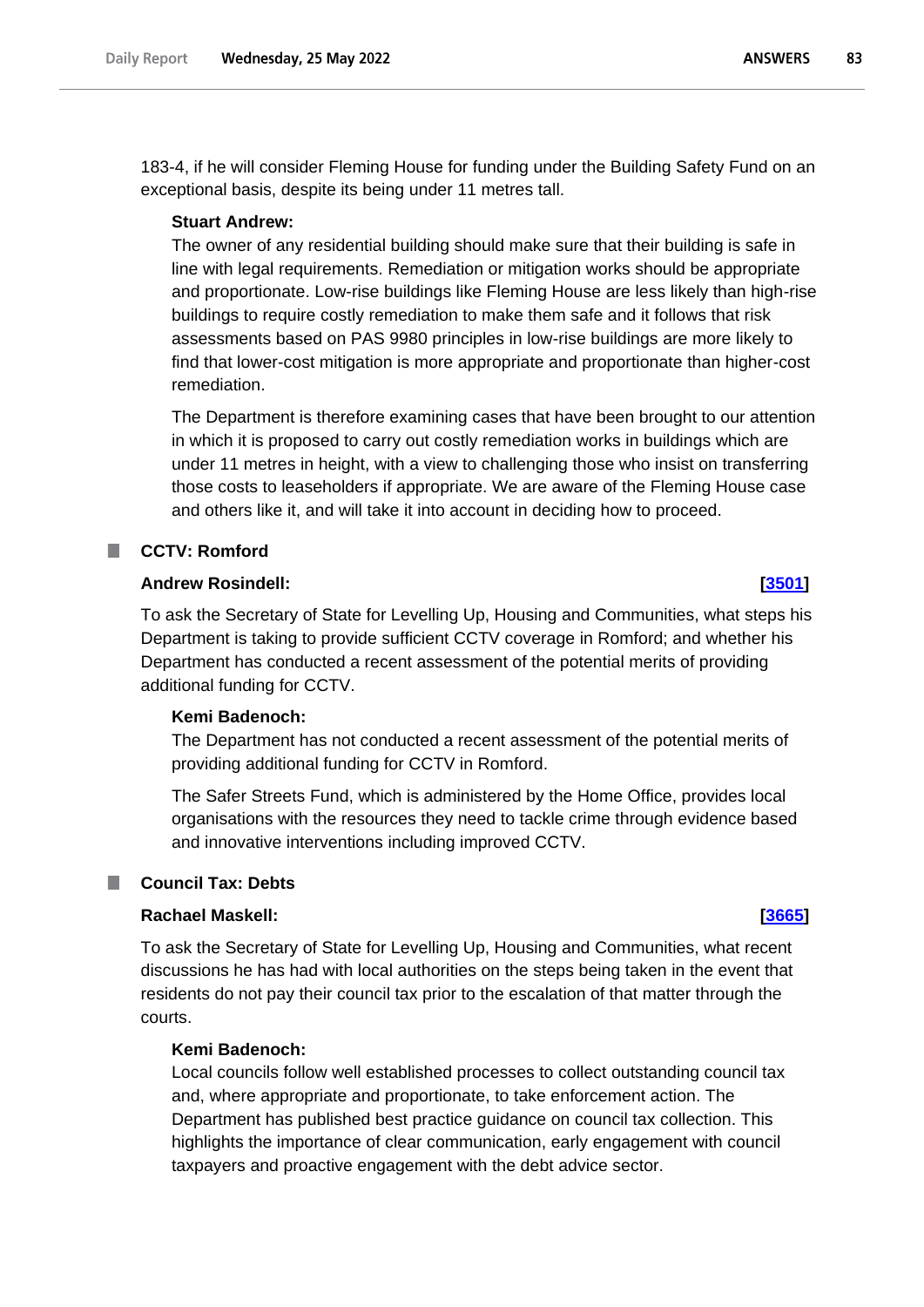### **Council Tax: Government Assistance** I.

## **Rachael Maskell: [\[3666\]](http://www.parliament.uk/business/publications/written-questions-answers-statements/written-question/Commons/2022-05-17/3666)**

To ask the Secretary of State for Levelling Up, Housing and Communities, what support is available to people who are unable to afford their council tax.

# **Kemi Badenoch:**

Every council is required to have a local council tax support scheme to provide council tax reductions for residents in financial need. Councils can also arrange alternative payment methods, such as deferring payments to a later date. Where a household falls into problem council tax debt, the Government's Breathing Space scheme offers a pause of up to 60 days on most enforcement action fees and charges. To recognise the increased cost of living this year, the Government is also providing a £150 rebate to around 20 million households.

# **Homes for Ukraine Scheme**

## **Mike Amesbury: [\[3719\]](http://www.parliament.uk/business/publications/written-questions-answers-statements/written-question/Commons/2022-05-17/3719)**

To ask the Secretary of State for Levelling Up, Housing and Communities, pursuant to the Answer of 16 May 2022 to Question 940 on Homes for Ukraine Scheme, if he will publish the plans which have been provided to local authorities.

## **Mike Amesbury: [\[3722\]](http://www.parliament.uk/business/publications/written-questions-answers-statements/written-question/Commons/2022-05-17/3722)**

To ask the Secretary of State for Levelling Up, Housing and Communities, pursuant to the Answer of 16 May 2022 to Question 945 on Homes for Ukraine Scheme, if he will publish the plans which have been provided to local authorities.

### **Eddie Hughes:**

Guidance has now been published at: www.gov.uk/guidance/homes-for-ukraineguidance-for-councils.

### **Housing: Havering** .

# **Andrew Rosindell: [\[3498\]](http://www.parliament.uk/business/publications/written-questions-answers-statements/written-question/Commons/2022-05-17/3498)**

To ask the Secretary of State for Levelling Up, Housing and Communities, how many houses were built in (a) Romford and (b) the Borough of Havering during the last 5 years.

# **Stuart Andrew:**

Estimates of building control reported new build dwelling completions for Havering in each of the last 5 years, are shown in Live Table 253, at the following link.

# <https://www.gov.uk/government/statistical-data-sets/live-tables-on-house-building>

These cover new build dwellings only and should be regarded as a leading indicator of overall housing supply.

The department also publishes an annual release entitled 'Housing supply: net additional dwellings, England', which is the primary and most comprehensive measure of housing supply.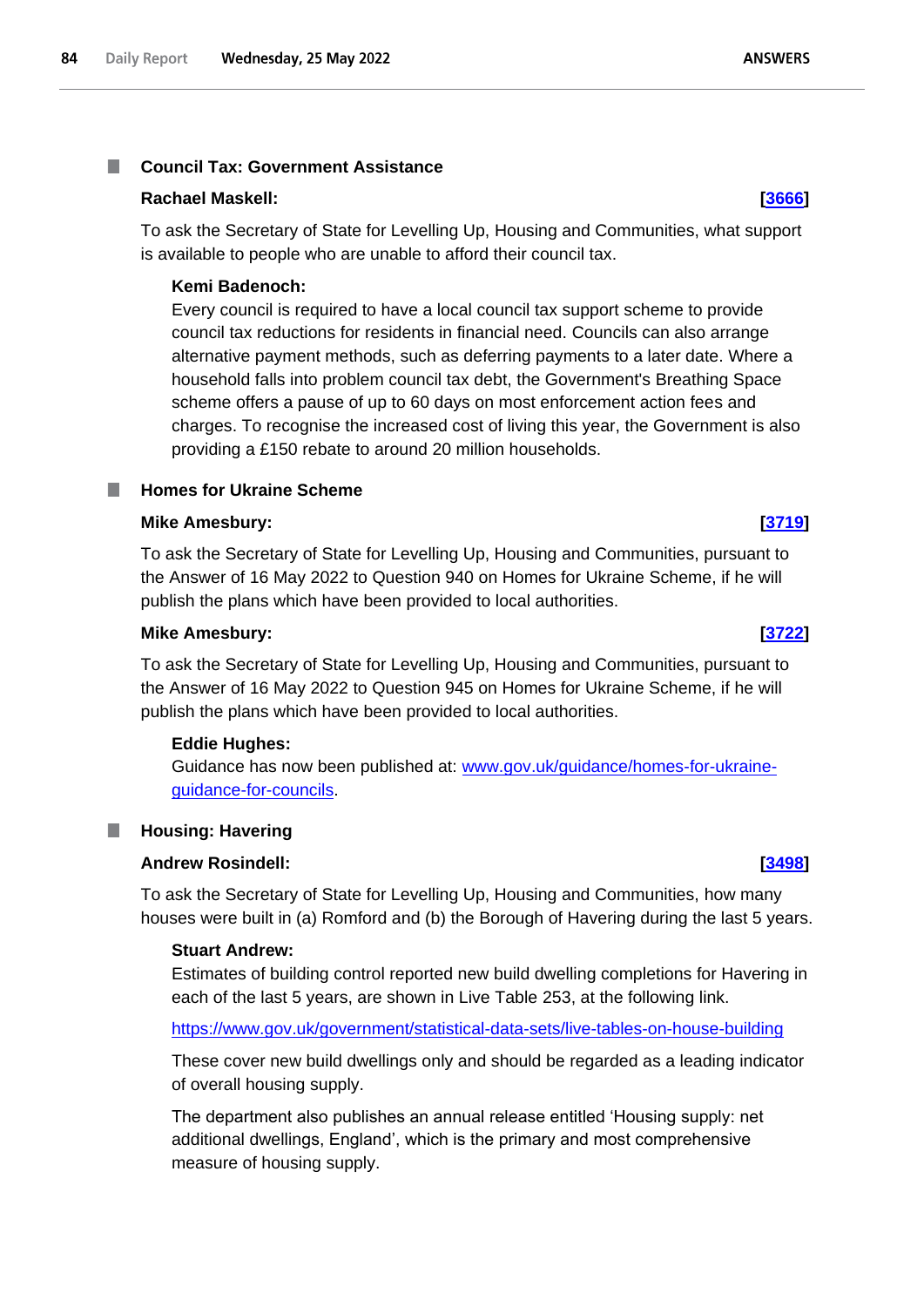[https://www.gov.uk/government/statistical-data-sets/live-tables-on-net-supply-of](https://www.gov.uk/government/statistical-data-sets/live-tables-on-net-supply-of-housing)[housing](https://www.gov.uk/government/statistical-data-sets/live-tables-on-net-supply-of-housing)

## **Andrew Rosindell: [\[3499\]](http://www.parliament.uk/business/publications/written-questions-answers-statements/written-question/Commons/2022-05-17/3499)**

To ask the Secretary of State for Levelling Up, Housing and Communities, how many Homes of Multiple Occupation there are in (a) Romford and (b) Havering; and what proportion of those have been built in the last five years.

# **Eddie Hughes:**

According to the Local Authority Housing Statistics, there are an estimated 286 Houses in Multiple Occupation (HMOs) in the London Borough of Havering. The Local Authority Housing Statistics captures data at a local authority level and the Department does not gather information on the number of HMOs at a town level, nor do we gather information on the number of HMOs built. Further data from Local Authority Housing Statistics can be found here:

https://www.gov.uk/government/statistical-data-sets/local-authority-housing-statisticsdata-returns-for-2020-to-2021 .

### **Housing: Romford** ш

# **Andrew Rosindell: [\[3497\]](http://www.parliament.uk/business/publications/written-questions-answers-statements/written-question/Commons/2022-05-17/3497)**

To ask the Secretary of State for Levelling Up, Housing and Communities, whether his Department has made a recent assessment of the appropriateness of the housing quota in Romford following local dissatisfaction on the number of houses being built.

# **Stuart Andrew:**

Romford is within the London Borough of Havering. The distribution of housing and other development needs within London are matters that are delegated to the Mayor of London to address via his London Plan. The current London Plan was published in March 2021 and sets housing requirements for all planning authorities within London.

The London Plan sets out that Havering should provide 12,850 homes over the 10 years 2019/20 – 2028/29. Havering adopted its current Local Plan in November 2021 with a very similar housing requirement.

Romford is designated as an Opportunity Area within the London Plan with a requirement to accommodate at least 5000 new homes. The Havering Local Plan also recognises Romford as a Strategic Development Area and states that over 6000 homes are expected to be delivered.

### **Housing: York** ш

### **Rachael Maskell: [\[3657\]](http://www.parliament.uk/business/publications/written-questions-answers-statements/written-question/Commons/2022-05-17/3657)**

To ask the Secretary of State for Levelling Up, Housing and Communities, if he will take steps will he take to ensure local people in York are consulted as part of the process of deciding the types of housing tenure that will apply to the houses planned for the York Central development.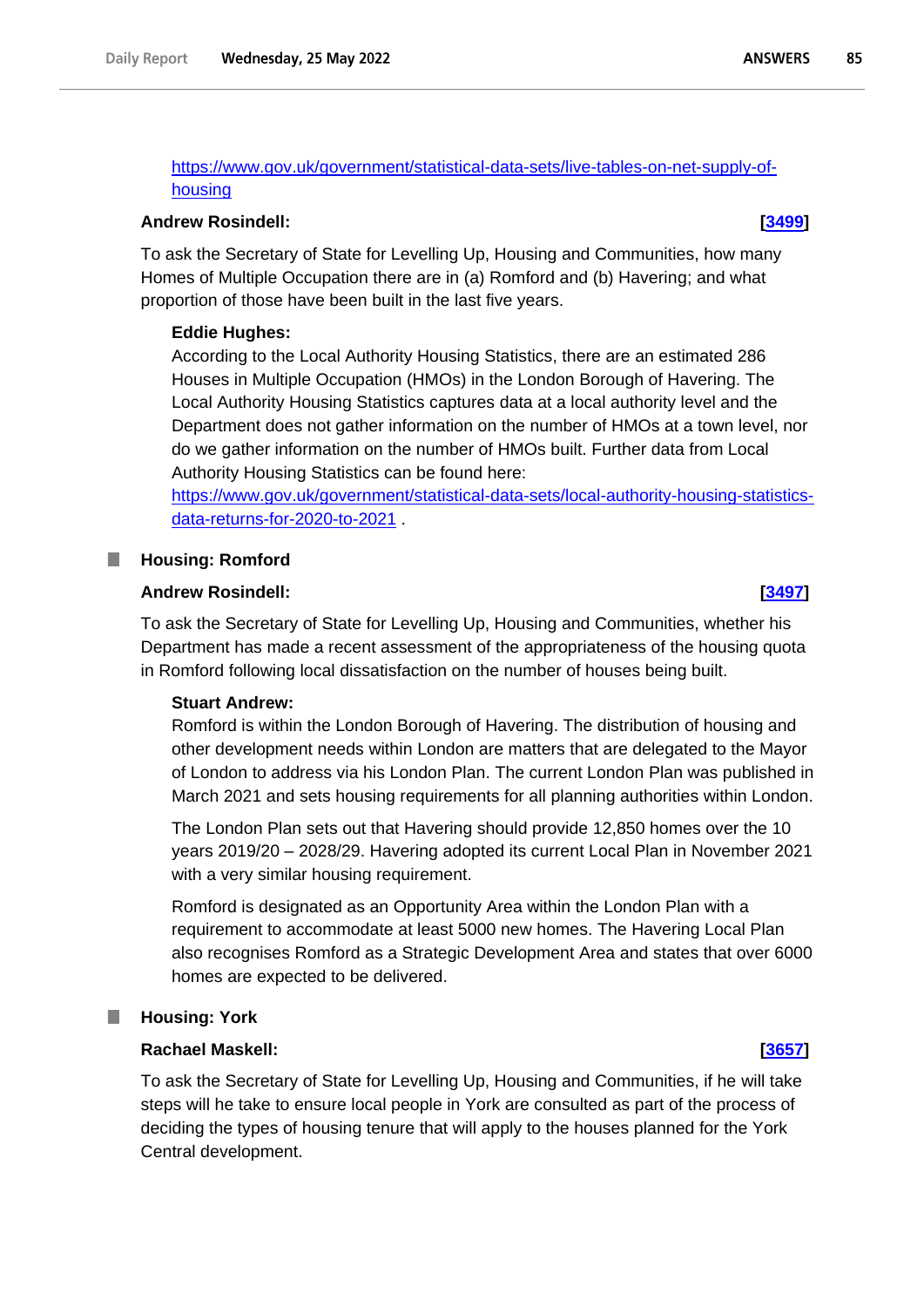# **Stuart Andrew:**

I hope the Honourable Member for York Central will appreciate that as this is a live planning matter I cannot comment on the specifics of the case due to my quasijudicial role in the planning system.

What I can say is that local planning authorities should use their local plans to set out the expected level of tenure mix for housing developments in their area, which underlines the importance of having an up to date plan which reflects local aspirations – and I am encouraged by the progress the council in the Honourable Member's constituency has made recently in this regard.

We are clear that communities must be at the heart of the planning process and that is why our Levelling Up and Regeneration Bill we will introduce reforms to make the plan-making process simpler and faster for communities to engage with. We will also increase and enhance the opportunities for involvement in the planning system to ensure that development is brought forward in a way that works best for local people.

### П **Islamophobia**

# **Sarah Owen: [\[3745\]](http://www.parliament.uk/business/publications/written-questions-answers-statements/written-question/Commons/2022-05-17/3745)**

To ask the Secretary of State for Levelling Up, Housing and Communities, with reference to the University of Birmingham's The Dinner Table Prejudice report, published in January 2022, what assessment he has made of the implications for his policies of the rise in Islamophobia cited in that report; and what recent discussions he has had with Cabinet colleagues on tackling Islamophobia.

# **Kemi Badenoch:**

We live in an increasingly tolerant society and prejudice towards Muslims is unacceptable. Muslims in our country should be able to practice their faith in freedom. We have some of the strongest legislation in the world to tackle hate crime and, where groups incite racial hatred or are engaged in racially or religiously motivated criminal activity, we would expect them to be prosecuted. We also have funded Tell MAMA with over £4m between 2017 and 2022 to monitor anti-Muslim hate crimes and support victims.

## **Local Plans: Tameside**

### **Andrew Gwynne: [\[3519\]](http://www.parliament.uk/business/publications/written-questions-answers-statements/written-question/Commons/2022-05-17/3519)**

To ask the Secretary of State for Levelling Up, Housing and Communities, whether the forthcoming allocations in the Local Plan for Tameside can deviate from Greater Manchester's Places for Everyone allocations.

## **Stuart Andrew:**

Places for Everyone is a joint development plan document which sets out strategic policies for 9 of the 10 Greater Manchester Councils, including Tameside. Delivery of an up to date development plan is key to ensuring the infrastructure and development is in place to contribute towards our goal to Level Up Britain, to boost economic growth, and to progress opportunities for regeneration.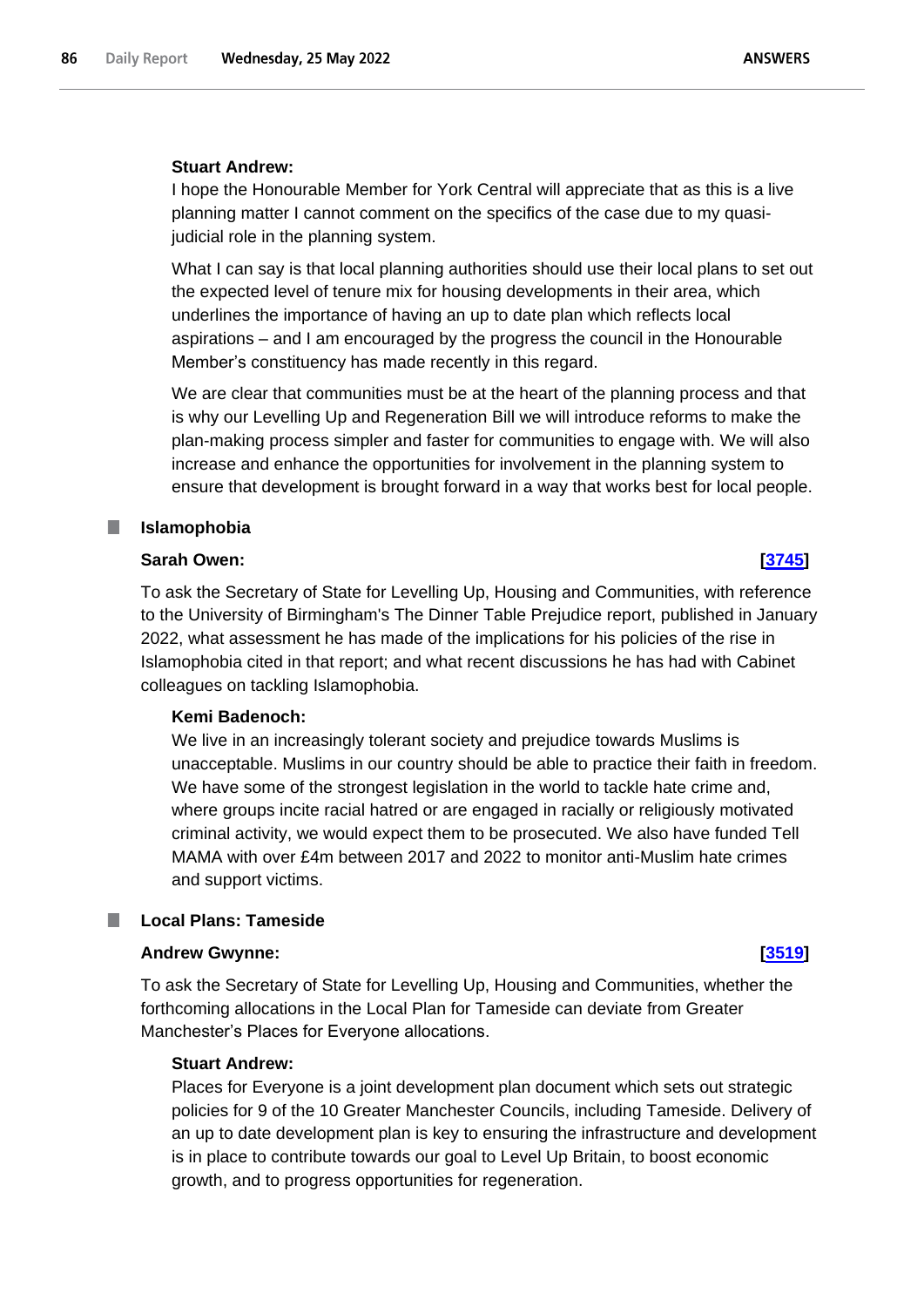Each of the 9 Councils agreed the pre submission version of Places for Everyone before consultation took place in 2021. The plan was then submitted for examination by a panel of independent Inspectors in February 2022. The strategic policies and allocations proposed in Places for Everyone will be examined for their soundness as part of the examination process, including those in Tameside. If the Plan is found

Places for Everyone is a strategic plan and it does not include more detailed area specific policies and allocations, these will be included in each borough's local plan, such as the emerging Tameside Local Plan, which is at an early stage of preparation with consultation expected later this year.

sound the 9 Councils will then decide whether to adopt the plan.

The Planning and Compulsory Purchase Act 2004 requires that in preparing a plan the authority needs to have regard to other local development plan documents. Whilst Tameside Council have indicated they will prepare their plan in conformity with Places for Everyone, legislation does not preclude the local plan from deviating from other local development plan documents, such as Places for Everyone, if there is sound evidence for doing so.

# **Andrew Gwynne: [\[3520\]](http://www.parliament.uk/business/publications/written-questions-answers-statements/written-question/Commons/2022-05-17/3520)**

To ask the Secretary of State for Levelling Up, Housing and Communities, what the difference in status will be between Greater Manchester's Places for Everyone and Tameside's Local Plan.

# **Stuart Andrew:**

Both the submitted Places for Everyone Plan and an emerging Tameside Local Plan are development plan documents. If both Places for Everyone and the Tameside Local Plan are found sound and adopted they will together form the development plan for the Tameside area.

Plans gain weight in decision making as they progress through the plan making process.

Places for Everyone has been submitted for examination, but until a plan is found sound and has been adopted it has limited weight in decision making. The Tameside Local Plan is still at an early stage of preparation and there has been no consultation on a draft plan as yet.

# **Oxford-Cambridge Arc**

# **Daniel Zeichner: [\[3611\]](http://www.parliament.uk/business/publications/written-questions-answers-statements/written-question/Commons/2022-05-17/3611)**

To ask the Secretary of State for Levelling Up, Housing and Communities, when his Department will make an announcement on the future of the Oxford-Cambridge Arc project.

# **Daniel Zeichner: [\[3612\]](http://www.parliament.uk/business/publications/written-questions-answers-statements/written-question/Commons/2022-05-17/3612)**

To ask the Secretary of State for Levelling Up, Housing and Communities, what criteria his Department will use to determine whether it will continue to support the Oxford-Cambridge Arc project.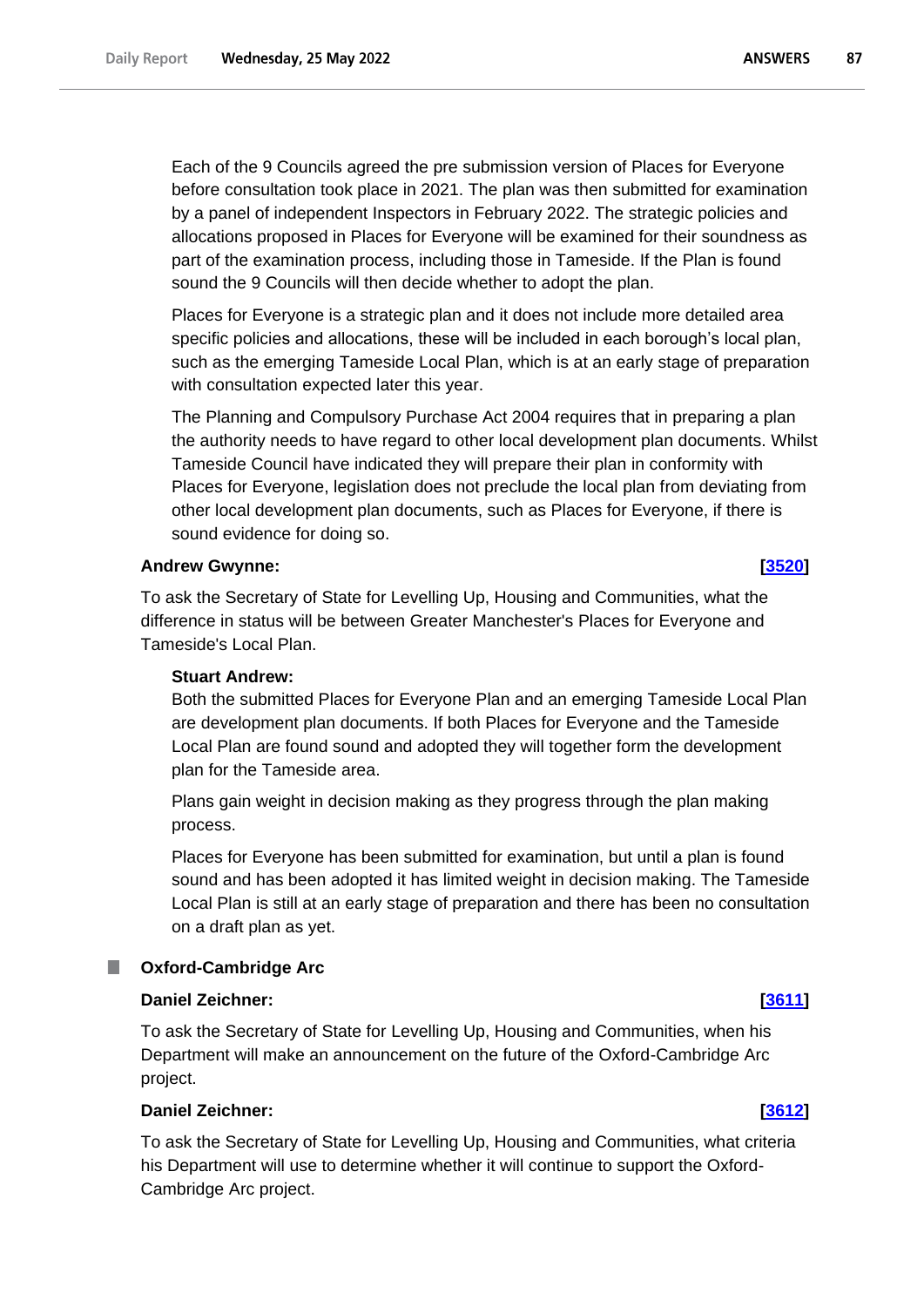# **Daniel Zeichner: [\[3613\]](http://www.parliament.uk/business/publications/written-questions-answers-statements/written-question/Commons/2022-05-17/3613)**

To ask the Secretary of State for Levelling Up, Housing and Communities, how much and what proportion of the funding for the Oxford-Cambridge Arc project will be supplied by his Department.

# **Neil O'Brien:**

Government recognises the Oxford-Cambridge Arc as a globally renowned hub of innovation, with businesses and universities that are leading the way in life sciences, space and green technologies

In October 2021, the Government completed a 12-week public consultation gathering views to shape a vision for the Spatial Framework. We continue to work through next steps and will provide more information in due course.

### **Police: Havering** T.

# **Andrew Rosindell: [\[3502\]](http://www.parliament.uk/business/publications/written-questions-answers-statements/written-question/Commons/2022-05-17/3502)**

To ask the Secretary of State for Levelling Up, Housing and Communities, what data his Department holds on the proportion of Havering's budget that is spent on (a) policing and (b) Section 92 police officers.

# **Kemi Badenoch:**

The department collects annual budget and outturn expenditure and financing data from local authorities for police services, but does not specifically collect data on Section 92 police officers. The latest revenue outturn data is publicly available on GOV.UK, through the following link: https://www.gov.uk/government/statistics/localauthority-revenue-expenditure-and-financing-england-2020-to-2021-individual-localauthority-data-outturn.

# **Political Parties: Finance**

# **Dawn Butler: [\[4513\]](http://www.parliament.uk/business/publications/written-questions-answers-statements/written-question/Commons/2022-05-18/4513)**

To ask the Secretary of State for Levelling Up, Housing and Communities, what steps he is taking to ensure that funding of UK political parties does not come from foreign citizens.

# **Neil O'Brien:**

*[Holding answer 23 May 2022]:* UK electoral law sets out a stringent regime of donations controls that bans foreign donations. Individuals must be on the UK electoral roll to make political donations; in the case of companies, they must be UKregistered and properly carrying on business in the UK. There is only a very limited exception to this, whereby for political parties registered in Northern Ireland, permissible donors also include Irish sources provided they meet prescribed conditions. The Government is strengthening the corporate transparency regime, which will support the donations regime. The Elections Act 2022 further closes potential loopholes on foreign spending.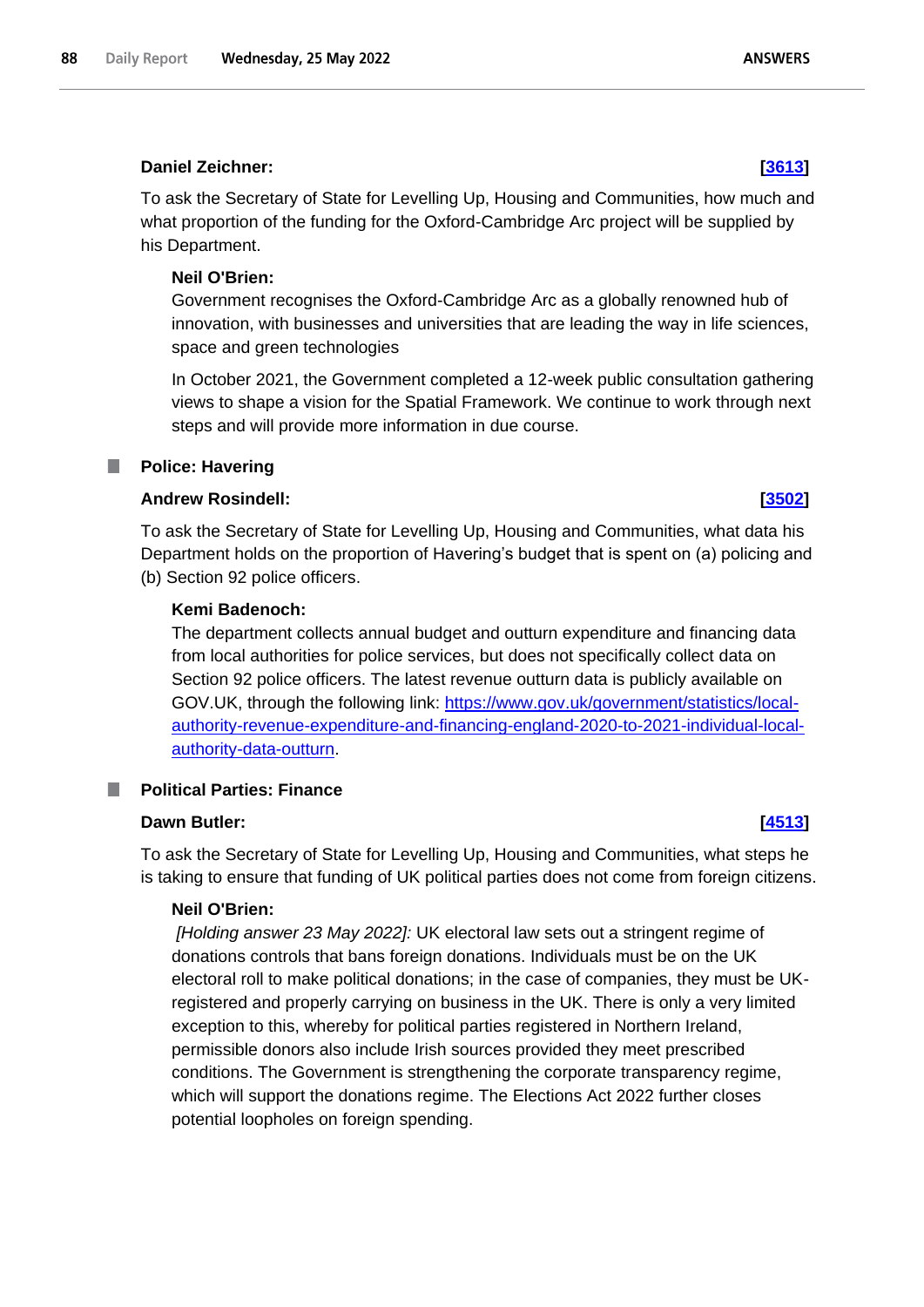By contrast, the (Labour-led) Welsh Government and (SNP-led) Scottish Government have facilitated donations by foreign citizens in British politics, by extending the devolved franchise to all foreign nationals living in Wales and Scotland respectively.

### **Private Rented Housing: Evictions** .

# **Rachael Maskell: [\[3667\]](http://www.parliament.uk/business/publications/written-questions-answers-statements/written-question/Commons/2022-05-17/3667)**

To ask the Secretary of State for Levelling Up, Housing and Communities, if he will take steps to ensure that section 21 of the Housing Act 1988 cannot be triggered in the event that a tenant cannot afford to pay their rent.

# **Eddie Hughes:**

The Government is committed to delivering a fairer and better quality private rented sector that works for both tenants and landlords. As announced in the Queen's Speech 2022, we are committed to introducing a Renters Reform Bill in this Parliamentary session. This will abolish Section 21 evictions to deliver a fairer deal for renters, enabling them to challenge poor practice and unfair rent increases. We will publish a White Paper shortly that will provide more details of these measures and our wider reform package.

# **Refugees: English Language**

## **Caroline Ansell: [\[4641\]](http://www.parliament.uk/business/publications/written-questions-answers-statements/written-question/Commons/2022-05-18/4641)**

To ask the Secretary of State for Levelling Up, Housing and Communities, whether his Department will publish further guidance for public and private providers of English language learning on how they can supply their services to local authorities to support Ukrainian refugees; and if he will make a statement.

# **Eddie Hughes:**

English for Speakers of Other Languages (ESOL) is funded through the Adult Education Budget (AEB) and the Skills Funding Agency (ESFA). Authorities, colleges and training providers have the flexibility to use their AEB/ESFA to meet the needs of their communities.

# **Regional Planning and Development: Civil Servants**

# **Lisa Nandy: [\[4556\]](http://www.parliament.uk/business/publications/written-questions-answers-statements/written-question/Commons/2022-05-18/4556)**

To ask the Secretary of State for Levelling Up, Housing and Communities, how many civil servants working in the Levelling Up Taskforce are based in (a) London, (b) the South East and (c) outside of London and the South East as of 18 May 2022.

## **Eddie Hughes:**

*[Holding answer 23 May 2022]:* I refer the Hon Member to my answer to Question UIN 99333 on 12 January 2022. Staffing figures fluctuate over time. The Department will publish an organogram in due course.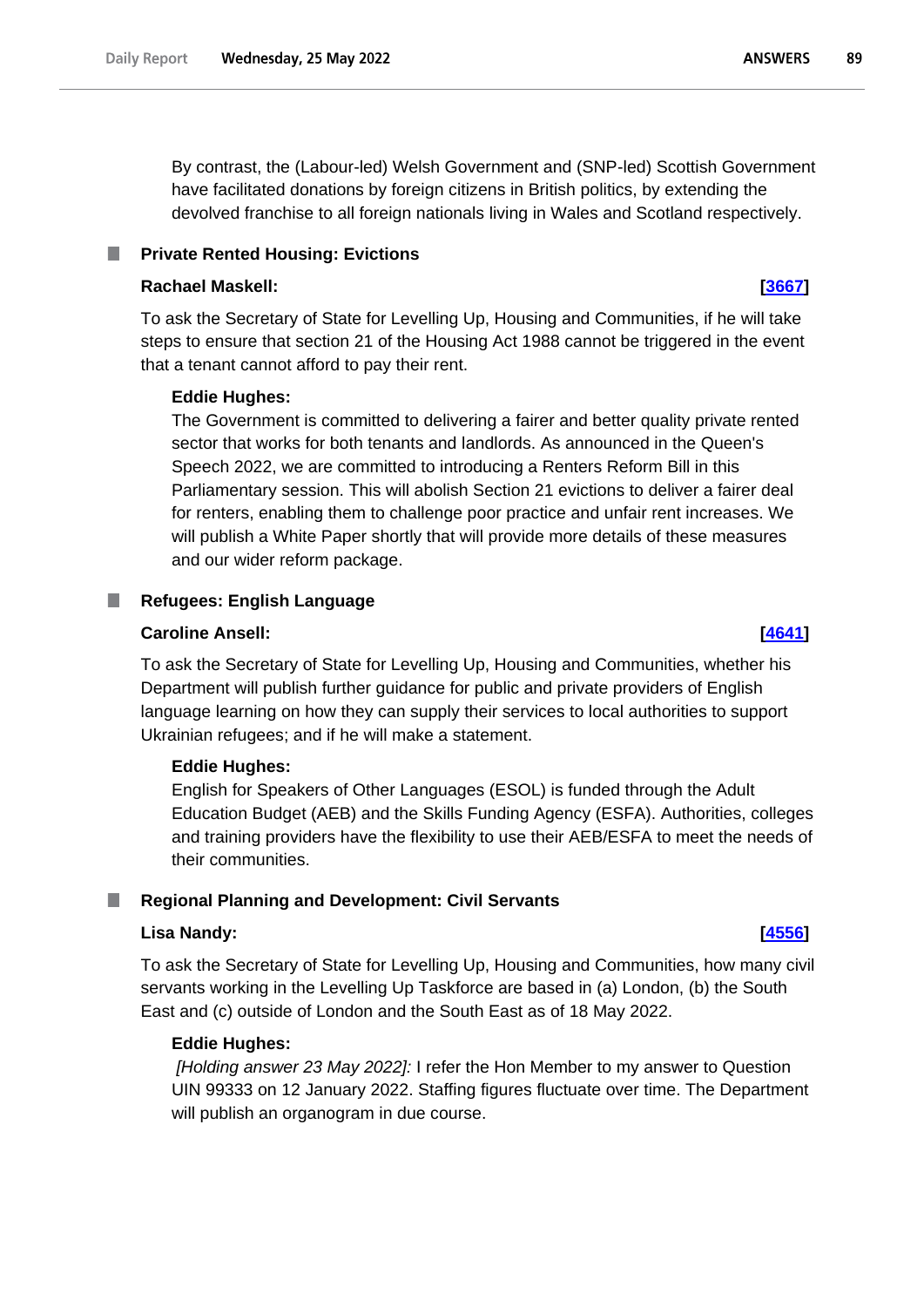### **Urban Areas: Romford** T.

### **Andrew Rosindell: [\[3500\]](http://www.parliament.uk/business/publications/written-questions-answers-statements/written-question/Commons/2022-05-17/3500)**

To ask the Secretary of State for Levelling Up, Housing and Communities, what steps his Department is taking to help ensure that developments in Romford are in keeping with the historic market town style.

### **Stuart Andrew:**

The National Planning Policy Framework was amended last year to ask all local councils to set design standards in design guides and codes that reflect local character and design preferences. The Framework also asks local councils to refuse permission for development that is not well designed, while giving significant weight to schemes that reflect local design policies and government guidance on design. The Government's National Design Guide and National Model Design Code provide local councils with a toolkit to help them set standards which take account of local history, culture and heritage, based on effective community engagement. The Office for Place is working with local councils and neighbourhood planning groups in every region of England to test the National Model Design Code and provide exemplars for others to follow. The Levelling Up and Regeneration Bill will require every local planning authority to produce a design code for its area, which will have full weight in making decisions on development, either through forming part of local plans or being prepared as a supplementary plan.

# **MEMBERS ESTIMATE COMMITTEE**

### ٠ **Representative Money**

## **Mr Gregory Campbell: [\[5362\]](http://www.parliament.uk/business/publications/written-questions-answers-statements/written-question/Commons/2022-05-19/5362)**

To ask the hon. Member for Broxbourne, representing the Members Estimate Committee, how much Representative Money has been made available to elected Members who have not taken the Oath in each year between 2006 and 2022.

### **Sir Charles Walker:**

The table below details how much Representative Money has been made available to elected Members who have not taken the Oath in each year between 2006 and 2022:

Representative Money allocations, 2005/06-2021/22

| Financial year | Main budget $(E)$ | Travel budget $(E)$ |
|----------------|-------------------|---------------------|
| 2005/06*       | 35,163.00         | 868.00              |
| 2006/07        | 86,245.00         | 2,136.07            |
| 2007/08        | 90,036.00         | 2,230.05            |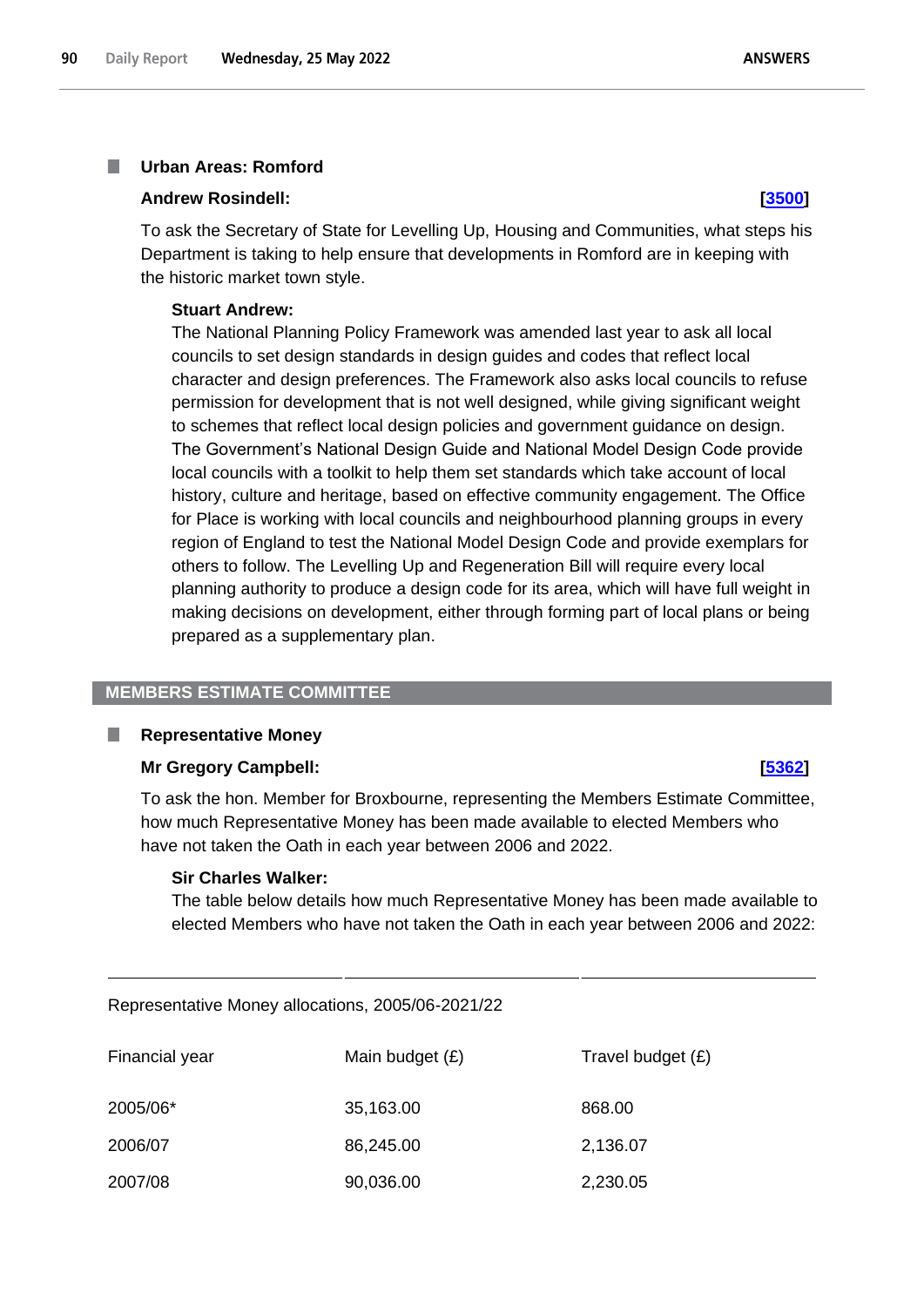| 2008/09                  | 93,639.00  | 2,319.26 |
|--------------------------|------------|----------|
| 2009/10                  | 94,482.00  | 2,340.13 |
| 2010/11** (1 Apr-5 May)  | 9,277.00   | 229.78   |
| (6 May-31 Mar)           | 87,133.00  | 2,493.73 |
| 2011/12                  | 101,004.00 | 2,890.59 |
| 2012/13                  | 105,850.00 | 3,029.34 |
| 2013/14                  | 109,135.00 | 3,123.25 |
| 2014/15                  | 112,076.00 | 3,207.58 |
| 2015/16 # (1 Apr-7 May)  | 11,511.00  | 329.45   |
| (8 May-31 Mar)           | 87,783.00  | 1,898.90 |
| 2016/17                  | 97,556.00  | 2,224.32 |
| 2017/18 \$ (1 Apr-8 Jun) | 18,737.00  | 431.41   |
| (9 Jun-31 Mar)           | 130,970.00 | 2,901.64 |
| 2018/19                  | 165,864.00 | 3,674.62 |
| 2019/20 ^ (1 Apr-11 Dec) | 117,986.27 | 2,613.95 |
| (12 Dec-31 Mar)          | 48,243.74  | 1,200.05 |
| 2020/21                  | 161,296.87 | 4,007.68 |
| 2021/22                  | 162,265.31 | 4,021.01 |

Notes:

\* from 1 November 2005-31 March 2006

\*\* general election year full year allocations based on 2005 and 2010

general election results would have been:

|              | Main budget | Travel budget |
|--------------|-------------|---------------|
| 2005 results | £96,747     | £2,396.30     |
| 2010 results | £96,374     | £2,758.22     |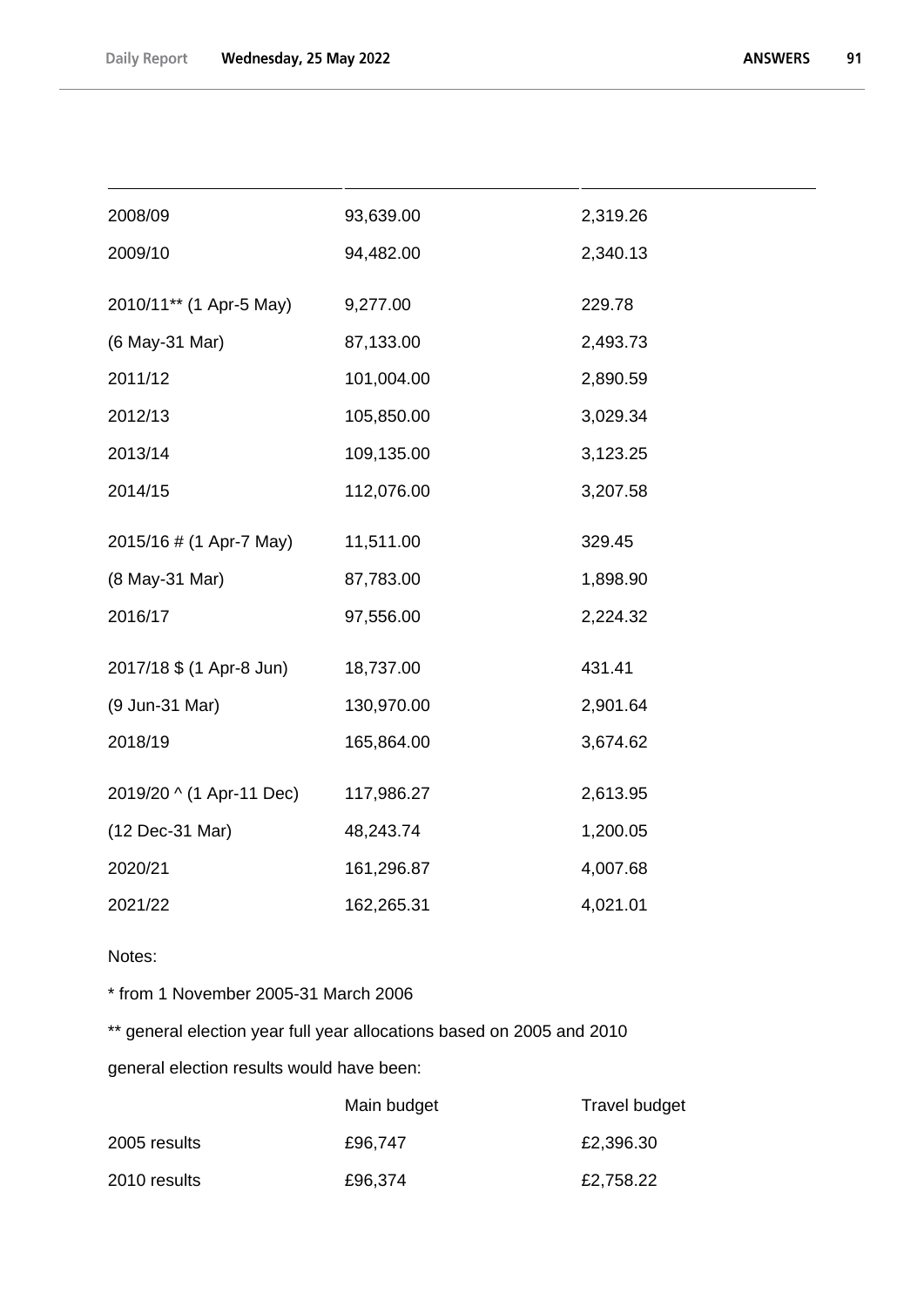# general election year full year allocations based on 2010 and 2015

general election results would have been:

|                                                                       | Main budget | <b>Travel budget</b> |  |
|-----------------------------------------------------------------------|-------------|----------------------|--|
| 2010 results                                                          | £113,867    | £3,258.90            |  |
| 2015 results                                                          | £97,655     | £2,112.46            |  |
| \$ general election year full year allocations based on 2015 and 2017 |             |                      |  |
| general election results would have been:                             |             |                      |  |

|              | Main budget | <b>Travel budget</b> |
|--------------|-------------|----------------------|
| 2015 results | £99,116     | £2,282.09            |
| 2017 results | £161,500    | £3,578.03            |

^ general election year full year allocations based on 2015 and 2017

general election results would have been:

|              | Main budget | Travel budget |
|--------------|-------------|---------------|
| 2017 results | £169,345    | £3,751.79     |
| 2019 results | £159,074    | £3,956.92     |

This information can also be found on the App3 tab in the Excel spreadsheet (44 KB) accessed from the following link: [https://commonslibrary.parliament.uk/research](https://commonslibrary.parliament.uk/research-briefings/sn01663/)[briefings/sn01663/](https://commonslibrary.parliament.uk/research-briefings/sn01663/)

# **NORTHERN IRELAND**

### **Abortion: Northern Ireland** H

# **Stella Creasy: [\[4564\]](http://www.parliament.uk/business/publications/written-questions-answers-statements/written-question/Commons/2022-05-18/4564)**

To ask the Secretary of State for Northern Ireland, further to his written statement of 24 March 2022, what recent assessment he has made of the Northern Ireland's Department of Health's levels of compliance with the direction to provide access to abortion for women in Northern Ireland; and if he will make a statement.

# **Brandon Lewis:**

On 24 March, I made a commitment to return to Parliament after the Assembly election to make regulations on abortion, if no progress had been made by the Northern Ireland Department of Health towards the provision of services.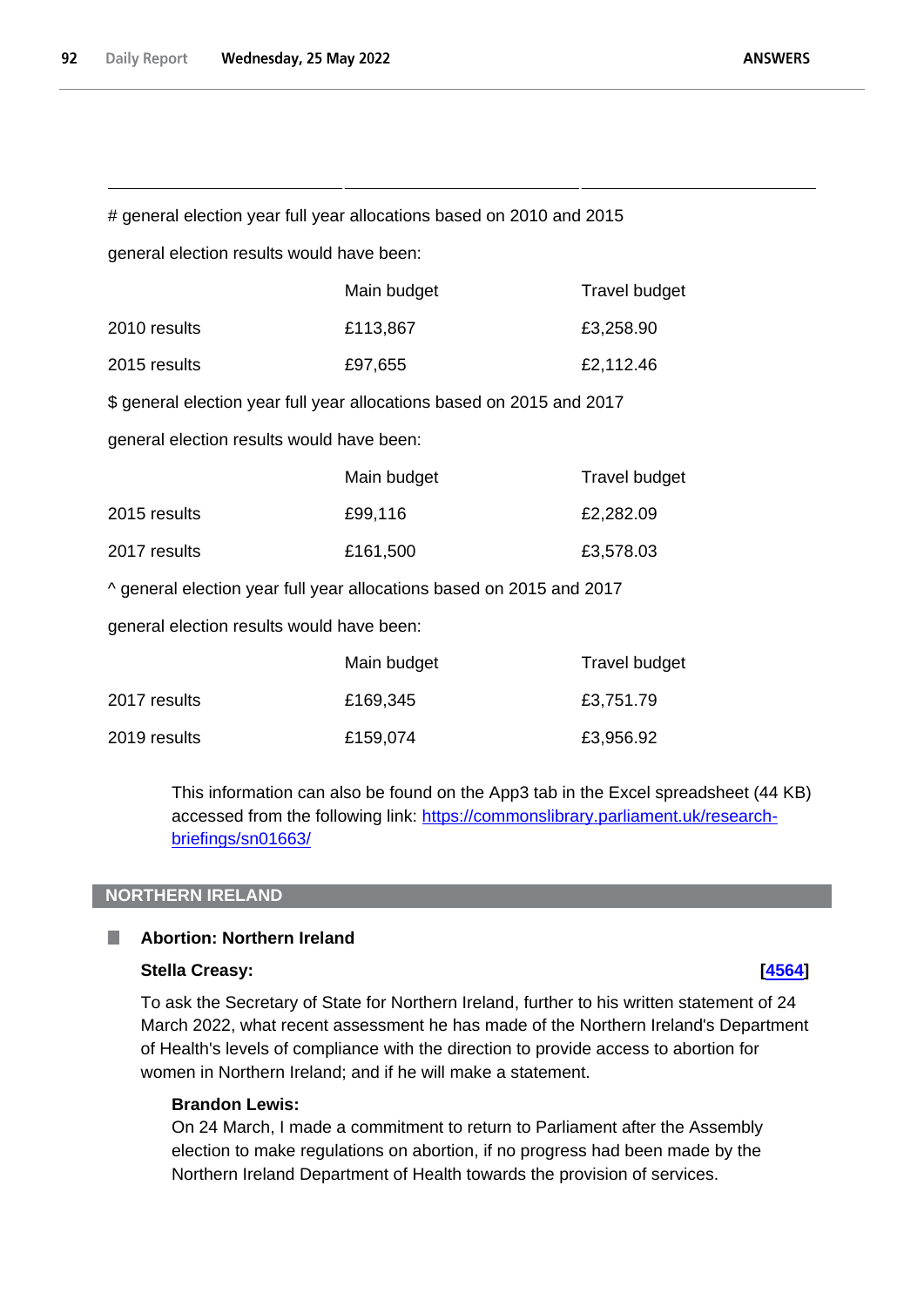Regretfully, the Department of Health failed to make progress. That is why, on 19 May, I laid regulations to ensure abortion services are commissioned for women and girls in Northern Ireland. I have made a Written Statement in Parliament to set out the details of those regulations.

These regulations mean that the Department of Health will have no further barriers to commission and fund these services, and if it does not do so as directed, the Government will then move to intervene further.

## **SCOTLAND**

## **Veterans: Mental Health**

### **Stuart Anderson: [\[5489\]](http://www.parliament.uk/business/publications/written-questions-answers-statements/written-question/Commons/2022-05-19/5489)**

To ask the Secretary of State for Scotland, what steps he is taking with Cabinet colleagues to improve the mental wellbeing of veterans.

## **Mr Alister Jack:**

The UK Government remains fully committed to improving the mental wellbeing of veterans, which is a key part of our Veterans' Strategy. My Department works closely with the wider UK Government, the Scottish Government, the Scottish Veterans Commissioner and the Office of Veterans' Affairs on this matter.

### **TRANSPORT**

# **Aviation: Carbon Emissions**

### **Alexander Stafford: [\[3793\]](http://www.parliament.uk/business/publications/written-questions-answers-statements/written-question/Commons/2022-05-17/3793)**

To ask the Secretary of State for Transport, if he will introduce a sub-mandate on powerto-liquid fuels to help decarbonise aviation.

## **Robert Courts:**

Sustainable aviation fuel (SAF) will have a key role in driving down carbon emissions in the UK aviation sector and the Government is fully committed to accelerating its development. The Government recognises the long-term potential of power-to-liquid (PtL) fuels specifically, due to the feedstock availability and high greenhouse gas (GHG) emissions reductions they can achieve. However, PtL fuel costs are significantly higher than the cost of SAF produced through any other pathway and the production of these fuels is not expected to be widespread until the late 2030s.

Last year we consulted on proposals to introduce a SAF mandate in the UK, including mechanisms to accelerate the technological and commercial development of PtL fuels specifically.. We are currently reviewing evidence provided in response to the consultation and wider resources to determine which mechanism may be most effective in reducing the cost of and stimulating investment in PtL production. We will provide further clarity in the upcoming government response to the SAF mandate consultation.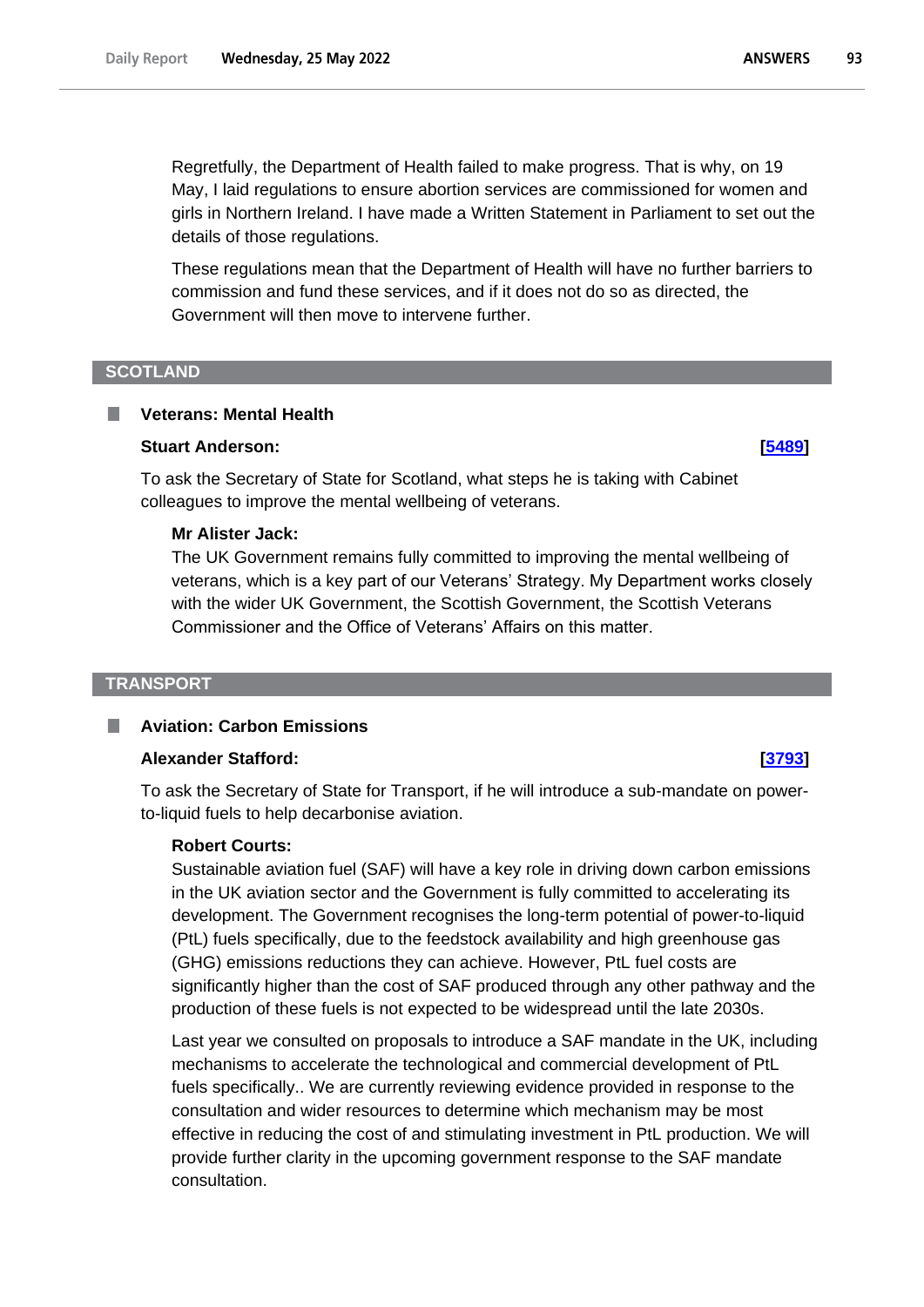### **Electric Scooters: Pilot Schemes** I.

### **Ian Byrne: [\[5695\]](http://www.parliament.uk/business/publications/written-questions-answers-statements/written-question/Commons/2022-05-20/5695)**

To ask the Secretary of State for Transport, when his Department plans to publish its final report on e-scooter trials.

# **Trudy Harrison:**

Findings from this evaluation will be in the final report due to be published in the future.

# **Ferries: Crew**

### **Louise Haigh: [\[5460\]](http://www.parliament.uk/business/publications/written-questions-answers-statements/written-question/Commons/2022-05-19/5460)**

To ask the Secretary of State for Transport, if he will make an estimate of the number of UK resident (a) ratings and (b) officers that were employed in the ferry sector in each year since 2015 to 19 May 2022.

# **Robert Courts:**

The Department does not hold data on seafarers by country of residence.

# **Ferries: Minimum Wage**

# **Louise Haigh: [\[5462\]](http://www.parliament.uk/business/publications/written-questions-answers-statements/written-question/Commons/2022-05-19/5462)**

To ask the Secretary of State for Transport, what discussions he has had with (a) Cabinet colleagues and (b) officials in the Department for Business, Energy and Industrial Strategy on the potential merits of additional (a) funding and (b) staffing resources for HMRC National Minimum Wage Enforcement to increase its compliance and enforcement work in the ferry sector since 17 March 2022.

# **Robert Courts:**

On 30 March, the Secretary of State for Transport announced our nine-point plan to improve protections and welfare of Seafarers. As part of that plan we have been working with HMRC and BEIS on matters relating to the National Minimum Wage.

HMRC are responsible for the enforcement of National Minimum Wage within UK territorial waters and continue to target their enforcement activity by investigating any ferry operators, who are within scope of UK National Minimum Wage legislation, that they suspect do not pay their workers correctly. HMRC are clear that they will not stand for anyone shirking their obligation to pay at least the National Minimum Wage and, where they suspect someone isn't living up to their responsibilities, they will not hesitate to use the full range of powers available to them.

### a a s **Ferries: Registration**

### **Louise Haigh: [\[5461\]](http://www.parliament.uk/business/publications/written-questions-answers-statements/written-question/Commons/2022-05-19/5461)**

To ask the Secretary of State for Transport, with reference to the UK Shipping Fleet Statistics: 2021 published 6 April 2022, how many (a) roll-on roll-off and (b) load-on loadoff ferries have left the UK Ship Register since 2017.

**ANSWERS**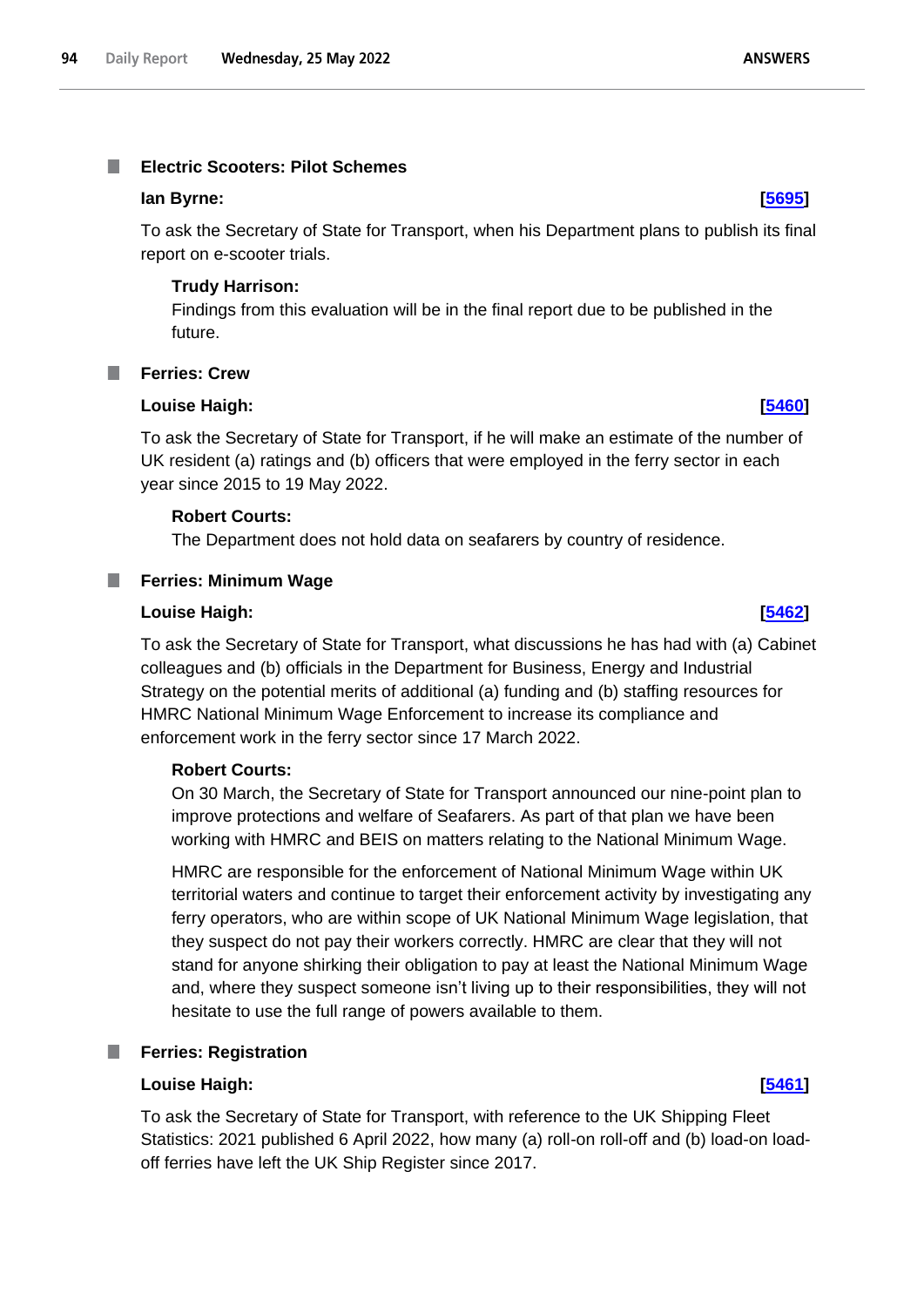## **Robert Courts:**

UK ship register data from the Maritime and Coastguard Agency indicates that 38 roll-on roll-off\* and 62 load-on load-off (container) vessels have left the register at any point between 2017 and 2021 and were not on the register as at end Dec 2021.

\*includes 3 non-seagoing roro vessels such as river ferries.

## **Local Transport Plans: Carbon Emissions**

## **Caroline Lucas: [\[3556\]](http://www.parliament.uk/business/publications/written-questions-answers-statements/written-question/Commons/2022-05-17/3556)**

To ask the Secretary of State for Transport, with reference to the Answer of 19 April 2022 to Question 151053, on Local Transport Plans: Carbon Emissions, whether he plans to consult on the additional guidance on quantifiable carbon reductions at the same time as he consults on the guidance for Local Transport Plans.

## **Trudy Harrison:**

Yes, we will consult on both the Local Transport Plan and Quantifiable Carbon Reduction Guidance at the same time. The department is currently updating guidance on local transport plans. The new guidance will provide a holistic view of what the government is expecting local transport authorities to deliver including decarbonisation goals.

As per our commitment in the Transport Decarbonisation Plan (2021) to drive decarbonisation at the local level, future local transport plans will need to set out how local areas can deliver quantifiable carbon reductions in transport. We will publish technical guidance for local transport authorities on quantifying carbon alongside the new local transport plan guidance.

## **Caroline Lucas: [\[3557\]](http://www.parliament.uk/business/publications/written-questions-answers-statements/written-question/Commons/2022-05-17/3557)**

To ask the Secretary of State for Transport, with reference to the Answer of 19 April 2022 to Question 151053, on Local Transport Plans: Carbon Emissions, whether the additional guidance on quantifiable carbon reductions will take account of non-user emissions, such as from construction, power generation and manufacturing emissions, which are generated as a result of transport use.

### **Trudy Harrison:**

The department is currently in the process of updating guidance on local transport plans.

We plan to also publish technical guidance for local transport authorities on quantifying carbon alongside the new local transport plan guidance to help local authorities make decisions on local transport interventions from quantitative assessment of carbon impacts at a strategic planning stage.

The scope of emissions for the technical guidance on quantifying carbon is currently being considered and will be subject to public consultation this summer.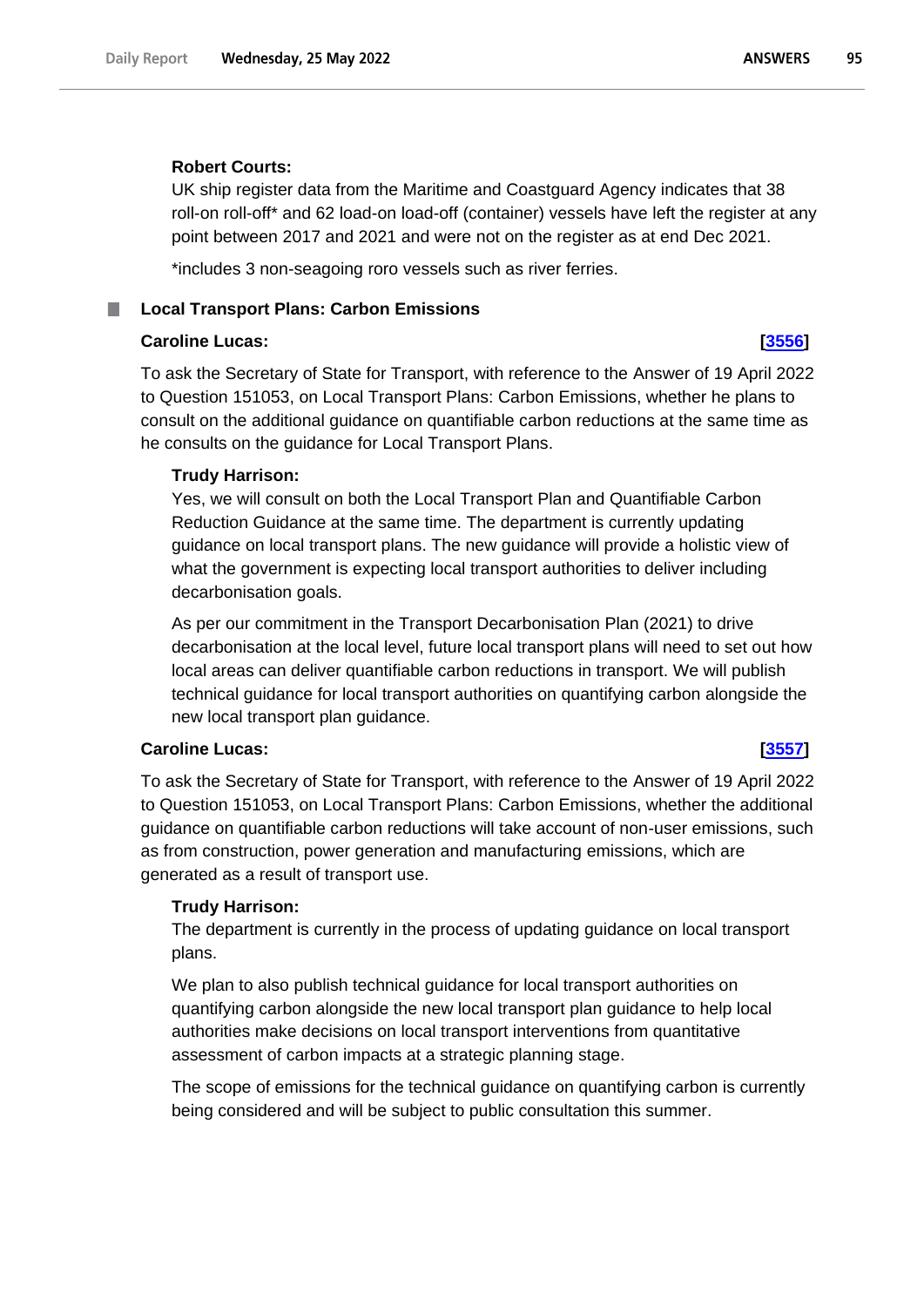### T. **Parking: Pedestrian Areas**

### **Mike Amesbury: [\[3724\]](http://www.parliament.uk/business/publications/written-questions-answers-statements/written-question/Commons/2022-05-17/3724)**

To ask the Secretary of State for Transport, with reference to the Transport Bill, what assessment his Department has made of whether local authorities require powers to tackle pavement parking; and whether he plans to include provisions on pavement parking in that bill.

# **Trudy Harrison:**

The Department consulted on measures to address pavement parking and received over 15,000 responses. Ministers are carefully considering the options in the light of the consultation findings. We will publish the formal consultation response and announce next steps as soon as possible.

# **Rivers: York**

# **Rachael Maskell: [\[5439\]](http://www.parliament.uk/business/publications/written-questions-answers-statements/written-question/Commons/2022-05-19/5439)**

To ask the Secretary of State for Transport, if he will take steps to explore how greater use can be made of rivers for transport in places such as York.

# **Robert Courts:**

Inland waterways have potential to a valuable part of the overall freight and passenger transport offer in the UK. There is ongoing engagement from the Department with representative sector organisations to understand the opportunities and requirements for increased use of rivers, to move both freight and people, in addition to existing grants available to encourage a shift to water-freight.

# **Shipping: Conditions of Employment**

# **Louise Haigh: [\[5459\]](http://www.parliament.uk/business/publications/written-questions-answers-statements/written-question/Commons/2022-05-19/5459)**

To ask the Secretary of State for Transport, with reference to the Impact Assessment of the Harbours (Seafarers' Remuneration) Bill, which types of seafarer are considered to be (a) in and (b) out of scope.

# **Robert Courts:**

The types of seafarer in and out of scope of the new rules will be defined wholly by which vessel they work on, and not by class or type of seafarer.

# **Shipping: Minimum Wage**

# **Louise Haigh: [\[5463\]](http://www.parliament.uk/business/publications/written-questions-answers-statements/written-question/Commons/2022-05-19/5463)**

To ask the Secretary of State for Transport, what recent progress has been made on the Government's integrational engagement at the International Labour Organisation on minimum wages for seafarers in the international shipping industry.

**ANSWERS**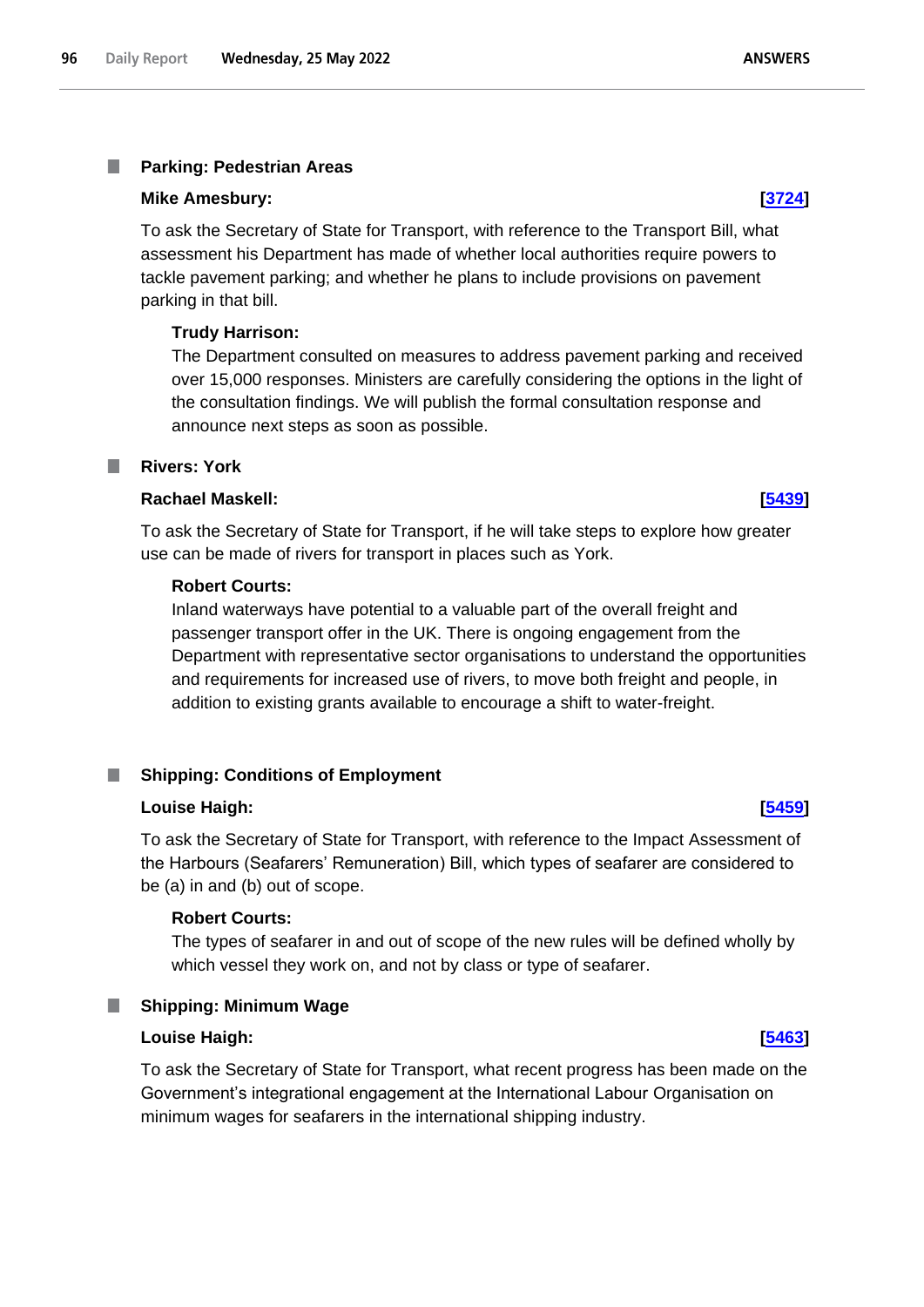### **Robert Courts:**

While the majority of the work of the ILO is agreed on a tripartite basis between governments and social partners, the Joint Maritime Committee (JMC) is a bipartite meeting between the social partners only.

The sub-committee of the JMC on wages met in Geneva recently and agreed to raise the International Labour Organization (ILO) minimum basic wage guidelines for an able seafarer.

Therefore before the government addresses the Office of the ILO, it is waiting for the recommendations of the Committee and of the amendments agreed to the Maritime Labour Convention by the Special Tripartite Committed to be adopted at the 346th session of the ILO Governing Body later this year and for the final reports of both Committees to be published.

### **Tree Planting: Cambridgeshire** .

### **Daniel Zeichner: [\[3614\]](http://www.parliament.uk/business/publications/written-questions-answers-statements/written-question/Commons/2022-05-17/3614)**

To ask the Secretary of State for Transport, what assessment his Department has made of the (a) survival rates and (b) total costs of trees planted during the upgrade to the A14 between Cambridge and Huntingdon.

### **Trudy Harrison:**

a) Around 800,000 trees have been planted across the mainline scheme, with an additional 140,000 trees recently planted this season which have not been included in previous figures. National Highways has undertaken a first survey to establish survival rates and re-planted all the trees which did not survive. A further survey is underway, and a report is being produced to analyse reasons for tree failures and suggestions for replanting strategy.

b) National Highways have spent circa £2m to date.

### **TREASURY**

# **Cost of Living: Coventry**

## **Colleen Fletcher: [\[4594\]](http://www.parliament.uk/business/publications/written-questions-answers-statements/written-question/Commons/2022-05-18/4594)**

To ask the Chancellor of the Exchequer, what fiscal steps his Department is taking to reduce the impact of the rise in the cost of living on households in (a) Coventry North East constituency and (b) Coventry.

### **John Glen:**

The government understands how the rising cost of living is making life harder for people. These are global challenges however, as set out in the Spring Statement, the government is providing support in the form of UK-wide measures worth over £22 billion in 2022-23 to help families with these pressures.

This includes providing millions of households in the UK with up to £350 to help with rising energy bills and helping people keep more of what they earn. The government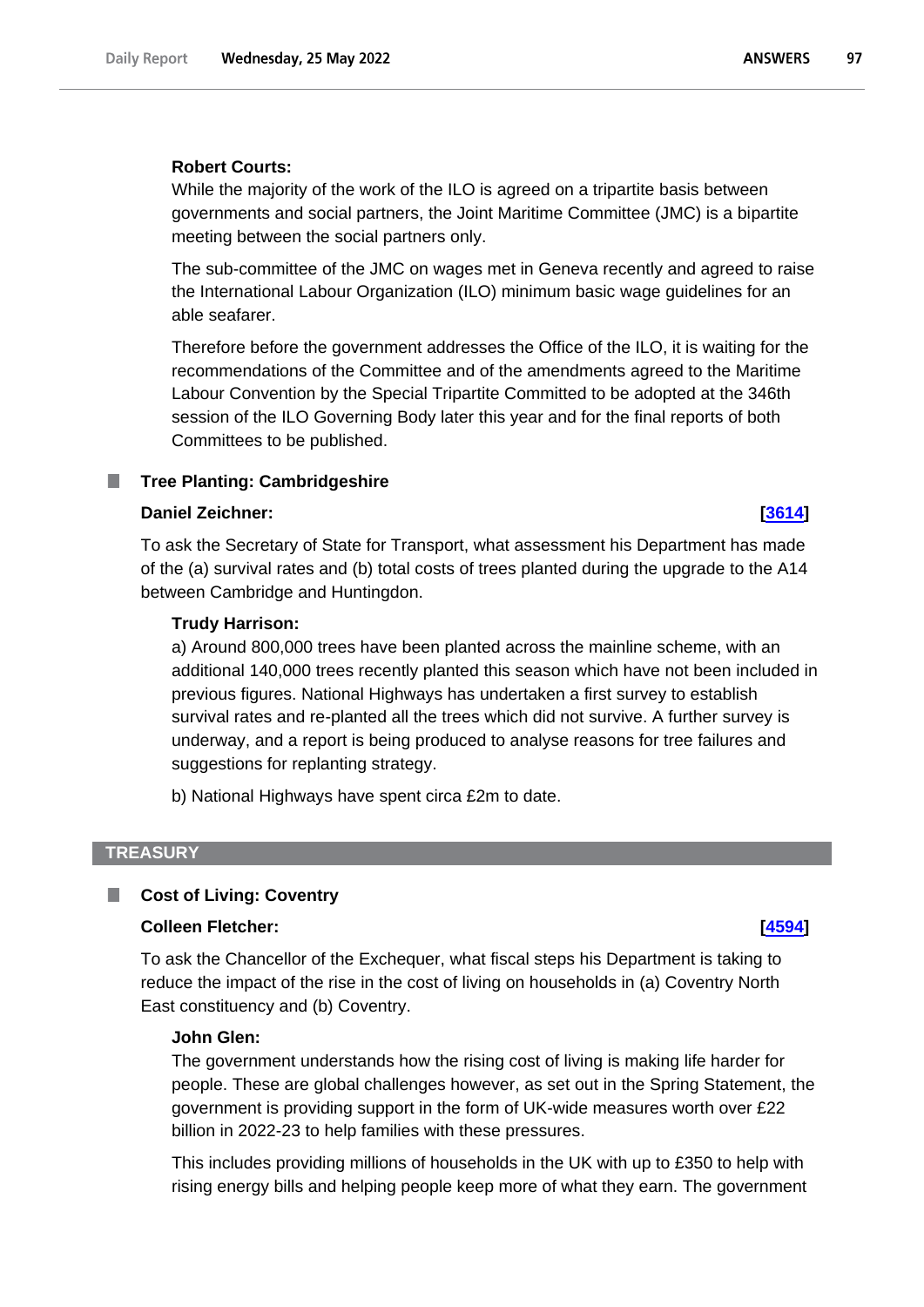has also cut the Universal Credit taper rate, frozen alcohol duty and has further increased the National Living Wage to £9.50 an hour. The Spring Statement went further, with the government announcing an increase to the annual National Insurance Primary Threshold and Lower Profits Limit to £12,570 from July 2022, a cut to fuel duty, and an additional £500m for the Household Support Fund to help with the cost of essentials.

The government will continue to keep the situation under review, including monitoring the ongoing impact of Russia's invasion of Ukraine on our economy, and will be ready to take further steps if needed to support households.

# **Travel: Insurance**

# **Karl Turner: [\[5391\]](http://www.parliament.uk/business/publications/written-questions-answers-statements/written-question/Commons/2022-05-19/5391)**

To ask the Chancellor of the Exchequer, what recent discussions he has had with (a) Cabinet colleagues and (b) insurance providers on helping to ensure that cancer patients are able to access affordable travel insurance.

# **John Glen:**

Ensuring that everyone has access to suitable and affordable financial products and services is a priority for this Government.

The Financial Conduct Authority (FCA) found that some consumers with pre-existing medical conditions, including cancer, faced challenges navigating the travel insurance market. To address this, from April 2021, the FCA requires all firms offering retail travel insurance to signpost consumers to a directory of specialist providers if they are declined cover, offered cover with an exclusion, or charged a significantly higher premium based on their serious pre-existing medical condition.

We continue to work closely with regulators, and stakeholders from the public, private and third sectors on this important issue.

# **WALES**

### **[Subject Heading to be Assigned]** ш

### **Mr Peter Bone: [\[900148\]](http://www.parliament.uk/business/publications/written-questions-answers-statements/written-question/Commons/2022-05-17/900148)**

To ask the Secretary of State for Wales, what recent discussions he has had with (a) Cabinet colleagues and (b) the Welsh Government on tackling human trafficking in Wales.

# **David T C Davies:**

The Nationality and Borders Act provides clarity on human trafficking victims' rights and entitlements, it goes further in supporting the victims of this horrendous crime and reduces the opportunity for the system to be abused. We will continue to engage with the Welsh Government on this, and the Modern Slavery Bill will be introduced in due course.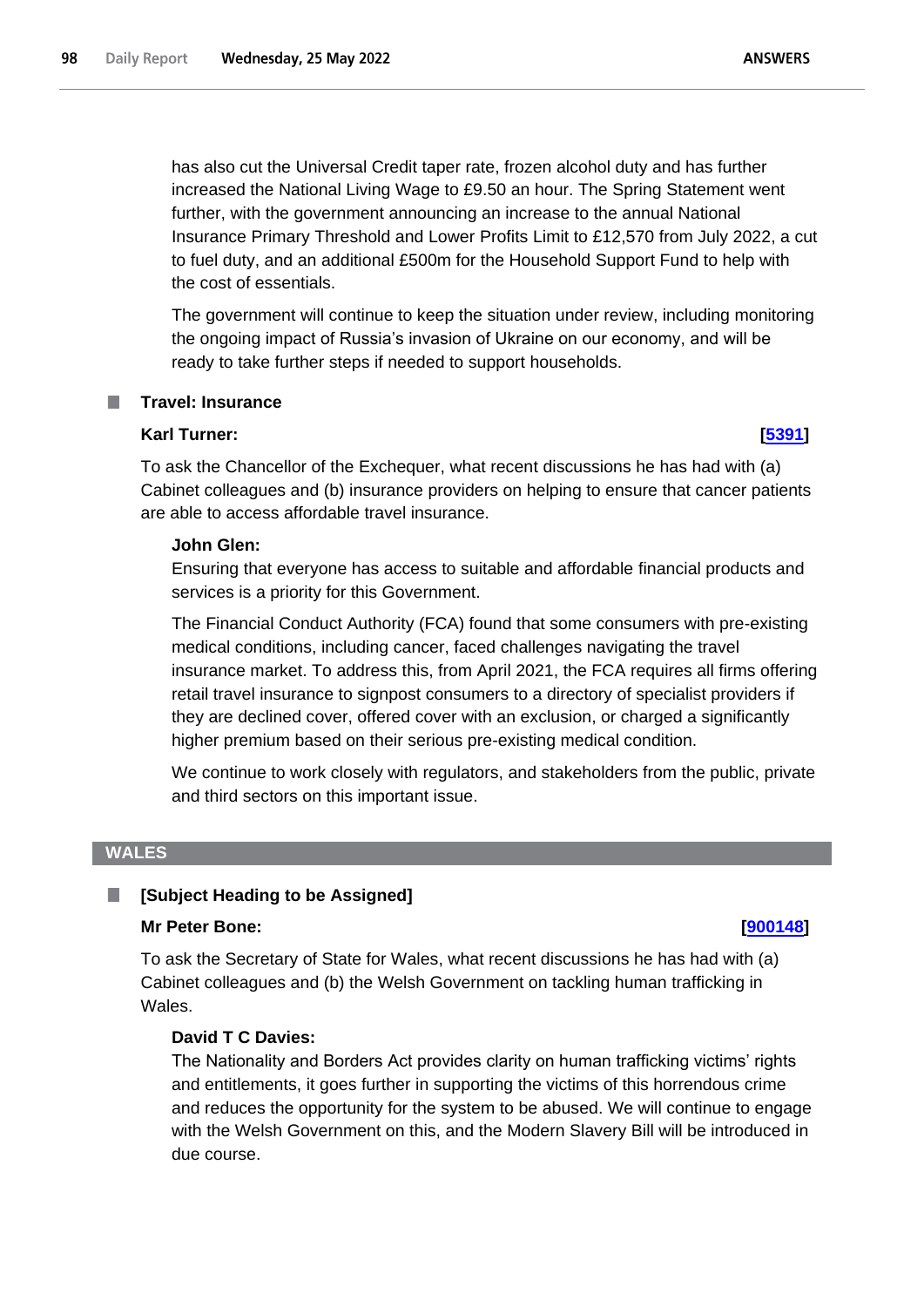### **Nuclear Power: Wales**

### **Scott Benton: [\[900149\]](http://www.parliament.uk/business/publications/written-questions-answers-statements/written-question/Commons/2022-05-17/900149)**

To ask the Secretary of State for Wales, what assessment he has made of potential opportunities for the Welsh nuclear industry under the UK Energy Security Strategy.

# **David T C Davies:**

The British Energy Security Strategy will speed up the UK's nuclear programme and recognises the strength of Wylfa as a nuclear site. The Secretary of State for Wales and the Business Secretary recently chose the Wylfa site to announce the £120 million Future Nuclear Enabling Fund, which will unlock and accelerate new nuclear technologies.

## **WORK AND PENSIONS**

### **Department for Work and Pensions: Powers** T.

### **Dawn Butler: [\[5613\]](http://www.parliament.uk/business/publications/written-questions-answers-statements/written-question/Commons/2022-05-20/5613)**

To ask the Secretary of State for Work and Pensions, whether she has plans to give powers of arrest to some officials in her Department; and if she will make a statement.

### **David Rutley:**

As set out in both our Fighting Fraud Against the Welfare System publication, published on 19 May (link below) and the supporting Written Ministerial Statement, when parliamentary time allows, we propose to introduce legislation to take new powers of arrest which will be conferred on a team of suitably trained and experienced criminal investigators. Where appropriate we will continue to work in partnership with the Police.

This legislation would broadly align DWP powers with those already in place in both HMRC and GLAA (Gangmasters and Labour Abuse Authority)

# [Fighting Fraud in the Welfare System -](https://www.gov.uk/government/publications/fighting-fraud-in-the-welfare-system) GOV.UK (www.gov.uk)

### **Disability Living Allowance: Children**

## **Ed Davey: [\[5321\]](http://www.parliament.uk/business/publications/written-questions-answers-statements/written-question/Commons/2022-05-19/5321)**

To ask the Secretary of State for Work and Pensions, how many children under three years are receiving the DLA care component under special rules in England.

### **Chloe Smith:**

Quarterly statistics for the number and age of children in receipt of the highest rate care award of Disability Living Allowance, with a main disabling condition recorded as Terminally ill, are published on Stat-Xplore here:

[https://stat-xplore.dwp.gov.uk](https://stat-xplore.dwp.gov.uk/)

Guidance for users is available at: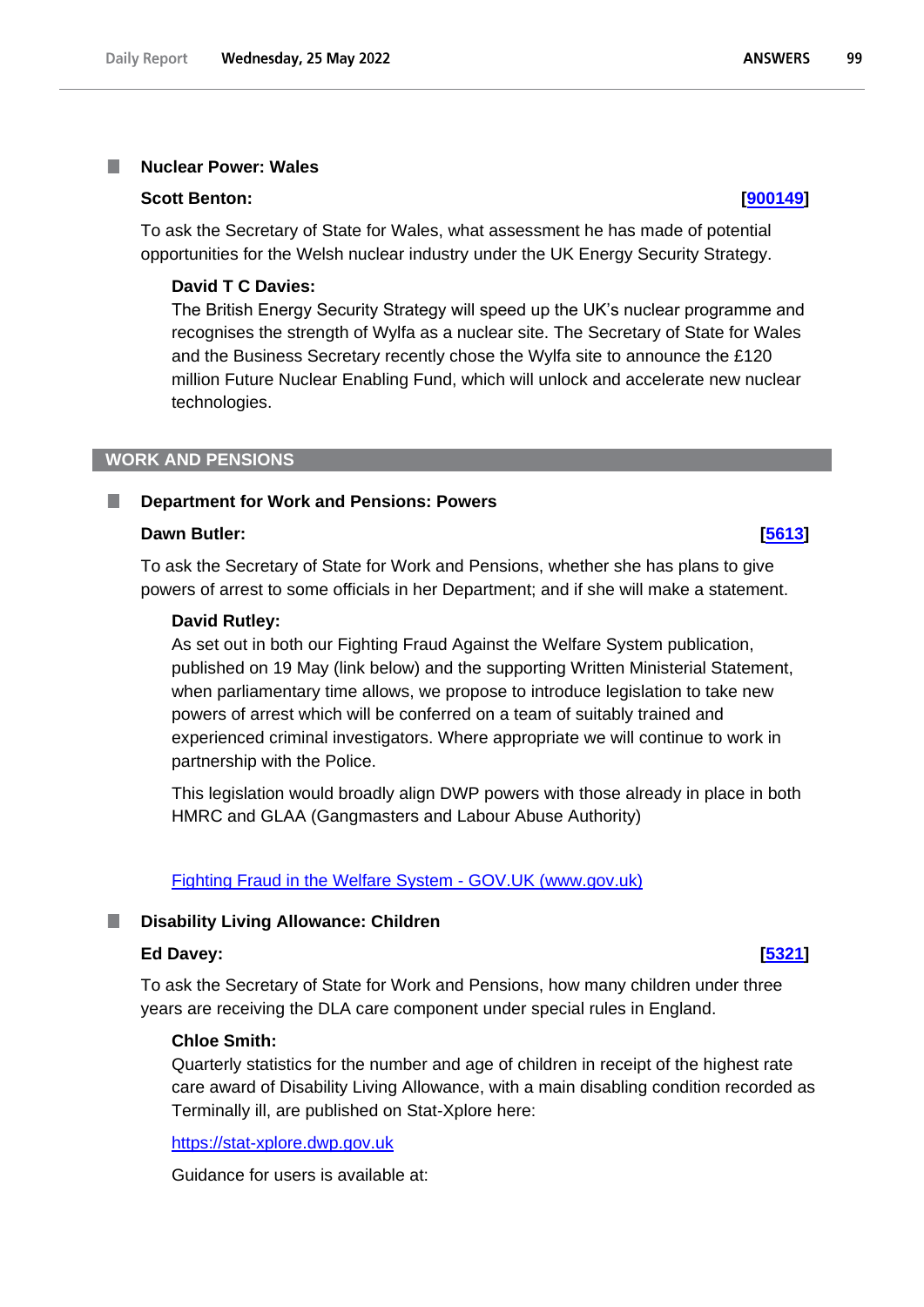## <https://stat-xplore.dwp.gov.uk/webapi/online-help/Getting-Started.html>

### **Employment** .

### **Mike Amesbury: [\[3720\]](http://www.parliament.uk/business/publications/written-questions-answers-statements/written-question/Commons/2022-05-17/3720)**

To ask the Secretary of State for Work and Pensions, with reference to the report by the Local Government Association entitled Work local: unlocking talent to level up, published on 10 May 2022, if she will make an assessment of the potential merits of proposals for an integrated and devolved employment and skills service; and if she will make it her policy to implement the Work Local model in full.

### **Mims Davies:**

The Department for Work and Pensions (DWP) is supportive of better integration of employment and skills services. The Levelling Up White Paper (LUWP), published on 2 February 2022, established three Employment and Skills Pathfinders: in Blackpool, Walsall and Barking and Dagenham. The UK Government will bring greater alignment to the delivery of employment and skills interventions in these areas. This is a joint project between DWP and the Department for Education (DfE), the Department responsible for further education policy, apprenticeships and wider skills and funding in England. The Pathfinders are bringing together local delivery partners to share understanding of local employers' skills needs, support people into work, and identify progression opportunities for people in part-time work.

The LUWP also established an 'English Devolution Framework.' It takes a tiered approach to devolution and enables DWP to offer local government, a single institution or County Council with a directly elected Mayor, a role in the design and delivery of future contracted employment programmes. The Department for Levelling Up, Housing and Communities is leading devolution deal negotiations with those areas identified in the LUWP.

DWP works closely with local government to understand local labour market issues and reflect these in our employment support and is committed to working with the LGA to strengthening our engagement, alongside other local government organisations.

### **Local Housing Allowance: Rhondda Cynon Taf** ш

## **Beth Winter: [\[4711\]](http://www.parliament.uk/business/publications/written-questions-answers-statements/written-question/Commons/2022-05-18/4711)**

To ask the Secretary of State for Work and Pensions, what data her Department holds on the average disparity between rent requirement and Local Housing Allowance rates by household in Rhondda Cynon Taf local authority.

### **David Rutley:**

As of November 2021, the average monthly shortfall between a household's monthly rent and the Local Housing Allowance rate was £102 in Rhondda Cynon Taf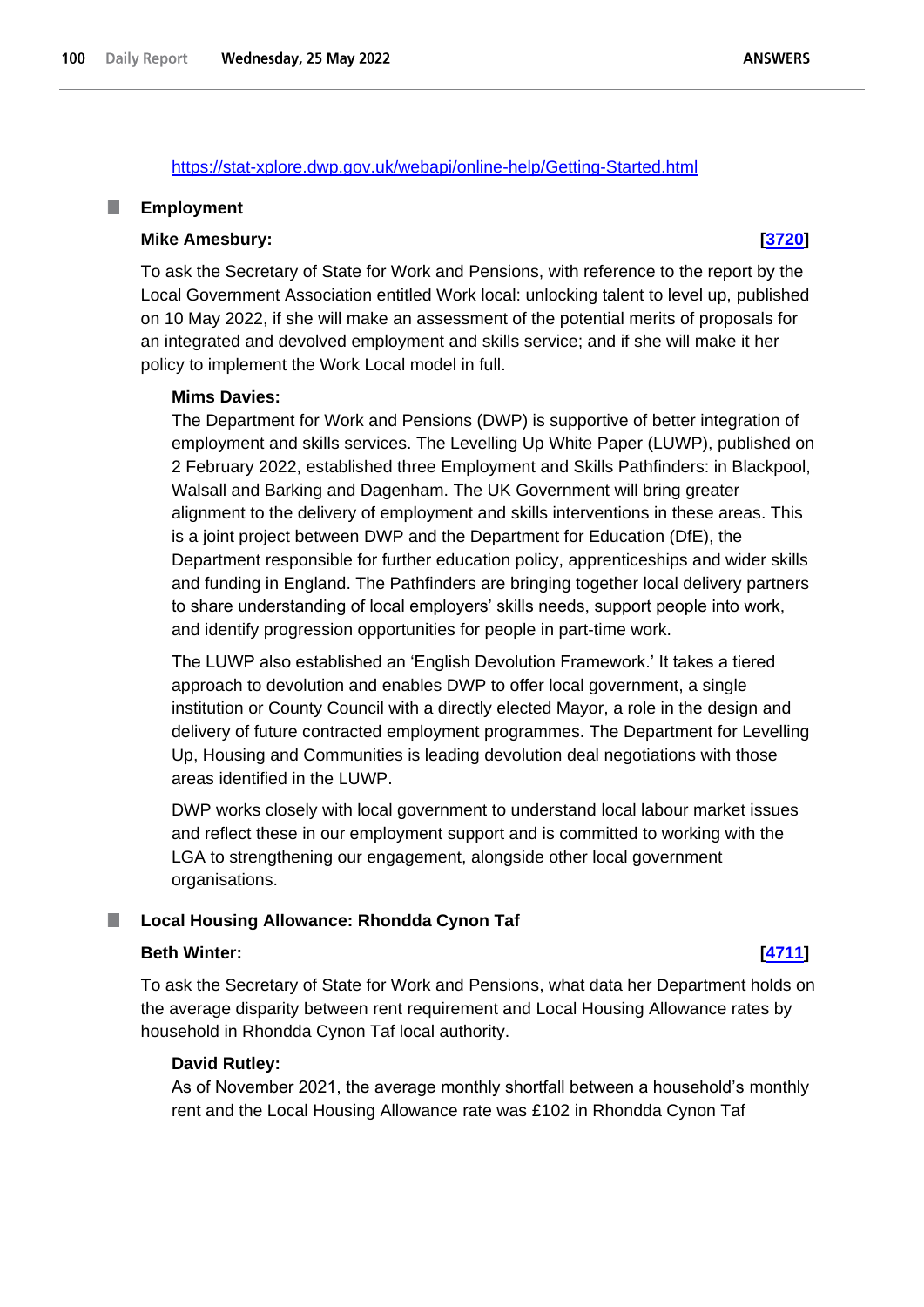### I. **Mental Health: Poverty**

### **Rachael Maskell: [\[3670\]](http://www.parliament.uk/business/publications/written-questions-answers-statements/written-question/Commons/2022-05-17/3670)**

To ask the Secretary of State for Work and Pensions, what assessment she has made of the impact of poverty on mental health in the context of the rising cost of living.

### **David Rutley:**

The link between poverty and mental health is well-established in academic research literature and the Department hasn't specifically assessed or commissioned further research on this issue. There is clear evidence about the important role that work can play in lifting people out of poverty and in improving health and wellbeing for people with health conditions, including mental health. That is why we have undertaken a range of activities to understand how best to support people with mental health conditions find and retain work, for example our Employment Advisors in Improving Access to Psychological Therapies initiative.

This year we will spend over £242bn through the welfare system, including around £64 billion on supporting disabled people and people with health conditions in Great Britain. The government has also taken action to support and help people with the cost of living worth over £22 billion in this financial year. This includes a £9.1 billion energy bill rebate package, worth up to £350 each for around 28 million households.

### **Personal Independence Payment: Chronic Illnesses** T.

### **Cat Smith: [\[2534\]](http://www.parliament.uk/business/publications/written-questions-answers-statements/written-question/Commons/2022-05-16/2534)**

To ask the Secretary of State for Work and Pensions, if she will remove the requirement for people with lifelong conditions to undergo repeat personal independence payment assessments.

# **Chloe Smith:**

Entitlement to Personal Independence Payment (PIP) is assessed on the basis of the needs arising from a health condition or disability, rather than the health condition or disability itself. Award rates and their durations are set on an individual basis, based on the claimant's needs and the likelihood of those needs changing. Award reviews allow for the correct rate of PIP to remain in payment, including where needs have increased as a consequence of a congenital, degenerative or progressive condition.

We announced in the Shaping Future Support: Health and Disability Green Paper that we will test a new Severe Disability Group (SDG) so that those with severe and lifelong conditions can benefit from a simplified process to access PIP, ESA and UC without needing to go through a face-to-face assessment or frequent reassessments. We will consider the test results once complete to influence thinking on the next stages of this work.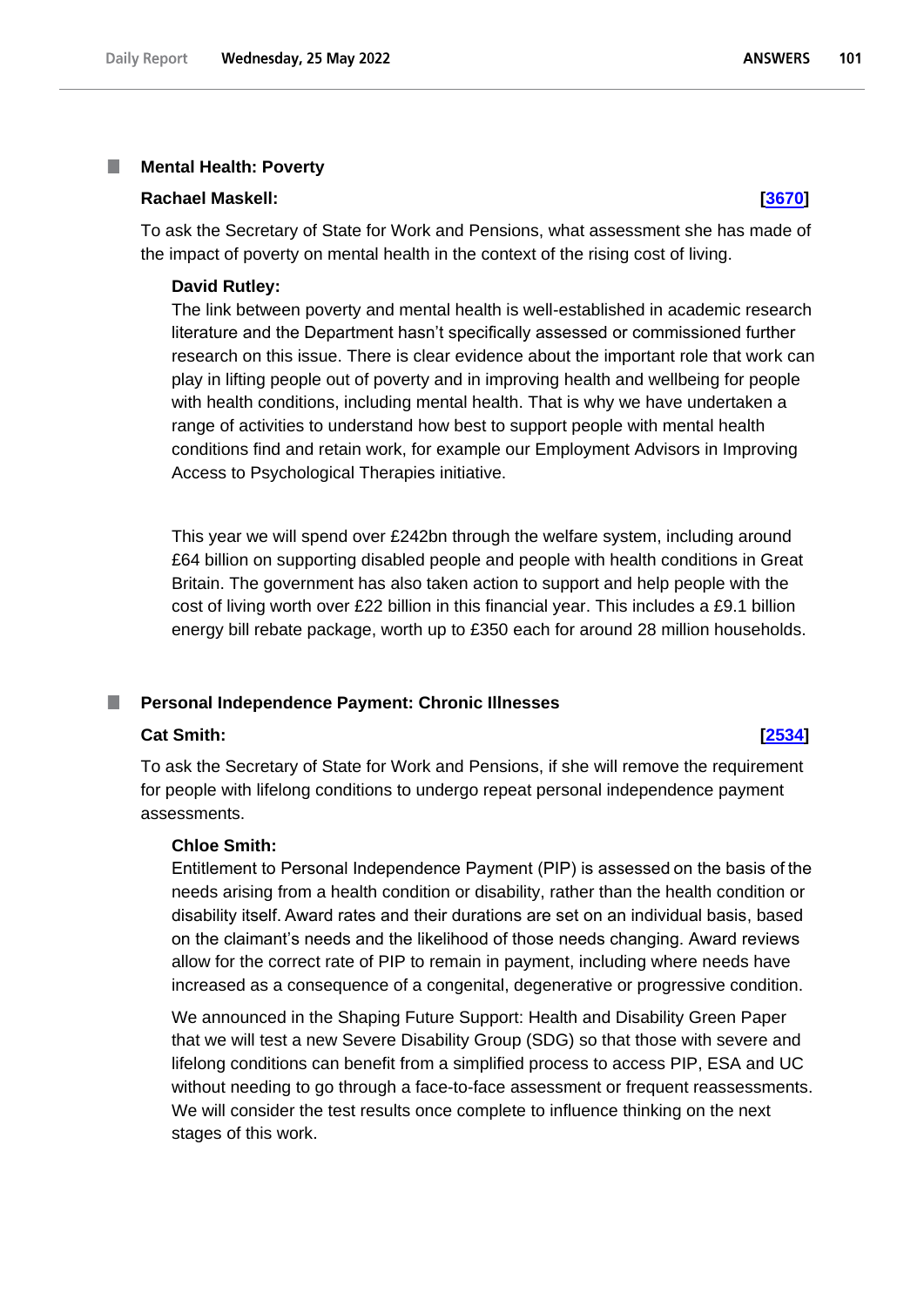### **John Lamont: [\[6868\]](http://www.parliament.uk/business/publications/written-questions-answers-statements/written-question/Commons/2022-05-23/6868)**

To ask the Secretary of State for Work and Pensions, what targets his Department has set for standard waiting times for new claimants of PIP to receive their first payment.

### **John Lamont: [\[6869\]](http://www.parliament.uk/business/publications/written-questions-answers-statements/written-question/Commons/2022-05-23/6869)**

To ask the Secretary of State for Work and Pensions, what criteria her Department uses to assess performance standards for average clearance times for new claims made under normal rules for Personal Independence Payments.

## **Chloe Smith:**

There is no target for the completion of a claim to PIP through to the first payment. However, we are committed to ensuring that people can access financial support through Personal Independence Payment (PIP) in a timely manner. We always aim to make an award decision as quickly as possible, taking into account the need to review all the available evidence, including that from the claimant, any supporting evidence supplied and the advice from an assessment.

## **Net Social Security Benefits**

## **Dawn Butler: [\[5616\]](http://www.parliament.uk/business/publications/written-questions-answers-statements/written-question/Commons/2022-05-20/5616)**

To ask the Secretary of State for Work and Pensions, what the value of benefits unclaimed by entitled claimants was in the most recent year for which figures are available.

## **Guy Opperman:**

On 24 February 2022 the Department for Work and Pensions published the report "Income-related benefits: estimates of take-up: financial year 2019 to 2020". This provided figures on the value of some unclaimed benefits (Pension Credit and Housing Benefit (for Pensioners) in Great Britain. The full report is available online. https://www.gov.uk/government/collections/income-related-benefits-estimates-oftake-up--2. Estimates are not currently available for other DWP benefits.

# **Social Security Benefits: Bank Services**

### **Dawn Butler: [\[5614\]](http://www.parliament.uk/business/publications/written-questions-answers-statements/written-question/Commons/2022-05-20/5614)**

To ask the Secretary of State for Work and Pensions, whether she has plans to give some officials in her Department greater access to claimants' banking data; and if she will make a statement.

### **David Rutley:**

As set out in both our Fighting Fraud Against the Welfare System publication, published on 19 May (link below) and the supporting Written Ministerial Statement, when parliamentary time allows, we will legislate for powers to require the transfer of

**ANSWERS**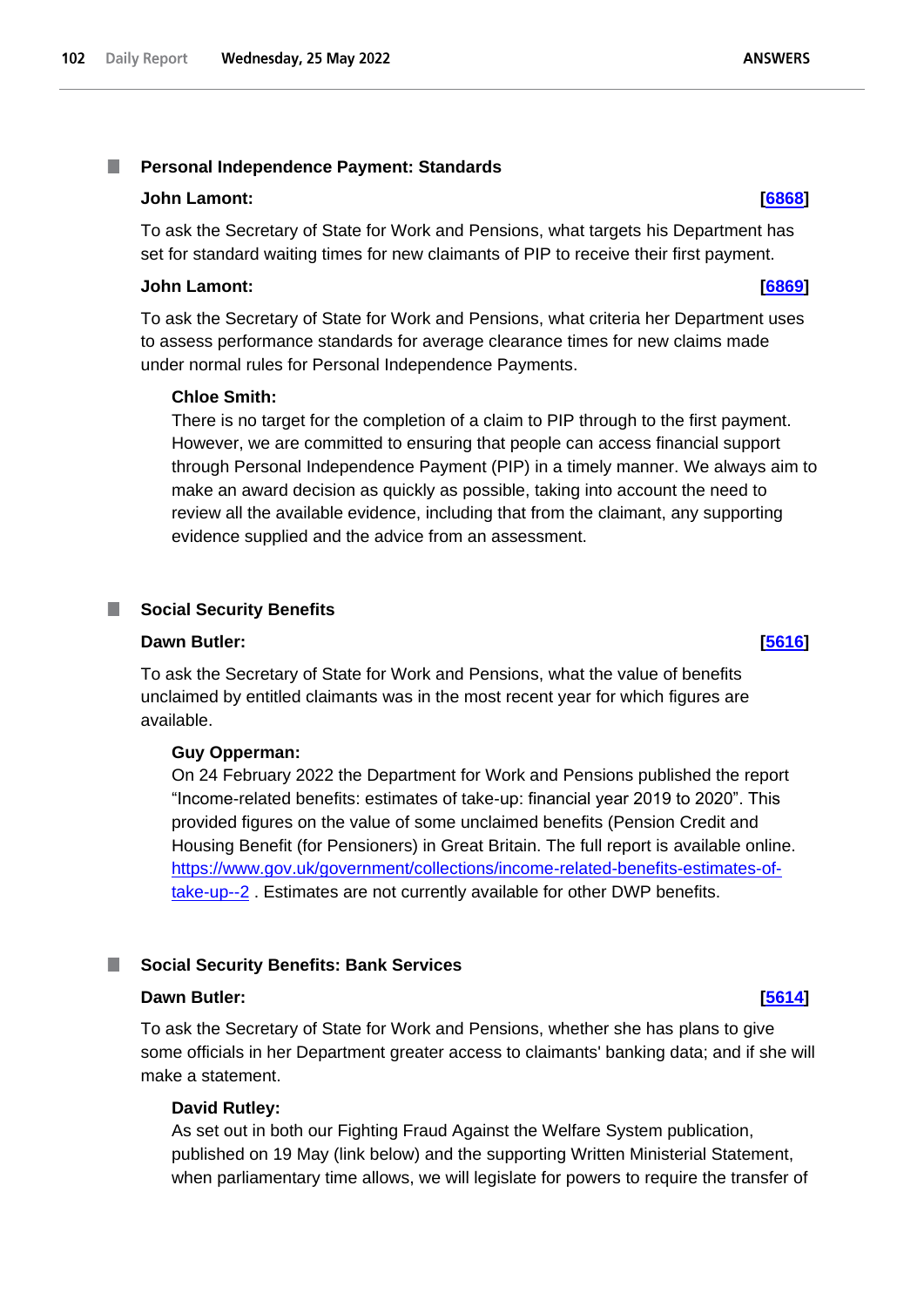data from third parties (e.g. banks) to enable the department to identify potential fraud more proactively, such as where claimants might have savings above the capital limit.

We believe this measure is necessary and proportionate to protect taxpayers' money and prevent crime. We recognise that we must balance this with people's right to privacy and we will therefore ensure the power is appropriate and no more than necessary to address the problem.

[Fighting Fraud in the Welfare System -](https://www.gov.uk/government/publications/fighting-fraud-in-the-welfare-system) GOV.UK (www.gov.uk)

## **Social Security Benefits: Deductions**

### **Beth Winter: [\[1364\]](http://www.parliament.uk/business/publications/written-questions-answers-statements/written-question/Commons/2022-05-12/1364)**

To ask the Secretary of State for Work and Pensions, what assessment her Department has made of the potential merits of reducing the maximum rate of deductions from social security payments from 25 per cent.

## **David Rutley:**

Deductions from benefit to address priority debts have existed for over 40 years. In the past three years, DWP have reduced the normal maximum rate of deductions in Universal Credit twice - from 40% to 30% in October 2019, and a further reduction to 25% of a claimant's Standard Allowance in April 2021. These changes have enabled hundreds of thousands of claimants to retain more of their award.

The Department has to balance the amount that can be deducted with the protections that deductions offer claimants. Lowering the maximum deduction rate further would result in less essential deductions such as Child Maintenance being made. We believe that 25% of the Standard Allowance strikes the right balance of ensuring priority debts and social obligations are met whilst enabling claimants to retain more of their award to meet day-to-day needs.

### **Social Security Benefits: Overpayments**

# **Dawn Butler: [\[5615\]](http://www.parliament.uk/business/publications/written-questions-answers-statements/written-question/Commons/2022-05-20/5615)**

To ask the Secretary of State for Work and Pensions, what the amount of benefit overpayments due to fraud and error has been in each of the last five years for which figures are available, broken down by (a) official and (b) claimant error.

### **David Rutley:**

Estimates of fraud and error levels in the benefit system in Great Britain, including over each of the last 5 financial years, have been published and can be found at:

### [Fraud and error in the benefit system -](https://www.gov.uk/government/collections/fraud-and-error-in-the-benefit-system) GOV.UK (www.gov.uk) ?

The national statistics of fraud and error in the welfare system in Great Britain in the financial year 2021 to 2022 will be released on 26<sup>th</sup> May 2022.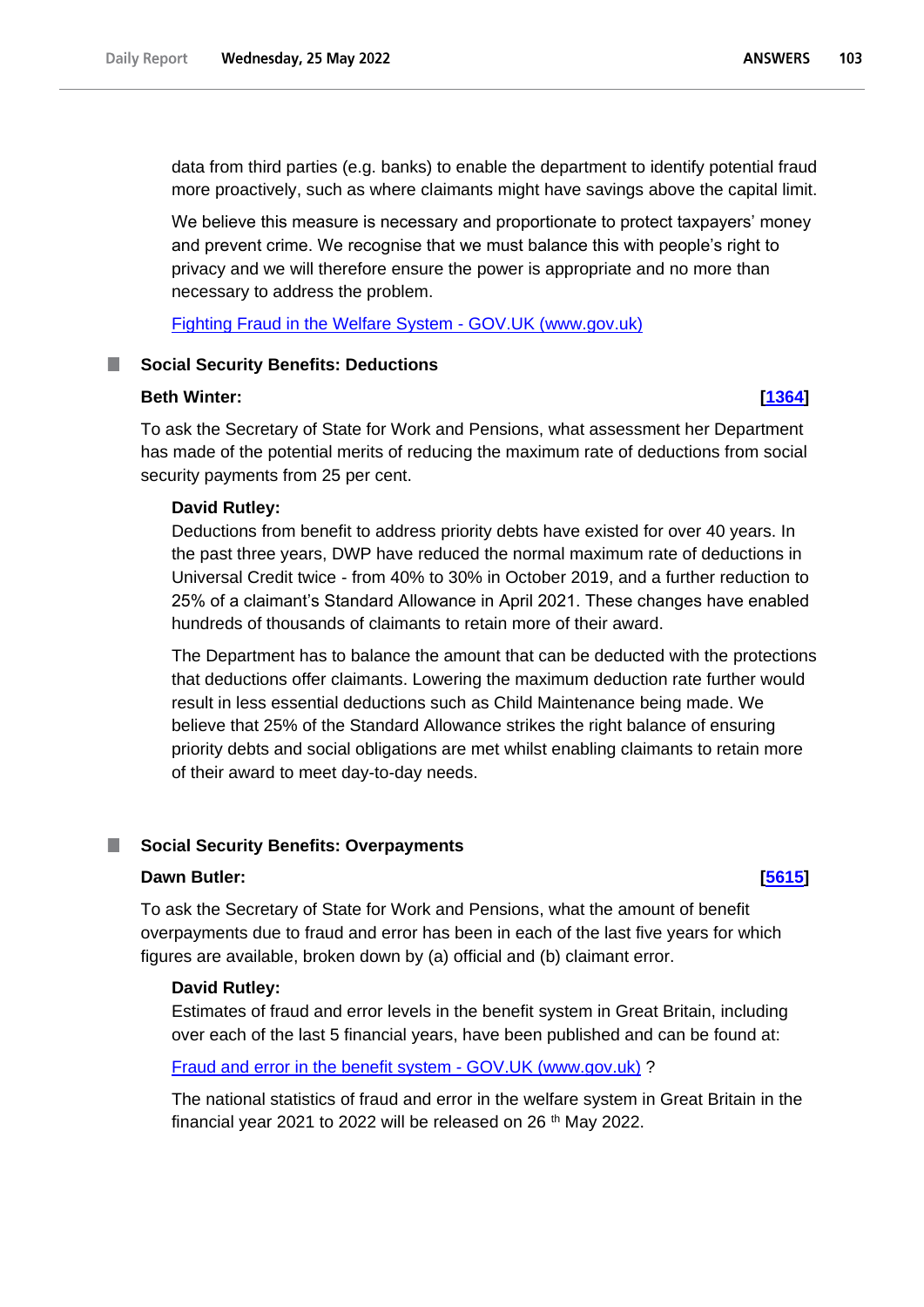## **Chris Bryant: [\[4509\]](http://www.parliament.uk/business/publications/written-questions-answers-statements/written-question/Commons/2022-05-18/4509)**

To ask the Secretary of State for Work and Pensions, if she will reinstate the £20 a week uplift to Universal Credit in the context of 9 per cent inflation and the rising cost of living.

## **David Rutley:**

There are no plans to reinstate the temporary increase to Universal Credit.

The government understands the pressures people are facing with the cost of living and these are global challenges, but the government has taken action to support and help families with a package worth over £22 billion in 2022-23.These steps help ensure that on average a person in work is £6000 better off in work than on benefits. And we stand ready to do more as the situation evolves.

## **Universal Credit: Havering**

### **Andrew Rosindell: [\[3492\]](http://www.parliament.uk/business/publications/written-questions-answers-statements/written-question/Commons/2022-05-17/3492)**

To ask the Secretary of State for Work and Pensions, how many people are recipients of Universal Credit in (a) Romford and (b) the Borough of Havering.

### **David Rutley:**

The latest available statistics on the number of people who are on Universal Credit, by parliamentary constituency and by local authority, are published monthly and can be found at:

<https://stat-xplore.dwp.gov.uk/>

Guidance on how to extract the information required can be found at:

<https://stat-xplore.dwp.gov.uk/webapi/online-help/Getting-Started.html>

# **Universal Credit: Romford**

### **Andrew Rosindell: [\[3493\]](http://www.parliament.uk/business/publications/written-questions-answers-statements/written-question/Commons/2022-05-17/3493)**

To ask the Secretary of State for Work and Pensions, how many people in Romford are recipients of legacy benefits; how many of those people have made applications to transition to universal credit; and what steps her Department is taking to ensure that people are made aware of the transition to universal credit.

### **David Rutley:**

The data held for people in Romford who are on Legacy benefits is published at: [https://stat-xplore.dwp.gov.uk.](https://stat-xplore.dwp.gov.uk/) Data surrounding Universal Credit caseload growth at national, regional and constituency level is also published a[t: https://stat](https://stat-xplore.dwp.gov.uk/)[xplore.dwp.gov.uk.](https://stat-xplore.dwp.gov.uk/) Guidance for users is available at: [https://stat](https://stat-xplore.dwp.gov.uk/webapi/online-help/Getting-Started.html)[xplore.dwp.gov.uk/webapi/online-help/Getting-Started.html.](https://stat-xplore.dwp.gov.uk/webapi/online-help/Getting-Started.html) We do not centrally collate the number of claimants that have made a new claim to Universal Credit for claimants who move from existing legacy benefits, to Universal Credit.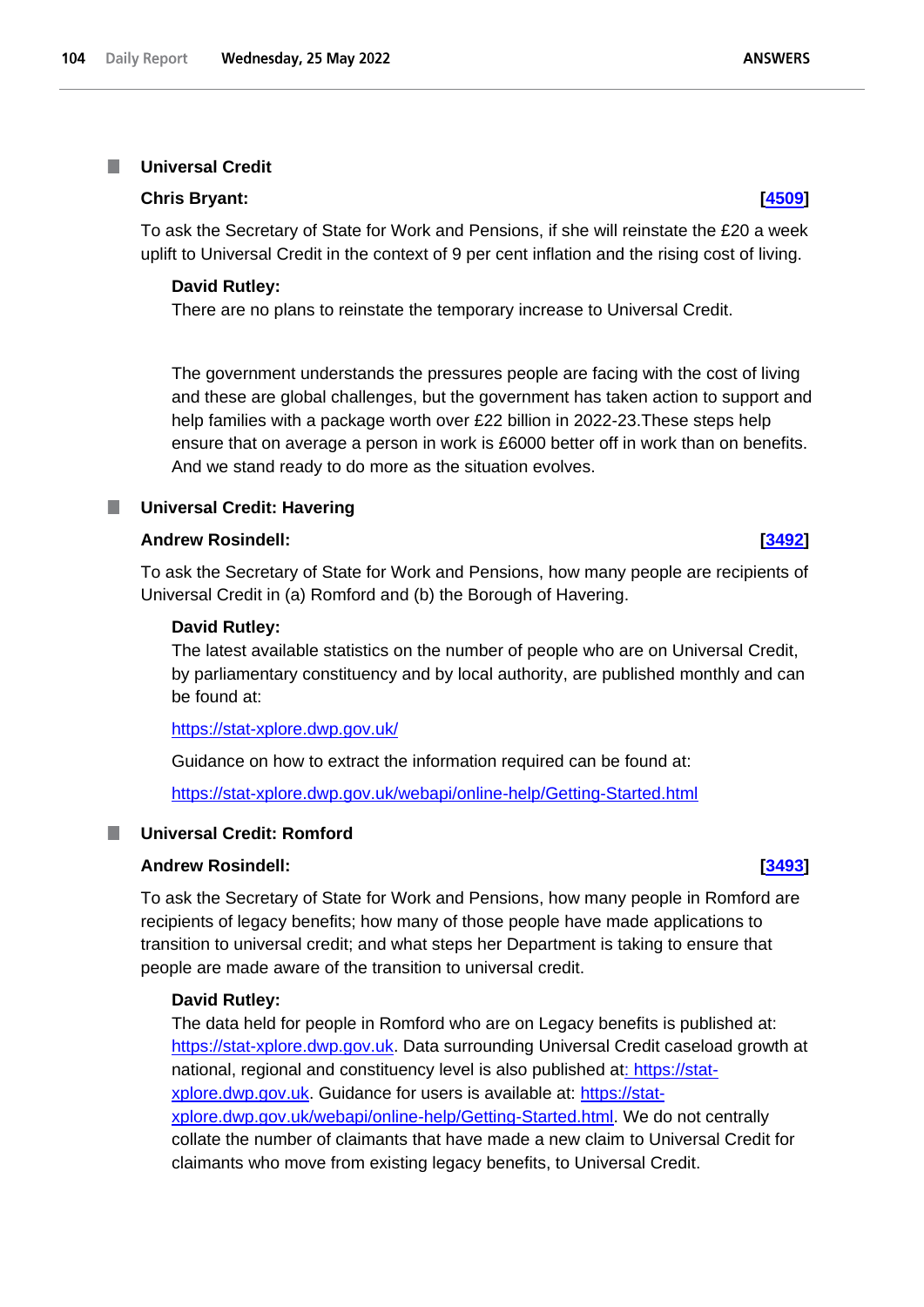Everyone who is required to move to Universal Credit will receive a migration notice informing them that they need to make a claim for Universal Credit. Customers will need to make a claim for Universal Credit within three months

The Department is committed to raising awareness among legacy benefit claimants of the transition to Universal Credit and helping them decide whether moving sooner would be right for them. The latest data estimates that 55% <sup>1</sup> of legacy claimants could be better off on Universal Credit. A national multi-channel advertising campaign launched in March. It targets tax credit customers and encourages them to use an independent benefits calculator and seek independent advice to find out if they could be better off and help them decide whether to move to Universal Credit voluntarily.

Following the publication of the **Completing the Move to UC Strategy** <sup>1</sup> and supporting analysis and case studies, the Department will work with stakeholder organisations to help raise awareness about voluntary moves across their networks.

## **Way to Work Scheme**

## **Alison McGovern: [\[5651\]](http://www.parliament.uk/business/publications/written-questions-answers-statements/written-question/Commons/2022-05-20/5651)**

To ask the Secretary of State for Work and Pensions, with reference to her Department's press release entitled, New jobs mission to get 500,000 into work, dated 27 January 2022, what targets her Department has put in place for the Way to work campaign; in what way she is measuring the performance of that campaign; what the evidential basis was for proceeding with the design of that campaign; and if she will make a statement.

# **Mims Davies:**

I refer the honourable member to the answer given to **PQ4709** for the number of movements into work during the Way to Work campaign as of 15 May.

On the 26 January 2022, the Secretary of State for Work and Pensions launched 'Way to Work', a campaign across Great Britain to help 500,000 people into employment by the end of June 2022.

We are building on the infrastructure established through our Kickstart Scheme to work more closely with employers, to bring them into Jobcentres and move claimants into work more quickly. We are providing more time for new claimants with their Work Coach and delivering a renewed focus on moving claimants into work through more rigorously applying agreements made in claimant commitments. We are also using data to ensure that we are flexible and adaptable in our delivery. This means that we are collecting data that is relevant, effective and that allows us to monitor performance in a timely way so as to assess what is working.

Our ambition for 500,000 movements into work was developed in recognition of the 1.2 million vacancies in the wider economy (now 1.3 million vacancies), as well as the 1.6 million people searching for work within the Universal Credit caseload. It was based on historical performance in previous years over the same period covered by the Way to Work campaign (February to June) and included modelling based on enhanced delivery once Way to Work improvements have been applied.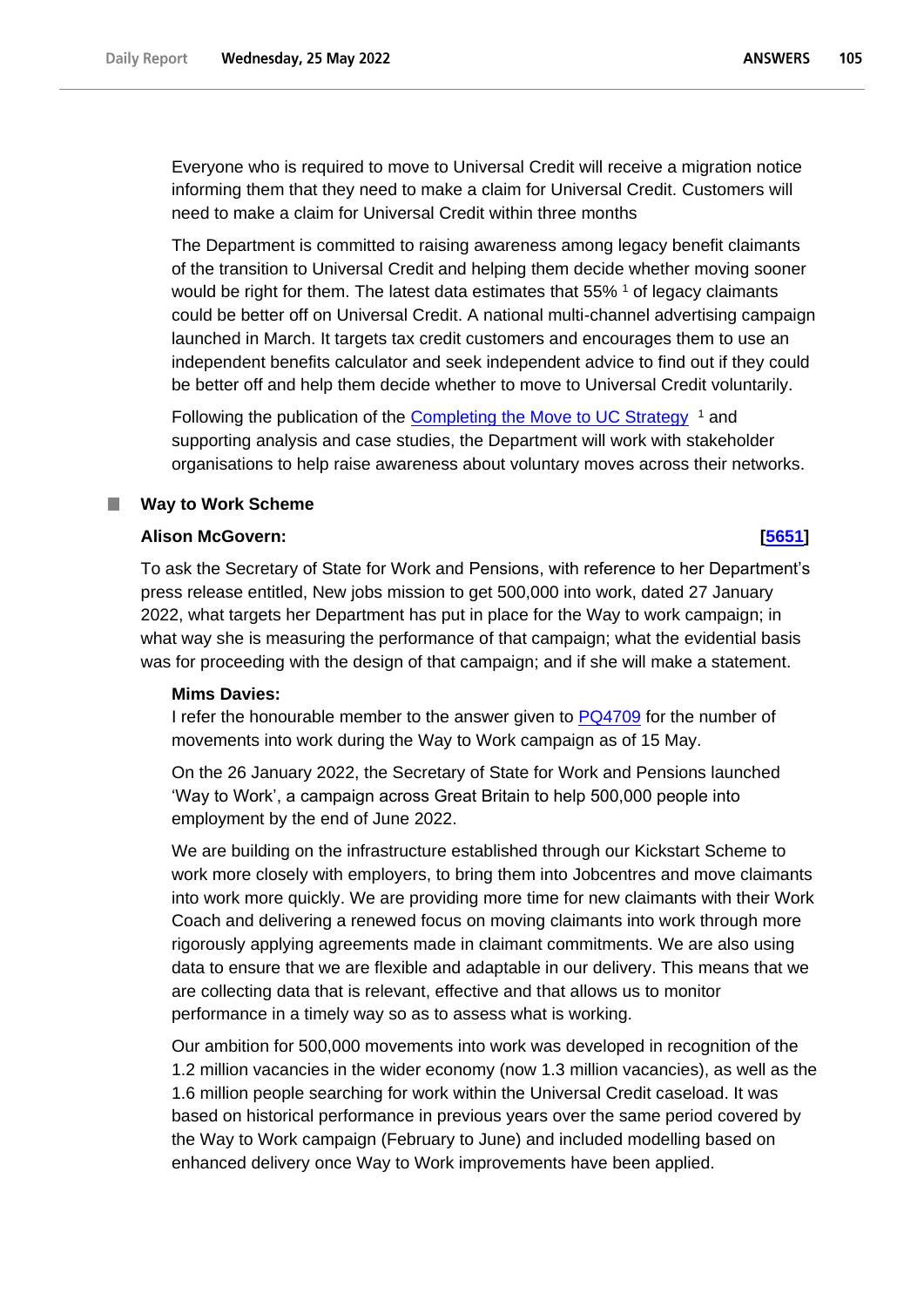# **WRITTEN STATEMENTS**

### **EDUCATION**

# **Higher Education and Skills in Local Communities**

# **The Minister of State for Higher and Further Education (Michelle Donelan): [\[HCWS55\]](http://www.parliament.uk/business/publications/written-questions-answers-statements/written-statement/Commons/2022-05-25/HCWS55/)**

Today I am announcing a national programme which will be delivered by The Open University. The Open University will partner with 10-12 further education (FE) providers in England to support the delivery of high quality level 4 and 5 courses in areas where there is currently limited provision.

As a government we are working to level up the country, and access to high quality education at level 4 and above is a vital part of this. There are too many communities who do not currently have access to local, convenient, high quality higher education (HE) and I am determined to address this.

We want people wishing to train and upskill throughout their life to have local access to a new type of HE, focused on providing the higher level skills to meet local employer needs, with shorter courses that deliver the skills they require rather than only three year degrees.

The Open University will be working in partnership with a selection of FE providers and employers at a local level to understand the skills the economy needs and ensure the education system give people those skills.

We know FE providers are at different stages and require different levels of support to take the important step into delivering good quality level 4 and 5 courses that employers want. So I have asked the Office for Students to commission a HE sector leader to provide validation and course support to help FE providers develop and deliver high quality higher technical courses that meet local skills needs.

We are delighted that the Office for Students has appointed The Open University to deliver this vital programme. The Open University will work with FE providers who need support developing and delivering courses and having them validated. They will help people in areas currently underserved by HE courses to access a high-quality course accredited by a known and recognised institution. The Government is providing up to £10m to support The Open University with the costs of setting-up and running the programme over the next 3 years.

The Open University is inviting bids now from local FE providers who are ambitious about delivering high quality level 4 and 5 courses. They will be announcing which organisations they will be supporting in the autumn, and we look forward to working with them and the Office for Students to level up opportunity.

This new programme comes alongside a £32m Higher Technical Education Skills Injection Fund for colleges and universities which will be invested in equipment and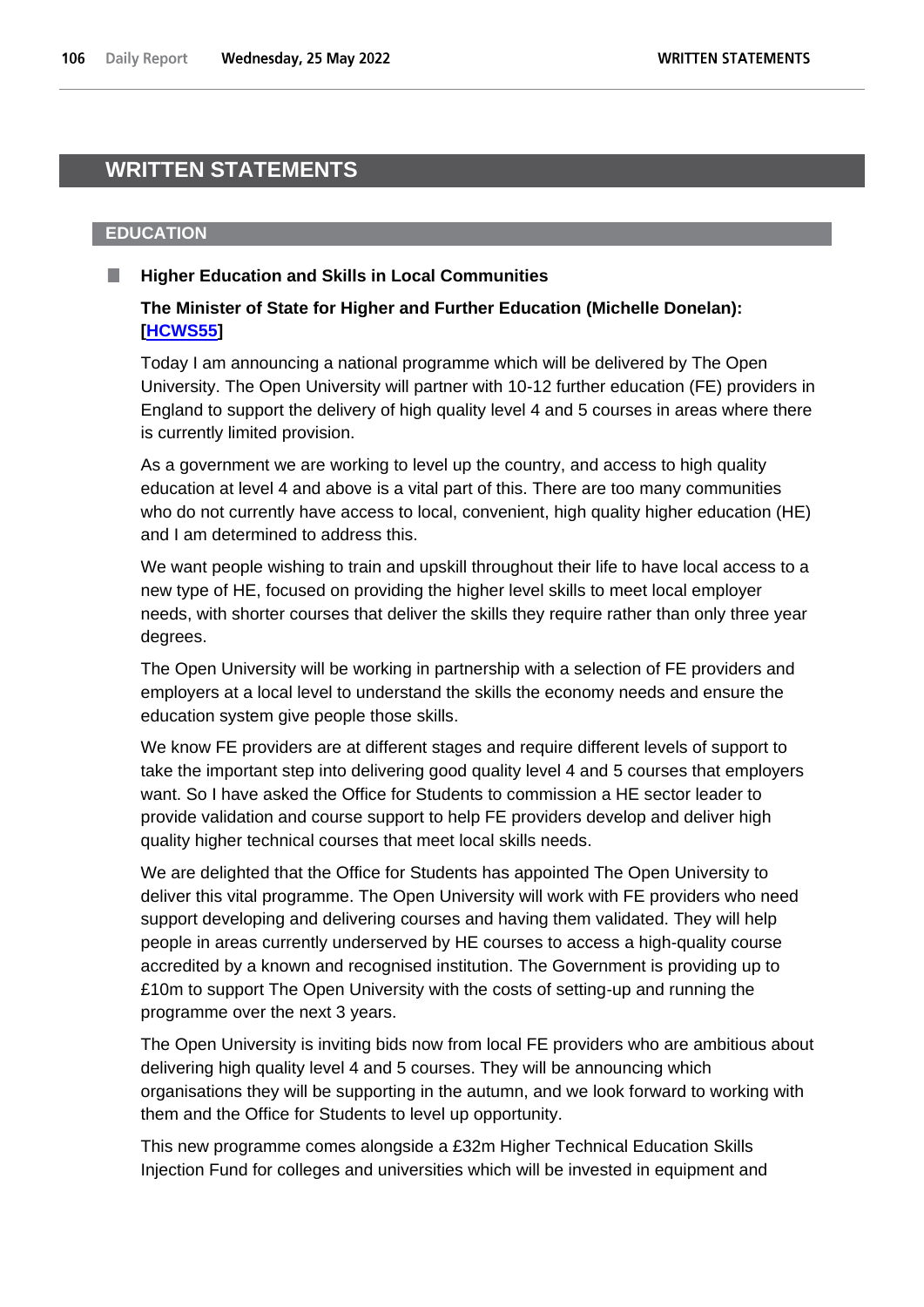facilities to support technical studies, and boost training opportunities with businesses in key areas such as digital, construction and health care.

I would like to use this statement to encourage education sector leaders to engage with these programmes of support. Together we can build an even better HE offer that is fit for the 21 st century and delivering on the priorities of local employers and learners in every part of the country.

## **Unit for Future Skills Update**

# **The Parliamentary Under Secretary of State for Skills (Alex Burghart): [\[HCWS54\]](http://www.parliament.uk/business/publications/written-questions-answers-statements/written-statement/Commons/2022-05-25/HCWS54/)**

In February, it was announced in the Levelling Up White Paper that the Department for Education would be setting up a new Unit for Future Skills. The White Paper recognises that good information is necessary for the skills system to respond effectively to emerging needs. The Unit has therefore been set up to improve the quality of jobs and skills data, working across Government to make this publicly accessible.

Rich sources of information on skills and jobs already exist. However, this information is often held by various parts of government and in different or incompatible formats. Furthermore, data in the public domain is typically not presented in a way that is most useful for its intended audience, whether learners, providers, local areas, businesses, or researchers.

Today, the Unit has officially launched with its first data release. This covers the jobs, sectors and regions people work in after gaining a qualification. This is the first time we have brought together data on higher and further education to make it easier for people to see where their training can take them: for example, showing the routes young people take through high-quality technical education to get good jobs where they live. This data is an early example of what the Unit can do, and we will work with others to improve this and release more useful information.

The Unit will work extensively with a variety of stakeholders to enrich our employer-led skills system and make it more responsive to the economy's needs. The Unit covers England only, but will work with devolved administrations to share learning and insights.

Alongside the data from the Unit for Future Skills, the Skills Productivity Board has also published its remaining reports, concluding its work. The Board is an expert committee set up in 2020 to provide independent, evidence-based advice on skills and their contribution to productivity. Findings from the Board emphasise the need for sustained focus on data improvements and formed the basis of the Unit's priorities.

You will be able to follow the Unit's work and access its products through a dedicated website, which has also gone live today ( [https://www.gov.uk/government/groups/unit-for](https://www.gov.uk/government/groups/unit-for-future-skills/).Over)[future-skills/\).](https://www.gov.uk/government/groups/unit-for-future-skills/).Over) The Unit will continue to work with other government departments to bring together different datasets and make these widely available, including through APIs (application programming interface).

Specific priorities for the Unit over the next 6 months include: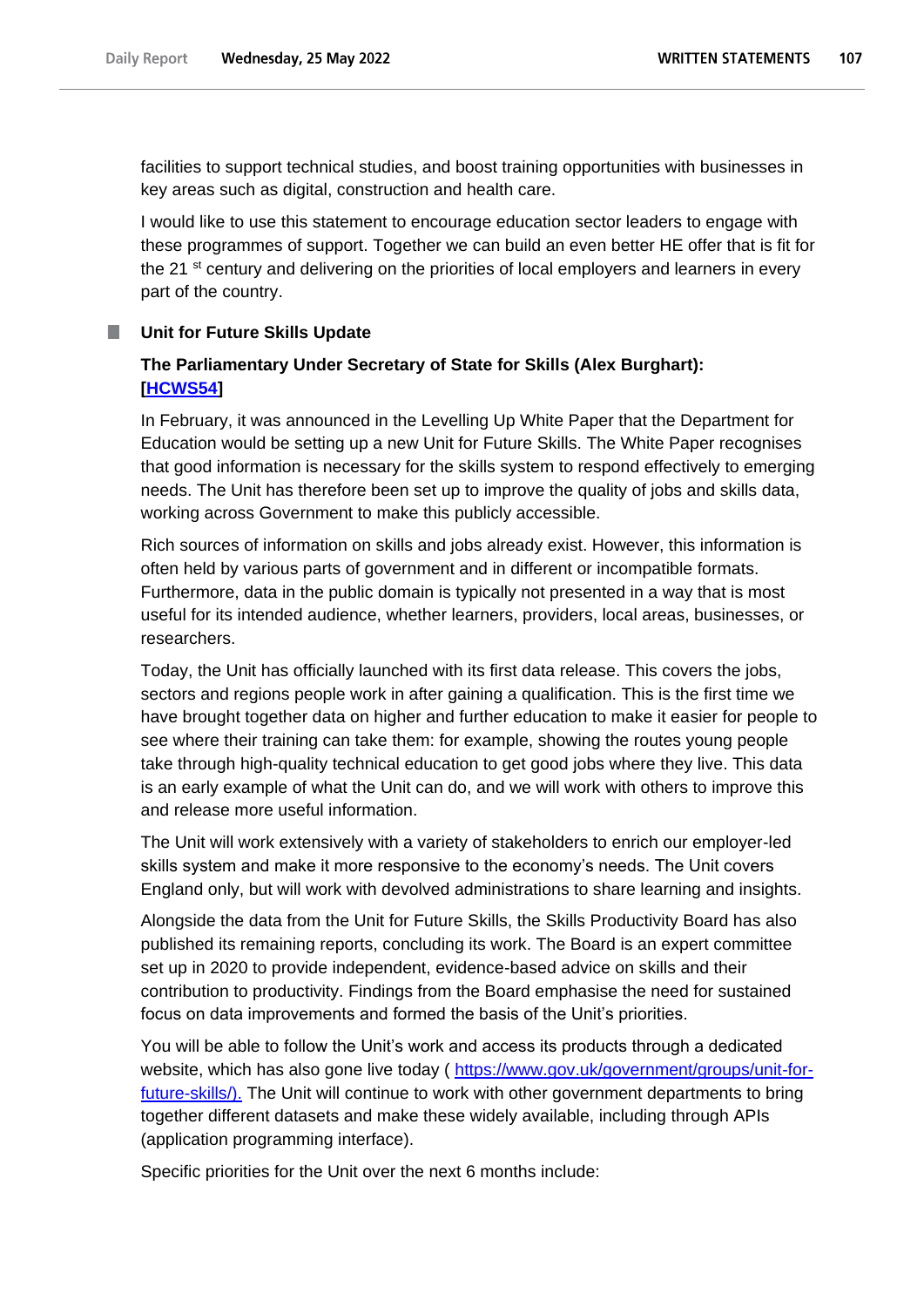- **Improved dashboard on career pathways** providing users with more detail on which post-16 qualifications support successful employment in specific sectors within a local area (improvements to be designed based on user feedback on dashboard released today).

- **A skills demand dashboard**. Development of a product based on newly available data from the ONS, showing what types of jobs are being advertised in which local area

- **Research projects on future skills demand forecasting and a UK specific skills taxonomy**. The latter will underpin better linking of data, enriching its potential

- **Roundtables and stakeholder workshops,** to gather feedback on the Unit's launch products and define its longer-term priorities

# **JUSTICE**

### **Delivering justice for victims** П

**Deputy Prime Minister, Secretary of State for Justice and Lord Chancellor (Dominic Raab): [\[HCWS53\]](http://www.parliament.uk/business/publications/written-questions-answers-statements/written-statement/Commons/2022-05-25/HCWS53/)** 

Today the Government is publishing a draft Victims Bill for pre-legislative scrutiny, ensuring we will deliver on our manifesto commitment to pass and implement a Victims Law.

We are also publishing a wider package of measures that put victims firmly at the heart of the criminal justice system. These are set out in the Government's response to the consultation "Delivering justice for victims - a consultation on improving victims' experiences of the justice system". The consultation launched in December 2021 and ran for eight weeks. It received over 600 responses, alongside important feedback gathered through 39 engagement events with frontline professionals and victims.

In response, we have set out a wide range of measures to send a clear signal that the justice system must deliver justice for victims. The Government is also announcing the new cross-government Victims Funding Strategy, which will drive better outcomes for victims by tackling barriers to sustainable funding and ensuring consistent commissioning.

Collectively these measures will amplify victims' voices in the criminal justice process, improve the support victims receive, and strengthen oversight of criminal justice agencies. In doing so, they will help victims to have confidence that there is the right support available and that if they report crime, the criminal justice system will treat them in the way they should rightly expect.

The draft Victims Bill will:

• Enshrine the overarching principles of the Victims' Code in primary legislation and set out key entitlements in secondary legislation, to send a clear signal about what victims can and should expect from the criminal justice system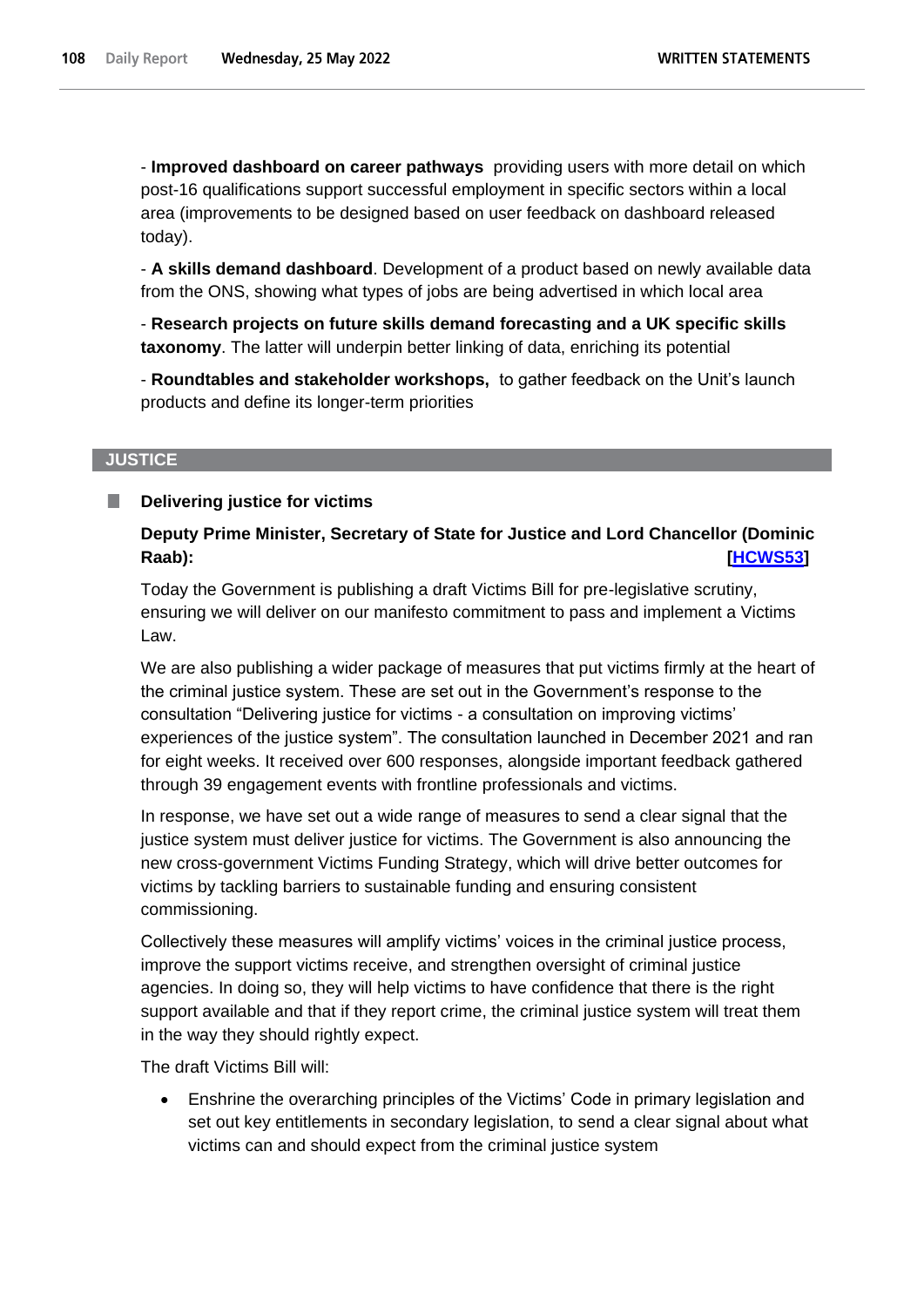- Introduce a joint statutory duty on PCCs, health and local authorities to collaborate when commissioning support services for victims of sexual, domestic, violence, and serious violence so that services are more holistic and better coordinated
- Introduce a statutory definition of Independent Sexual Violence Advisors (ISVAs) and Independent Domestic Violence Advisors (IDVAs), accompanied by statutory guidance at a later date, to increase awareness and consistency of these roles.
- Place a duty on criminal justice agencies to collect data and keep under review their compliance with the Victims' Code and to take into account feedback from victims about their experiences. It will also introduce a duty for Police and Crime Commissioners (PCCs) to take a convening role in monitoring compliance locally so that there can be a better view of how the system treats victims.As a result, the Victims' Commissioner will no longer be responsible for reviewing the operation of the Victims' Code but will still be able to engage on compliance at a national level through their other functions.
- Provide the Justice Secretary, Home Secretary and Attorney General with the power to require criminal justice inspectorates to undertake regular joint thematic inspections on victims' issues, to ensure clearer and sharper focus on how victims are treated.
- Require the Victims' Commissioner to lay their annual report in Parliament, and require relevant agencies and departments to respond to recommendations in that report, to enhance scrutiny of the actions being taken.
- Remove the need for victims of crime to raise a complaint via an MP before it can be investigated by the Parliamentary and Health Service Ombudsman, to simplify the process for victims wanting to escalate complaints against public bodies.This will be an exception for victims of crime, for whom approaching an MP to share a potentially traumatic experience is more likely to be a barrier to making a complaint and does not constitute an indication that the Government intends to remove the 'MP filter' more widely.

The accompanying measures announced within the consultation response will:

- Increase the Victim Surcharge by 20% so that offenders pay more towards vital victim support services. This change is being made via statutory instrument.
- Introduce a duty in the Victims' Code requiring the Crown Prosecution Service (CPS) to meet victims in certain cases before a hearing takes place, where the victim is willing to do so.
- Work with criminal justice inspectorates to enhance their oversight of victims' experiences and use ratings to improve performance, including more regular focus on victims' issues and experiences in all inspections.
- Improve agencies' communications on complaints, ensuring clear and accessible points of contact to help victims make and progress their complaints.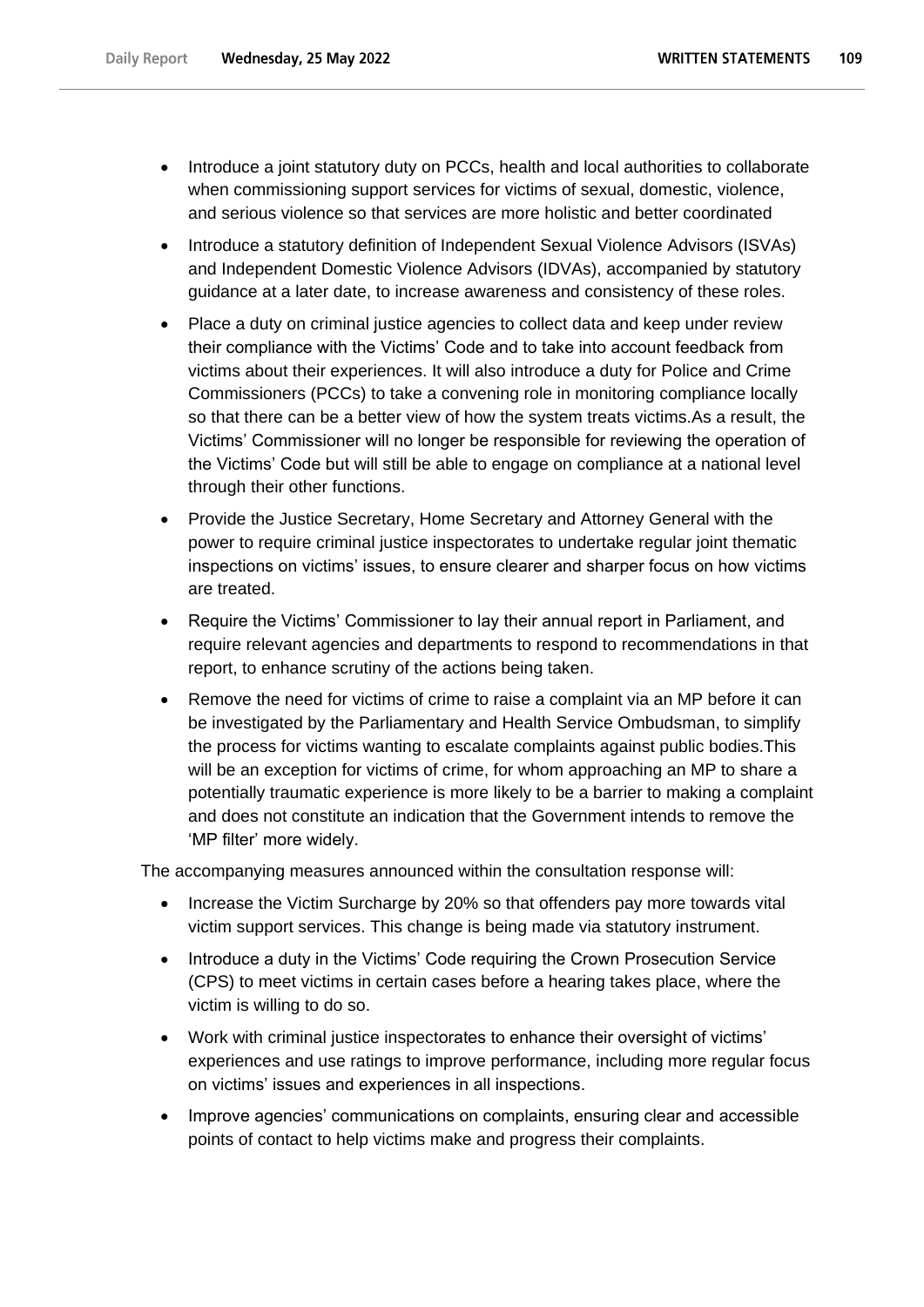- Raise the profile and professional standing of ISVAs and IDVAs, through the introduction of a non-public register, a network for support providers and an annual report.
- Include information about community impact statements in the Victims' Code to promote their use in appropriate cases and amplify the voices of communities impacted by crime.
- Work with the judiciary to introduce a Victims' Code entitlement for Victim Personal Statements in the Mental Health Tribunal where the release of offenders is being considered, so that victims are able to explain the impact of the crime on them.
- Give victims the right to attend a parole hearing in full for the first time, should they wish to and subject to the circumstances of the case and agreement of the Parole Board.
- Allow victims to ask questions within submissions to the Parole Board and require that the Board takes account of these when reaching their decision, so that victims' voices are amplified in the process.

Together these measures will contribute to our plan to give victims the justice they deserve, and build back a better, stronger, fairer country.

## **NORTHERN IRELAND**

## ш **Recognition of Ulster Scots as a national minority and funding for An Ciste Infheistíochta Gaeilge, the Irish Language Investment Fund**

## **Secretary of State for Northern Ireland (Brandon Lewis):** [HCWS56]

Today, the Government is recognising officially Ulster Scots as a national minority under the Council of Europe Framework Convention for the Protection of National Minorities, and is announcing £4 million in funding for An Ciste Infheistíochta Gaeilge, the Irish Language Investment Fund. This delivers on two of the Government's commitments in the New Decade, New Approach agreement (NDNA).

NDNA placed an emphasis on respect for, and mutual understanding of, Northern Ireland's diverse national and cultural identities. The carefully balanced package of measures within it will benefit everyone in Northern Ireland.

Ulster Scots have a proud history and a distinct language, heritage and culture, and this recognition will afford them the same status as other minorities in the UK. The recognition of Ulster Scots is without prejudice as to whether they meet the definition of a 'racial group' under the Equality Act 2010, as only the courts can rule on this matter.

The Irish language forms another key part of Northern Ireland's rich tapestry of identities, languages and cultures. Through the NDNA financial package, the UK Government will make available £4 million to be provided to An Ciste Infheistíochta Gaeilge for capital grant funding to non-profit organisations promoting the Irish language.